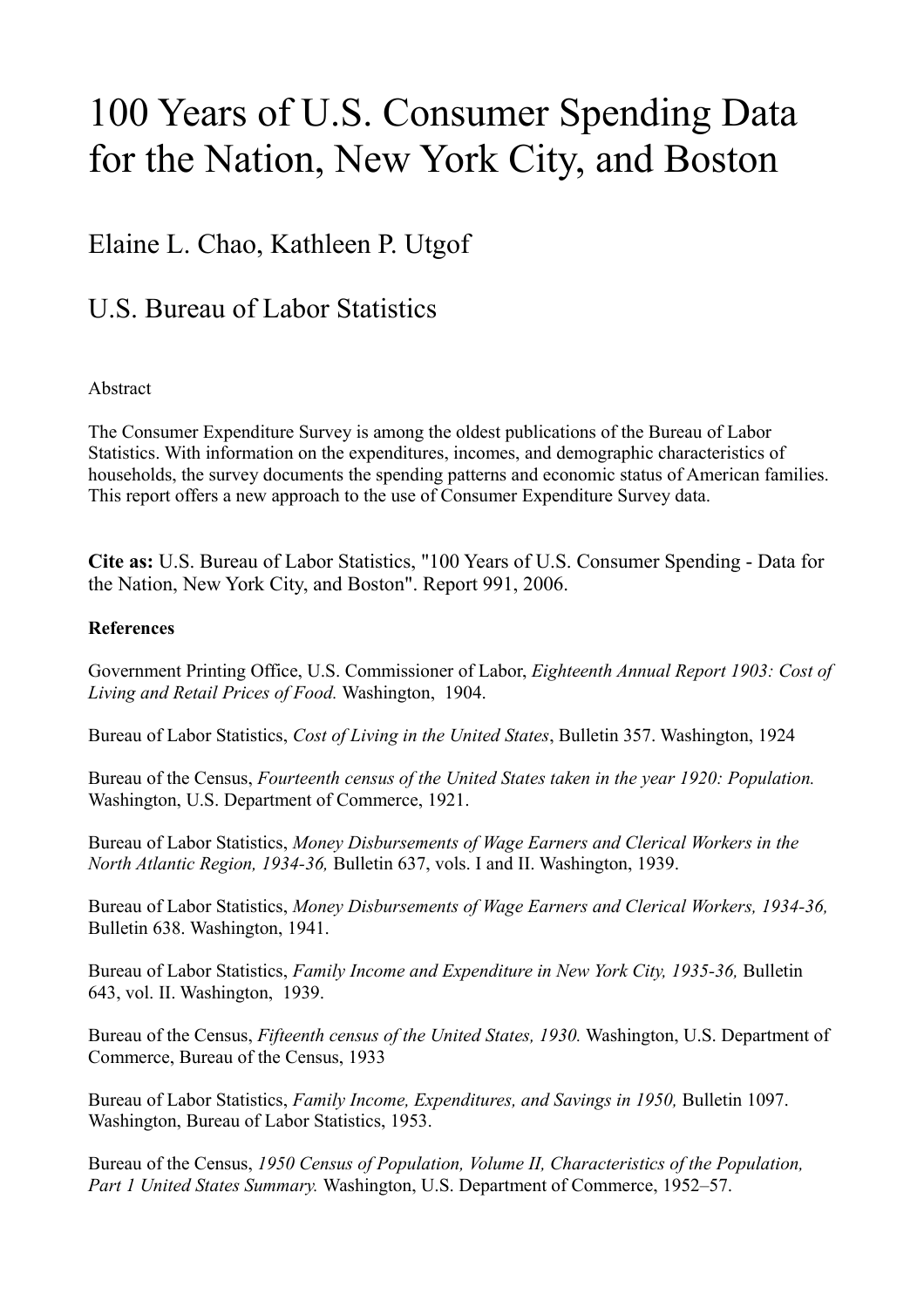Bureau of Labor Statistics, *Consumer Expenditures and Income, Urban United States, 1960-61,* Report 237–38. Washington, 1964.

Bureau of Labor Statistics, *Consumer Expenditures and Income, New York, NY, 1960-61,* Report 237–54. Washington, 1963.

Bureau of Labor Statistics, *Consumer Expenditures and Income, Boston, Mass., 1960-61,* Report 237–57. Washington, 1964.

Bureau of the Census, *1962 County and City Data Book.* Washington, U.S. Department of Commerce.

Bureau of Labor Statistics, *Consumer Expenditure Survey, Integrated Diary and Interview Survey Data, 1972-73,* Bulletin 1992. Washington, 1978.

Bureau of the Census, *Statistical Abstract of the United States, Bicentennial Edition: Historical Statistics of the United States, Colonial Times to 1970, Part 2.* Washington, U.S. Department of Commerce, Bureau of the Census, 1975.

Bureau of the Census, *1972 County and City Data Book.* Washington, U.S. Department of Commerce.

Bureau of Labor Statistics, *Consumer Expenditure Survey: Integrated Survey Data, 1984-1986,* Bulletin 2333. Washington, 1989.

Bureau of the Census, *1983 County and City Data Book.* Washington, U.S. Department of Commerce.

Bureau of Labor Statistics, *Consumer Expenditure Survey, 1996– 97,* Report 935. Washington, 1999.

Census Bureau, 1*994 County and City Data Book.* Washington, U.S. Department of Commerce.

Valentino Piana, *Consumption*, at www.economics webinstitute.org/glossary/cons.htm, 2001 (visited February 14, 2005).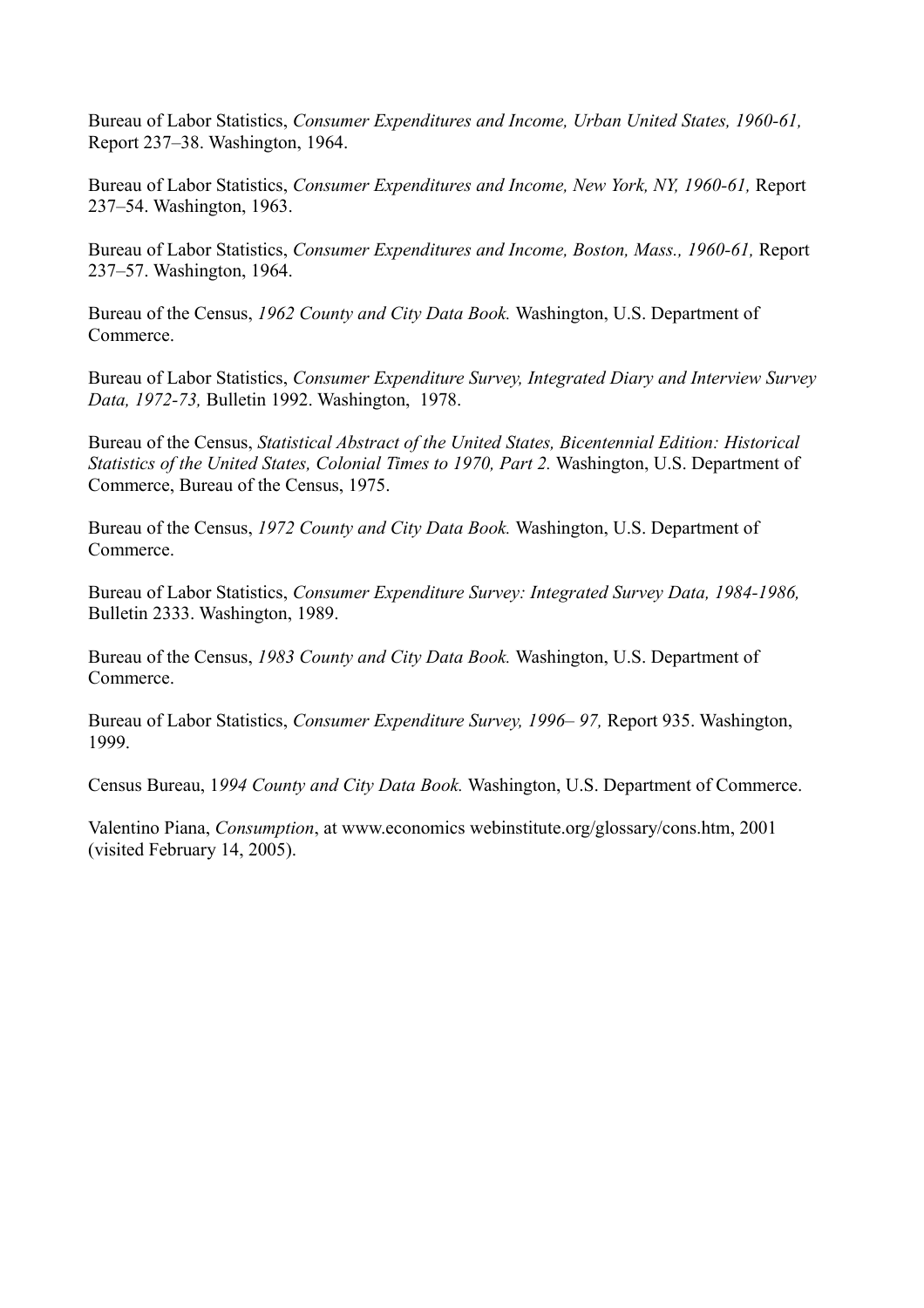# **100 Years of U.S. Consumer Spending Data for the Nation, New York City, and Boston**



U.S. Department of Labor Elaine L. Chao, Secretary

U.S. Bureau of Labor Statistics Kathleen P. Utgoff, Commissioner

May 2006 (minor revisions were made to the online version of this report on June 2 and August 3, 2006)

Report 991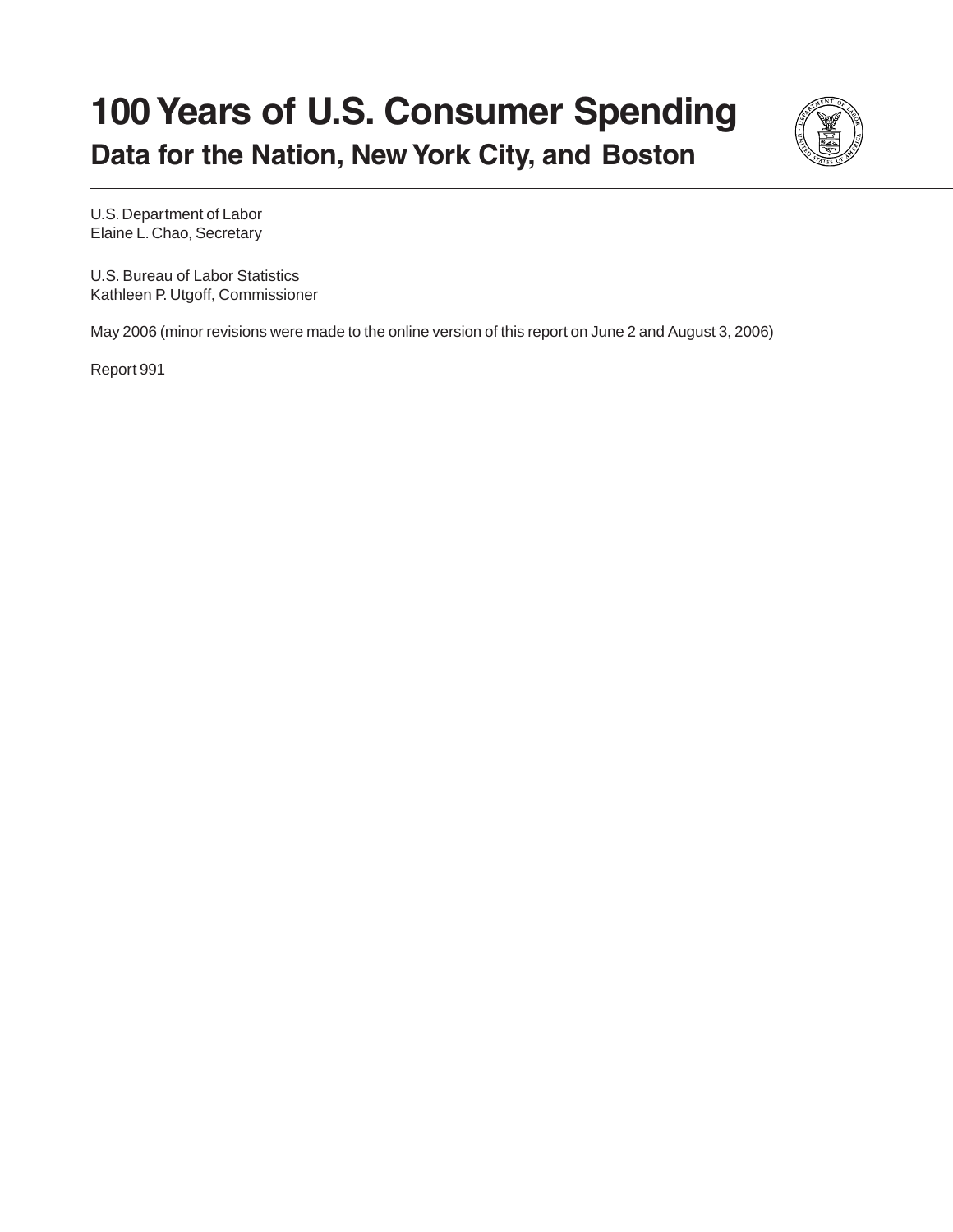# **Preface**

The Consumer Expenditure Survey is among the oldest publications of the Bureau of Labor<br>Statistics With information on the vey is among the oldest publi-Statistics. With information on the expenditures, incomes, and demographic characteristics of households, the survey documents the spending patterns and economic status of American families.

This report offers a new approach to the use of Consumer Expenditure Survey data. Normally, the survey presents an indepth look at American households at a specific point in time, the reference period being a calendar year. Here, the authors use consumer expenditure data longitudinally and draw on information from decennial census reports to present a 100-year history of significant changes in consumer spending, economic status, and family demographics in the country as a whole, as well as in New York City and Boston.

By reading about changes in spending patterns, incomes, workforce characteristics, and family demographics, readers can gain insights into how the significant events of the 20th century— World War I, the Depression, the post-World War II expansion, and other economic expansions and downturns influenced the spending patterns of American households. (The survey was not conducted during or immediately after World War II.)

Nine timeframes are presented independently, with a section titled "Perspective" providing an analytic framework for each period to aid in interpretation. Tables and charts tracing common elements over the 100-year period also should aid the reader in the interpretation of trends. However, as would be expected given changes in technology and improved survey methods, questions asked in the Consumer Expenditure Survey have changed over time. Thus, certain items could not be analyzed throughout the 100 year period.

New York City and Boston, two of the Nation's oldest urban areas, have been chosen for analysis based on the affiliations of the authors. Michael L. Dolfman is the BLS regional commissioner in New York; Denis M. McSweeney is the regional commissioner in Boston. To aid in interpretation and understanding, the findings for both New York City and Boston are benchmarked throughout the report to those of the Nation as a whole.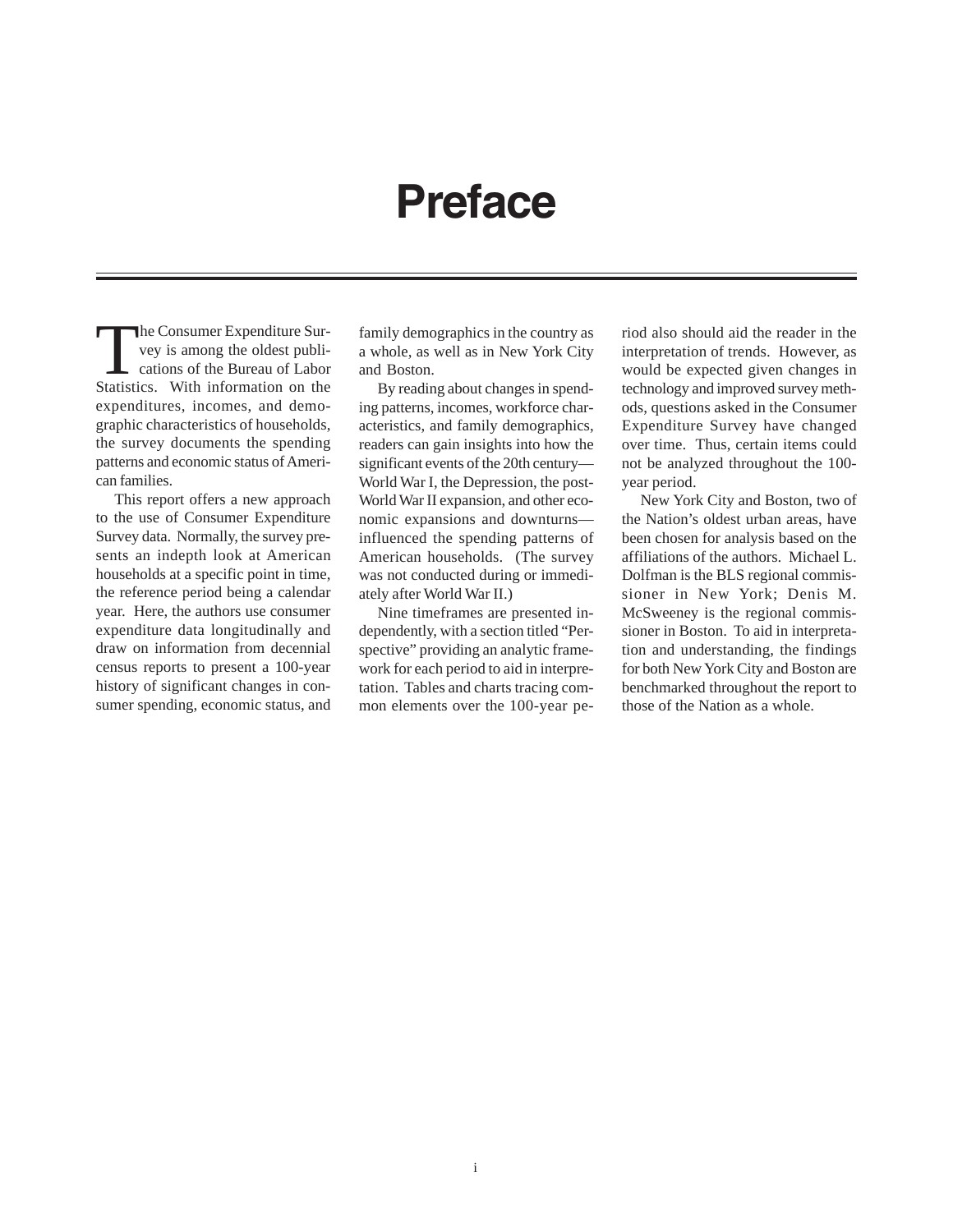# **Contents**

| 1901    |                |
|---------|----------------|
|         | 3              |
|         | $\overline{4}$ |
|         | 5              |
|         | 6              |
| 1918-19 |                |
|         | 9              |
|         |                |
|         |                |
|         |                |
| 1934-36 |                |
|         |                |
|         |                |
|         |                |
|         |                |
| 1950    |                |
|         |                |
|         |                |
|         |                |
|         |                |
| 1960    |                |
|         |                |
|         |                |
|         |                |
|         |                |
| 1972–73 |                |
|         |                |
|         |                |
|         |                |
|         | -38            |
| 1984–85 |                |
|         | 41             |
|         | 43             |
|         | 45             |
|         | 46             |
| 1996-97 |                |
|         | 49             |
|         |                |
|         |                |
|         |                |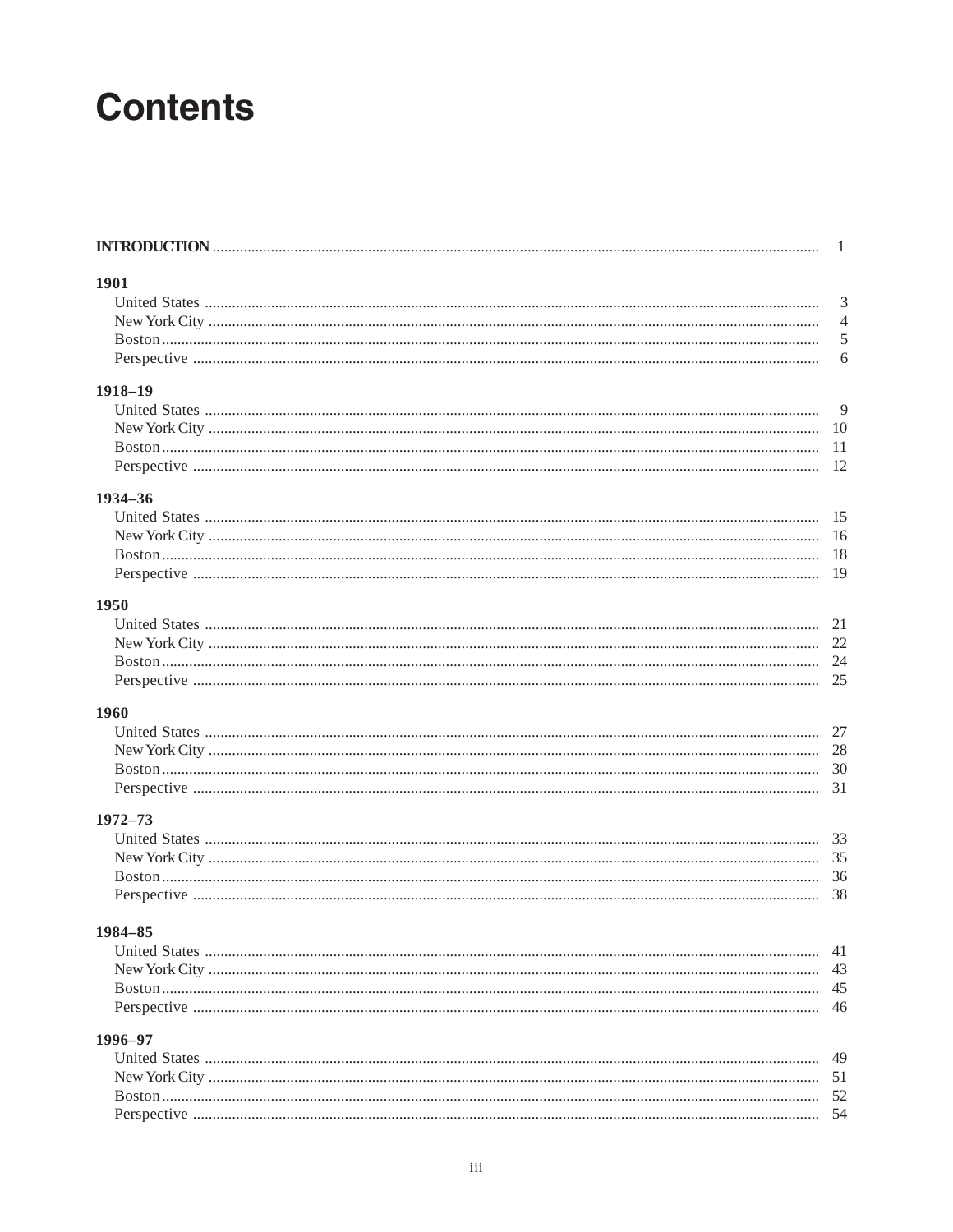# **Contents-Continued**

### $2002 - 03$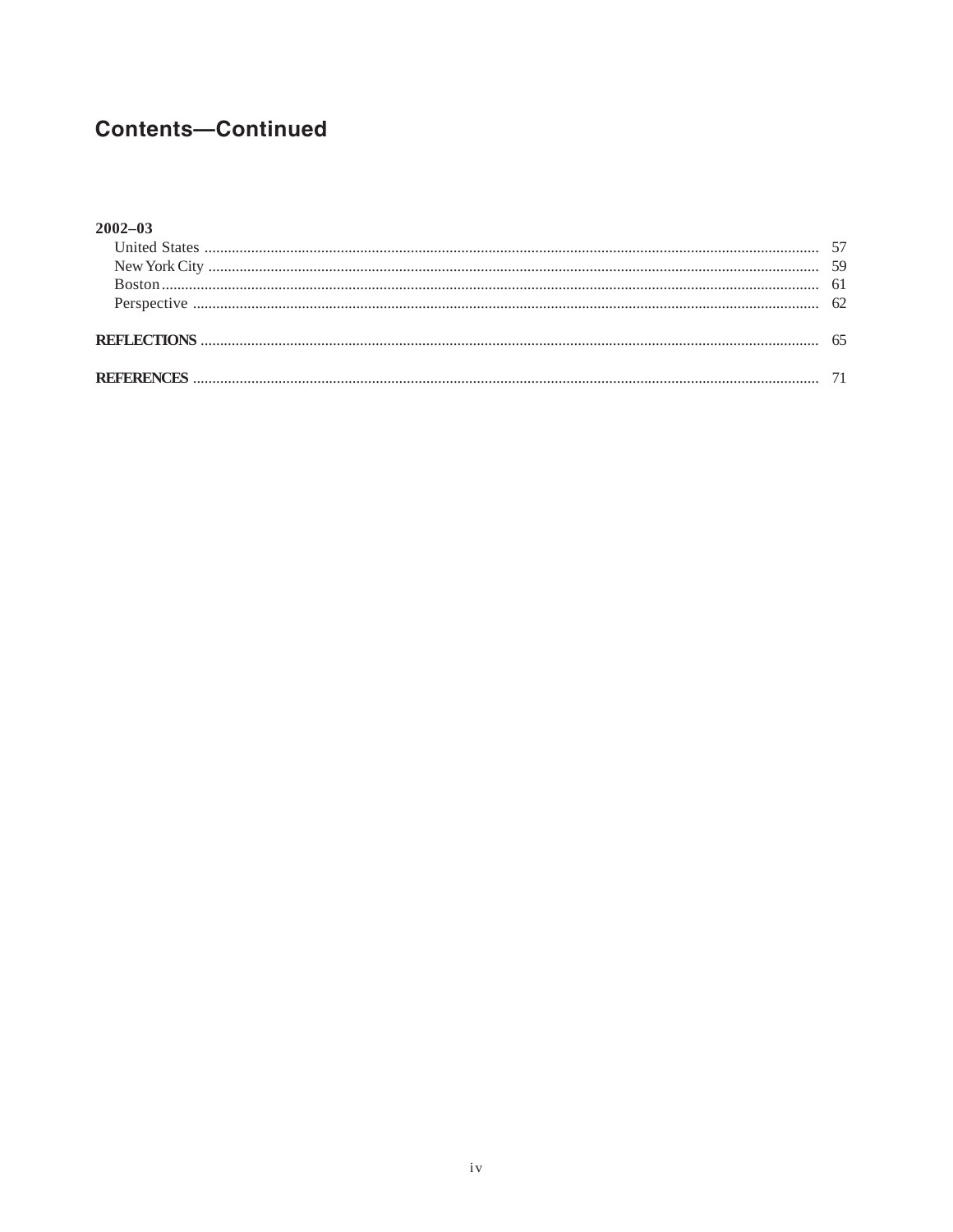# **Introduction**

The economic and demographic profile of today's households is quite different from that of households a century earlier. Sweeping changes brought about by technological, educational, and institutional developments have heightened and brightened material lives. Changes in consumer spending, in turn, have altered the U.S. economy.

The clearest indicators of an improved standard of living are income levels and household expenditures. Between 1901 and 2003, the average U.S. household's income increased 67 fold, from \$750 to \$50,302. During the same period, household expenditures increased 53-fold, from \$769 to \$40,748. Equally dramatic is that the \$40,748 would have bought more than \$2,000 worth of goods in 1901 prices, indicating a tripling of purchasing power.

One significant effect of this upsurge was the change to a consumer goods-oriented U.S. economy. Mass consumption, spurred by advertising and consumer credit, has become a distinguishing characteristic of modern society. Today, consumer spending has become the largest component of U.S. gross domestic product.<sup>1</sup>

As a result, household expenditure and income data constitute a valuable resource in assessing the health and vitality of the U.S. economy, as well as those of individual households or fami-

lies.<sup>2</sup> While no two families spend money in exactly the same manner, indicators suggest that families allocate their expenditures with some regularity and predictability. Consumption patterns indicate the priorities that families place on the satisfaction of the following needs: Food, clothing, housing, heating and energy, health, transportation, furniture and appliances, communication, culture and education, and entertainment.<sup>3</sup>

Consumer spending habits are not rigid, shifting sharply from time to time as incomes rise or fall. High-income families spend more for each of the above-referenced items in absolute terms than do low-income families, but they also spend a lower share of their income for food and other necessities.4 By assessing the proportion of spending that households allocate for specific items, it is possible to judge both national and regional income distributions, as well as a society's overall development level.

In this report, economic and demographic profiles of U.S. households in the aggregate, as well as profiles of households in New York City and Boston, are presented. New York City and Boston are included because they are two of the country's oldest urban areas. The report examines how, over a 100-year period, standards of living

have changed as the U.S. economy has progressed from one based on domestic agriculture to one geared toward providing global services.

The report provides an indepth assessment of U.S. households at nine points in time, beginning with 1901 and ending with 2002–03. The text highlights changes in family structure and economic conditions and examines factors that have altered and influenced both society and households.

Tracing the spending patterns of households nationwide and particularly in New York City and Boston yields insights into how the social and economic fabric of the country evolved during the 20th century.

Making comparisons like these over long periods of time is difficult. Not only has the geographic coverage changed—the New York and Boston metropolitan areas today are quite different than they were in1901—but survey methodology has also improved, items have changed (fuel oil versus kerosene and autos versus public transportation), and coverage (including single-person households versus family) will not allow it.

We treat the 1901 Consumer Expenditure Survey numbers as reflective of both cities. Although the region at the time of the survey was the State, most of the surveying was done in New York City and Boston. Moreover, we avoid distortion by comparing gross trends. For these reasons, we do not believe that the overall analysis of expenditure shares is meaningfully affected, but it should be interpreted with caution.

<sup>&</sup>lt;sup>1</sup> See Valentino Piana, "Consumption," at *www.economics webinstitute.org/glossary/ cons.htm* (visited February 14, 2005).

<sup>2</sup> The terms "households" and "families" are used interchangeably in this report.

<sup>3</sup> Valentino Piana, "Consumption."

<sup>4</sup> Throughout the report, spending on necessities is defined as spending for food, clothing, and housing.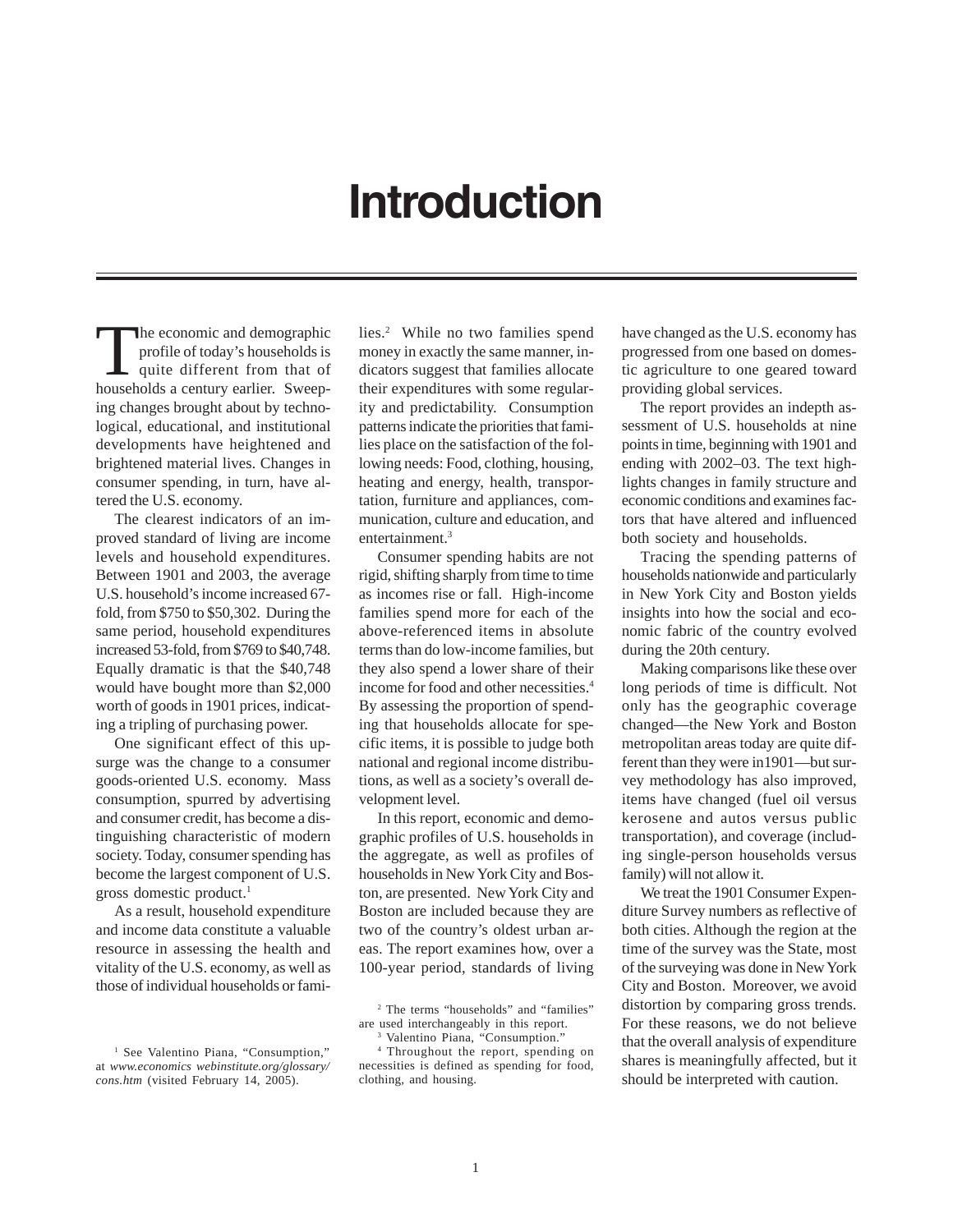# **1901**

## **United States**

As the 20th century began, the U.S. population was 76 million. Americans were young, white, and more male than female. Relatively few women were in the workforce, and unemployment was low.

The median age in the country was 22.9 years, 23.3 for men and 22.4 for women. The percentage of Americans who were white was 87.9, and the ratio of men to women was 104.4 men for every 100 women. The average size of U.S. families was 4.9 people. (See chart 1.)

Labor force participation was 80.0 percent for men and 20.6 percent for women, while the workforce consisted of 82.0 percent men and 18.0 women. The country's unemployment rate in 1901 was 4.0 percent.

Yearly household income averaged \$750. Several earners contributed to this income: 95.9 percent of households had earnings from husbands, 8.5 percent had earnings from wives, 22.2 percent had earnings from children, 23.3 percent had earnings from boarders or lodgers, and 14.4 percent of households

had other sources of income. Hourly wages are shown in table 1.

Annual expenditures for the average U.S. family averaged \$769. Of this amount, 42.5 percent (\$327) was allocated for food, 14.0 percent (\$108) for clothing, and 23.3 percent (\$179) for housing. That left \$155 for all other items. On average, household spending exceeded income by 2.5 percent. There were 7.2 million owner-occupied housing units in the country, but only 19.0 percent of U.S. families owned a home, while 81.0 percent were renters.





SOURCES: U.S. Bureau of Labor Statistics, Consumer Expenditure Survey, and U.S. Census Bureau, *Statistical Abstract of the United States*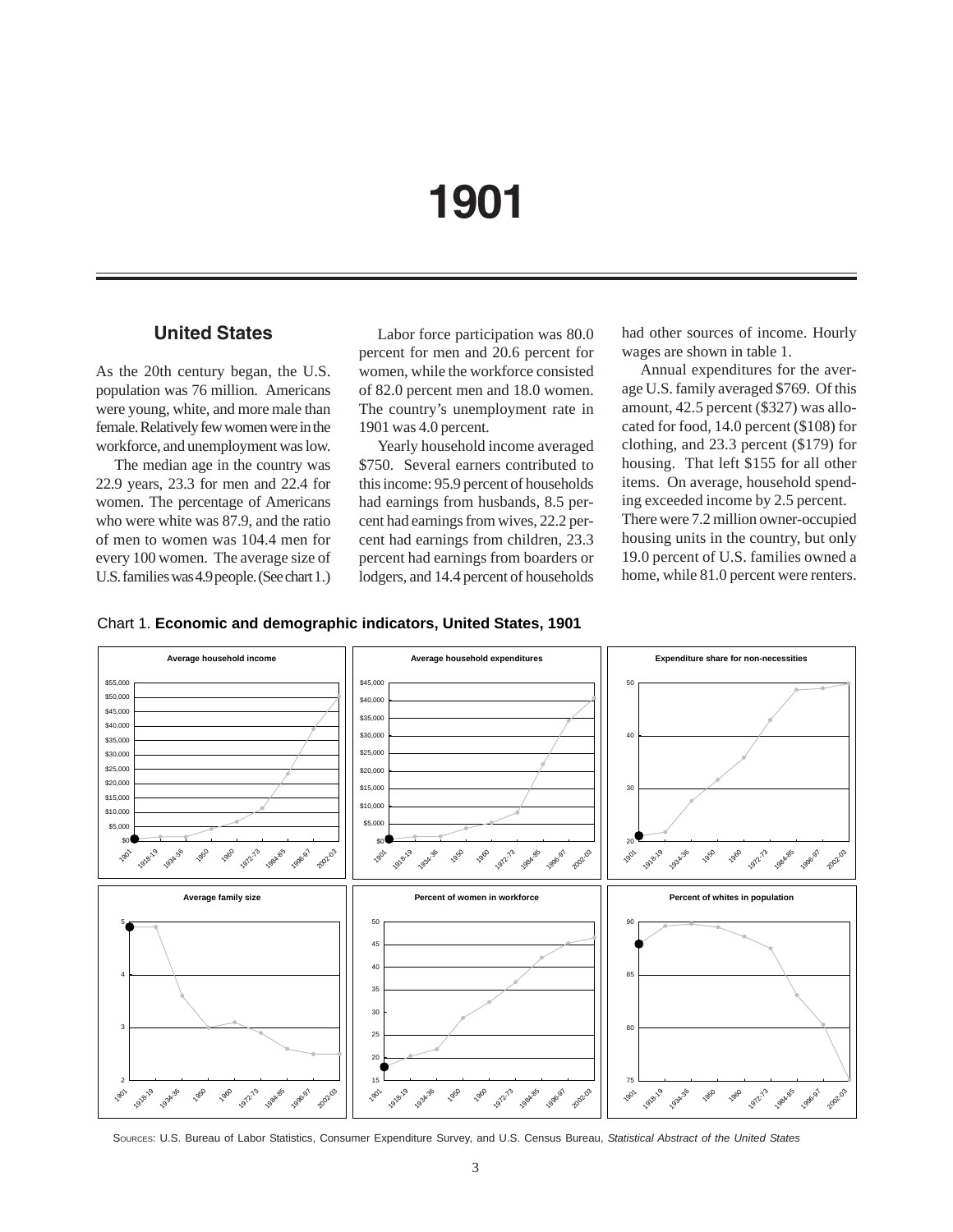| Year | Manu-<br>facturing | Mining | Con-<br>struction | Transpor-<br>tation | Communi-<br>cations<br>and public<br>utilities | Trade  | Finance,<br>insurance,<br>and real<br>estate | Services | Govern-<br>ment |
|------|--------------------|--------|-------------------|---------------------|------------------------------------------------|--------|----------------------------------------------|----------|-----------------|
| 1901 | \$0.23             | \$0.26 | \$0.28            | \$0.24              | \$0.24                                         | \$0.25 | \$0.50                                       | \$0.17   | \$0.28          |

Table 1. **Hourly wages for selected industries, United States, 1901**

SOURCE: U.S. Bureau of Labor Statistics, Consumer Expenditure Survey

#### Table 2. **Retail prices of selected foods in U.S. cities, 1901**

| Year | Flour  | Round steak | Pork chops | Bacon  | <b>Butter</b> | Eggs   | Milk       |
|------|--------|-------------|------------|--------|---------------|--------|------------|
|      | 5 lb.  | lb.         | lb.        | lb.    | ID.           | dozen  | 1/2 gallon |
| 1901 | \$0.13 | 0.14        | \$0.13     | \$0.16 | 0.27          | \$0.22 | \$0.14     |

SOURCE: U.S. Bureau of Labor Statistics, Consumer Expenditure Survey

Of these homeowners, 8.3 percent had encumbrances or liens on their home, while 10.6 percent did not.

Grocery store prices in 1901 averaged about 14 cents per pound for round steak or pork chops, 27 cents for a pound of butter, and 13 cents for 5 pounds of flour. (See table 2.)

### **New York City**

At the beginning of the 20th century, 7.3 million people or 9.6 percent of the U.S. population resided in New York State. Of these people, 3.4 million or 46.6 percent, lived in New York City.

In demographic terms, 49.6 percent

of the city's population was male; 98.0 percent was white; 30.6 percent was younger than 15; 2.9 percent was 65 or older; and 36.9 percent was foreign born, although 52.0 percent of family heads were foreign born. (See table 3.) There were over 735,000 households, among them 29,400 (4.0 percent) that





SOURCES: U.S. Bureau of Labor Statistics, Consumer Expenditure Survey, and U.S. Census Bureau, *Statistical Abstract of the United States*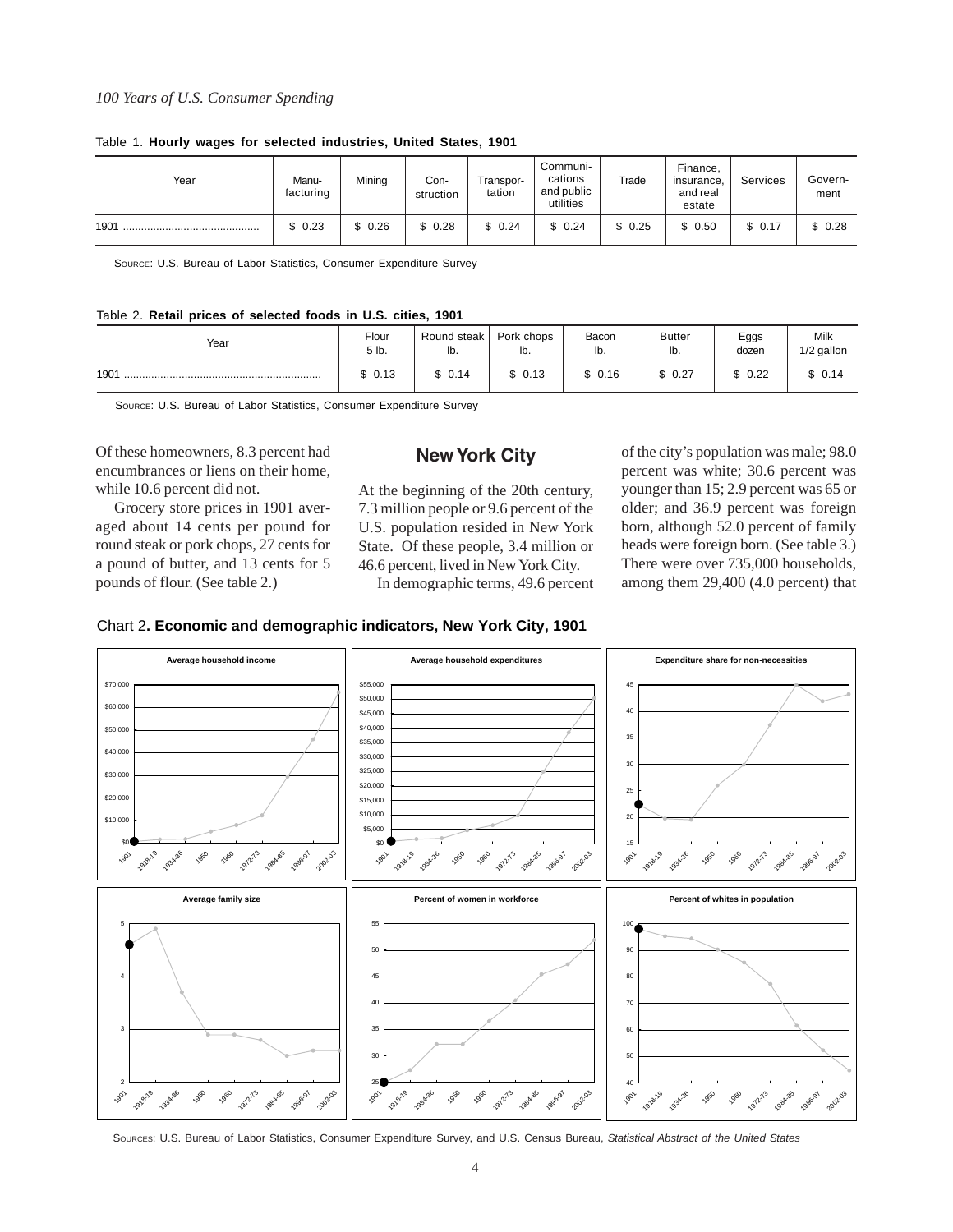Table 3. **Distribution by nativity of the heads of worker families surveyed in the New York area, 1901**

| American born<br>48.0<br>Foreign born<br>52.0<br>18.0<br>England<br>80<br>Germany<br>33.8<br>30.7<br>44<br>46<br>Scotland<br>27<br>Sweden<br>26 |  |
|-------------------------------------------------------------------------------------------------------------------------------------------------|--|

SOURCE: U.S. Commissioner of Labor, Eighteenth Annual Report 1903

consisted of 1 person and 133,000 (18.2 percent) that included 7 or more people. Average family size in the city was 4.6. (See chart 2.)

Of the 1.5 million people who worked in New York City, 75.0 percent were men, and 25.0 percent were women. The occupational distribution was as follows: 37.6 percent worked in manufacturing or mechanical pursuits, 32.0 percent in trade or transportation, 24.0 percent in domestic services, 5.7 percent in the professions, and less than 1 percent in agriculture.

Household income in the State averaged \$675.<sup>5</sup> Average household expenditures were \$814, with 43.7 percent (\$356) allocated for food, 13.0 percent (\$106) for clothing, and 23.5 percent (\$191) for housing. On average, spending for these necessities absorbed 80.2 percent of all household expenditures, and total household spending exceeded income by 20.6 percent.

### **Boston**

In 1901, 3.7 percent of Americans (2.8 million people) lived in Massachusetts.

5 Household income and expenditure data for 1901 are available only for New York State, not for New York City.

Of those, 560,000 or 20.0 percent lived in Boston. More than half the residents of the Commonwealth were foreign born, with the countries of origin of many indicated in table 4.

Demographically, 49.0 percent of the city's population was male, 97.7 percent was white, 26.5 percent was younger than 15, 3.6 percent was 65 or older, and 35.1 percent was foreign born. There were over 117,000 individual households in the city, 5,000 (4.4 percent) made up of 1 person and 22,000 (19.5 percent) comprising 7 or more people. Average family size in Boston was 4.8. (See chart 3.)

Of the quarter-million workers in Boston, 72.0 percent were men, and 28.0 percent were women. Occupationally, 34.0 percent of workers were employed in trade and transportation, 32.6 percent in manufacturing or mechanical pursuits, 26.7 percent in domestic services, 6.2 percent in the professions,

### Chart 3. **Economic and demographic indicators, Boston, 1901**



SOURCES: U.S. Bureau of Labor Statistics, Consumer Expenditure Survey, and U.S. Census Bureau, *Statistical Abstract of the United States*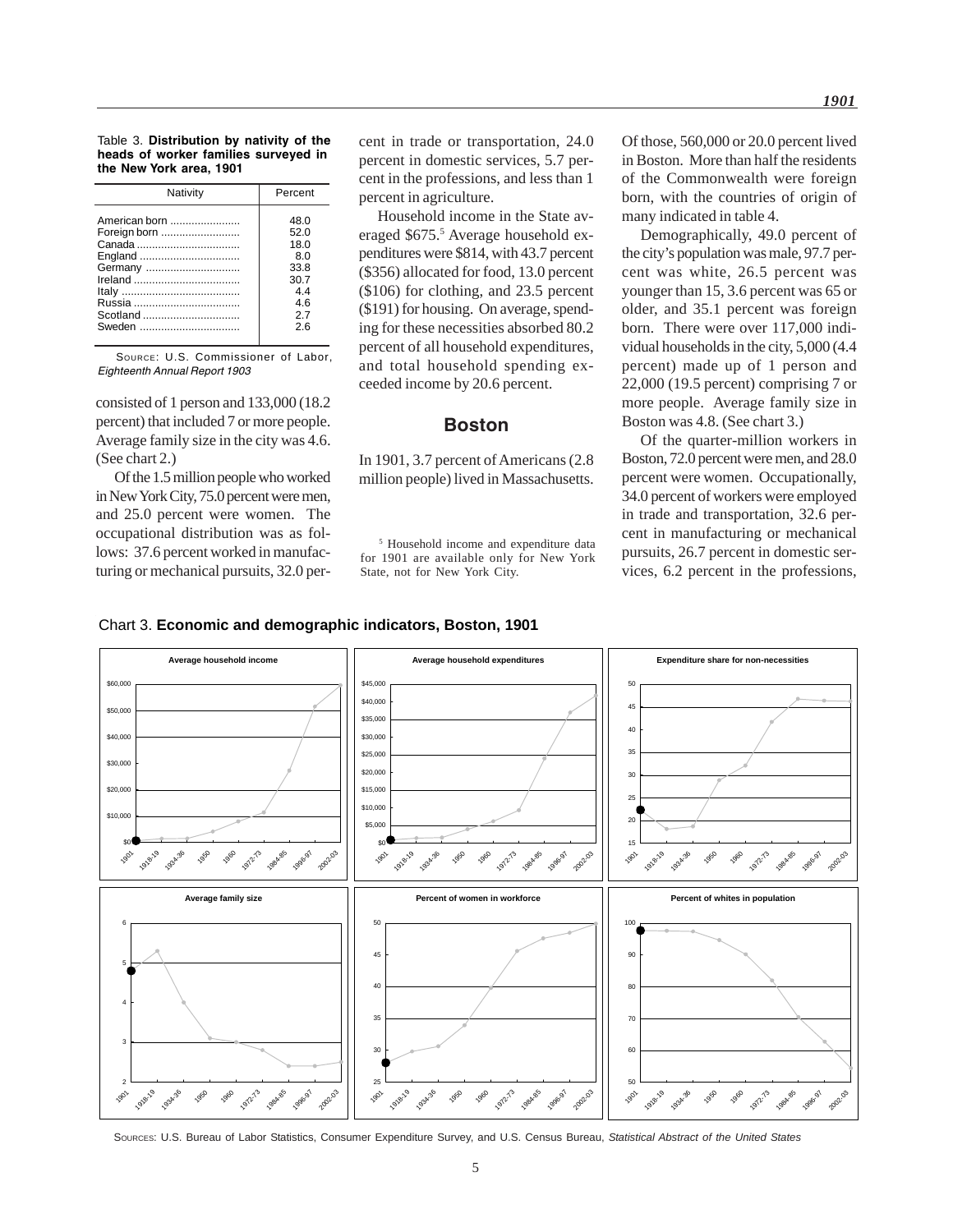#### Table 4. **Distribution by nativity of the heads in worker families surveyed in Massachusetts, 1901**

| Nativity      | Percent        |  |  |  |
|---------------|----------------|--|--|--|
| American born | 432            |  |  |  |
| Foreign born  | 56.8           |  |  |  |
|               | 254            |  |  |  |
| England       | 110            |  |  |  |
| Germany       | 36             |  |  |  |
|               | 46.7           |  |  |  |
|               | 0 <sup>4</sup> |  |  |  |
|               | 23             |  |  |  |
| Scotland      | 3.6            |  |  |  |
| Sweden        | 4 Q            |  |  |  |

SOURCE: U.S. Commissioner of Labor, Eighteenth Annual Report 1903

Household income in Massachusetts averaged \$685.<sup>6</sup> Average household expenditures were \$880, with 41.7 percent (\$367) allocated for food, 14.4 percent (\$127) for clothing, and 29.9 percent (\$263) for housing. (See chart 4 and table 5.) In the aggregate, spending for necessities made up 86.0 percent of all household expenditures, and total household spending exceeded income by 28.5 percent.

### **Perspective**

As the country entered the 20th century, the average family included nearly five people and had an income of \$750. Only 8.5 percent of U.S. households reported earnings from wives, while 22 and less than 1 percent in agriculture. percent had earnings from children, 23

> 6 Household and income expenditure data for 1901 are available only for Massachusetts, not for Boston.

percent had earnings from boarders, and more than 14 percent had other sources of income.

The economy was expanding following a recession that had ended in 1900, and there was virtually full employment in the country. In both New York and Massachusetts, the impact of immigration was apparent, as more than half the residents were foreign born.

In both New York and Massachusetts, family expenditures exceeded household income, by 20.6 percent in New York and by 28.5 percent in Massachusetts. Additionally, household spending in both States exceeded the national average by 14 percent.

In terms of spending for necessities—food, housing, and clothing— Massachusetts households led, devot-



### Chart 4. **Expenditure shares, United States, New York, and Massachusetts, 1901**

SOURCE: U.S. Bureau of Labor Statistics, Consumer Expenditure Survey

|  |  |  |  |  | Table 5. Expenditures and expenditure shares, United States, New York, and Massachusetts, 1901 |  |
|--|--|--|--|--|------------------------------------------------------------------------------------------------|--|
|  |  |  |  |  |                                                                                                |  |

|      | <b>United States</b>                                         |                                                                       | New York                                         |                                                                | Massachusetts                                |                                                         |  |
|------|--------------------------------------------------------------|-----------------------------------------------------------------------|--------------------------------------------------|----------------------------------------------------------------|----------------------------------------------|---------------------------------------------------------|--|
| Item | Expenditures                                                 | Shares                                                                | Expenditures                                     | Shares                                                         | Expenditures                                 | Shares                                                  |  |
|      | \$327<br>12<br>179<br>108<br>40<br>12<br>8<br>11<br>62<br>10 | 42.5<br>1.6<br>23.3<br>14.0<br>5.2<br>1.6<br>1.1<br>1.4<br>8.1<br>1.3 | \$356<br>24<br>191<br>106<br>49<br>14<br>45<br>9 | 43.7<br>2.9<br>23.5<br>13.0<br>6.1<br>1.7<br>1.4<br>5.5<br>1.1 | \$ 367<br>263<br>127<br>24<br>10<br>48<br>13 | 41.7<br>29.9<br>14.4<br>2.6<br>1.2<br>1.3<br>5.5<br>1.5 |  |
|      | 750<br>769                                                   |                                                                       | 675<br>814                                       |                                                                | 685<br>880                                   |                                                         |  |

NOTE: Expenditure shares do not add to 100 due to rounding.

SOURCE: U.S. Bureau of Labor Statistics, Consumer Expenditure Survey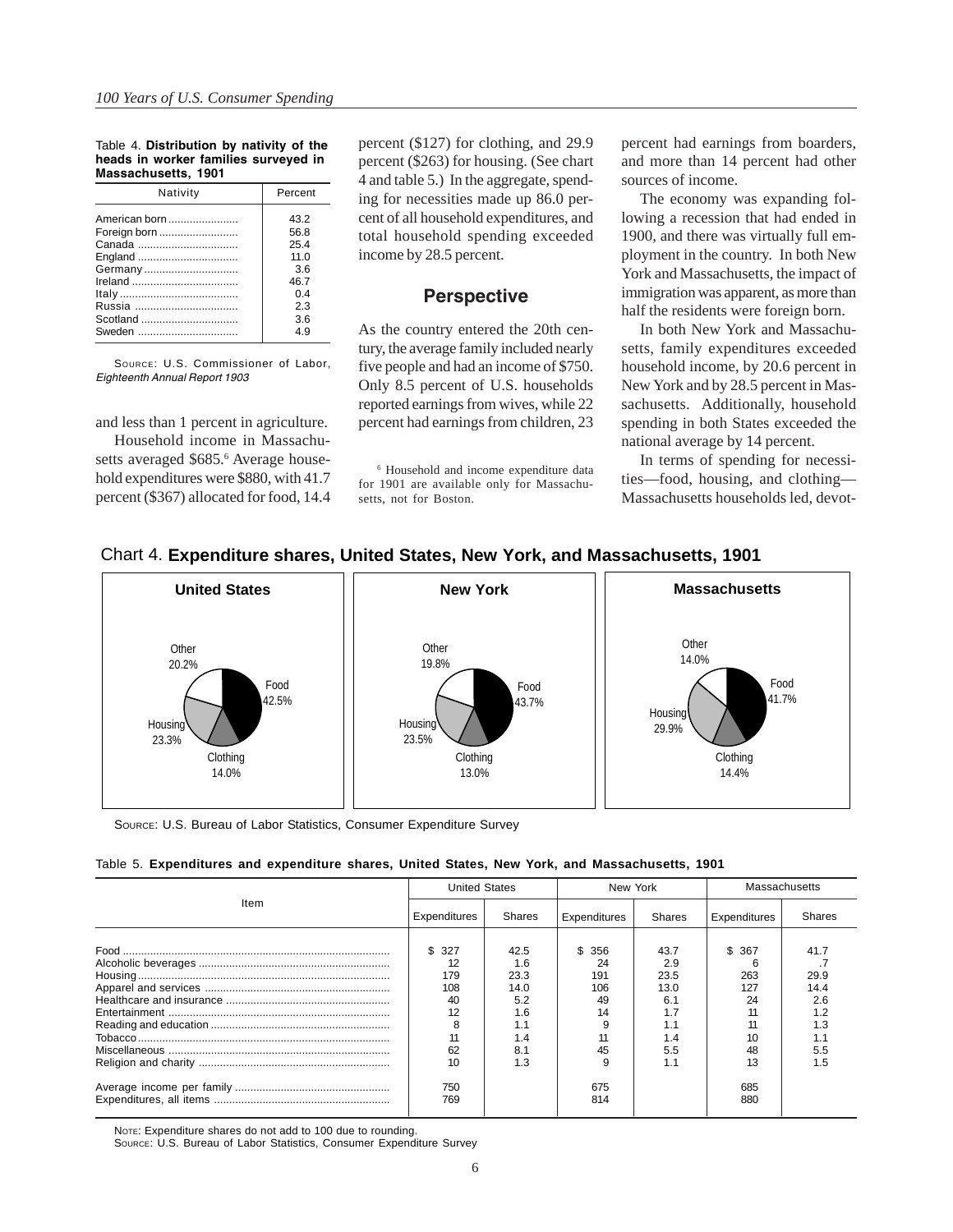ing 86 percent of their total expenditures to these items. Households all across the country and those in New York allotted less, about 80 percent of their total expenditures.

Boston's population was older, compared with New York City's, and this dynamic may have contributed to differences in spending. Consumers in New York State spent more than did their counterparts in Massachusetts for entertainment, although the residents of the Commonwealth allocated more for healthcare and for reading and education.  $\blacksquare$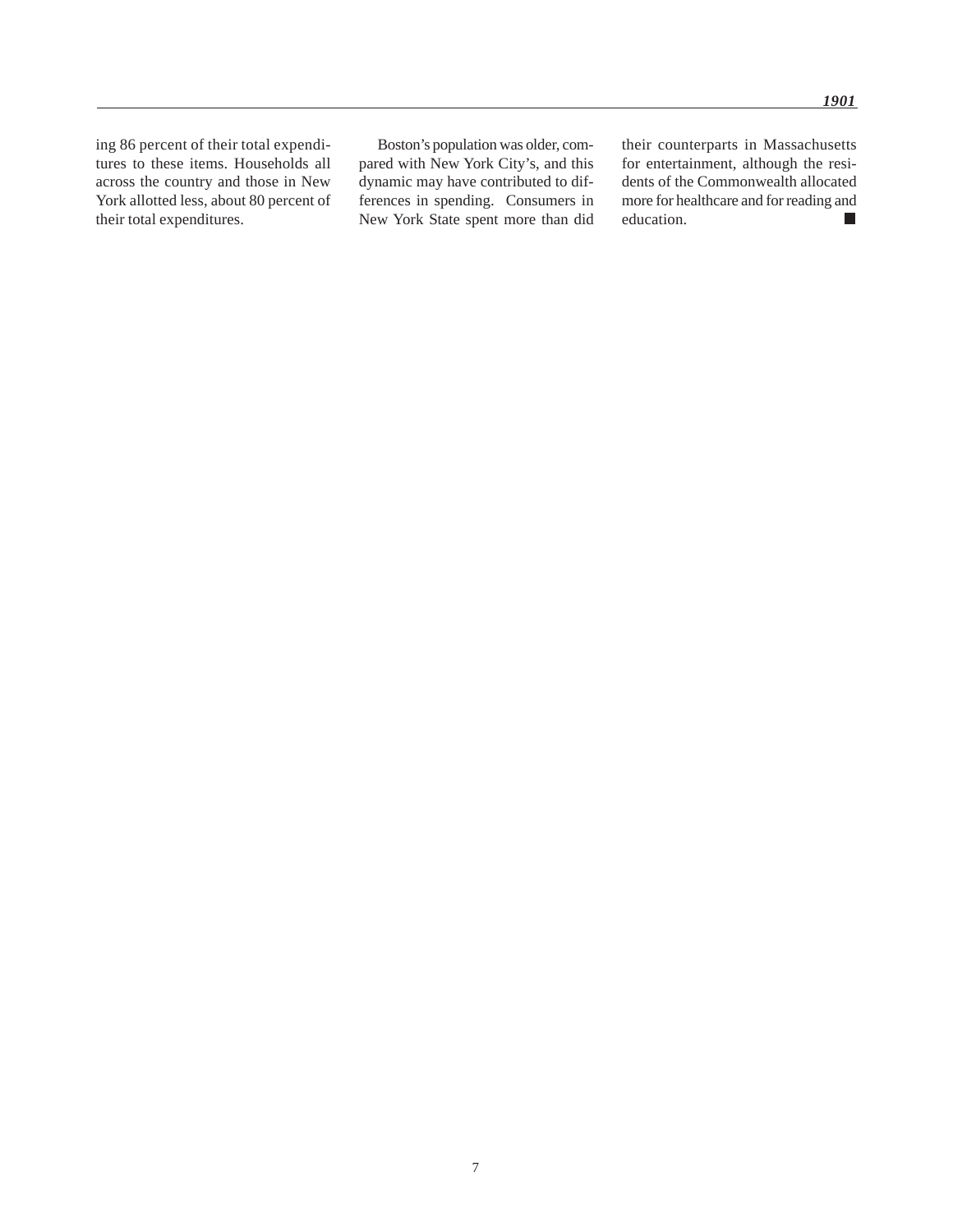# **1918-19**

### **United States**

By the end of World War I, the demographics of the country had begun to change. The United States was more urbanized, and its population older.

The population in the country was 105 million, a gain of 39 percent in 2 decades. The median age was 25.3 (25.8 for men and 24.7 for women), an increase of 2.4 years since 1900. In terms of overall population dynamics, 31.8 percent of Americans were younger

than 15, 89.7 percent were white, and the ratio of men to women was 104.0 men for every 100 women. Average family size was 4.9. (See chart 5.)

Reflecting the strength of the economy, unemployment nationally was 1.4 percent. Women made up 20.4 percent of the U.S. workforce.

Compared with 1901, average family income had more than doubled, to \$1,518 (a 102-percent increase), while household expenditures had increased to \$1,434 (an 86-percent gain). (See

table 6 for hourly wages in selected industries.) These dollars would have purchased more than \$820 in 1901. Another gauge of the financial health of U.S. families was that, according to the Consumer Expenditure Survey for 1918–19, 70.2 percent recorded a yearend surplus, an excess of income over expenses; 23.7 percent registered a deficit; and 6.1 percent broke even.

In spite of increases in standards of living in the country, the share of household expenditures allocated for





SOURCES: U.S. Bureau of Labor Statistics, Consumer Expenditure Survey, and U.S. Census Bureau, *Statistical Abstract of the United States*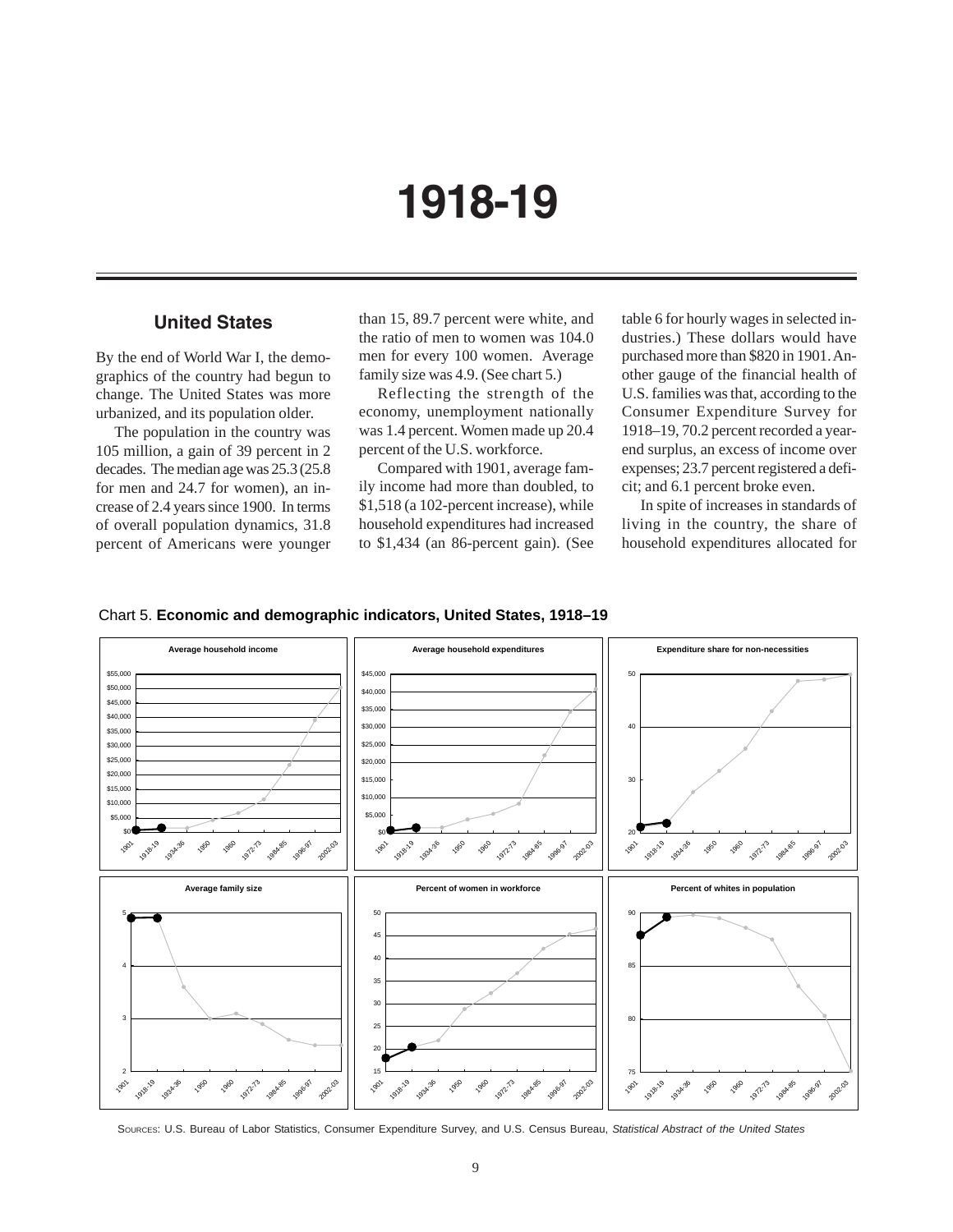food, clothing, and housing (78.2 percent) was close to that in 1901. What had changed were allotments within these categories.

The average U.S. household spent 75.4 percent more for food (\$549), but the household's expenditure share for food had decreased to 38.2 percent. Spending for clothing had increased 120.4 percent to \$238, but this category represented only 16.6 percent of total expenditures. Housing was where the significant change took place: spending for housing had increased 86.6 percent, to \$334, although the expenditure share for this category remained 23.3 percent. (The housing expenditure category included costs not only for rent, but also for fuel, light, furniture, and furnishing. The 1918–19 survey for the first time allowed these costs to be itemized.) There were over 10 million owneroccupied housing units in the country.

Retail prices had almost tripled since 1901. A pound of round steak cost an average of 37 cents, and pork chops, which had cost 13 cents a pound in 1901, averaged 39 cents in 1918. Five pounds of flour cost 34 cents, and consumers paid 58 cents for a pound of butter. (See table 7.)

In terms of housing size and rent, the average U.S. home had 5.0 rooms, while the average apartment had 4.5 rooms. Families who lived in their own

homes had a yearly rent (the term used in the Consumer Expenditure Survey) of \$176. Families living in apartments or flats paid a yearly rent of \$178.

### **New York City**

In the postwar period, 9.8 percent of Americans (a slight increase from 1900) or 10.4 million people resided in New York State. Of these, 5.6 million people or 54.4 percent (a notable increase) lived in New York City.

Demographically, 49.7 percent of the city's population was male; 95.2 percent was white; 27.2 percent was age 15 or younger; and 40.4 percent of the population was foreign born—with 24.1 percent coming from Russia, 19.6 percent from Italy, and 10.2 percent from Ireland. One-fifth (20.3 percent) of residents 21 and older were naturalized citizens, and the illiterate accounted for 7.5 percent of the population. There were 525,000 households occupying more than 75,000 homes and apartment buildings. The average family size, 4.9, matched that for the country.

In terms of education, 94.0 percent of New York City children aged 7 to 13 went to school. That percentage fell with age: 78.7 of those aged 14 to 15, 28.5 percent of those aged 16 to 17, and 9.8 percent of those aged 18 to 20 also received an education.

Working people in New York City (72.7 percent of whom were men and 27.3 percent of whom were women) numbered 2.5 million. (See chart 6.) They were employed in various jobs: 37.6 percent in manufacturing and mechanical industries, 15.9 percent in clerical occupations, 15.5 percent in trade, 12.1 percent in domestic and personal service, 9.5 percent in transportation, 6.6 percent in the professions, 2.4 percent in public service, and less than 1 percent in agriculture.

As the city grew in population and its demography changed, family spending patterns also changed. Average family income was \$1,556, an amount 2.5 percent higher than the national average, while household expenditures averaged \$1,526, 6.4 percent higher than for the country as a whole. When compared with 1901 levels, household expenditures had increased 87.5 percent; they would have purchased over \$900 in goods and services in 1901 dollars. According to the Consumer Expenditure Survey for 1918–19, 60.8 percent of New York City families reported a year-end surplus, 23.9 percent a deficit, and 15.3 percent broke even.

The share that New York City families allocated for food, clothing, and housing also had increased, to 80.2 percent, countering the national trend. Allotments for food (42.0 percent) and

Table 6. **Hourly wages for selected industries, United States, 1918**

| Year | Manu-<br>facturing | Mining | Con-<br>struction | Transpor-<br>tation | Communi-<br>cations<br>and public<br>utilities | Trade  | Finance,<br>insurance,<br>and real<br>estate | Services | Govern-<br>ment |
|------|--------------------|--------|-------------------|---------------------|------------------------------------------------|--------|----------------------------------------------|----------|-----------------|
| 1901 | \$0.23             | \$0.26 | \$0.28            | \$0.24              | \$0.24                                         | \$0.25 | \$0.50                                       | \$0.17   | \$0.28          |
|      | .53                | .67    | .57               | .61                 | .42                                            | .45    | .69                                          | .31      | .49             |

SOURCE: U.S. Bureau of Labor Statistics, Consumer Expenditure Survey

Table 7. **Retail prices of selected foods in U.S. cities, 1918**

| Year         | Flour         | Round steak   | Pork chops    | Bacon         | <b>Butter</b> | Eggs          | Milk          |
|--------------|---------------|---------------|---------------|---------------|---------------|---------------|---------------|
|              | 5 lb.         | lb.           | lb.           | lb.           | lb.           | dozen         | 1/2 gallon    |
| 1901<br>1918 | \$0.13<br>.34 | \$0.14<br>.37 | \$0.13<br>.39 | \$0.16<br>.53 | , 0.27<br>.58 | \$0.22<br>.57 | \$0.14<br>.28 |

SOURCE: U.S. Bureau of Labor Statistics, Consumer Expenditure Survey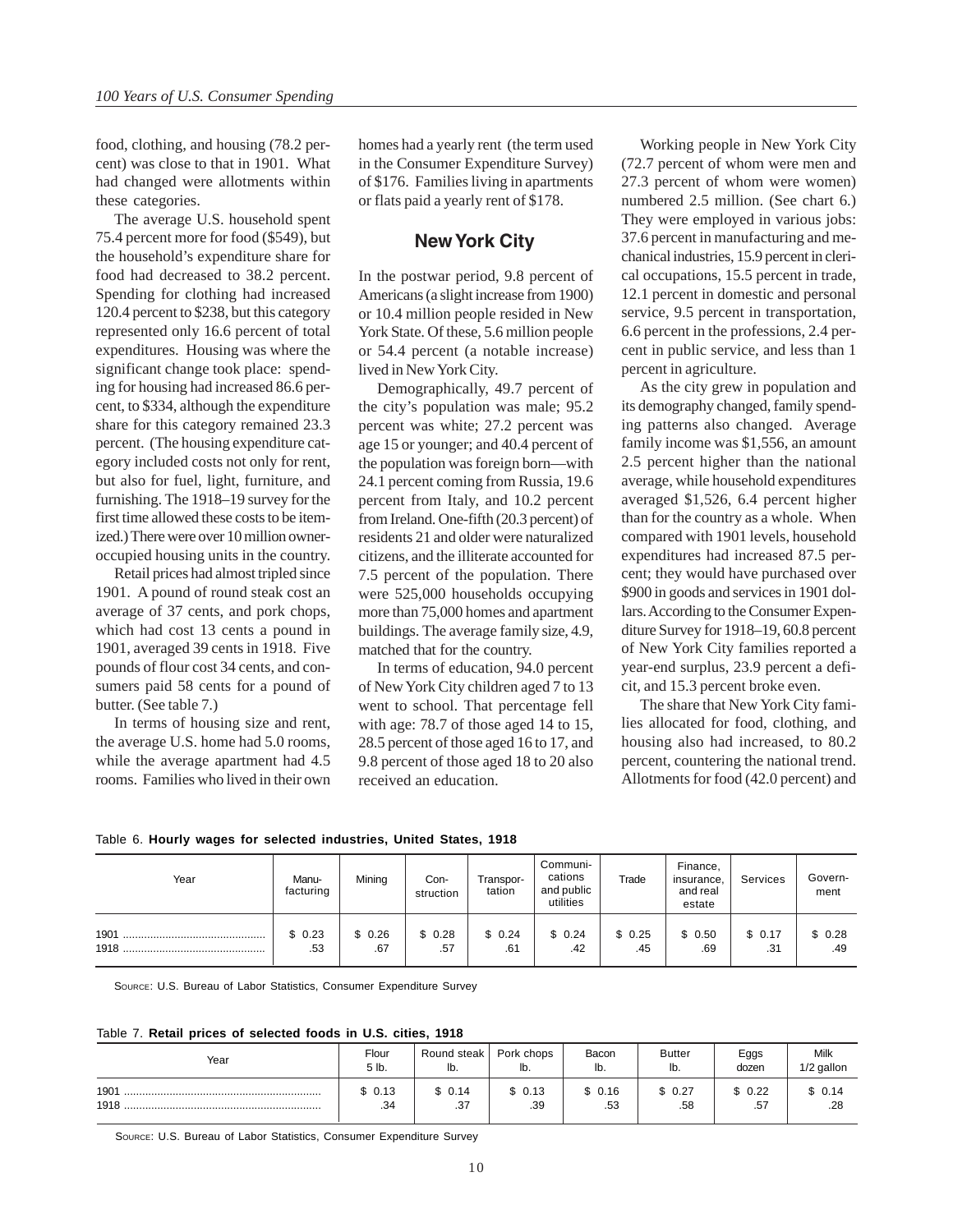

Chart 6**. Economic and demographic indicators, New York City, 1918–19**

SOURCES: U.S. Bureau of Labor Statistics, Consumer Expenditure Survey, and U.S. Census Bureau, *Statistical Abstract of the United States*

for housing (21.6 percent) were close to 1901 levels. The noteworthy increase had taken place in spending on clothing, for which the share had increased to 16.6 percent.

In terms of housing, the averagesized home in New York City had 6.5 rooms, while the average-sized apartment had 4.5 rooms. New Yorkers—that is, residents of New York City—who lived in houses paid a yearly rent of \$332; those living in apartments or flats paid \$204.

### **Boston**

At this time, 3.9 million people or 3.6 percent of Americans (a slight decrease from 1900) lived in Massachusetts. Boston's population had grown to 748,000 residents or 19.4 percent of the Commonwealth's population (also a slight decrease).

Demographically, 49.3 percent of

the city's population was male; 97.6 percent was white; 27.9 percent was aged 15 or younger; and 31.9 percent was foreign born. Of those born in other countries, 23.9 percent came from Ireland, 16.9 percent from Canada, 16.0 percent from Italy, and 15.9 percent from Russia. Slightly more than a fifth (21.4 percent) of residents 21 and older were naturalized citizens, and 4.0 percent of the total population was illiterate. The city contained 165,000 individual households, located in 80,000 individual homes and many apartment buildings. Average family size in Boston, 5.3, exceeded that for the country as a whole and that for New York City.

In terms of education, 94.7 percent of Boston children aged 7 to 13 were in school. Among older children, 83.4 percent of those aged 14 to 15, 43.2 percent of those aged 16 to 17, and 15.2 percent of those aged 18 to 20 also received education.

Boston's workforce included 350,000 people, 70.2 percent of whom were men, and 29.8 percent of whom were women. (See chart 7.) These workers were found in the following occupations: 37.0 percent in manufacturing and mechanical industries, 15.1 percent in trade, 14.4 percent in clerical occupations, 13.2 percent in domestic and personal services, 10.0 percent in transportation, 6.6 percent in the professions, 3.2 percent in public service, and less than 1 percent in agriculture.

Total average family income was \$1,477, an amount below the national average and that recorded for New York City. Average household expenditures, \$1,434, equaled those for the country as a whole, but were 6.5 percent below New York City's.

When compared with 1901 levels, household expenditures in Boston had increased 62.8 percent. However, the purchasing power of these 1919 dol-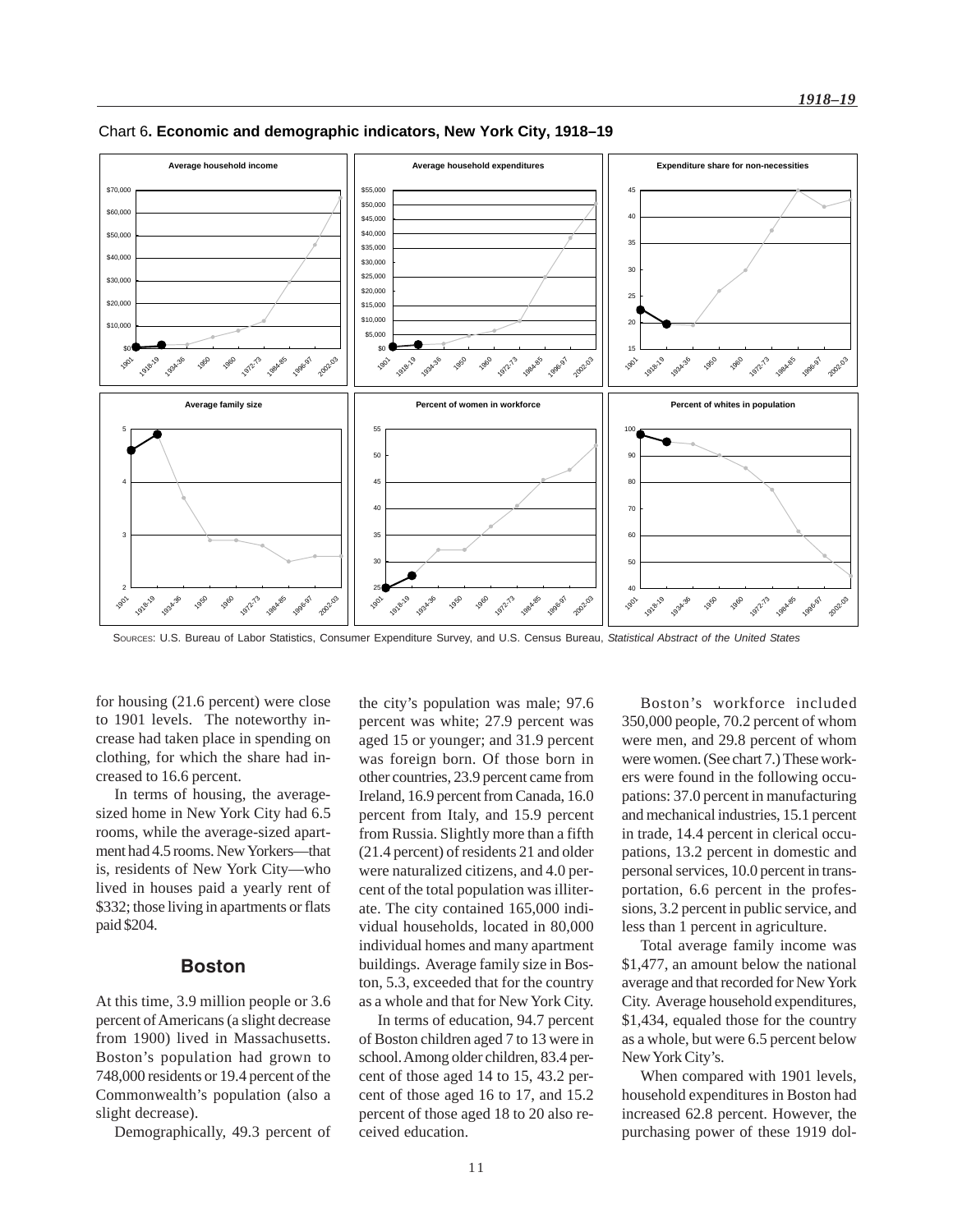

### Chart 7. **Economic and demographic indicators, Boston, 1918–19**

SOURCES: U.S. Bureau of Labor Statistics, Consumer Expenditure Survey, and U.S. Census Bureau, *Statistical Abstract of the United States*

lars was approximately equal to the purchasing power of 1901 dollars.

The share of household expenditures that Boston families allocated for food, clothing, and housing, 81.9 percent, had increased from 1901. This increase was powered by two of the categories: Food, 44.7 percent, and clothing, 15.5 percent. (See table 8 and chart 8.)

In terms of housing, the averagesized home in Boston had 6.2 rooms, while the average-sized apartment had 4.7 rooms. Bostonians who lived in houses paid a yearly rent of \$182, whereas those living in apartments or flats paid \$180.

### **Perspective**

At the close of World War I, both New York City and Boston remained attractive regions for immigration. More than 40 percent of New York City residents and about one-third of Bostonians were foreign born.

| Table 8. Expenditures and expenditure shares, United States, New York City, and Boston, 1918-19 |  |  |  |  |  |  |
|-------------------------------------------------------------------------------------------------|--|--|--|--|--|--|
|                                                                                                 |  |  |  |  |  |  |

|              |               |                      |        | Boston        |        |  |
|--------------|---------------|----------------------|--------|---------------|--------|--|
| Expenditures | <b>Shares</b> | Expenditures         | Shares | Expenditures  | Shares |  |
| \$549        | 38.2          |                      | 42.0   |               | 44.7   |  |
| 238          | 16.6          | 254                  | 16.6   | 222           | 15.5   |  |
| 334          | 23.3          | 330                  | 21.6   | 311           | 21.7   |  |
| 187          | 13.0          | 214                  | 14.1   | 184           | 12.8   |  |
| 74           | 5.2           | 64                   | 4.2    | 80            | 5.6    |  |
| 73           | 5.1           | 51                   | 3.3    | 47            | 3.3    |  |
| 306          | 21.3          | 285                  | 18.7   | 263           | 18.3   |  |
| 1,518        |               | 1,556                |        | 1.477         |        |  |
| 1.434        |               | 1.526                |        | 1.434         |        |  |
|              |               | <b>United States</b> | \$641  | New York City | \$641  |  |

NOTE: Itemized expenditures are not all-inclusive and may differ from total expenditures. Expenditure shares do not add to 100 due to rounding. SOURCE: U.S. Bureau of Labor Statistics, Consumer Expenditure Survey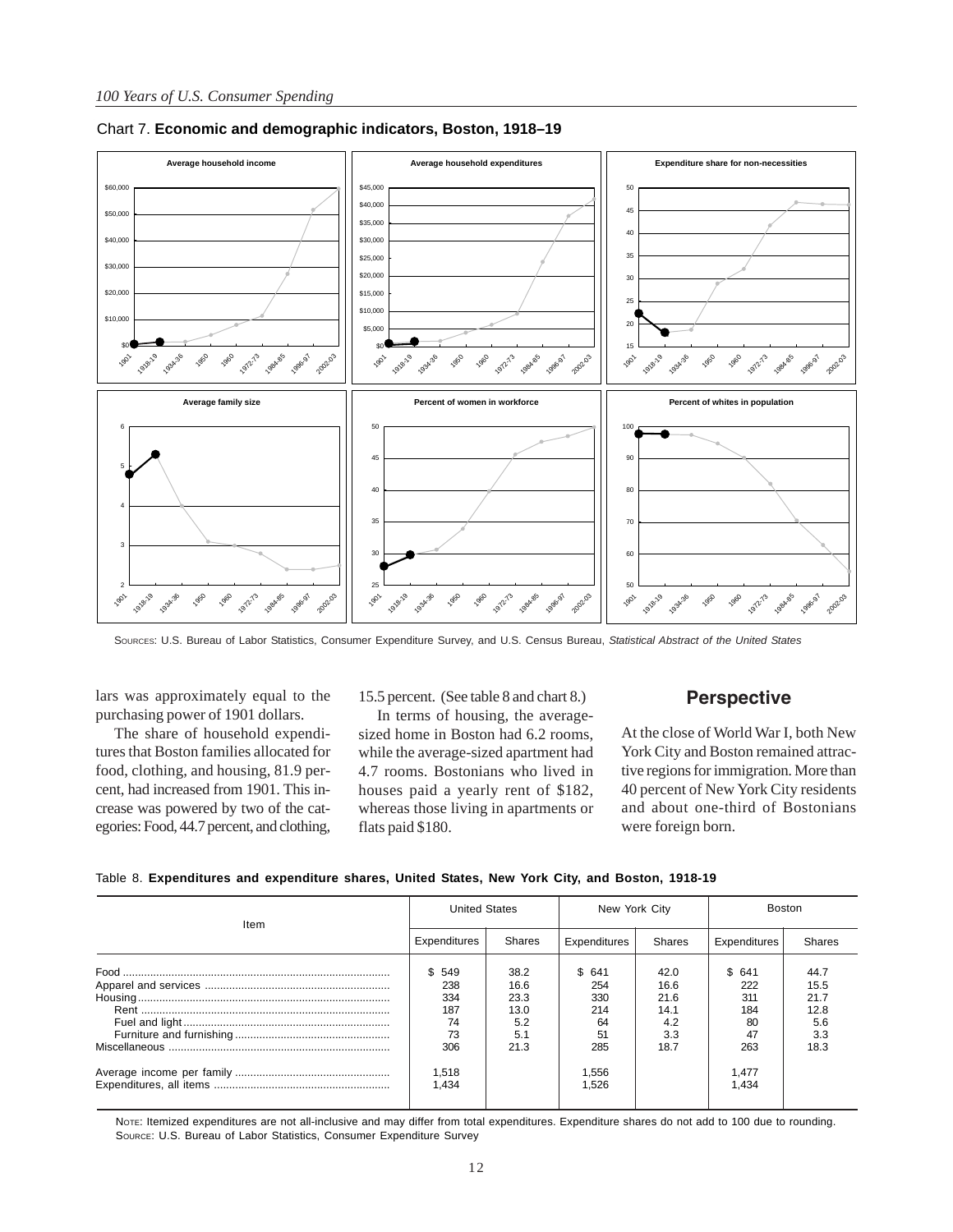

# Chart 8. **Expenditure shares, United States, New York City, and Boston, 1918-19**

SOURCE: U.S. Bureau of Labor Statistics, Consumer Expenditure Survey

Moreover, the United States had become an international center of industrial and financial power. The country's unemployment rate was at a scant 1.4 percent. However, retail prices had begun to rise sharply, increasing 18 percent in 1918 and 14.6 percent in 1919. Family incomes also were increasing, having doubled to \$1,518 since 1901.

Despite these rising incomes, household expenditures for necessities in both New York City and Boston accounted for a larger share of total expenditures than in 1901. This gain was consistent with an aging population, large family size, increased home ownership—27 percent of Americans owned their own home—and sizeable gains in retail food prices.

The spending share for food in New York City had decreased slightly from 1901, while it had increased in Boston. In both cities, families allocated greater shares of household spending for food than did families nationwide. However, the expenditure share for housing in both cities was below that for the country as a whole. In absolute terms, rental costs for New York City homes and apartments exceeded those in Boston and nationwide.

In contrast to 1901, family incomes exceeded expenditures in both New York City (by 2 percent) and Boston (by 3 percent). These surpluses enabled Boston families to allocate a greater share of their spending for nonnecessities, while the shares in New York City and for the country as a whole remained unchanged.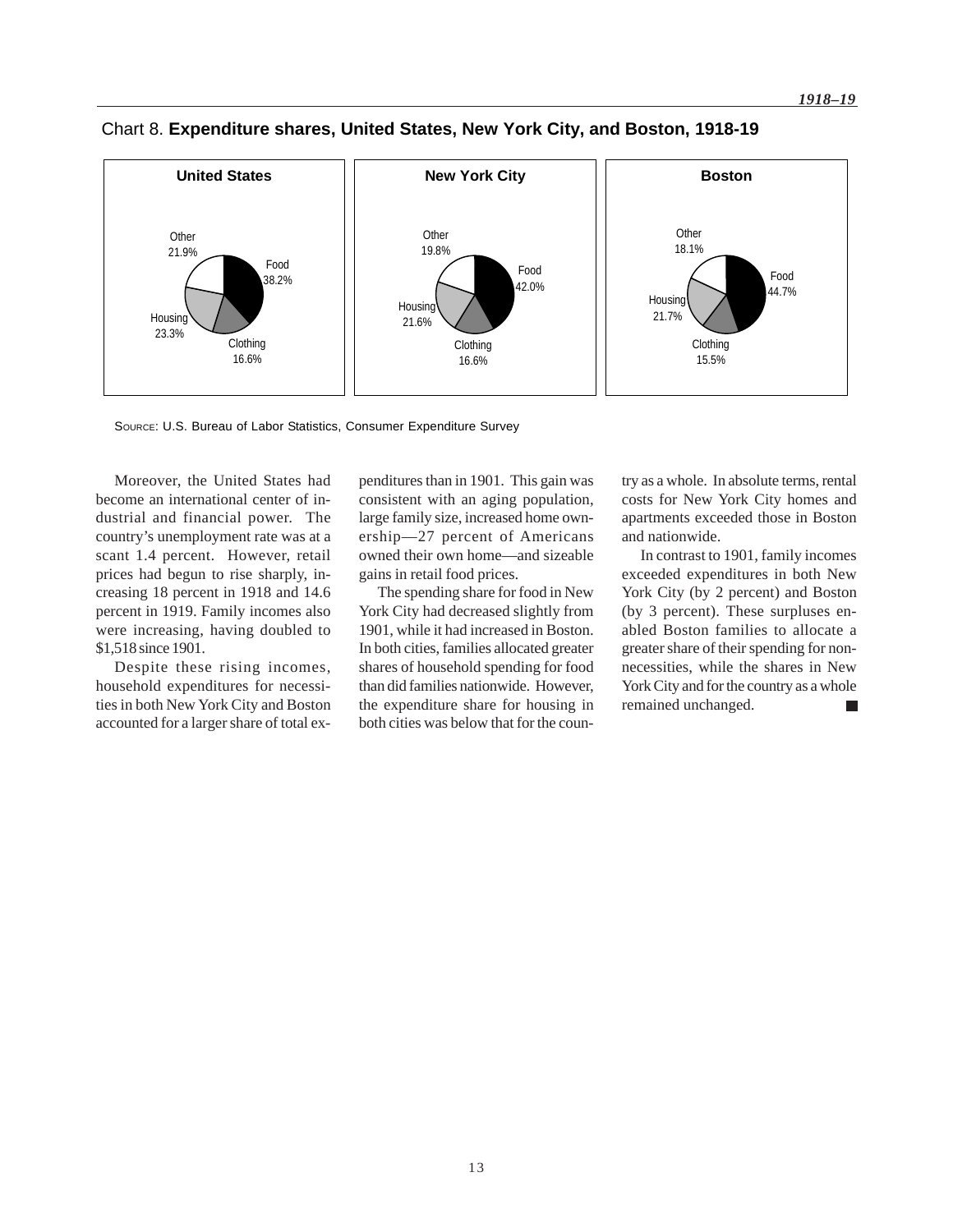# **1934-36**

## **United States**

Trends identified in earlier decades, such as the aging and urbanization of the U.S. population, continued into the 1930s. In 1930, the population exceeded 122 million, a gain of 16.1 percent since 1920. The median age in the country had increased 1.2 years to 26.5 (26.7 for men and 26.2 for women). At this time, 29.3 percent of Americans were younger than 15, 89.8 percent were white, and the male-to-female ratio had dropped to 102.5 men for every 100 women. Average family size had decreased markedly, to 3.6. (See chart 9.)

Following the stock market crash in late 1929, the country entered its worst economic depression in history. Unemployment was 15.9 percent in 1931 and rose to 23.6 percent in 1932. Thereafter, it averaged more than 20 percent until 1936, when it dropped to 16.9 percent. In the 1930s, women made up 21.9 percent of the U.S. workforce.

In the 15-year period following World War I, average family income had remained flat, rising only \$6 to \$1,524. (See hourly wages in table 9.) Meanwhile, average family expenditures had risen 5.4 percent to \$1,512. These dollars would have purchased \$1,387 worth of goods and services in 1918 dollars, compared with the \$1,434 that families in 1918 spent, demonstrating the deflationary effect of the Depression on the dollar's value. According to the Consumer Expenditure Survey for 1934–36, 59.2 percent of families recorded a yearly surplus (\$149 on average), 37.8 percent recorded a deficit (\$203 on average), and 3.0 percent broke even. Av-





SOURCES: U.S. Bureau of Labor Statistics, Consumer Expenditure Survey, and U.S. Census Bureau, *Statistical Abstract of the United States*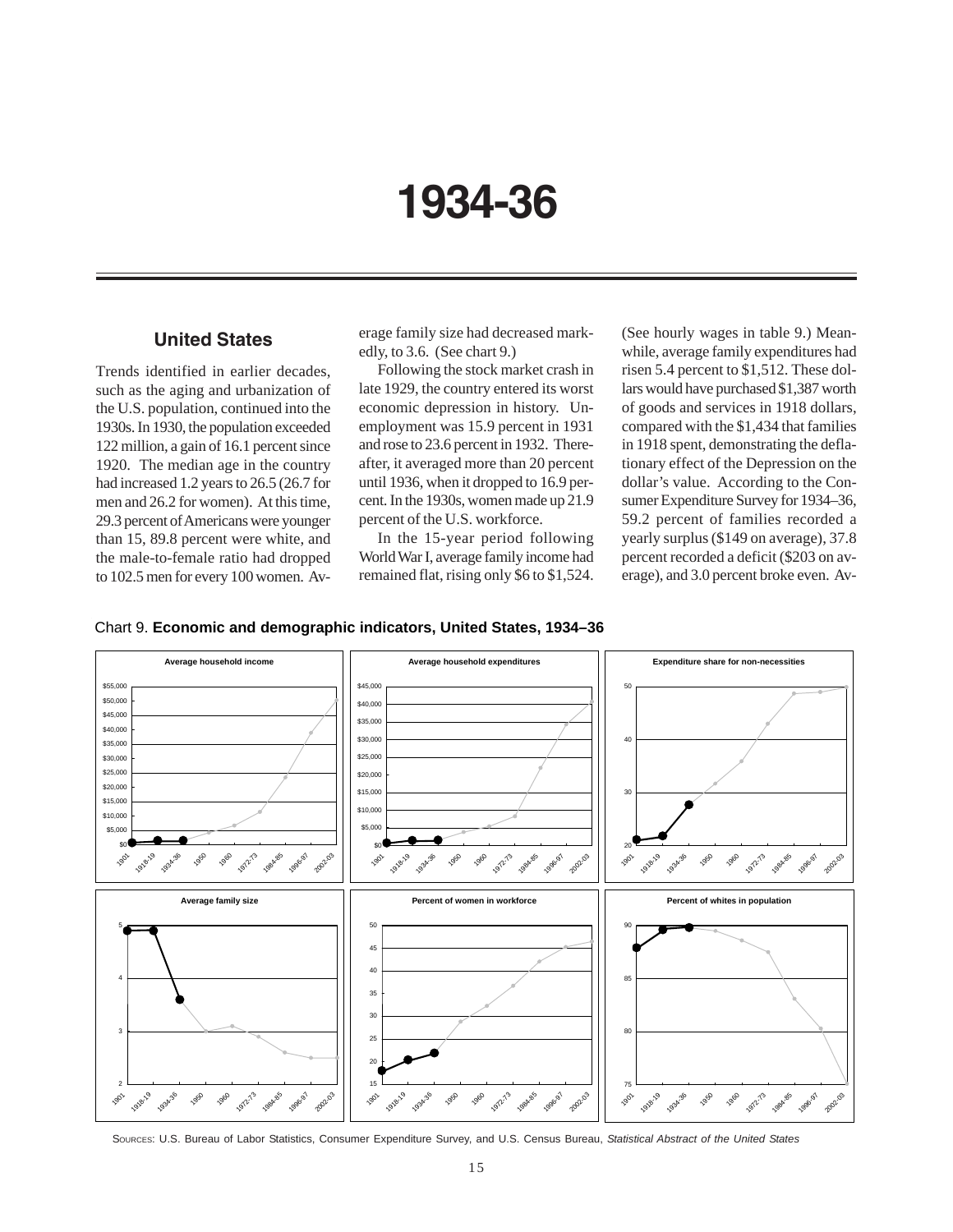erage annual family savings were \$11.

Technological developments over the previous 20 years had changed the kinds and types of goods in the marketplace and their cost. For example, prices for food and clothing were significantly lower than in 1918–19, while rents and furnishings were slightly lower. Electric light and power rates were lower, but coal prices had increased as the wartime controls on prices had been lifted.

Food, clothing, and housing occupied a 76.2-percent share of household spending, a decrease from 1918–19. Food, at 33.6 percent, was still the single largest category of expenditure. (See retail prices of selected foods in table 10.) A large proportion of U.S. families, however, "did not spend enough to secure the amount and kinds of food needed for good health for all the family and for normal growth of the children. Although most of them had sufficient food to avoid actual hunger . . . ."8

8 Faith M. Williams and Alice C. Hanson, "Money Disbursements of Wage Earners and Clerical Workers, 1934–36, Summary Volume," Bulletin No. 638 (Washington: U.S. Government Printing Office, 1941), p. 3.

The expenditure share for housing was 32.0 percent, which translated into an average annual expenditure of \$485. Housing included expenses for fuel, light, refrigeration, and rent or the rental value of owned homes. The number of owner-occupied housing units had increased to 14 million. Forty percent of families lived in one-family detached homes; 25 percent lived in apartments; and the remainder in semidetached, row, or two-family homes. Seventyeight percent of families lived in homes that had electric lights, gas or electricity for cooking, and a bathroom with an inside flush toilet and hot running water.

Clothing represented 10.6 percent of family spending. Employed women spent the most on clothing, followed by employed men. For both men and women, outerwear—coats, sweaters, suits, shirts, dresses, and blouses represented the major expenditure. The second major clothing category was footwear, which included shoes, slippers, rubber overshoes, hose, and silk stockings.

Forty percent of families owned automobiles, almost all of which were purchased secondhand rather than new. Of families owning autos, 2 percent owned more than one automobile, and practically all of them had pooled the earnings of grown sons and daughters to purchase the second auto. The average net purchase price (gross price minus trade-in allowance) was \$300.

### **New York City**

By 1930, 12.6 million people or 10.3 percent of the U.S. population lived in New York State, an increase from the previous decade. With a population of 6.9 million, New York City accounted for 55.1 percent of the State's residents, a decrease from 1920.

Demographically, 51.1 percent of the city's population was male, 94.4 percent was white, 40.4 percent was foreign born, and 18.4 percent was younger than 15. Of all adults, 15.0 percent were naturalized citizens, and 5.4 percent were illiterate.

Average family size in the city, 3.7, was equivalent to that nationwide. (See chart 10.) However, 53.0 percent of all households contained at most three people. Thirty-eight percent of city

Table 9. **Hourly wages for selected industries, United States, 1935**

| Year                 | Manu-<br>facturing   | Mining               | Con-<br>struction    | Transpor-<br>tation  | Communi-<br>cations<br>and public<br>utilities | Trade                | Finance,<br>insurance,<br>and real<br>estate | Services             | Govern-<br>ment      |
|----------------------|----------------------|----------------------|----------------------|----------------------|------------------------------------------------|----------------------|----------------------------------------------|----------------------|----------------------|
| 1901<br>1918<br>1935 | \$0.23<br>.53<br>.58 | \$0.26<br>.67<br>.55 | \$0.28<br>.57<br>.49 | \$0.24<br>.61<br>.72 | \$0.24<br>.42<br>.71                           | \$0.25<br>.45<br>.61 | \$0.50<br>.69<br>.78                         | \$0.17<br>.31<br>.42 | \$0.28<br>.49<br>.62 |

SOURCE: U.S. Bureau of Labor Statistics, Consumer Expenditure Survey

Table 10. **Retail prices of selected foods in U.S. cities,1934**

| Year                 | Flour                | Round steak          | Pork chops           | Bacon                | <b>Butter</b>        | Eggs                 | Milk                 |
|----------------------|----------------------|----------------------|----------------------|----------------------|----------------------|----------------------|----------------------|
|                      | 5 lb.                | IIJ.                 | lb.                  | lb.                  | lb.                  | dozen                | 1/2 gallon           |
| 1901<br>1918<br>1934 | \$0.13<br>.34<br>.25 | \$0.14<br>.37<br>.28 | \$0.13<br>.39<br>.26 | \$0.16<br>.53<br>.29 | \$0.27<br>.58<br>.32 | \$0.22<br>.57<br>.33 | \$0.14<br>.28<br>ົດດ |

SOURCE: U.S. Bureau of Labor Statistics, Consumer Expenditure Survey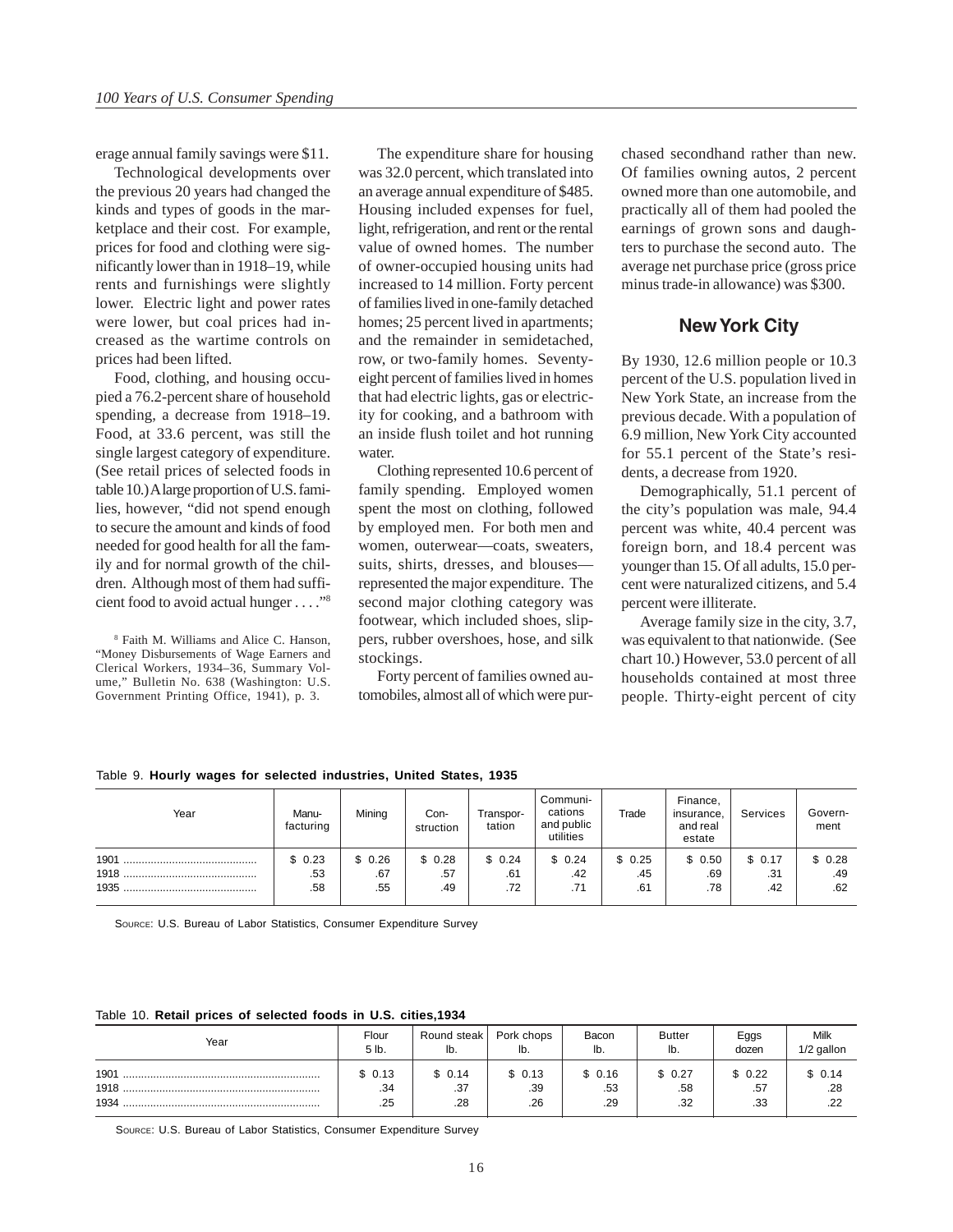

#### Chart 10. **Economic and demographic indicators, New York City, 1934–36**

SOURCES: U.S. Bureau of Labor Statistics, Consumer Expenditure Survey, and U.S. Census Bureau, *Statistical Abstract of the United States*

families had children younger than 10, and 59.5 percent had children younger than 21. Almost half (49.8 percent) of New Yorkers were married, 40.2 percent were single, 8.3 percent were widows or widowers, and 1.0 percent were divorced.

School enrollment was higher than it had been in 1918: 97.2 percent of children aged 7 to 13 went to school in the mid-1930s. Among older children, 93.1 percent of those aged 14 to 15, 55.7 percent of those aged 16 to 17, and 17.5 percent of those aged 18 to 20 received an education.

The city's workforce was 67.8 percent male and 32.2 percent female. Although women made up about onethird of the workforce, in 85.8 percent of households the homemaker (the woman of the house in survey terminology) was not employed outside the home. In 59.0 percent of all households, there was only one worker, while

in 21.8 percent, there were two workers; in 9.3 percent, three workers; and in 5.5 percent, four or more workers.

As for the occupational makeup of the city's workers, 14.5 percent provided domestic or personal services, 13.8 percent worked in trade, 8.8 percent worked in hotels and restaurants, 8.7 percent were professionals or semiprofessionals, 6.1 percent worked in the clothing industry, 6.1 percent worked in the building industry, and 3.9 percent worked in general manufacturing.

Average yearly family income in the city was \$1,745, an amount 14.5 percent higher than the national average. Average family expenditures were \$1,839. Besides exceeding family income by 5.4 percent, expenditures were 21.6 percent higher than the national average.

When compared with 1918–19 levels, household spending had increased 20.5 percent (to \$313), countering the national experience. This sum would have purchased more than \$1,765 in goods and services in 1918 dollars.

New York City families allotted 36.4 percent of their total spending for food. This was a decrease from the 1918–19 level, probably due to the decline in food prices that occurred throughout the country from 1925 to 1934. Yet, New York City families allocated a greater proportion of their spending for food than did their counterparts in any other major city. This was because of the large proportion of families (70.1 percent) reporting expenses for meals at work, which accounted for 10.8 percent of their total food expenditures.

To eat at home, New Yorkers spent \$12.80 a week, with 28.2 percent allotted for meat, poultry, and fish; 19.7 percent for fruits and vegetables; 11.3 percent for milk, cheese, and ice cream; 5.6 percent for eggs; and 4.9 percent for butter, among other items.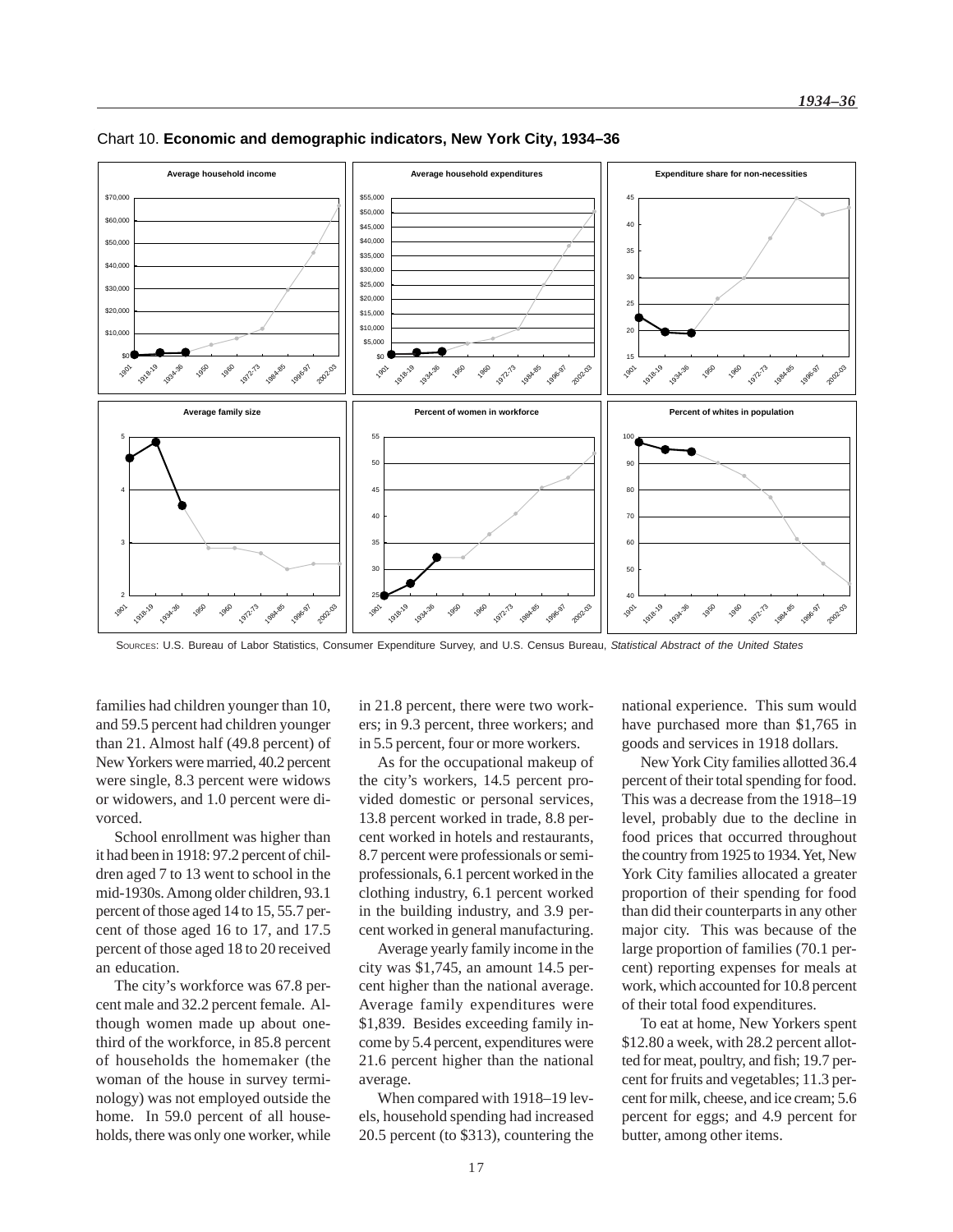After spending on food, housing which included expenses for fuel, light, and refrigeration—was the next largest expenditure category, at 32.0 percent. In the 1933-34 Consumer Expenditure Survey, a Bureau of Labor Statistics program expert noted:

The concentration of shipping, manufacturing, and trade around the harbor on which New York City is situated, combined with the limitation of usable land by the rivers and marshes, have brought about a competition for living space in this area not duplicated in any other part of the United States. The result is a level of rents which taxes the expenditures of families…for relatively small dwellings.<sup>9</sup>

There were over 1.7 million families living in more than 500,000 dwellings. The majority of these structures (52.8 percent) were single-family homes, 24.5 percent were for two families, and 22.7 percent housed three or more families. Only 17.1 percent of the population lived in a single-family home, while 15.9 percent lived in two-family structures, and 67.1 percent lived in three-or-morefamily buildings. Larger families, those averaging 4.0 people, tended to own their homes; smaller families (averaging 3.2 people) tended to rent. On average, yearly rent for apartments, which typically had four or fewer rooms, was \$385. The estimated rental value of owned homes, which had an average of six or fewer rooms, was \$493 per year. Of rented apartments, 90.6 percent had a bathroom inside the unit, 94.3 percent had hot running water, and 12.1 percent had a telephone.

Clothing was the third highest expenditure category. Its share was 11.0 percent.

With the nearly 20 percent of the budget left after purchasing necessities, New Yorkers were able to buy items that made their lives more convenient. In the city, 15.2 percent of families owned an automobile.

### **Boston**

The percentage of Americans living in Massachusetts, 3.5, continued its decline from previous years, although the number of Bay Staters actually grew, to 4.2 million. Boston, with a population of over 780,000, made up 18.6 percent of the Commonwealth's population, also continuing the decline noted in previous decades.

Demographically, 49.1 percent of Boston's population was male, 97.4 percent was white, 28.4 percent was foreign born, and 24.8 percent was younger than 15. Of adults, 22.5 percent were naturalized citizens, and 3.2 percent were illiterate.

In Boston, average family size had decreased significantly, to 4.0, but still was larger than that recorded for New York City or for the country as a whole. (See chart 11.) However, 51.3 percent of all Boston households contained at most three people. In the city, 36.3 percent of families had children younger than 10, and 56.7 percent had children under 21. More than half (50.5 percent) of Bostonians were married, while 40.1 percent were single, 8.2 percent were widows or widowers, and 1.0 percent were divorced.

In terms of the education of the city's youths, 98.5 percent of children aged 7 to 13 went to school. Among older children, 95.5 percent of those aged 14 to 15, 65.2 percent of those aged 16 to 17, and 26.6 percent of those aged 18 to 20 received an education—all higher percentages than were noted for New York City.

As in New York City, Boston's workforce was overwhelmingly (69.4 percent) male. Also, as noted in New York City, in 85.1 percent of households, the homemaker was not employed outside the family. In 56.8 percent of all households, there was only one worker; in 21.0 percent there were two workers; in 9.6 percent, three workers; and in 6.3 percent, four or more workers.

Boston had a greater share of its workforce in trade than did New York City. Of all workers in Boston, 16.4 percent were employed in trade, 8.0 percent were professionals or semiprofessionals, 7.5 percent worked in the building industries, 7.3 percent were employed as domestics or in personal services, 5.8 percent worked in hotels and restaurants, 4.9 percent worked in general manufacturing, and 4.1 percent worked in the iron and steel industry.

The average Boston family's income had increased 6.3 percent, to \$1,570. That amount was about even with average income for the country as a whole, but markedly below the New York City average. In Boston, average family expenditures exactly equaled income. When compared with 1918–19 levels, expenditures had increased by 9.6 percent, about half the rate of the New York City increase. In 1918 dollars, these expenditures would have bought \$1,429 in goods and services.

The share for food had dropped to 35.7 percent, reflecting a nationwide decline in food prices. The average Boston family spent just under \$11 a week for food, with meat, poultry, and fish and other seafood representing about 25 percent of all food expenditures. Spending for fruits and vegetables accounted for another 19 percent of the average family's food budget. Meals at work accounted for about 3.5 percent of the food budget, significantly lower than the share recorded for New York City families.

On average, Boston families allocated a greater share of yearly expenditures (35.8 percent) for housing than did families in New York City or nationwide. There were 180,000 families living in 90,000 dwellings. As in New York City, single-family homes made up the largest proportion of dwellings, 49.5 percent; two-family homes accounted for 25.5 percent; and three-or-morefamily homes made up 25.0 percent. However, only 24.6 percent of Boston households lived in a single-family

<sup>9</sup> Faith M. Williams and Alice C. Hanson, "Money Disbursements of Wage Earners and Clerical Workers in the North Atlantic Region, 1934–36," Bulletin No. 637, Volume 1 – New York City (Washington: U.S. Government Printing Office, 1939), p.10.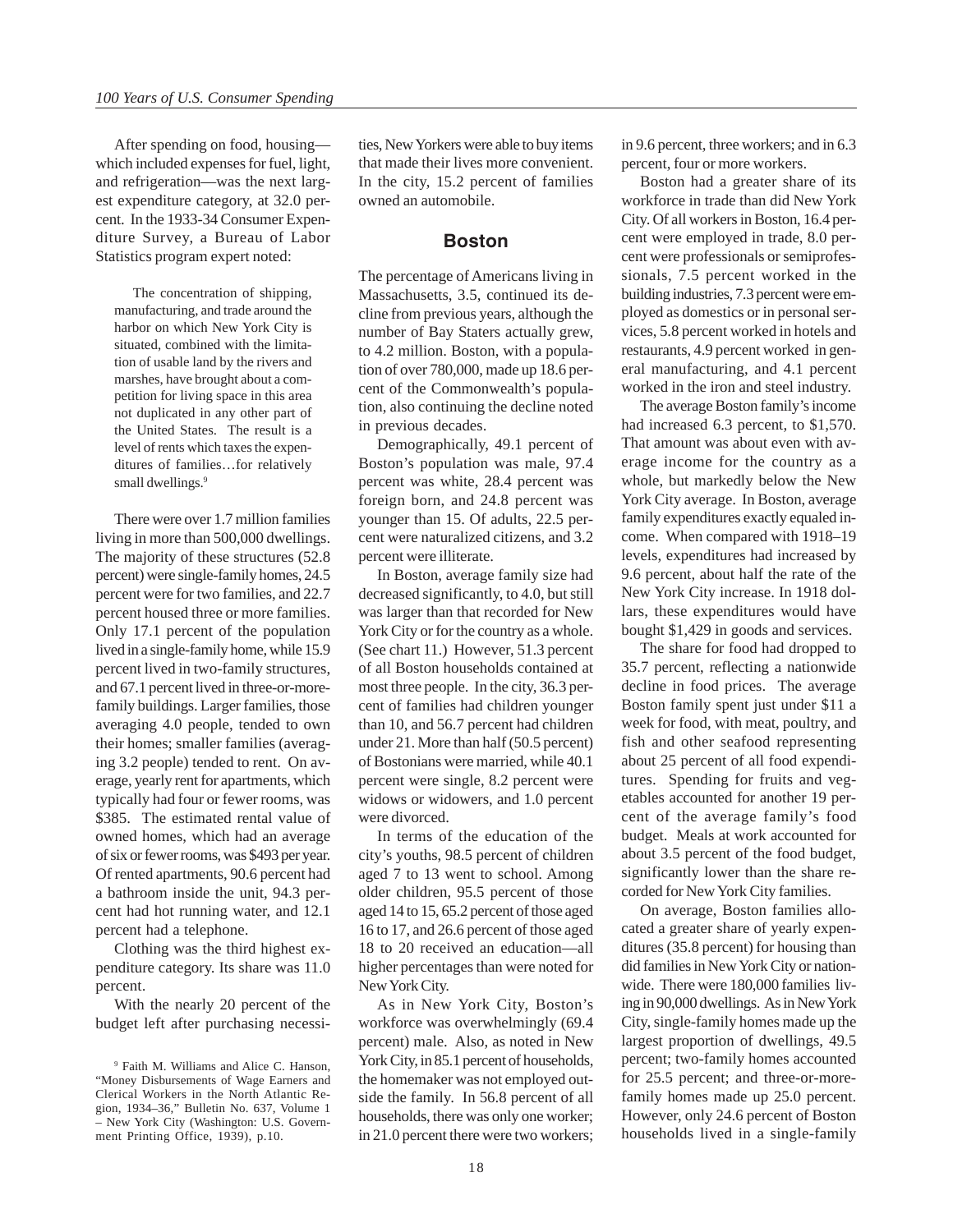

Chart 11. **Economic and demographic indicators, Boston, 1934–36**

SOURCES: U.S. Bureau of Labor Statistics, Consumer Expenditure Survey, and U.S. Census Bureau, *Statistical Abstract of the United States*

home; 25.3 percent lived in two-family structures, and 50.1 percent lived in three-or-more-family buildings.

Large families (those exceeding four people) tended to own their home, while small families (averaging 3.3) tended to be renters. The yearly rental value for apartments, which averaged five or fewer rooms, was \$312. The estimated rental value of owned homes, which averaged six or fewer rooms, was \$419. Of owned homes, all had an inside flush toilet, 53.9 percent had a phone, 84.1 percent had running hot water, and 36.3 percent had a garage.

Bostonians allocated 9.8 percent of their expenditures for clothing, a lower proportion than that reported for New York City consumers or for the country as a whole.

### **Perspective**

In the 15 years after the end of World

War I and following the worst economic depression in U.S. history, the economic setting changed drastically for the average household. With unemployment in the country averaging more than 16 percent during 1934–36, U.S. families faced severe economic difficulties.

Demographics in the country had begun to change. The size of the average U.S. family, as well as that of families in New York City and Boston, had decreased dramatically. Foreign-born citizens, as a percentage of the total population, also had declined in New York City and Boston after the war. Additionally, women made up about 22 percent of the U.S. workforce, continuing a slow, but upward trend.

Family income was virtually unchanged from 1918–19, as falling prices coupled with soaring unemployment had held wages in check. Despite the widespread economic turmoil, spending shares for necessities among households in New York City and Boston were similar to those recorded in 1918–19 and accounted for over 80 percent of household expenditures.

Food remained the largest category of expense. (See chart 12 and table 11.) However, food's expenditure share had decreased notably, especially in New York City and Boston, reflecting significantly lower retail prices. For example, a pound of bacon, which cost 53 cents in 1918, cost only 29 cents in 1934. Retail prices increased for the first time in 1934, following 4 years of decline.

New York City residents allocated a greater proportion of their spending for food than did their counterparts in any major city. This was the result of a large proportion of New York City families incurring expenses for meals at work, which accounted for 10.8 percent of total food spending. By con-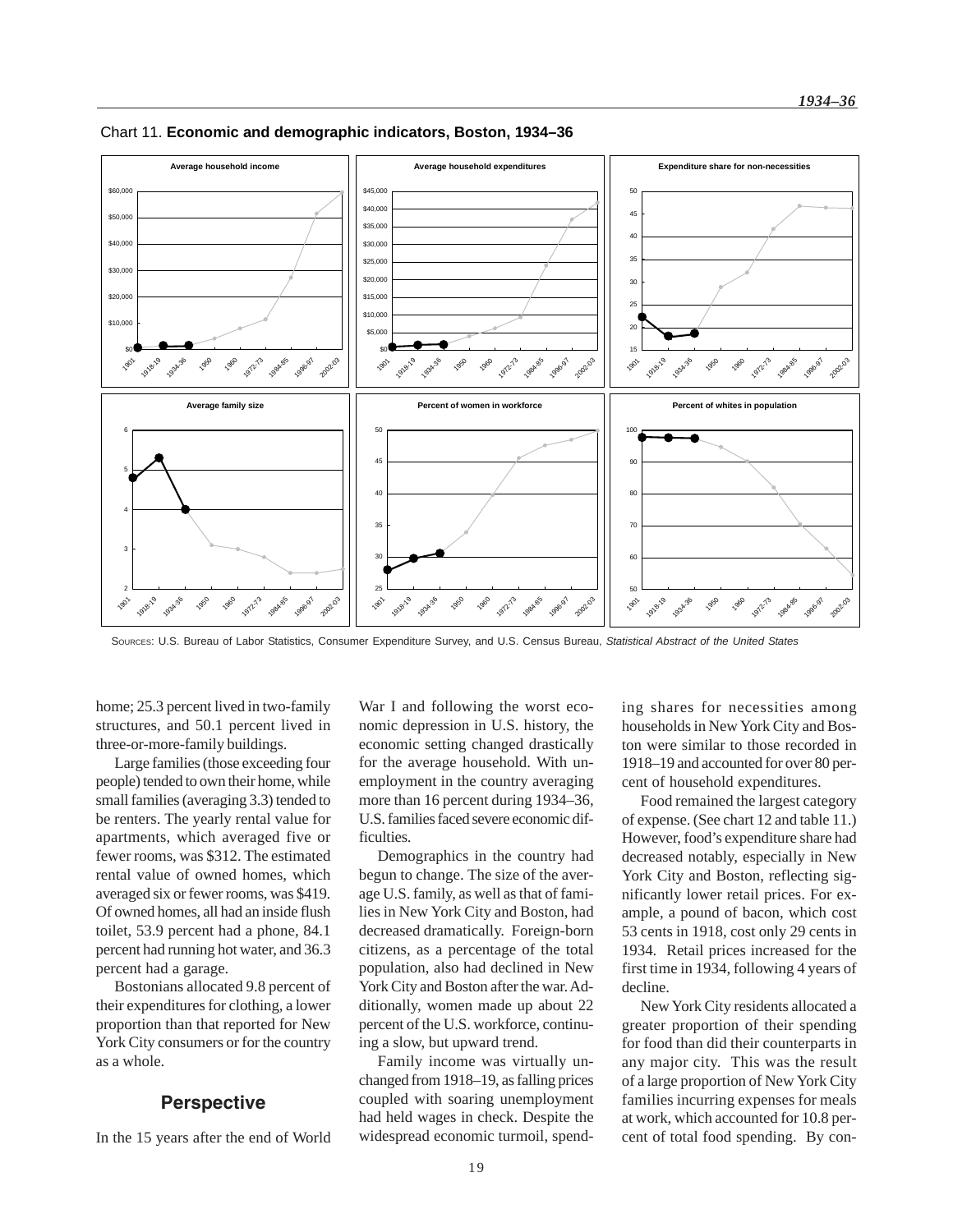

# Chart 12. **Expenditure shares, United States, New York City, and Boston, 1934-36**

SOURCE: U.S. Bureau of Labor Statistics, Consumer Expenditure Survey

|      | <b>United States</b> |        | New York City |        | <b>Boston</b> |        |  |
|------|----------------------|--------|---------------|--------|---------------|--------|--|
| Item | Expenditures         | Shares | Expenditures  | Shares | Expenditures  | Shares |  |
|      |                      |        |               |        |               |        |  |
|      | \$508                | 33.6   | \$ 670        | 36.4   | \$561         | 35.7   |  |
|      | 485                  | 32.0   | 589           | 32.0   | 562           | 35.8   |  |
|      | 160                  | 10.6   | 202           | 11.0   | 154           | 9.8    |  |
|      | 125                  | 8.3    | 93            | 5.1    | 90            | 5.7    |  |
|      | 59                   | 3.9    | 64            | 3.5    | 49            | 3.1    |  |
|      | 82                   | 5.4    | 114           | 6.2    | 72            | 4.6    |  |
|      | 30                   | 2.0    | 35            | 1.9    | 25            | 1.6    |  |
|      |                      | .5     | 6             | .3     |               | .4     |  |
|      | 32                   | 2.1    | 37            | 2.0    | 35            | 2.2    |  |
|      | 24                   | 16     | 30            | 1.6    | 18            | 1.1    |  |
|      | 1.524                |        | 1.745         |        | 1.570         |        |  |
|      | 1,512                |        | 1,839         |        | 1,570         |        |  |
|      |                      |        |               |        |               |        |  |

| Table 11. Expenditures and expenditure shares, United States, New York City, and Boston, 1934-36 |  |  |  |  |  |  |
|--------------------------------------------------------------------------------------------------|--|--|--|--|--|--|
|                                                                                                  |  |  |  |  |  |  |

NOTE: Itemized expenditures are not all-inclusive and may differ from total expenditures.

SOURCE: U.S. Bureau of Labor Statistics, Consumer Expenditure Survey

trast, for Boston families, meals at work accounted for only 3.5 percent of the total food budget.

With the slight increase in home ownership—to 30 percent—and falling food prices, housing expenditure shares had risen notably in both New York City and Boston and accounted for about one-third of all household

spending. Falling apparel prices also had decreased clothing expenditures for families in these cities.

Automobile ownership had increased dramatically during the 1920s and early 1930s, reaching 40 percent in 1934–36. As a result, transportation costs exceeded 8 percent of family spending in the country. However, reflecting extensive mass transit systems, such spending was less than 6 percent in both New York City and Boston. New York City families allocated a greater share of their spending for entertainment than did their Boston counterparts, who spent slightly more for reading and education. ٦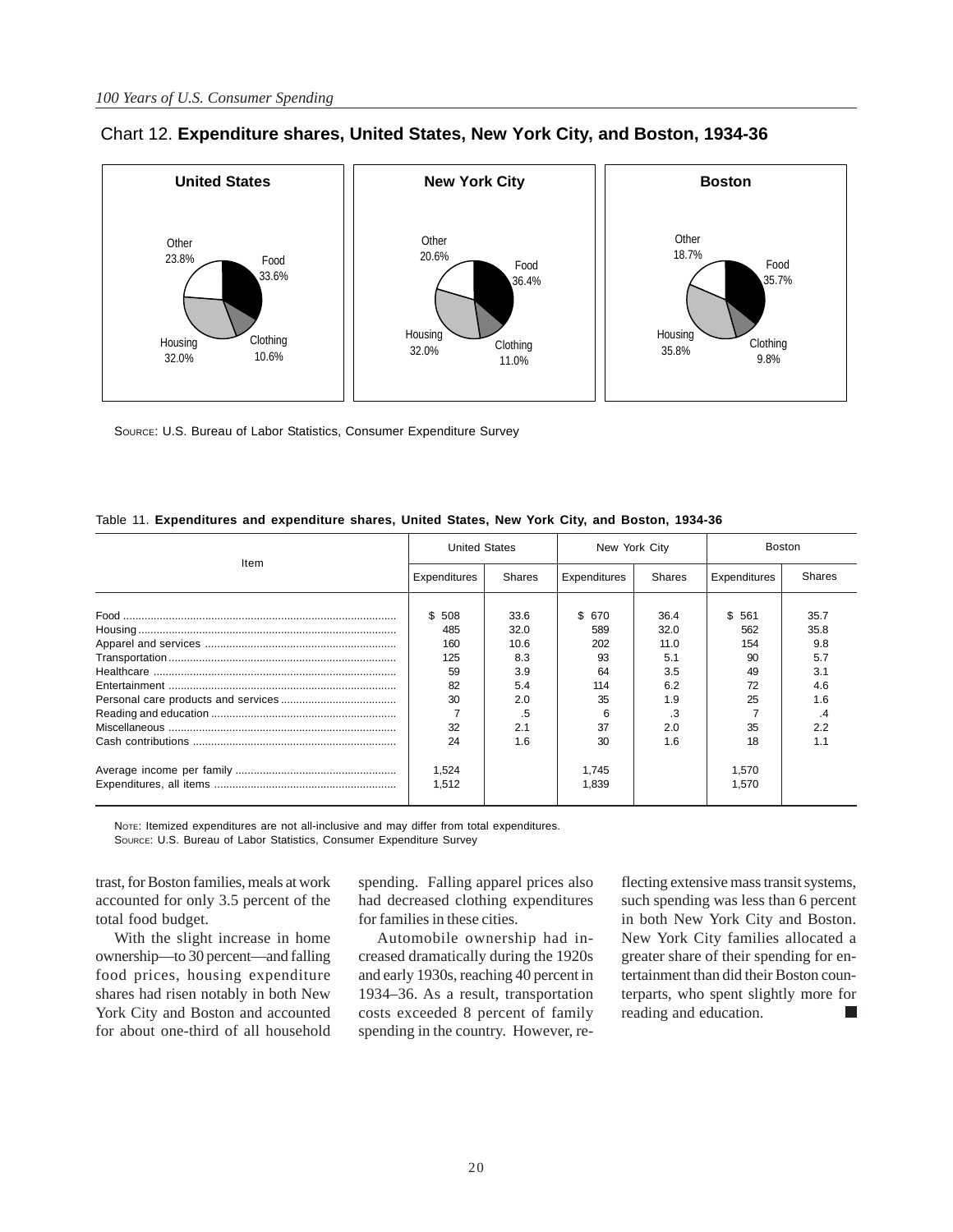# **1950**

## **United States**

By 1950, the country was in the midst of the post-World War II business cycle (1948-1953), which brought nearly full employment. Unemployment averaged a mere 4 percent during this 5-year period.

The population had surpassed 150 million, a gain of 10.4 percent since 1940. The median age had increased to 30.2 years (29.9 for men and 30.3 for women). The under-15 cohort had continued to decrease, to 26.9 percent. The percentage of the population that was white had remained constant at 89.5, and the male-to-female ratio had dropped further, to 98.6 men for every 100 women. There were 46.0 million housing units in the country, of which 51.3 percent (32.8 million) were owner occupied. Average family size had decreased to 3.0. (See chart 13.)

In 87.1 percent of families, both a

husband and a wife were present, with the wife employed in 19.8 percent of these families. In 58.2 percent of families, there were children younger than 18 living at home. In 42.1 percent of households, the head of the family was employed as a craftsman or a machine operator.

In 1950, with wages double or triple what they had been in 1935 (see table 12), labor force participation for women (33.9 percent) and for men (86.4 per-



### Chart 13. **Economic and demographic indicators, United States, 1950**

SOURCES: U.S. Bureau of Labor Statistics, Consumer Expenditure Survey, and U.S. Census Bureau, *Statistical Abstract of the United States*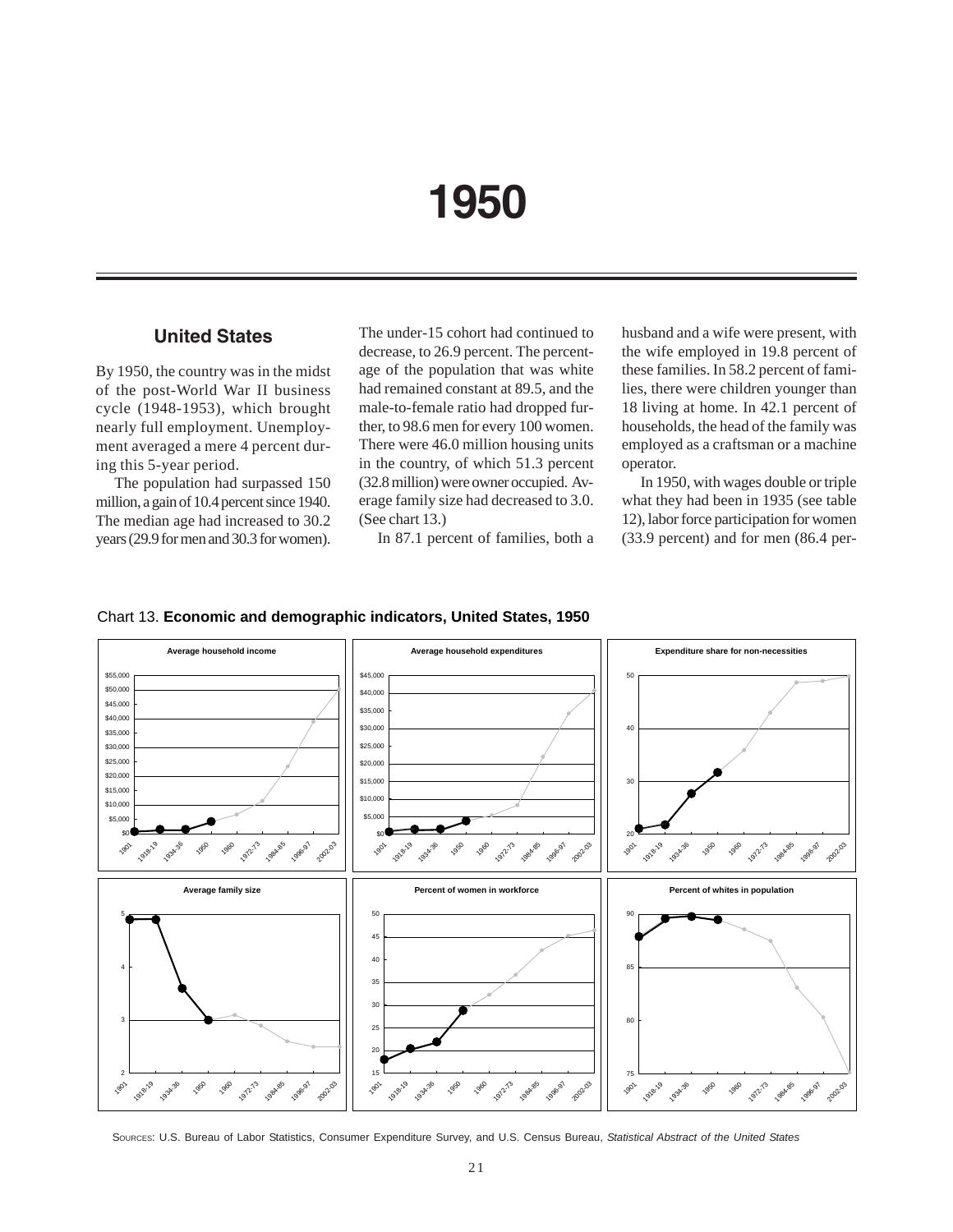cent) reached new highs. While more women continued to join the labor force, the participation rate for men started what was to become a slow decline. At this time, women made up 28.8 percent of the U.S. workforce.

Retail food prices had risen sharply from 1934–36 levels. The price of a pound of butter had doubled, from 32 cents to 73 cents. Meat prices also had risen sharply, with a pound of round steak increasing from 28 cents to 94 cents and pork chops from 26 cents to 75 cents per pound. (See table 13.)

The average U.S. family's income of \$4,237 had increased by 178.0 percent since 1934–36. As for income distribution, 53.4 percent of U.S. families had incomes less than \$5,000, with 25.0 percent earning less than \$3,000. The median family income was \$3,216.

Average family expenditures during the same timeframe had increased 151.9 percent, to \$3,808. This amount would have purchased \$2,171 worth of goods and services in 1935 dollars, reflecting inflationary forces. (Expenditures in 1935 were \$1,512.)

Food, clothing, and housing accounted for 68.4 percent of total spending, a decrease from their combined share in 1934–36.

The share for food, 29.7 percent and the single largest expenditure category, was less than the 1934–36 allotment. The average American in 1950 consumed 3,260 calories per day compared with 3,250 calories a day in 1934–36, although individuals consumed 12.6 percent more food in 1950. During the Depression, the American diet was high in calories. By the 1950s, a greater selection of foods and widespread use of refrigeration had contributed to a change in dietary habits.

### **New York City**

By 1950, residents of the State of New York numbered 14.8 million, equal to 9.8 of the country's population, a decrease from the 1930 census. Of that number, 7.9 million people, 53.2 percent of the State's population, lived in New York City, a slight percentage decrease from 1930.

The city contained 2.4 million households, and average family size was 2.9, slightly below the national average. (See chart 14.) Demographically, 66.6 percent of New Yorkers were adults (aged 21 or older), 20.8 percent were aged 15 or younger, and 7.7 percent were 65 or older. The median age in the city was 34.5, which was notably older than that for the country as a whole. The male-to-female ratio was 93.9 men for every 100 women, 90.2 percent of the population was white, 22.6 percent of people were foreign born, and 9.2 percent of married couples lived with their parents.

In terms of education, 86.7 percent of children aged 14 to 17 attended school. The median number of school years attained by New York City residents was 9.1, with 11.6 percent of the population having attended school for less than 5 years.

As for jobs, 51.7 percent of New Yorkers aged 15 and older were employed, with the unemployment rate at 6.9 percent—7.6 percent for men and 5.6 percent for women. Men consti-

| Year                 | Manu-<br>facturing          | Mining                       | Con-<br>struction            | Transpor-<br>tation          | Communi-<br>cations<br>and public<br>utilities | Trade                        | Finance,<br>insurance,<br>and real<br>estate | Services                     | Govern-<br>ment              |
|----------------------|-----------------------------|------------------------------|------------------------------|------------------------------|------------------------------------------------|------------------------------|----------------------------------------------|------------------------------|------------------------------|
| 1901<br>1935<br>1950 | \$0.23<br>.53<br>.58<br>.59 | \$0.26<br>.67<br>.55<br>1.66 | \$0.28<br>.57<br>.49<br>1.60 | \$0.24<br>.61<br>.72<br>1.79 | \$0.24<br>.42<br>.71<br>1.61                   | \$0.25<br>.45<br>.61<br>1.46 | \$0.50<br>.69<br>.78<br>1.55                 | \$0.17<br>.31<br>.42<br>1.05 | \$0.28<br>.49<br>.62<br>1.45 |

Table 12. **Hourly wages for selected industries, United States, 1950**

SOURCE: U.S. Bureau of Labor Statistics, Consumer Expenditure Survey

#### Table 13. **Retail prices of selected foods in U.S. cities, 1950**

| Year                         | Flour                       | Round steak                 | Pork chops                  | Bacon                       | <b>Butter</b>               | Eggs                        | <b>Milk</b>                 |
|------------------------------|-----------------------------|-----------------------------|-----------------------------|-----------------------------|-----------------------------|-----------------------------|-----------------------------|
|                              | 5 lb.                       | lb.                         | lb.                         | lb.                         | lb.                         | dozen                       | 1/2 gallon                  |
| 1901<br>1918<br>1934<br>1950 | \$0.13<br>.34<br>.25<br>.49 | \$0.14<br>.37<br>.28<br>.94 | \$0.13<br>.39<br>.26<br>.75 | \$0.16<br>.53<br>.29<br>.64 | \$0.27<br>.58<br>.32<br>.73 | \$0.22<br>.57<br>.33<br>.60 | \$ 0.14<br>.28<br>.22<br>4٬ |

SOURCE: U.S. Bureau of Labor Statistics, Consumer Expenditure Survey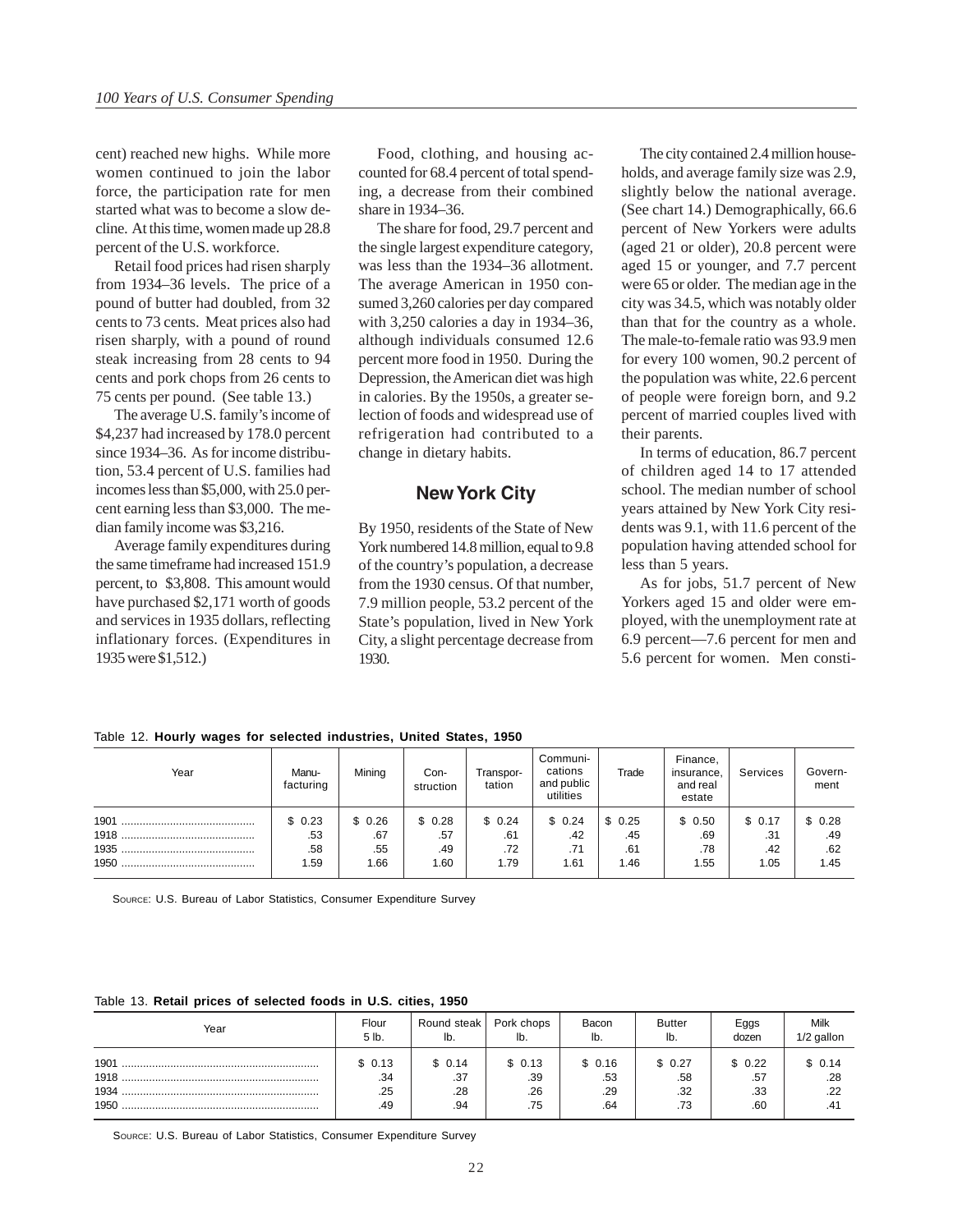

Chart 14. **Economic and demographic indicators, New York City, 1950**

SOURCES: U.S. Bureau of Labor Statistics, Consumer Expenditure Survey, and U.S. Census Bureau, *Statistical Abstract of the United States*

tuted 67.8 percent of the labor force. Of persons not seeking work, 60.9 percent were housekeepers. Four out of five New Yorkers (79.2 percent) worked in the private sector, 9.6 percent worked for government, and 11.0 percent were self-employed.

More than half of all New York City jobs were in manufacturing and trade (28.0 percent and 23.1 percent, respectively). The other industries with the highest levels of employment were transportation, communications, and utilities (9.4 percent); professional and related services (8.9 percent); finance and real estate (7.4 percent); and personal services (7.1 percent). An additional 4.4 percent of jobs were associated with construction.

The occupational groups with the largest shares of city workers were equipment operators (20.9 percent) and clerks (19.2 percent). Other large occupational groupings were craftsmen (12.2 percent); professionals, officials, or proprietors (11.6 percent); service workers (10.4 percent); professionals or technicians (10.3 percent); salespersons (7.7 percent); and laborers (3.9 percent).

Average family income had risen to \$5,105, 20.5 percent higher than the national level and an increase of 192.6 percent from the 1934–36 level in the city. However, 54.7 percent of New York City households earned less than \$3,500.

Average family expenditures had increased 148.7 percent to \$4,574, 20.1 percent greater than the average U.S. family's expenditures. This sum would have purchased \$2,607 worth of goods and services in 1935 dollars.

The average New York City household allocated 73.9 percent of its expenditure budget for food, clothing, and housing—a greater percentage than that allocated by the average U.S. family.

At 33.4 percent, food was the largest expenditure category. Housing, including expenses for shelter, light, refrigeration, and water, had an expenditure share of 28.3 percent, while the share for clothing was 12.2 percent. Of the clothing allocation, 52.0 percent was for women's and girls' clothing, 34.1 percent for men's or boys' clothing, 1.0 percent for infants' clothing, and the remainder for clothing materials and services.

Additionally, 18 percent of New York City families owned their own home, and 39 percent of city families owned a car. Buying and operating a car accounted for 5.7 percent of household spending. Compared with those in other large U.S. cities—cities with populations of at least 1 million—New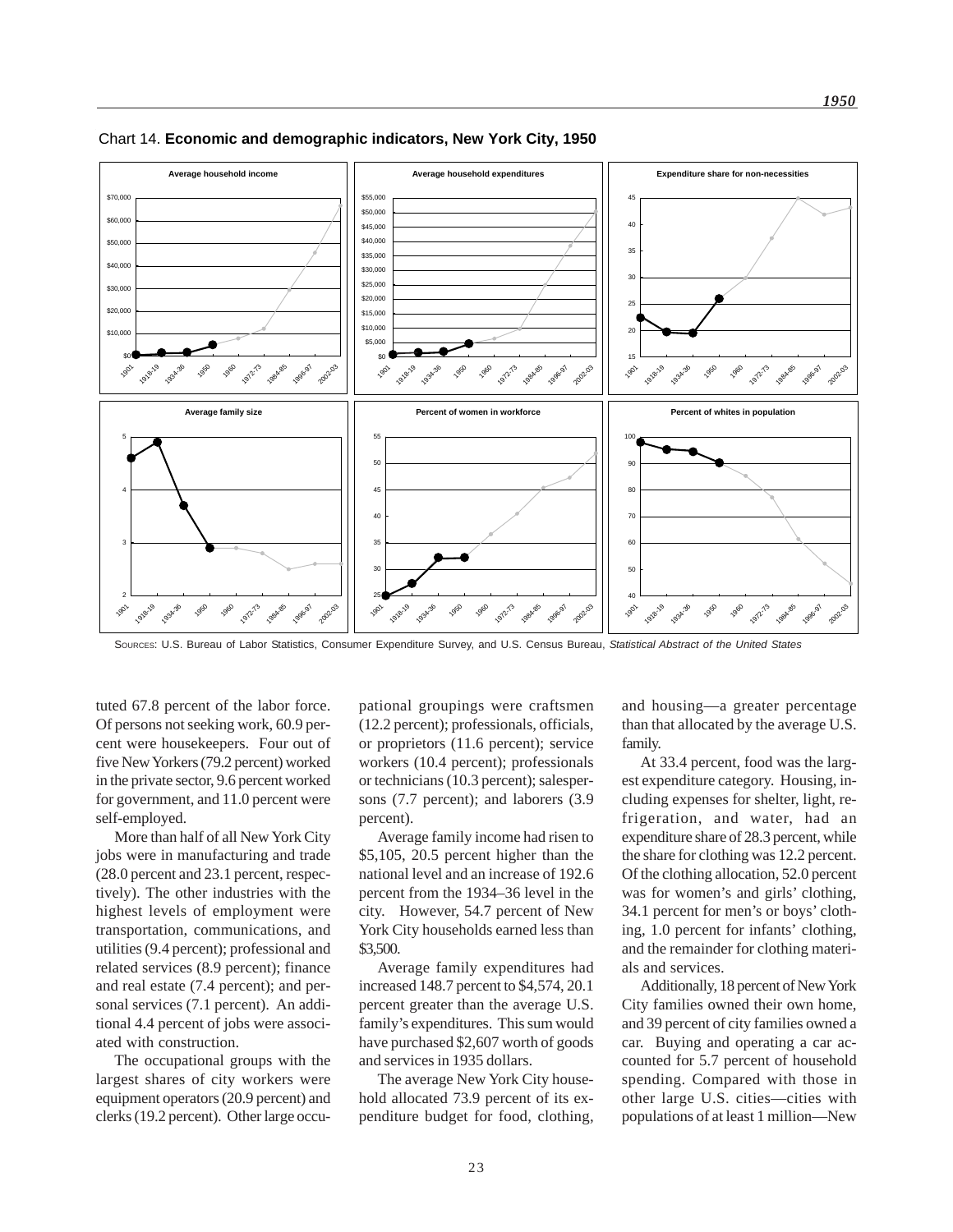York City households gave the most money to charity: \$251.

### **Boston**

In 1950, 3.8 percent of Americans (4.7 million people) lived in Massachusetts, an increase from the 1930 census, with 17.0 percent of these residents (800,000 people) residing in Boston, a decrease from 1930.

Boston contained 220,000 households with an average family size of 3.1—slightly larger than that for New York City. Demographically, 65.3 percent of Boston residents were adults, 22.2 percent were aged 15 or younger (a significantly higher percentage than recorded for New York City), and 9.7 percent were aged 65 or older (also a higher proportion than in New York City). The median age in Boston was 32.6, younger than in New York City,

but older than in the country as a whole. The male-to-female ratio was 93.9 men for every 100 women, and 94.7 percent of residents were white. (See chart 15.) Only 18.0 percent of people were foreign born, and 8.6 percent of married couples lived with their parents.

In terms of education, 86.0 percent of children aged 14 to 17 attended school, and the median number of school years completed in Boston was 11.0 (higher than in New York City). Additionally, only 8.6 percent of the population had less than 5 years of schooling.

Boston's overall unemployment rate (7.4 percent of those aged 15 and older) was slightly higher than New York City's. The rate for men was 8.8 percent, and for women, 4.8 percent. Nearly half (49.2 percent) of Bostonians were employed. Men made up 66.1 percent of the Boston workforce. Of residents not seeking employment, 44.9 percent were homemakers, a significantly lower proportion than in New York City. In Boston, 78.6 percent of residents worked in the private sector, 13.9 percent worked for government, and 7.4 percent were self-employed.

Almost half of all Boston jobs were in retail or wholesale trade and in manufacturing (24.3 percent and 23.7 percent, respectively). An additional 35 percent were in the following industries: Professional and related services (11.2 percent); transportation, communication, and utilities (10.0 percent); public administration (7.4 percent); and personal services (6.9 percent). Construction accounted for an additional 5.1 percent of jobs.

As in New York City, the two biggest occupational groups were equipment operators (19.6 percent) and clerical workers (19.4 percent). Additional





SOURCES: U.S. Bureau of Labor Statistics, Consumer Expenditure Survey, and U.S. Census Bureau, *Statistical Abstract of the United States*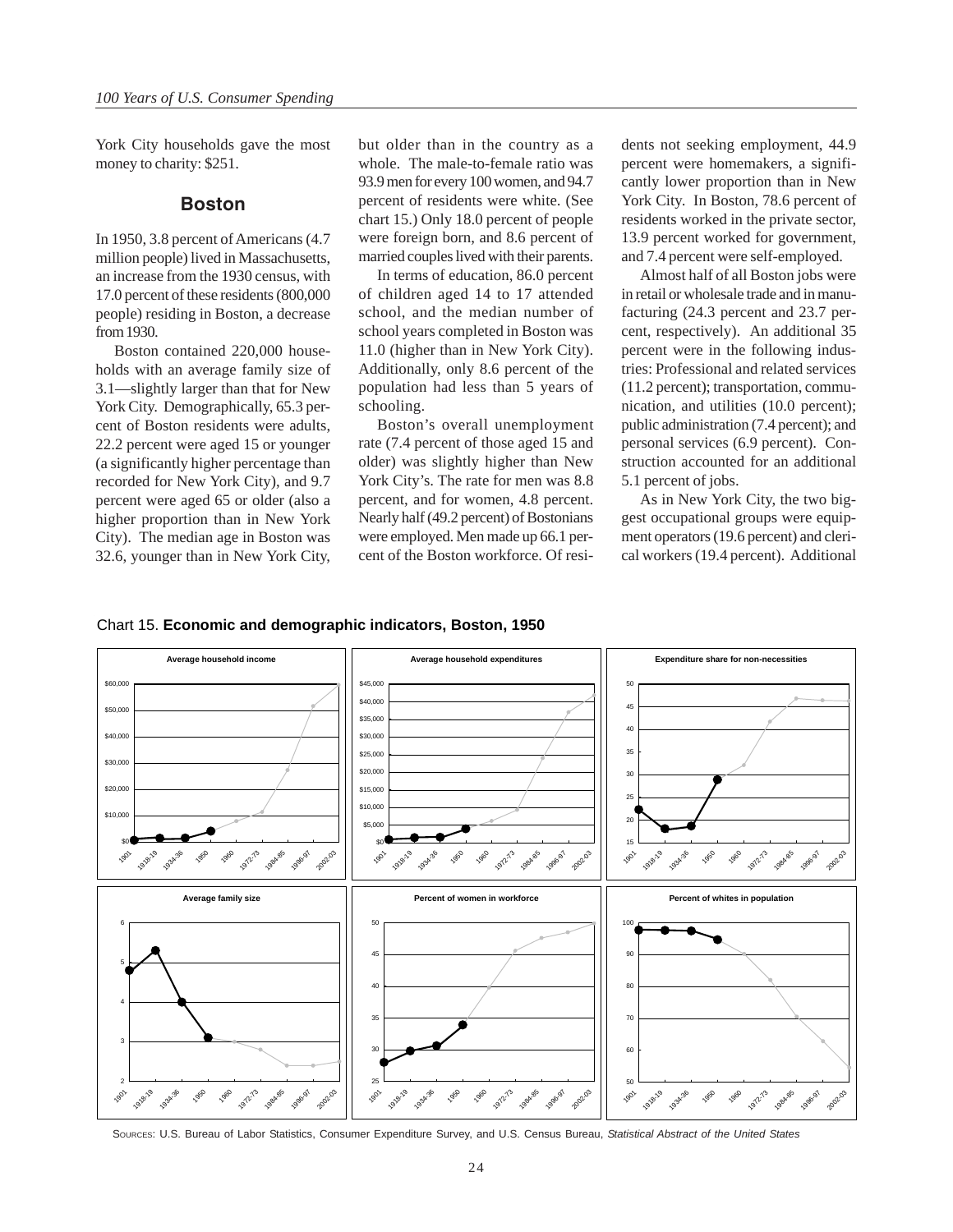occupational groupings included craftsmen (13.5 percent); service workers (12.8 percent); professionals and technicians (10.4 percent); sales workers (8.4 percent); managers, officials, or proprietors (7.6 percent); and laborers (5.7 percent).

In Boston, average family income had increased 166.1 percent to \$4,178, but was still 1.4 percent less than the income of the average U.S. household. Moreover, 51.2 percent of Boston households earned less than \$3,000.

Average household expenditures had increased 151.3 percent to \$3,946, 3.6 percent higher than those for the average U.S. family. This amount would have purchased \$2,368 worth of goods and services in 1935 dollars.

The average Boston family allocated 73.1 percent of spending for food, clothing, and housing. This was slightly less than in New York City. The single largest category of spending was food (32.9 percent), followed by housing (29.1 percent) and clothing (11.1 percent).

In the allocation for clothing, 52.0 percent (equal to the New York City share) was for women's and girls' clothing, 34.2 percent (also equal to New York City's share) was for men's and boys' clothing, 1.6 percent (more than in New York City) was for infants' clothing, and the remainder was allocated for clothing materials and services.

Twenty-six percent of Boston families owned their own home, and 42 percent owned an automobile. The purchase and maintenance of an automobile accounted for 7.6 percent of household spending.

### **Perspective**

Halfway through the 20th century, the U.S. economy was expanding. Household income had increased 178 percent since 1934–36 and was nearly six times greater than in 1901. In the country as a whole, and in New York City and Boston, overall standards of living continued to improve.

Nationwide, average hourly wages in manufacturing had risen from 58 cents an hour in 1935 to \$1.59 in 1950. Women continued to join the labor force, and their participation rate had increased to 34 percent. Retail prices, however, also had risen sharply since 1935: the cost of a pound of butter had risen from 32 cents to 73 cents, and a pound of round steak had increased from 28 cents to 94 cents.

Family size had continued to decline nationally and in New York City and Boston to an average of about three people per family.

Household expenditures for necessities had declined to 68 percent nationally. In New York City and Boston, however, food, housing, and clothing still accounted for almost 75 percent of total household spending (although this share was down from 80 percent in 1934). In both regions, food remained the largest expenditure category, with a share of approximately 33 percent. Housing was next, with a share of roughly 29 percent, followed by clothing, which averaged 12 percent. (See table 14 and chart 16.)

Nationally, home ownership had increased, with 48 percent of all families owning their own home. Home ownership lagged considerably, however, in New York City—where only 18 percent of families owned their home—and in Boston—where 26 percent were homeowners.

Table 14. **Expenditures and expenditure shares, United States, New York City, and Boston, 1950**

|      | <b>United States</b> |        | New York City  |               | Boston         |               |  |
|------|----------------------|--------|----------------|---------------|----------------|---------------|--|
| Item | Expenditures         | Shares | Expenditures   | <b>Shares</b> | Expenditures   | <b>Shares</b> |  |
|      | \$1.130              | 29.7   | \$1.527        | 33.4          | \$1,300        | 32.9          |  |
|      | 65                   | 17     |                |               |                |               |  |
|      | 1.035                | 27.2   | 1,296          | 28.3          | 1.147          | 29.1          |  |
|      | 437                  | 11.5   | 560            | 12.2          | 439            | 11.1          |  |
|      | 510                  | 13.4   | 377            | 8.2           | 395            | 10.0          |  |
|      | 197                  | 5.2    | 264            | 5.8           | 180            | 4.6           |  |
|      | 168                  | 4.4    | 223            | 4.9           | 184            | 4.7           |  |
|      | 85                   | 2.2    | 94             | 2.1           | 90             | 2.3           |  |
|      | 58                   | 1.5    | 89             | 1.9           | 67             | 1.7           |  |
|      | 68                   | 1.8    | 76             | 1.7           | 90             | 2.3           |  |
|      | 55                   | 1.4    | 68             | 1.5           | 55             | 1.4           |  |
|      | 165                  |        | 253            |               | 195            |               |  |
|      | 177                  |        | 195            |               | 160            |               |  |
|      | 4,237<br>3,808       |        | 5,105<br>4,574 |               | 4,178<br>3,946 |               |  |

(1) Alcoholic beverages are included in food for both New York City and Boston.

NOTE: Itemized expenditures are not all-inclusive and may differ from total expenditures. Cash contributions and personal insurance are not included in expenditure shares.

SOURCE: U.S. Bureau of Labor Statistics, Consumer Expenditure Survey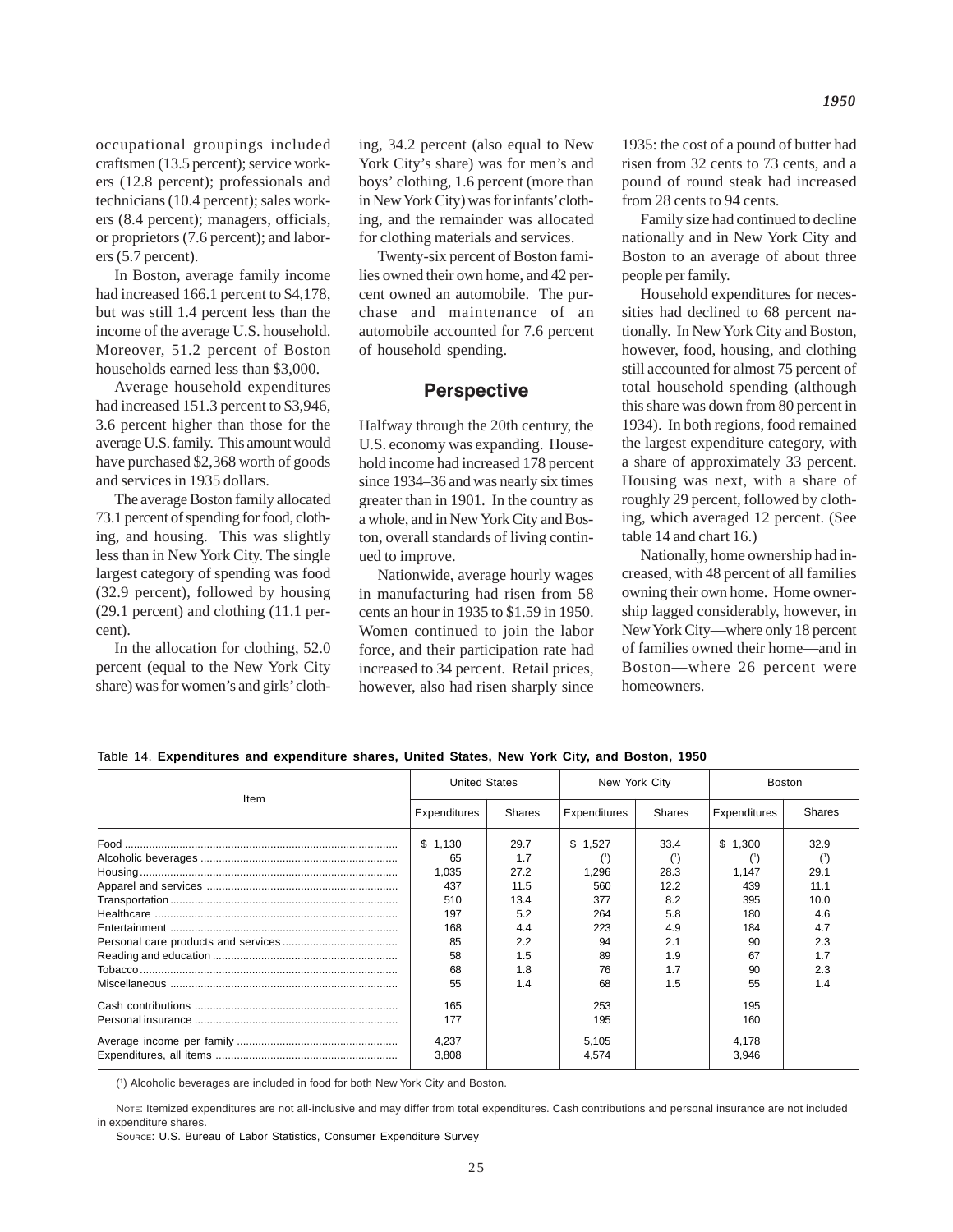

### Chart 16. **Expenditure shares, United States, New York City, and Boston, 1950**

SOURCE: U.S. Bureau of Labor Statistics, Consumer Expenditure Survey

Similarly, with widely available public transportation in both cities, 39 percent of New Yorkers owned an automobile, as did 42 percent of Bostonians. Nationwide, 59 percent of households

owned an auto. Buying and operating a car accounted for 6 percent of household spending in New York City and about 8 percent in Boston.

New York City families allocated

higher proportions of their spending for healthcare, recreation, and reading and education than did Boston families, who allocated a larger share for personal care.  $\Box$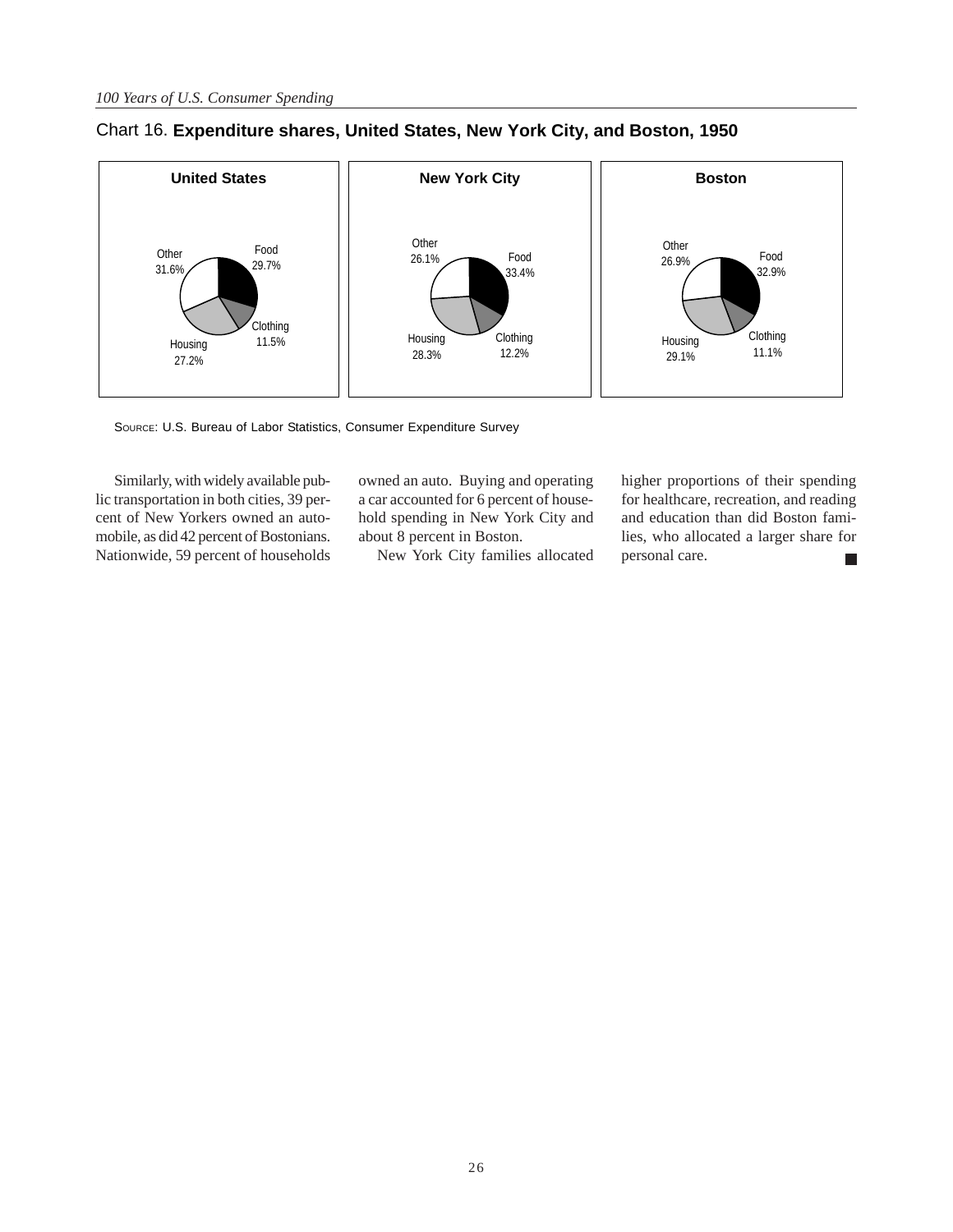# **1960-61**

# **United States**

By 1960, the U.S. population had surpassed 179 million, a gain of 19.0 percent from 1950. The median age had decreased to 29.5 (28.7 for men and 30.3 for women), the first decline since 1900. The decrease reflected significant growth in the under-15 cohort, which had surged to 31.1 percent of the population. The percentage of Americans who were white had decreased slightly to 88.6 percent, and the male-to-female ratio had declined further to 97.1 men for every 100 women.

Although the economy was in a mild recession between mid-1960 and early 1961, female workforce participation rates continued their steady climb, from 33.9 percent in 1950 to 37.7 percent in 1960. In contrast, male participation rates, after peaking in 1950 at 86.4 percent, declined to 83.3 percent in 1960. Women made up 32.3 percent of the U.S. workforce. (See chart 17.) Nationally, unemployment was measured at 5.5 percent in 1960 and peaked at 7.1 percent in mid-1961. (See table 15 for wages in selected industries in 1960.)

The average family size had increased slightly to 3.1. In 87.4 percent of families, both a husband and a wife were present, and the wife was employed in 26.3 percent of these families. Children under age 18 were found in 60.6 percent of all households. In 16.8 percent of households, there was only one person, while 8.2 percent of





SOURCES: U.S. Bureau of Labor Statistics, Consumer Expenditure Survey, and U.S. Census Bureau, *Statistical Abstract of the United States*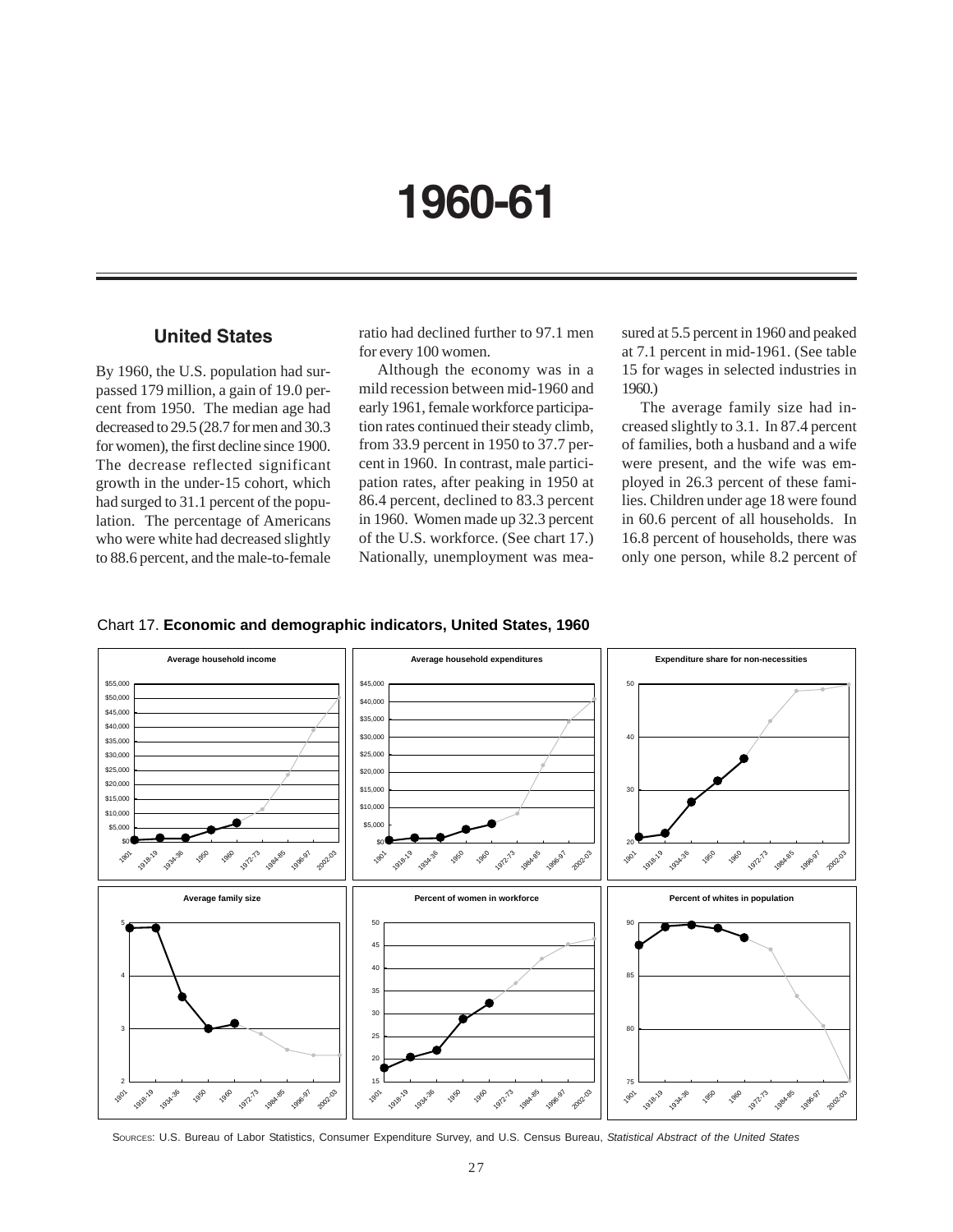households had six or more people.

On average, the head of household was 48 and had attained an 11th grade education. In 38.7 percent of households, the head of the family was employed as a craftsman or a machine operator, while in 26.6 percent of households, the head was a professional, a manager, or a proprietor. In 13.3 percent of households, all the members were retired.

Average family income in the country was \$6,691, 57.9 percent higher than in 1950. Average family expenditures, \$5,390, had increased 41.5 percent from 1950. This amount would have purchased \$4,366 worth of goods and services in 1950 dollars.

Median family income in 1960 was \$5,620. In terms of income distribution in the country, 36.1 percent of families had incomes below \$5,000, while 18.9 percent had incomes under \$3,000.

Food, clothing, and housing accounted for 64.2 percent of family spending, a decrease from 1950 levels. Given the rise in family incomes, along with a reduction in the expenditure share for necessities, the standard of living for the average U.S. household had increased.

For the first time since 1901, a shift in the relative importance of expenditure categories had taken place. Housing—which included shelter, furnishing, utilities, and operational costs—had become the largest category of expense in 1960–61, at 29.5 percent. Food was in second place at 24.3 percent, followed by clothing at 10.4 percent.

Families spent proportionately less for food despite rising retail prices. One pound of round steak cost \$1.06, up 12 cents from 1950. The price of a pound of pork chops had risen 11 cents to 86 cents per pound. However, the price of a pound of butter was relatively unchanged over the 10-year period, at 75 cents a pound. Among other retail prices, a pound of bacon cost 66 cents, and a half-gallon of milk cost 52 cents. (See table 16.)

Of housing expenditures, 47.1 per-

cent went for shelter. Fifty-three percent of U.S. families owned their own home.

In the food category, 79.0 percent of expenditures went for food at home, with the remainder allocated for food away from home.

In all categories of family purchases, expenditures were higher in 1960–61 than in 1950. More Americans (73 percent) owned automobiles, and they paid more for their cars. Noteworthy was the increase in the average family's charitable giving, from \$165 in 1950 to \$303 in 1960–61.

### **New York City**

In 1960, 9.4 percent of the U.S. population (16.8 million people) lived in New York State, a decline from 1950. Of the State's population, 46.4 percent (7.8 million people) lived in New York City, also a decline from 1950. Between 1950 and 1960, the city's population decreased by about 100,000 or 1.4 percent.

> Government

| Year | Manu-<br>facturing | Mining | Con-<br>struction | Transpor-<br>tation | Communi-<br>cations<br>and public<br>utilities | Trade  | Finance,<br>insurance,<br>and real<br>estate | Services | Govern<br>ment |
|------|--------------------|--------|-------------------|---------------------|------------------------------------------------|--------|----------------------------------------------|----------|----------------|
|      | \$0.23             | \$0.26 | \$0.28            | \$0.24              | \$0.24                                         | \$0.25 | \$0.50                                       | \$0.17   | \$0.28         |
|      | .53                | .67    | .57               | .61                 | .42                                            | .45    | .69                                          | .31      | .49            |
|      | .58                | .55    | .49               | .72                 | .71                                            | .61    | .78                                          | .42      | .62            |
|      | 1.59               | 1.66   | 1.60              | 1.79                | 1.61                                           | 1.46   | 1.55                                         | 1.05     | 1.45           |
|      | 2.57               | 2.73   | 2.62              | 2.97                | 2.73                                           | 2.21   | 2.42                                         | 1.69     | 2.25           |

Table 15. **Hourly wages for selected industries, United States, 1960**

SOURCE: U.S. Bureau of Labor Statistics, Consumer Expenditure Survey

#### Table 16. **Retail prices of selected foods in U.S. cities, 1960**

| Year | Flour  | Round steak | Pork chops | Bacon  | Butter | Eggs   | Milk       |
|------|--------|-------------|------------|--------|--------|--------|------------|
|      | 5 lb.  | lb.         | lb.        | lb.    | lb.    | dozen  | 1/2 gallon |
|      | \$0.13 | \$ 0.14     | \$0.13     | \$0.16 | \$0.27 | \$0.22 | \$0.14     |
|      | .34    | .37         | .39        | .53    | .58    | .57    | .28        |
|      | .25    | .28         | .26        | .29    | .32    | .33    | .22        |
|      | .49    | .94         | .75        | .64    | .73    | .60    | .41        |
|      | 55     | 1.06        | .86        | .66    | .75    | .57    | .52        |

SOURCE: U.S. Bureau of Labor Statistics, Consumer Expenditure Survey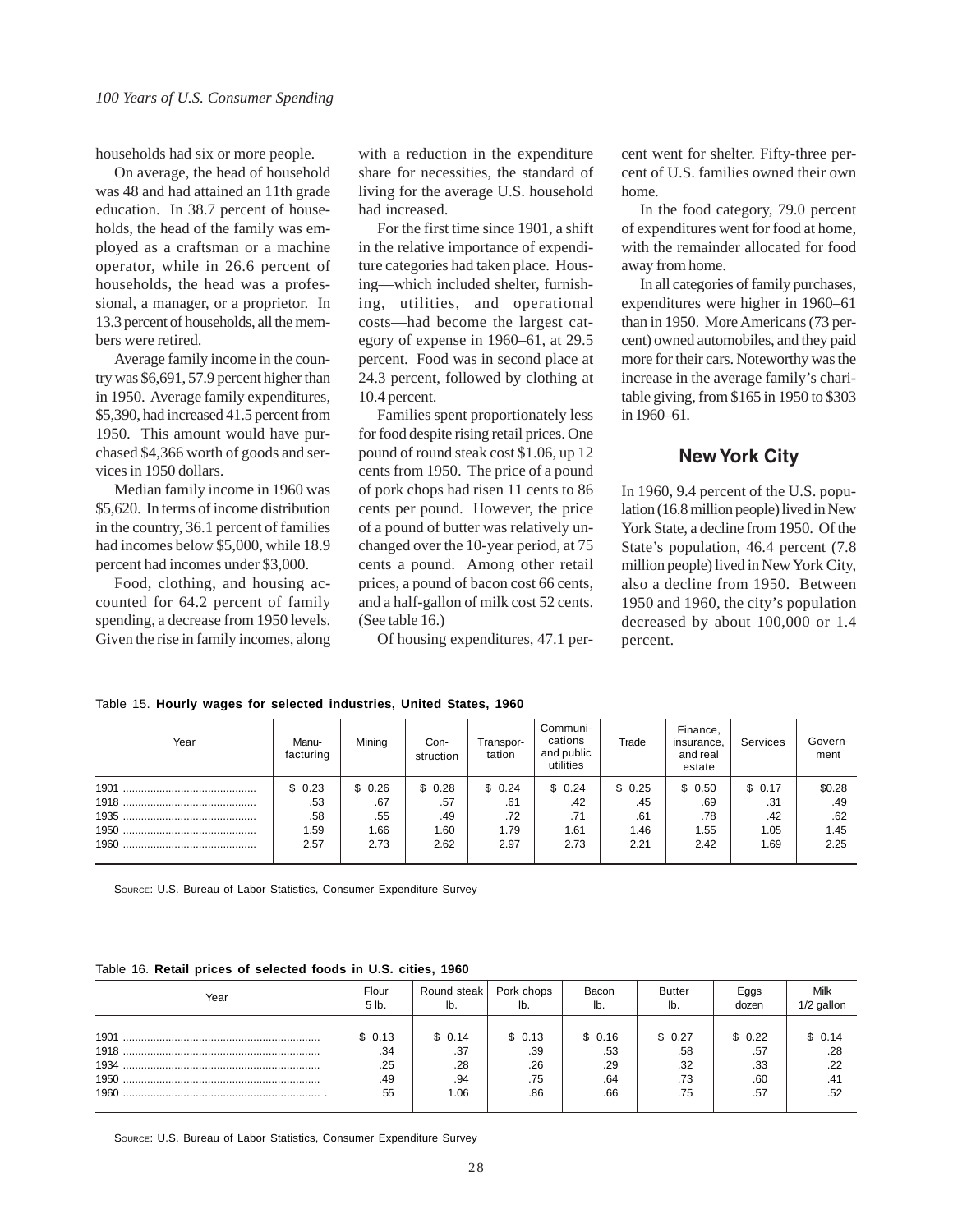In the city, there were 2.1 million families, including 1.8 million married couples. Average family size was 2.9, as it was in 1950. Of all households, 30.8 percent consisted of two people, 18.3 percent consisted of one person, and 5.8 percent were made up of six or more people. The average age of the household head was 49, slightly older than the U.S. average.

Demographically, New York City's population was aging. The median age had increased to 35.1 years, notably higher than that recorded for the country. The 65-and-older cohort had increased to 10.5 percent of the population, while 8.8 percent of New Yorkers were under 5 years of age, and 68.7 percent were 21 or older. The percentage of the population that was white had decreased to 85.3, while the percentage of foreign-born residents also had declined, to 20.0. (See chart 18.)

During 1960, there were over 150,000

live births and close to 90,000 deaths. Migration into the city accounted for 10.7 percent of the population.

The average city resident had attained 10.1 years of schooling. The share of the population with less than 5 years of formal education had continued to decline, to 10.5 percent, while percentages at the other end of the spectrum rose, to 37.4 for those who had completed high school and 8.2 for those who had graduated from college.

As for jobs, 48.1 percent of New Yorkers worked in white-collar occupations. Nearly one-fifth (18.3 percent) of household heads were salaried professionals or officials, 15.2 percent held clerical positions or worked in sales, and 5.8 percent were self-employed.

Traveling to work was a fact of life: 39.6 percent of residents worked outside the county in which they lived, and 61.0 percent regularly used public transportation to get to work. The city's workforce was 63.4 percent male, and the unemployment rate was 5.2 percent.

In 1960, over 42 percent of all city jobs were in manufacturing and in retail and wholesale trade (25.0 percent and 17.9 percent, respectively), with an additional 28 percent in these industries: Finance, insurance, and real estate (7.8 percent); transportation (5.6 percent); public administration (4.6 percent); construction (3.6 percent); educational services (3.3 percent); and communications and utilities (2.7 percent).

Average family income, \$7,918, had increased by 55.1 percent from 1950 and was 18.3 percent higher than that of the average U.S. household. Yet, 15.2 percent of households had incomes under \$3,000, while 18.5 percent had incomes that exceeded \$10,000. Average family expenditures (\$6,353) had increased by 38.9 percent since 1950 and were 17.9 percent greater than





SOURCES: U.S. Bureau of Labor Statistics, Consumer Expenditure Survey, and U.S. Census Bureau, *Statistical Abstract of the United States*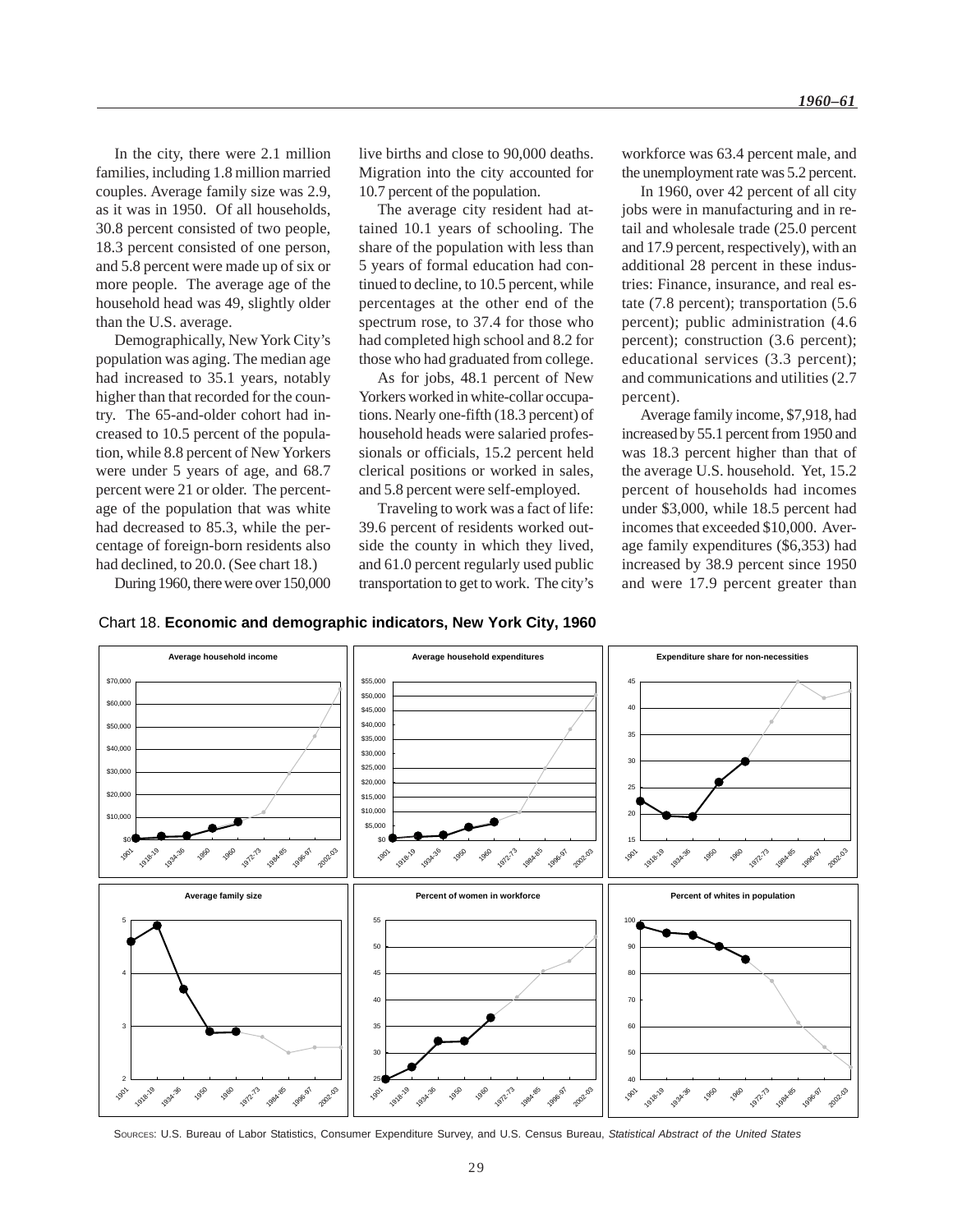those of the average U.S. household. These expenditures would have purchased \$5,146 worth of goods and services in 1950 dollars.

Food, clothing, and housing accounted for 70.0 percent of all household spending, a decrease from 1950, but higher than the 1960–61 national average.

Consistent with the experience of the average U.S. family, the expenditure share for housing (30.8 percent) exceeded that for food (28.1 percent) and was the single largest category of expenditure. Clothing expenditures accounted for 11.1 percent of family spending.

There were approximately 2.8 million housing units in the city, of which 75.3 percent were rentals. The average housing unit in the city had 3.9 rooms. The market value of the median owned home was \$17,000; the average monthly rent was \$73.

In terms of modern conveniences, 88.1 percent of New York City households owned a television, 76.0 percent had a telephone, 37.6 percent had a clothes washer, and 13.4 percent owned an air-conditioner.

Expenditures for the purchase and operation of automobiles also had increased dramatically. Fifty percent of New Yorkers, a smaller share than for the country as a whole, owned an automobile. Almost 14 percent of New York City families reported purchasing an auto in 1960–61, compared with 11 percent of families in 1950.

Family charitable giving had increased to \$402. Healthcare and personal care accounted for larger shares of household expenditures, with 20 percent of household healthcare spending allocated for some form of health insurance or medical service plan.

### **Boston**

In 1960, 2.9 percent of Americans (5.1 million people) lived in Massachusetts, a decline from 1950. The population of Boston was 700,000, 13.7 percent of the Commonwealth's population and a percentage decrease from 1950. Between 1950 and 1960, Boston lost 13.0 percent of its population base, or 100,000 people.

At this time, there were 165,000 families living in Boston, including 131,000 married couples, with an average family size of 3.0—a decrease from previous decades. Among these households, 31.3 percent were made up of two people; 17.2 percent consisted of just one person, and 7.1 percent had six or more people. The average age of the household head was 49, as it was in New York City.

Demographically, Boston's population was younger than New York City's. The median age in Boston was 32.9 years. The 65-and-older cohort represented 12.3 percent of the city's population, while 9.5 percent was under 5 years of age, and 66.3 percent was 21 or older. Although whites as a percentage of the population had declined to 90.2, the percentage of foreign-born residents also had declined, to 15.8 percent. (See chart 19.)

During 1960, there were close to 16,000 live births in Boston and 9,000 deaths. Migration into the city that year accounted for 10.6 percent of the population.

In early schooling, Boston did better than New York City. The average Boston resident had attained 11.2 years of schooling, compared with 10.1 years in New York City, and just 7.7 percent of Boston's population had less than 5 years of schooling. As for the upper grades, 44.6 percent of Bostonians had completed high school, while 7.6 percent were college graduates—a smaller proportion than found in New York City.

There were approximately 239,000 housing units in Boston, of which 68.4 percent were rentals. Approximately 32 percent of families were homeowners, a higher proportion than found in New York City. The average housing unit, at 4.6 rooms, was larger than that in New York City. The market value of the median owned home was \$13,500, while the average monthly rent was \$78.

Ownership of appliances showed an

improved quality of living. Among Boston households, 86.6 percent owned a television, 77.8 percent had a telephone, 50.7 percent had a clothes washer, and 3.9 percent had an air-conditioner.

In terms of employment, 43.8 percent of Boston workers held white-collar jobs. Commuting was less common than in New York City: 16.0 percent of workers were employed outside the county in which they lived, and 40.0 percent used public transportation to get to work. The city's workforce was 60.2 percent male, and the unemployment rate was 5.0 percent.

As in New York City, jobs in Boston were concentrated in manufacturing (23.2 percent) and in retail and wholesale trade (17.6 percent), with an additional 29 percent in the following industries: Public administration (6.4 percent); finance, insurance, and real estate (6.0 percent); transportation (4.7 percent); educational services (4.7 percent); construction (4.1 percent); and communications and utilities (2.8 percent). Of heads of household, 23.1 percent were salaried professionals or officials, 12.7 percent worked in clerical positions or sales, and 3.4 percent were self-employed.

The average family income of \$7,992 had increased by 91.3 percent since 1950 and was 19.4 percent higher than the national average. However, as in New York City, 15.2 percent of households earned less than \$3,000, while 18.5 percent earned more than \$10,000. Average family expenditures, \$6,203, had increased by 57.2 percent since 1950 and were 15.1 percent greater than those of the average U.S. household. These expenditures would have purchased \$4,962 worth of goods and services in 1950 dollars.

Food, clothing, and housing accounted for 67.9 percent of family spending, a decrease from 1950. This amount was greater than the average U.S. family's allocation for necessities, but less than the share spent by New York City families.

Housing constituted the largest expenditure category for Boston house-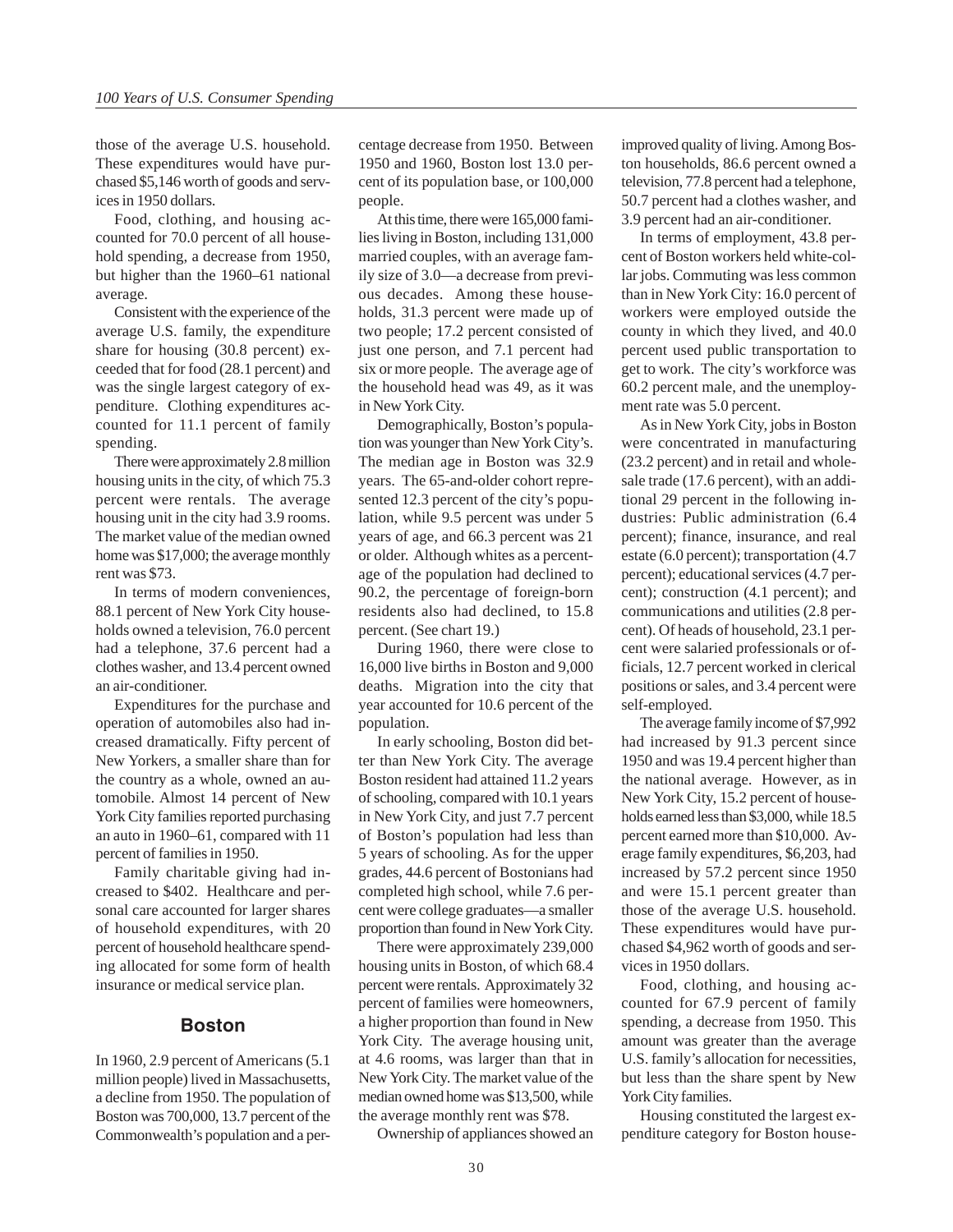

Chart 19. **Economic and demographic indicators, Boston, 1960**

SOURCES: U.S. Bureau of Labor Statistics, Consumer Expenditure Survey, and U.S. Census Bureau, *Statistical Abstract of the United States*

holds (31.4 percent), as it did for U.S. and New York City households. This steep increase reflected both improvement in housing availability and related growth of home ownership. Food, with a share of 26.1 percent, was the second largest expenditure category, followed by clothing at 10.4 percent.

There were significant shifts in the 1960 expenditure shares of Boston families. Food had decreased in relative importance, while housing had increased—reversing a pattern that had held since 1901. Clothing's share, however, had decreased, in part because clothing prices had increased only modestly during the decade.

Expenditures for the purchase and operation of automobiles had increased significantly for Boston families, from 7.6 percent of total 1950 expenditures to 11.4 percent of 1960–61 expenditures. About 67 percent of Boston families owned automobiles in 1960–61, compared with approximately 40 percent in 1950.

The average family in Boston gave \$396 to charity, a significant increase from 1950. As with New York City families, healthcare and personal care accounted for larger shares of household expenditures, with 28 percent of household healthcare spending allocated for some form of health insurance or medical service plan.

### **Perspective**

The 1960s opened with a brief and mild recession, which was followed by the longest economic expansion on record. The 1960s also began a period of significant shifts in household expenditures, as the country experienced demographic and social changes. Rising family incomes meant that households spent proportionally less for necessities, resulting in a higher standard of living.

The average household income of Boston families had almost doubled

between 1950 and the early 1960s, exceeding that of New York City families. Yet, New York City families spent more than their Boston counterparts did.

Wages had increased sharply throughout the country, as evidenced by an over-60-percent increase in the hourly earnings of manufacturing and mining workers. Prices, in contrast, had increased moderately, with the cost of a 5-pound bag of flour rising from 49 cents in 1950 to 55 cents in 1960, and the price of a pound of round steak rising from 94 cents to \$1.06.

Housing expenditures replaced food as the largest share of the average budget because of a rise in home ownership. (See chart 20 and table 17.) While more than half of U.S. families were homeowners, in New York City and Boston proportionally fewer families owned a home. However, in both cities sizable gains in home ownership took place over the decade. For example, in 1950 only 18 percent of New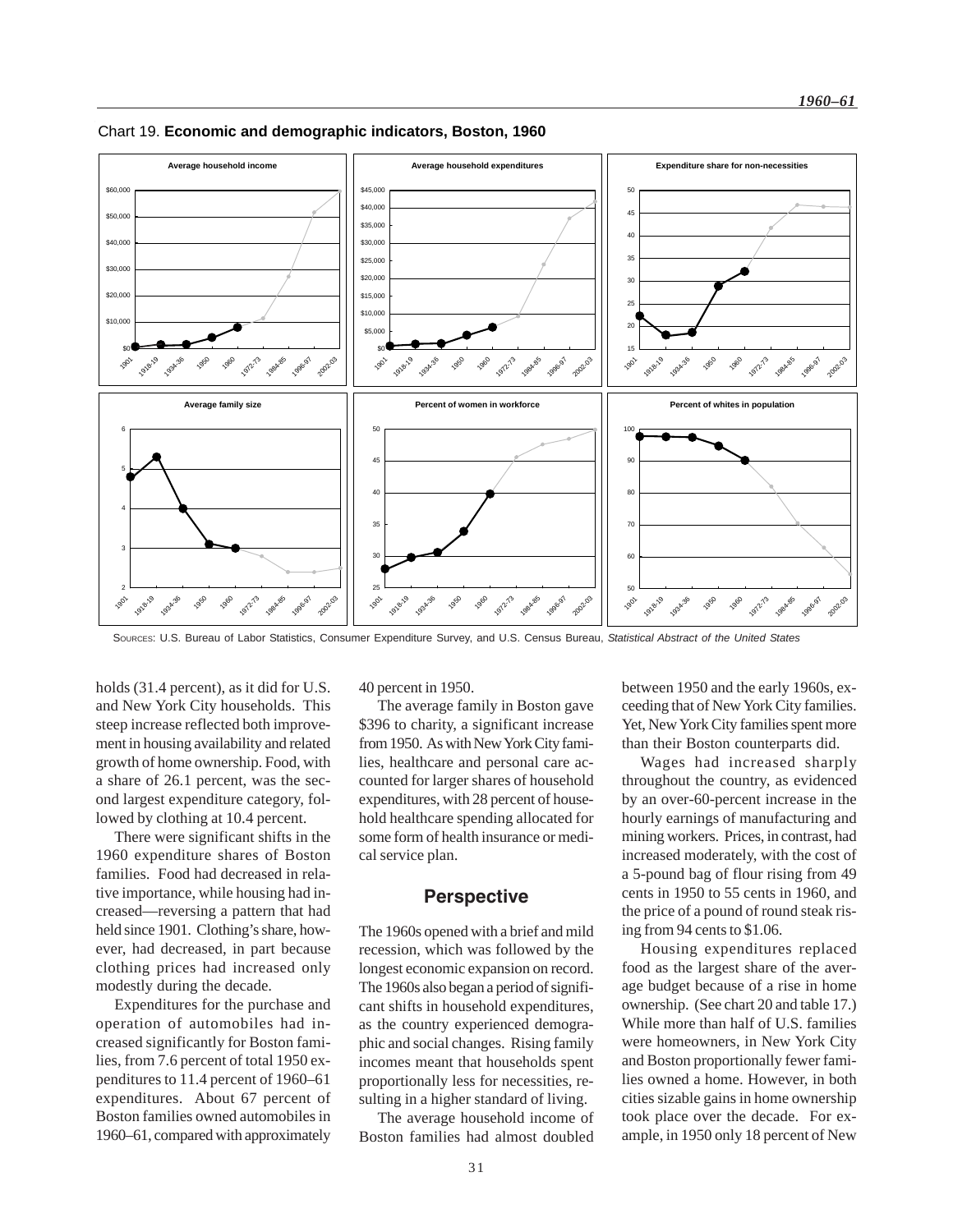

### Chart 20. **Expenditure shares, United States, New York City, and Boston, 1960-61**

SOURCE: U.S. Bureau of Labor Statistics, Consumer Expenditure Survey

| Item | <b>United States</b> |               | New York City |        | <b>Boston</b> |        |  |
|------|----------------------|---------------|---------------|--------|---------------|--------|--|
|      | <b>Expenditures</b>  | <b>Shares</b> | Expenditures  | Shares | Expenditures  | Shares |  |
|      |                      |               |               |        |               |        |  |
|      | \$1,311              | 24.3          | \$1,788       | 28.1   | \$1,621       | 26.1   |  |
|      | 90                   | 1.7           |               |        |               |        |  |
|      | 1,588                | 29.5          | 1,958         | 30.8   | 1,949         | 31.4   |  |
|      | 558                  | 10.4          | 708           | 11.1   | 643           | 10.4   |  |
|      | 793                  | 14.7          | 691           | 10.9   | 836           | 13.5   |  |
|      | 355                  | 6.6           | 422           | 6.6    | 338           | 5.4    |  |
|      | 217                  | 4.0           | 239           | 3.8    | 223           | 3.6    |  |
|      | 155                  | 2.9           | 158           | 2.5    | 156           | 2.5    |  |
|      | 109                  | 2.0           | 128           | 2.0    | 163           | 2.6    |  |
|      | 95                   | 1.8           | 108           | 1.7    | 114           | 1.8    |  |
|      | 119                  | 2.2           | 155           | 2.4    | 157           | 2.5    |  |
|      | 303                  |               | 402           |        | 396           |        |  |
|      | 324                  |               | 362           |        | 359           |        |  |
|      | 6,691                |               | 7,918         |        | 7,992         |        |  |
|      | 5,390                |               | 6,353         |        | 6,203         |        |  |

|  |  |  | Table 17. Expenditures and expenditure shares, United States, New York City, and Boston, 1960 |  |  |  |
|--|--|--|-----------------------------------------------------------------------------------------------|--|--|--|
|  |  |  |                                                                                               |  |  |  |

(1) Alcoholic beverages are included in food for both New York City and Boston.

NOTE: Itemized expenditures are not all-inclusive and may differ from total expenditures. Cash contributions and personal insurance are not included in expenditure shares. Expenditure shares do not add to 100 due to rounding.

SOURCE: U.S. Bureau of Labor Statistics, Consumer Expenditure Survey

Yorkers were homeowners, but 10 years later almost a third owned their home. In Boston, the rate had increased over the decade from 26 percent to 46 percent. Housing expenditures in both cities accounted for 3 of every 10 dollars spent.

While food was no longer the largest expenditure category, households were spending more—1 of every 5 food dollars—on food away from home. Additionally, the expansion of supermarkets and grocery stores blurred the difference between groceries and food away from home, as the increased availability of ready-to-go or prepared and frozen foods accommodated the growing number of dualearner families.

Spending for personal care products, healthcare, and reading and education constituted a larger share of family expenditures, about 11.5 percent.

There also were changes in the de-

mographic characteristics of households, as family size stayed the same in New York City and declined in Boston. Educational attainment continued to rise, permitting about half of workers to hold white-collar jobs. In the workplace, male participation rates drifted down, while female participation continued its steady upward trend, from 34 percent in 1950 to 38 percent in 1960. Overall, women made up about a third of the U.S. workforce.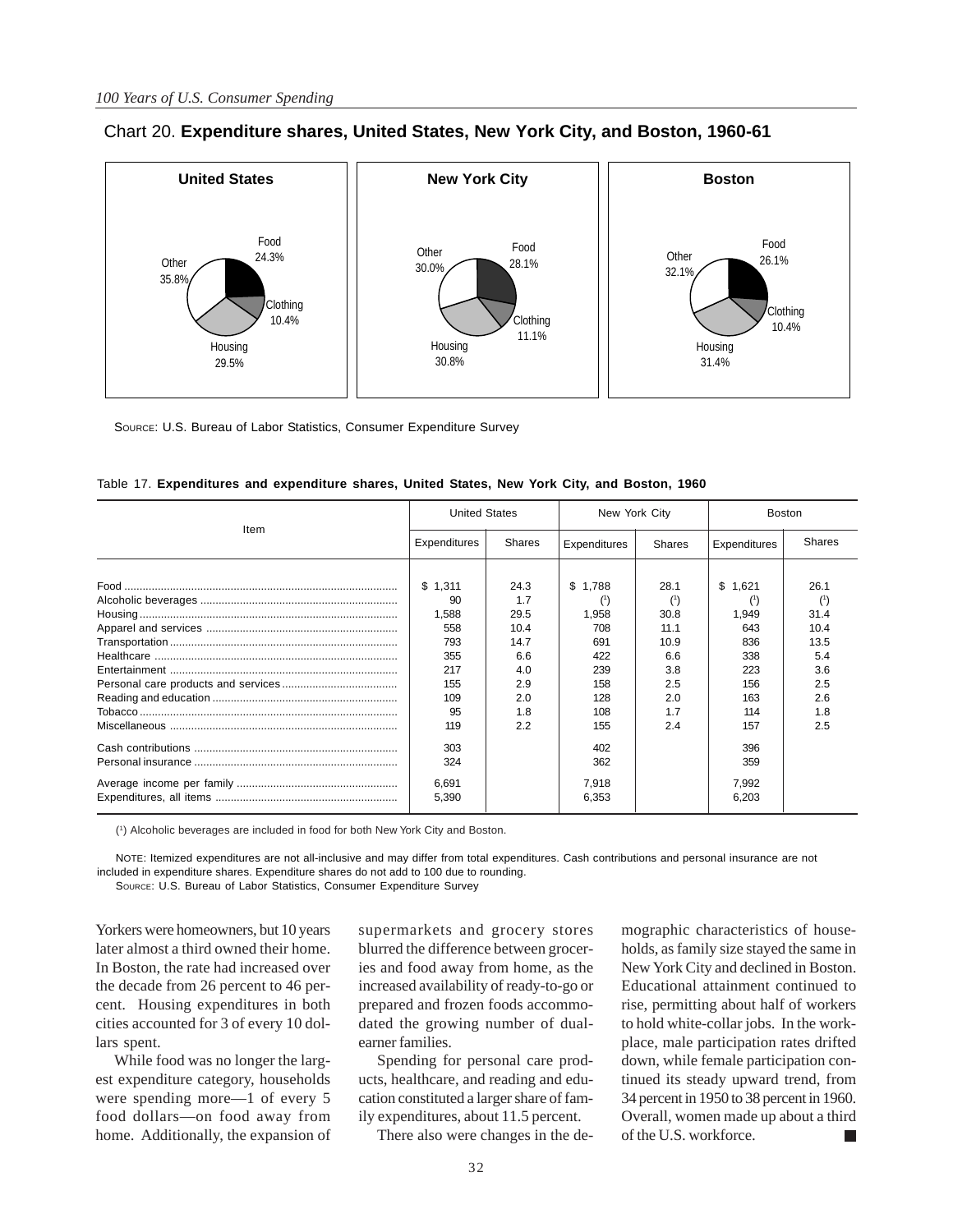# **1972-73**

## **United States**

In 1972–73, the U.S. economy was expanding. It would peak in the last quarter of 1973 and then head into a sharp downturn lasting until March 1975.

The U.S. population had exceeded 200 million, a net gain of 13.3 percent over the previous decade, and grown younger from baby boomers having children. The median age in the country had declined to 28.1 (26.8 for men and 29.3 for women)—the lowest since 1930—and the under-15 cohort accounted for 28.5 percent of the population. Whites made up 87.5 percent of the population. (See chart 21.) The male-to-female ratio stood at 94.8 men for every 100 women.

The size of the average U.S. family was 2.9—markedly lower than in 1901 and reflecting a lower birth rate. Nearly one-fourth of households (23.5 percent) consisted of just one person; 27.3 percent of households had two members; and 9.1 percent of households had six or more members. The head of the average household was 48 years old and had attained an 11th grade education. In 27.5 percent of households, the head had at least attended, if not completed, college, while in 21.2 percent of households, the family head had attained no higher than an eighth grade education. Family heads had the following occupations: 25.2 percent were craftworkers or machine operators, 22.1 percent were professionals or managers, 14.4 percent were retired, 12.0 percent were laborers or service workers, 10.8 percent were clerical workers or in sales, and 5.2 percent were self-employed.





SOURCES: U.S. Bureau of Labor Statistics, Consumer Expenditure Survey, and U.S. Census Bureau, *Statistical Abstract of the United States*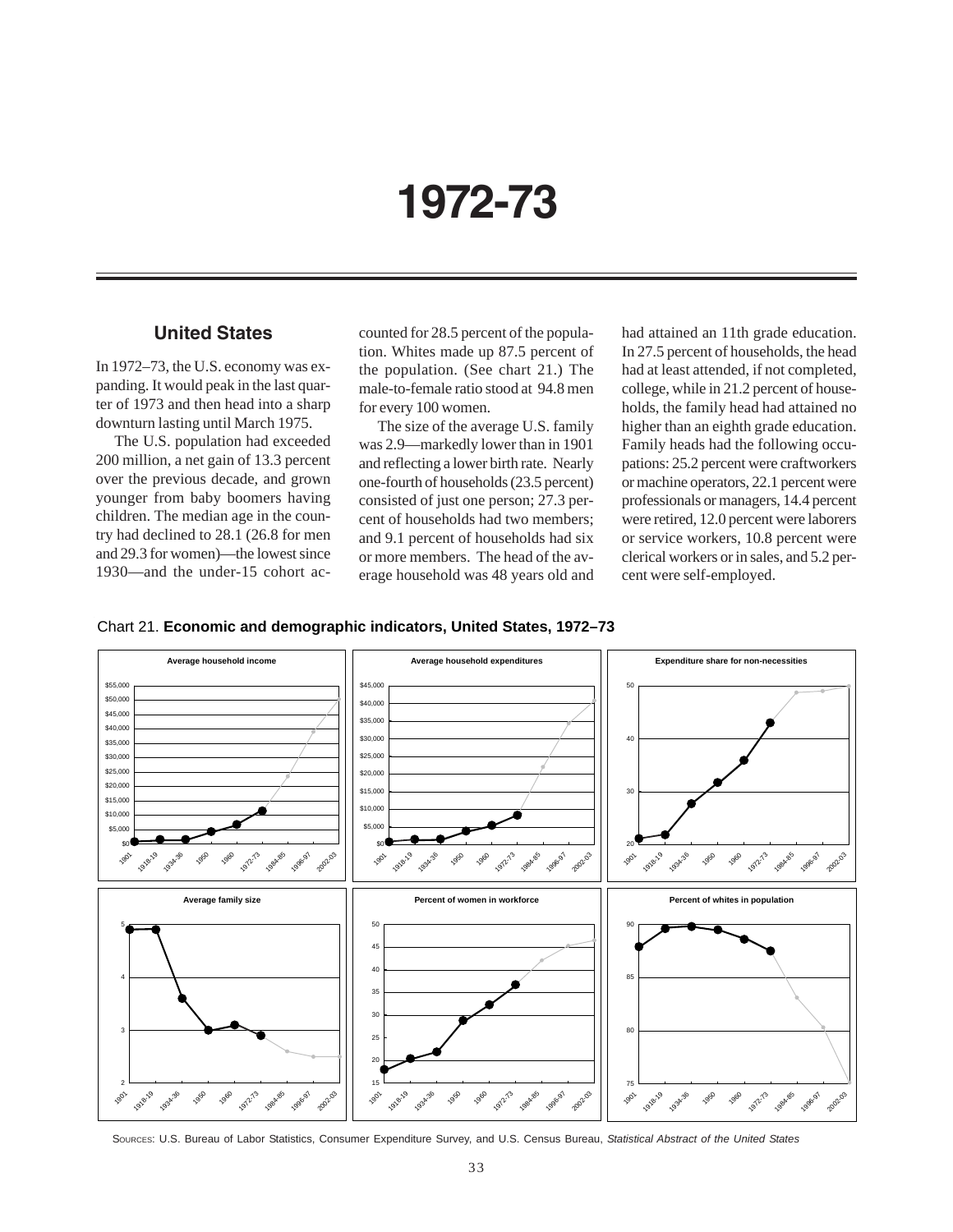The labor force participation rate for men had declined to 78.8 percent by 1973, while women's participation rate had risen to 44.7 percent. Women made up 36.7 percent of the U.S. workforce. (Table 18 contains hourly wages for selected industries.)

Average family income in the United States was \$11,419, an increase of 70.7 percent from 1960–61. The average U.S. household had an after-tax income of \$9,731, having allocated 14.8 percent of income for taxes: \$1,399 in Federal income taxes, \$234 in State and local income taxes, and \$55 in personal property and other personal taxes. The market value of the average household's financial assets was \$7,094. Of all U.S. families, 24.7 percent earned less than \$5,000 during the year, while 6.8 percent earned more than \$25,000.

Average household expenses were \$8,348, an increase of 54.9 percent from 1960–61. This sum would have purchased \$5,972 worth of goods and services in 1960–61 dollars.

Expenditures for food, clothing, and housing accounted for 57.4 percent of family spending (\$4,794), a marked decline from 1960–61. The share of housing had increased to 30.8 percent (\$2,551), while food had declined to 19.3 percent (\$1,596), and clothing to 7.8 percent (\$647), down dramatically from almost 14 percent in 1901.

Of total spending on housing, the average U.S. household allotted 51.4 percent (\$1,311) for shelter, 16.0 percent (\$409) for fuel and utilities, 17.4 percent (\$443) for household operations, and 15.2 percent (\$387) for furnishings and equipment. Most Americans, 58.8 percent, owned their home (33.4 percent having a mortgage and 25.3 percent having no mortgage), while 36.8 percent were renters. The estimated market value of the average family home was \$14,283, which translated into an estimated monthly rental value of \$100.

Consumers continued to eat away from home more often. The average U.S. household allotted 72.4 percent (\$1,155) of food expenditures for food at home, and 26.4 percent (\$422) for food away from home—more than 1 out of every 4 food dollars. In addition, 1.3 percent (\$110) of total spending was for alcoholic beverages. Of money spent on food eaten at home, 33.3 percent (\$385) went for meat, 16.2 percent (\$188) for eggs and dairy products, and 14.6 percent (\$168) for fruits and vegetables. (See table 19 for retail prices of selected foods.)

The average family spent more than half (54.5 percent or \$308) of its clothing dollars on women's clothing, 28.2 percent (\$216) on men's garments, and 2.6 percent (\$14) on infants' clothing. An additional 4.7 percent (\$27) went for materials, repairs, alterations, and services.

Table 18. **Hourly wages for selected industries, United States, 1970**

| Year | Manu-<br>facturing | Mining | Con-<br>struction | Transpor-<br>tation | Communi-<br>cations<br>and public<br>utilities | Trade  | Finance,<br>insurance.<br>and real<br>estate | Services | Govern-<br>ment |
|------|--------------------|--------|-------------------|---------------------|------------------------------------------------|--------|----------------------------------------------|----------|-----------------|
|      | \$0.23             | \$0.26 | \$0.28            | \$0.24              | \$0.24                                         | \$0.25 | \$0.50                                       | \$0.17   | \$0.28          |
|      | .53                | .67    | .57               | .61                 | .42                                            | .45    | .69                                          | .31      | .49             |
|      | .58                | .55    | .49               | .72                 | .71                                            | .61    | .78                                          | .42      | .62             |
|      | 1.59               | 1.66   | 1.60              | 1.79                | 1.61                                           | 1.46   | 1.55                                         | 1.05     | 1.45            |
|      | 2.57               | 2.73   | 2.62              | 2.97                | 2.73                                           | 2.21   | 2.42                                         | 1.69     | 2.25            |
| 1970 | 3.92               | 4.45   | 4.47              | 4.77                | 4.28                                           | 3.31   | 3.86                                         | 2.86     | 3.83            |

SOURCE: U.S. Bureau of Labor Statistics, Consumer Expenditure Survey

### Table 19. **Retail prices of selected foods in U.S. cities, 1970**

| Year                 | Flour                                     | Round steak                                 | Pork chops                                  | Bacon                                     | Butter                                     | Eggs                                       | Milk                                                |
|----------------------|-------------------------------------------|---------------------------------------------|---------------------------------------------|-------------------------------------------|--------------------------------------------|--------------------------------------------|-----------------------------------------------------|
|                      | 5 lb.                                     | lb.                                         | lb.                                         | lb.                                       | lb.                                        | dozen                                      | 1/2 gallon                                          |
| 1901<br>1960<br>1970 | \$0.13<br>.34<br>.25<br>.49<br>.55<br>.59 | \$0.14<br>.37<br>.28<br>.94<br>1.06<br>1.30 | \$ 0.13<br>.39<br>.26<br>.75<br>.86<br>1.16 | \$0.16<br>.53<br>.29<br>.64<br>.66<br>.95 | \$ 0.27<br>.58<br>.32<br>.73<br>.75<br>.87 | \$ 0.22<br>.57<br>.33<br>.60<br>.57<br>.61 | \$ 0.14<br>.28<br>.22<br>$.4^{\circ}$<br>.52<br>.66 |

SOURCE: U.S. Bureau of Labor Statistics, Consumer Expenditure Survey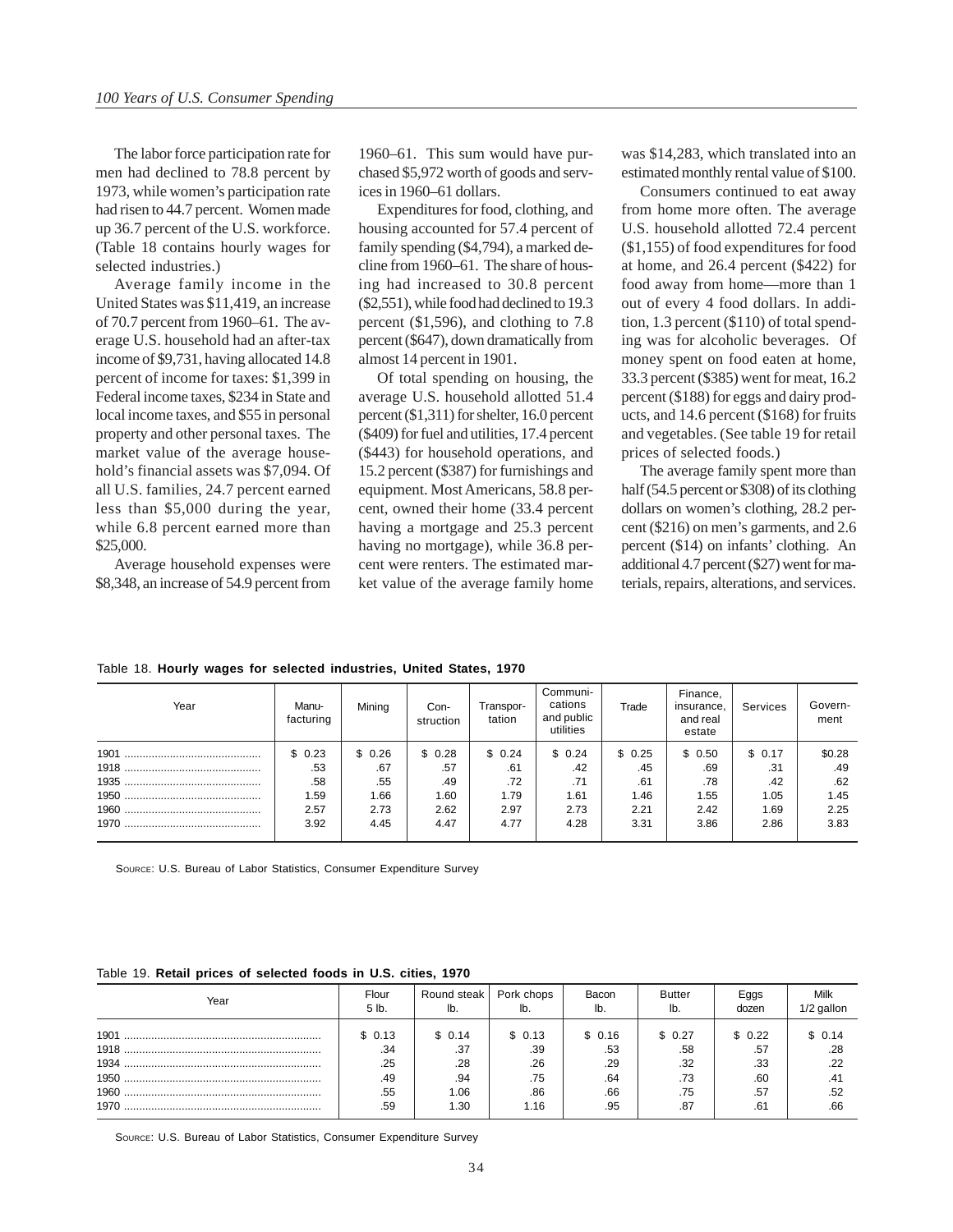

#### Chart 22. **Economic and demographic indicators, New York City, 1972–73**

SOURCES: U.S. Bureau of Labor Statistics, Consumer Expenditure Survey, and U.S. Census Bureau, *Statistical Abstract of the United States*

Given that income had increased significantly and that the share of total spending for food, clothing, and housing had decreased, the average U.S. family had more dollars available for discretionary expenses. The shifts identified in 1960–61—toward spending on cars, recreation, and medical and personal care—continued.

The automobile had become a priority, and 80.1 percent of U.S. families owned at least one. These households spent \$784 (9.5 percent of their expenditures) to buy and finance their autos. Additionally, they spent \$750 (9.1 percent) on auto operating expenses.

U.S. households allocated 8.6 percent (\$708) of their spending for recreation. Of this, 1.4 percent (\$10) went for an owned vacation home, 35.3 percent (\$250) for vacations or pleasure trips, and 11.8 percent (\$84) for boats and aircraft.

Additionally, personal care and healthcare accounted for 8.4 percent (\$693) of family spending, with 37.1 percent (\$196) of healthcare dollars allocated for health insurance premiums. The average U.S. household contributed \$508 in charitable donations and allocated \$153 (1.9 percent of spending) for reading and education.

### **New York City**

In 1970, 18.2 million people or 9.0 percent of the U.S. population lived in New York State. This percentage represented a slight decline from 1960. The population of New York City, 7.9 million, constituted 43.4 percent of the State's residents. Although this proportion, too, had declined over the decade, the city's population had increased by 100,000 or 1.5 percent.

The New York City population, like

the U.S. population, was getting younger. The median age had declined 2.4 years to 32.7. The age distribution of the population was as follows: 71.6 percent was 18 or older—with 12.1 percent at least 65—and 7.8 percent was younger than 5. The city's population was 46.9 percent male.

The proportion of residents who were white had declined to 77.2 percent. (See chart 22.) The black population, in contrast, had grown during the decade by 53.1 percent and represented 21.1 percent of all New Yorkers. City residents of Hispanic background who could be either white or black accounted for 10.3 percent of the population. One out of five New Yorkers (20.6 percent) listed their heritage as Italian.

Households in New York City numbered 2.1 million and had an average size of 2.8 people, a slight decline from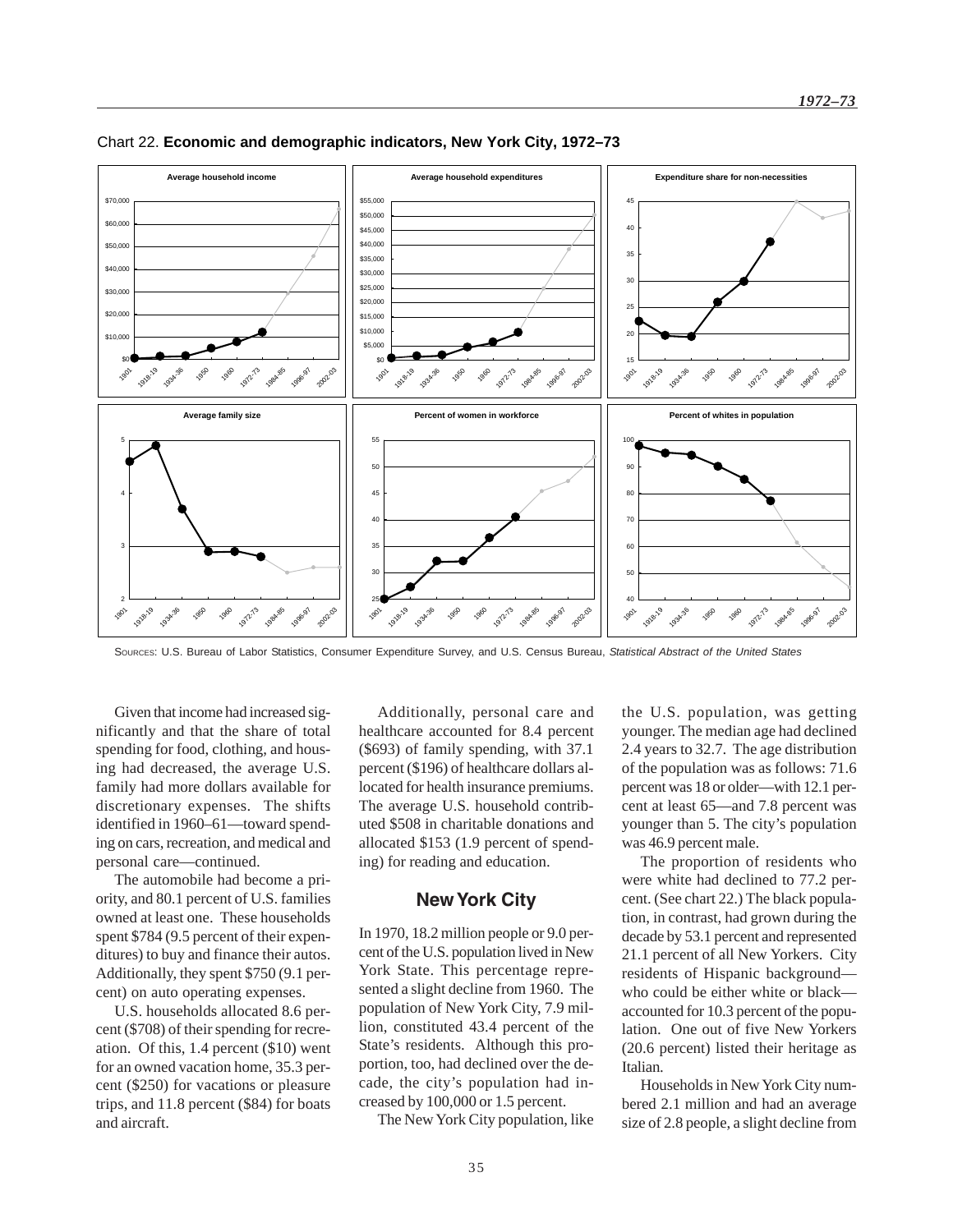1960. The average head of household was 49, older than the national average. In 17.2 percent of family households, the head was a woman, while 34.7 percent of households consisted of just one person. One out of every nine (11.5 percent) New York City families lived below the poverty line.

In 1970, there were close to 137,000 births in the city, a decline of approximately 9.0 percent over the decade, and about 92,000 deaths.

In terms of education, the average New Yorker had completed 11.5 years of schooling. Only 7.6 percent had less than 5 years, while 46.9 percent had 4 years of high school or more and 6.6 percent had at least 4 years of college.

A new indicator of mobility showed that close to 60 percent of New Yorkers had lived in their current home for at least 5 years.

In terms of employment, 58.0 percent of working New Yorkers held white-collar jobs: 23.6 percent were in professional or managerial positions, and 34.4 percent were in sales. An additional 10.2 percent worked as craftsmen.

Men constituted 59.5 percent of the New York City workforce, while in 44.5 percent of married-couple families, the wife also was employed. Of city residents, 45.0 percent worked outside the county in which they lived, and 61.8 percent used public transportation to travel to work.

Although manufacturing still was the largest employer in the city, by 1970 manufacturing jobs had declined to 20.6 percent of the city's job base. Retail and wholesale trade accounted for 19.4 percent of all city jobs, followed by government (16.2 percent), the service sector (9.9 percent), education (6.3 percent), and construction (3.5 percent).

Average family income in New York City had increased 53.6 percent to \$12,159, 6.5 percent greater than for the average U.S. household. The average New York City household had an aftertax income of \$10,107, having allotted 16.9 percent of income for taxes: \$1,542 for Federal income taxes, \$477 for State and local income taxes, and \$33 for personal property and other property taxes. The market value of the financial assets of the average New York City family was \$8,428.

Average family expenses had risen 52.6 percent to \$9,697, 16.2 percent greater than those of the average U.S. family. This sum would have purchased \$6,400 worth of goods and services at 1960 prices.

Expenditures for food, clothing, and housing accounted for 64.2 percent of family spending (\$6,226), a significant decline from 1960–61. The share of housing had increased to 34.1 percent (\$3,303), while the shares for food and clothing had declined markedly, to 21.1 percent (\$2,050) and 9.0 percent (\$873), respectively.

There were approximately 3 million housing units in the city, with an average size of 3.9 rooms. Single-family homes represented 11.9 percent of all housing units. More than one-third of households (37.3 percent) owned their own home (24.4 percent having a mortgage and 12.9 percent being mortgage free), while 60.5 percent were renters. Only 2.4 percent of these units lacked all or some indoor plumbing services. The estimated market value of the average owned home in the city was \$13,223, with an estimated monthly market rental value of \$99.

As for modern conveniences, 55.6 percent of households had at least one car, 82.3 percent had a telephone, 37.5 percent owned an air-conditioner, and 5.7 percent had a separate home freezer. Average monthly residential electric bills were \$10.09.

Of total spending on housing, the average New York City family allotted 58.9 percent of expenditures (\$1,946) for shelter, 11.2 percent (\$369) for fuel and utilities, 17.5 percent (\$579) for household operations, and 12.4 percent (\$410) for household furnishings and equipment.

Food at home accounted for 72.2 percent of food expenditures (\$1,481), a proportion equal to that spent by the average U.S. family. Of this spending, New Yorkers allocated 29.0 percent (\$429) for meat, 15.0 percent (\$222) for eggs and dairy products, and 16.7 percent (\$247) for fruits and vegetables. Food away from home accounted for 26.7 percent (\$547) of total food spending; 1.3 percent (\$126) of total expenditures went for alcoholic beverages.

Of spending on clothing, 56.7 percent (\$409) went for women's clothes, 38.1 percent (\$274) for men's clothing, and 2.4 percent (\$17) for infants' clothes. An additional 2.9 percent (\$21) went for materials, repairs, alterations, and services.

Although New York City households allocated a greater percentage of their spending for food, clothing, and housing than did the average U.S. household, New Yorkers still had more dollars (\$3,627 versus \$3,558) to spend on discretionary items.

New York City families allotted only 4.7 percent of spending (\$458) for the purchase and financing of an automobile, and 6.3 percent (\$607) for auto operating expenses.

Recreational expenses (\$818) constituted 8.4 percent of household spending, of which 50.1 percent (\$410) went for vacations and pleasure trips, and 2.9 percent (\$24) went for boats, aircraft, and other vehicles.

Personal care items and healthcare accounted for 7.3 percent (\$712) of household spending, with health insurance premiums (\$159) accounting for 30.4 percent of healthcare spending. New York City families donated \$567 to charity and allocated \$263 (2.7 percent of spending) for reading and education.

### **Boston**

The proportion of Americans living in Massachusetts continued to decline. By 1970, the Commonwealth's population had reached 5.7 million, but this figure represented only 2.5 percent of the U.S. population. In Boston, the population had declined 8.1 percent from the 1960 level and stood at 640,000 people—only 11.2 percent of the Commonwealth's total inhabitants.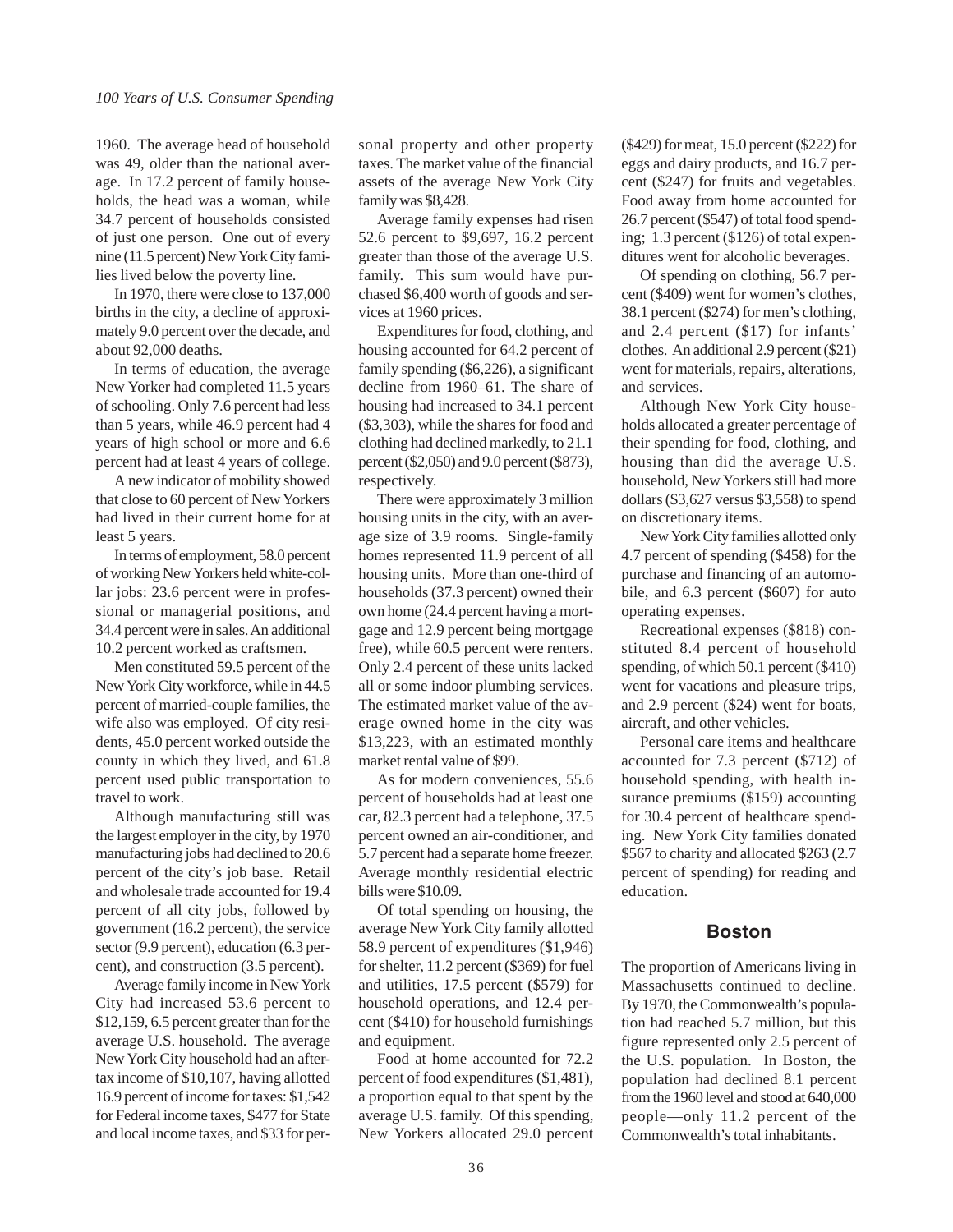

Chart 23. **Economic and demographic indicators, Boston, 1972–73**

SOURCES: U.S. Bureau of Labor Statistics, Consumer Expenditure Survey, and U.S. Census Bureau, *Statistical Abstract of the United States*

In Boston, families numbered 142,000 and included on average 2.8 people, a decline from 1960. (See chart 23.) The average head of household was 48, younger than in New York City but equivalent to the national average.

In about 1 out of 5 Boston families (22.5 percent), the head was a woman. One out of four (25.9 percent) families included at least one child younger than 6. In approximately 63,000 households (44.4 percent), there was only one person. One out of every nine Boston families (11.7 percent) lived below the poverty level.

Following the national trend and that in New York City, Boston's population had grown younger. The median age in the city had declined to 28.8 years, notably younger than in New York City. Almost three-quarters of all Bostonians (71.5 percent) were aged 18 or older, while 7.8 percent were younger than 5, and 12.8 percent were 65 or older.

Men accounted for 46.1 percent of the population.

The percentage of residents who were white had declined to 82.0, while blacks represented 16.3 percent and Hispanics 2.8 percent of the city's population. More than 1 out of 5 Bostonians (21.8 percent) listed their ancestry as Irish.

In 1970, there were about 11,600 births in the city—a 27.5-percent decline from 1960—and approximately 8,200 deaths.

The average Bostonian was slightly more educated than her New York City counterpart, having completed 12.1, rather than 11.5, years of schooling. The majority of Bostonians (53.5 percent) had at least 4 years of high school, while at the ends of the education spectrum 5.6 percent had less than 5 years of education, and 10.3 percent had at least 4 years of college.

their New York City counterparts. Only half of all Bostonians (49.9 percent) had lived in the same residence during the previous 5 years, compared with 60 percent of New Yorkers.

In terms of employment, 55.0 percent of Boston workers had white-collar jobs—22.5 percent in professional or managerial positions and 32.5 percent in sales. An additional 10.2 percent worked as craftsmen.

Men constituted 54.4 percent of all Boston workers, while in 32.8 percent of married-couple families, the wife also was employed. Only 19.5 percent of residents worked outside the city, while 39.3 percent used public transportation to travel to and from work.

By 1970, the number of jobs in manufacturing had declined to just 17.5 percent of all city jobs. Retail and wholesale trade had become the major employer, representing 19.4 percent of the job base. Government, with 17.5 per-

37

Bostonians were more mobile than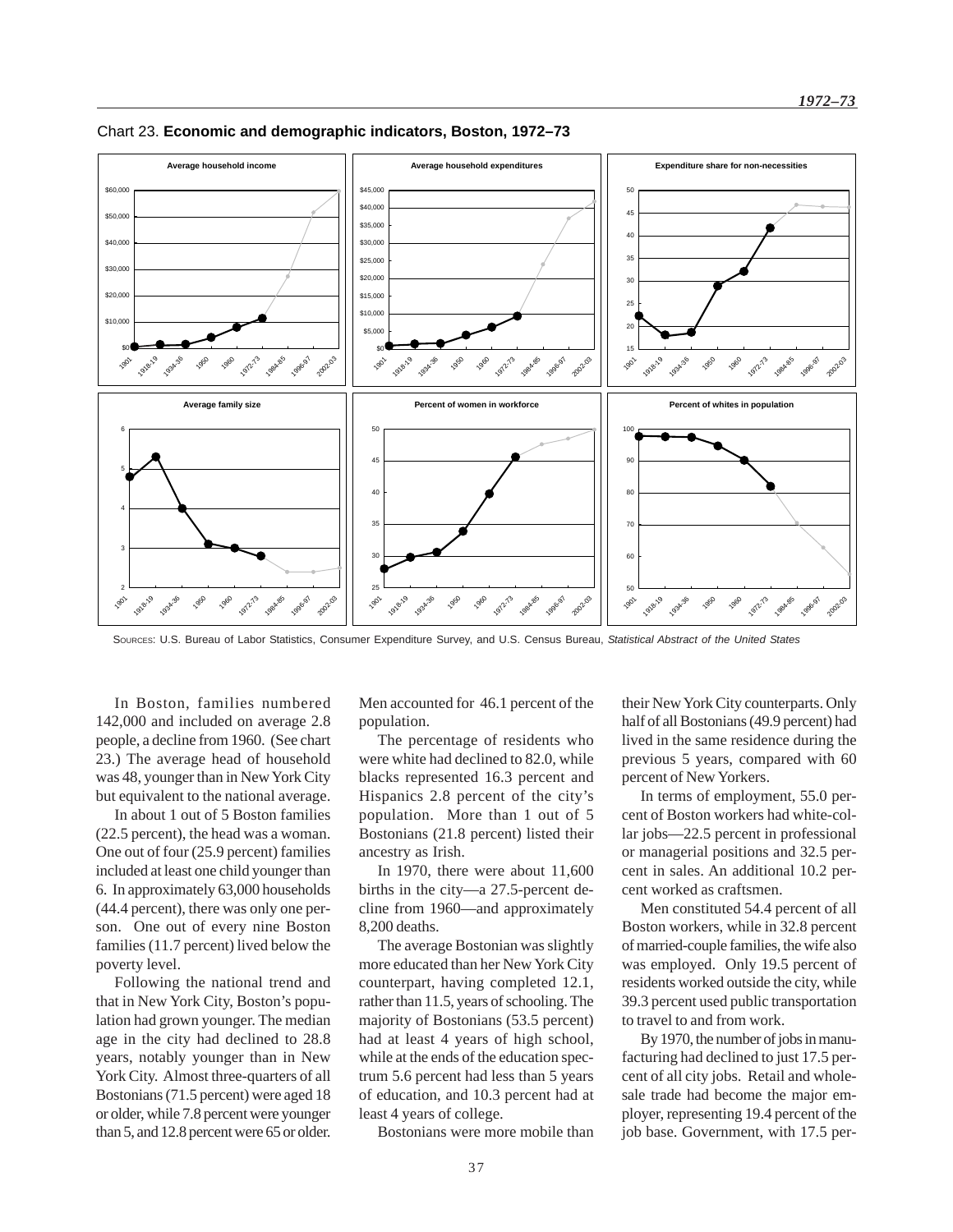cent of all jobs, equaled manufacturing in its share of employment. Other important sectors included service (8.1 percent), education (8.4 percent), and construction (4.4 percent).

Average family income had increased 43.3 percent to \$11,449, equivalent to that earned by the average U.S. family. The average Boston family had an after-tax income of \$9,639, having allotted 15.8 percent of income for taxes: \$1,395 for Federal income taxes, \$356 for State and local income taxes, and \$59 for personal property and other property taxes. The market value of the financial assets of Boston families was \$4,533.

Average family expenses were \$9,302, 11.4 percent greater than for the average U.S. household and an increase of 50.0 percent over 1960–61 Boston family expenses. This outlay would have purchased \$4,218 worth of goods and services in 1960 dollars.

Expenditures for food, clothing, and housing represented 59.4 percent of family spending (\$5,531), a significant decline from 1960–61 but slightly higher than the national expenditure pattern. Over the decade, the share of housing had held constant at 31.5 percent (\$2,934), while food and clothing both had declined markedly to 20.0 percent (\$1,860) and 7.9 percent (\$737), respectively.

There were over 232,000 housing units in the city, with an average size of 4.5 rooms. Single-family homes represented 14.6 percent of all housing units. Only 5.1 percent of units lacked some or all indoor plumbing services.

 Of Boston households, 47.7 percent owned their own home (31.8 percent having a mortgage and 16.0 percent being mortgage free), while 51.5 percent were renters. The estimated market value of the average owned home in Boston was \$14,891; its estimated monthly market rental value was \$98. As for appliances and other selected items, 84.3 percent of households had a telephone, 16.9 percent owned an air-conditioner, and 6.1 percent possessed a separate home freezer.

Average monthly residential electric bills were \$9.50.

Of total spending on housing, the average Boston family allocated 59.0 percent (\$1,732) for shelter, 15.6 percent (\$457) for fuel and utilities, 13.6 percent (\$400) for household operations, and 11.8 percent (\$345) for furnishings and equipment.

Regarding total food expenditures, food at home accounted for 66.1 percent (\$1,860), a share less than that spent by the average U.S. household. Of this spending, Boston households allocated 32.8 percent (\$403) for meat, 18.0 percent (\$222) for eggs and dairy products, and 14.9 percent (\$183) for fruits and vegetables. Food away from home accounted for 33.5 percent (\$623) of total food spending; a related item, alcoholic beverages, took up 1.6 percent (\$149) of total expenditures.

In the clothing expenditure category, 58.3 percent (\$368) was spent on women's clothes, 36.8 percent (\$232) on men's clothes, and 1.7 percent (\$11) on infants' clothing. An additional 2.2 percent (\$20) was allocated for materials, repairs, alterations, and services.

After paying for food, clothing, and housing, Boston families had more money (\$3,877) to allocate for discretionary expenses than did families nationwide, including those in New York City.

Among Boston households, 74.4 percent had at least one automobile. They allotted 6.4 percent of their budget (\$599) for the purchase and financing of an auto, and 8.9 percent (\$835) for its operating expenses.

Recreational expenses (\$815) accounted for an additional 8.8 percent of household spending, with 47.7 percent (\$389) allocated for vacations and pleasure trips and 7.0 percent (\$57) for boats, aircraft, and other vehicles.

Personal care items and healthcare accounted for 7.4 percent of household spending (\$687), with health insurance premiums (\$185) accounting for more than one-third (34.2 percent) of healthcare spending. Boston families donated \$459 to charity and allocated \$362 (3.9 percent of spending) for reading and education.

### **Perspective**

At the beginning of the 1970s, the U.S. economy was expanding, but by 1973, it was in a sharp downturn. Between 1960 and 1970, wages had continued to climb, as evidenced by a 53-percent increase in manufacturing wages and a 63-percent increase in miners' earnings. Prices, on the other hand, had increased more modestly.

In New York City, household incomes had surpassed those in Boston by 6 percent, but overall spending by New Yorkers was only 4 percent higher. New Yorkers and Bostonians spent about 95 percent of their after-tax incomes, while families nationwide spent only 86 percent.

Household spending patterns continued to change as families allotted less of their incomes for necessities. Changes in the socioeconomic and demographic characteristics of families contributed to these modifications.

Women's share of the U.S. workforce had risen to 37 percent. The country as a whole had begun to get younger, as had the populations of New York City and Boston. Average family size also had decreased, with families in New York City and Boston being slightly smaller than the average U.S. family.

Rising incomes had permitted more people to buy homes in the suburbs and purchase cars. These trends had shrunk the population in central cities like Boston. Educational attainment had increased as over 30 percent of New Yorkers and Bostonians had graduated from college. Additionally, 58 percent of New Yorkers and 55 percent of Bostonians held white-collar jobs. Throughout the country, local and regional economies had begun to shift away from manufacturing and into services such as trade, education, healthcare, and government.

New York City households allotted a higher share of their expenditures (64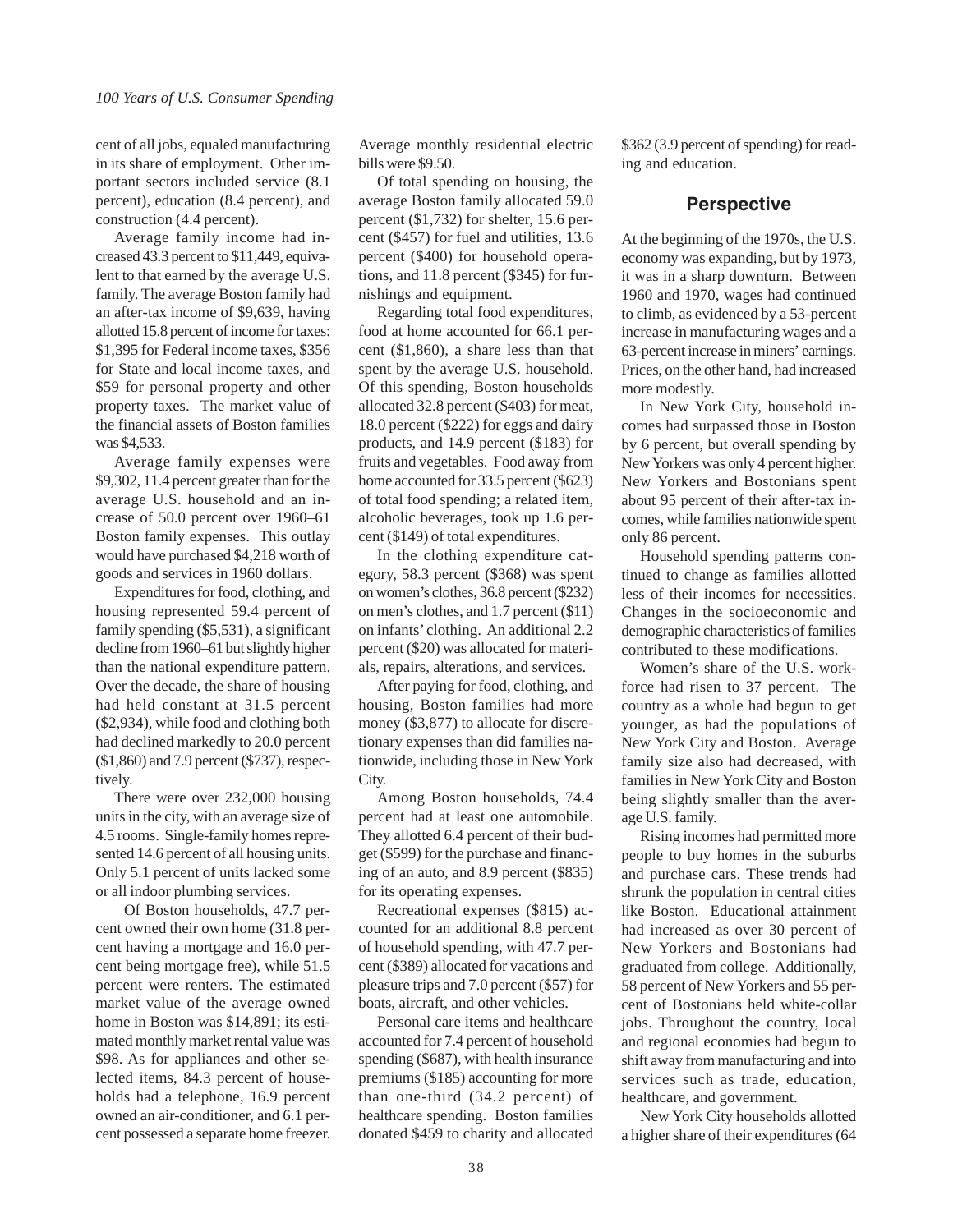

Chart 24. **Expenditure shares, United States, New York City, and Boston, 1972-73**

SOURCE: U.S. Bureau of Labor Statistics, Consumer Expenditure Survey

|      | <b>United States</b>                                                             |                                                                              | New York City                                                                    |                                                                             | <b>Boston</b>                                                                        |                                                                             |
|------|----------------------------------------------------------------------------------|------------------------------------------------------------------------------|----------------------------------------------------------------------------------|-----------------------------------------------------------------------------|--------------------------------------------------------------------------------------|-----------------------------------------------------------------------------|
| Item | Expenditures                                                                     | <b>Shares</b>                                                                | Expenditures                                                                     | Shares                                                                      | Expenditures                                                                         | <b>Shares</b>                                                               |
|      | \$1.596<br>110<br>2.551<br>647<br>1,597<br>528<br>708<br>165<br>153<br>130<br>86 | 19.3<br>1.3<br>30.8<br>7.8<br>19.3<br>6.4<br>8.6<br>2.0<br>1.9<br>1.6<br>1.0 | \$2,050<br>126<br>3,303<br>873<br>1,322<br>523<br>818<br>189<br>263<br>155<br>74 | 21.1<br>1.3<br>34.1<br>9.0<br>13.6<br>5.4<br>8.4<br>2.0<br>2.7<br>1.6<br>.8 | \$.<br>.860<br>149<br>2.934<br>737<br>1,532<br>526<br>815<br>161<br>362<br>174<br>52 | 20.0<br>1.6<br>31.5<br>7.9<br>16.5<br>5.7<br>8.8<br>1.7<br>3.9<br>1.9<br>.6 |
|      | 508<br>734                                                                       |                                                                              | 567<br>623                                                                       |                                                                             | 459<br>701                                                                           |                                                                             |
|      | 11.419<br>8,348                                                                  |                                                                              | 12,159<br>9,697                                                                  |                                                                             | 11,449<br>9,302                                                                      |                                                                             |

Table 20. **Expenditures and expenditure shares, United States, New York City, and Boston, 1972-73**

NOTE: Itemized expenditures are not all-inclusive and may differ from total expenditures. Expenditure shares do not add to 100 due to rounding. Cash contributions and personal insurance are not included in expenditure shares.

SOURCE: U.S. Bureau of Labor Statistics, Consumer Expenditure Survey

percent) for necessities than did families in Boston and nationwide, which had expenditure shares of about 58 percent each. (See chart 24.) New Yorkers spent more for clothing and housing, while spending shares for food were relatively similar in all locations.

Despite its high cost, beef constituted the single largest item of food consumed at home in both New York City and Boston. Bostonians, however, spent a larger share of their grocery budgets for eggs and dairy products, while New Yorkers spent more for

fruits and vegetables. Spending for food away from home had increased compared with a decade earlier, accounting for 27 percent of total food spending in New York City and over a third in Boston.

The continued rise in the quality of living had led to larger expenditures for recreation, education, reading, and transportation, as well as for personal insurance and pensions. (See table 20.)

Both New York City and Boston saw significant changes in population, with a declining white population, an increasing black population, and a smaller proportion of foreign-born residents. One out of five New Yorkers listed their ancestry as Italian, while 1 out of 5 Bostonians claimed Irish lineage.

In 1974—largely as a result of the OPEC oil embargo, which drove up energy prices by 29.6 percent and led to higher food prices—inflation increased 11 percent, the steepest gain since World War II. Unemployment followed, peaking at 9 percent in May 1975. ×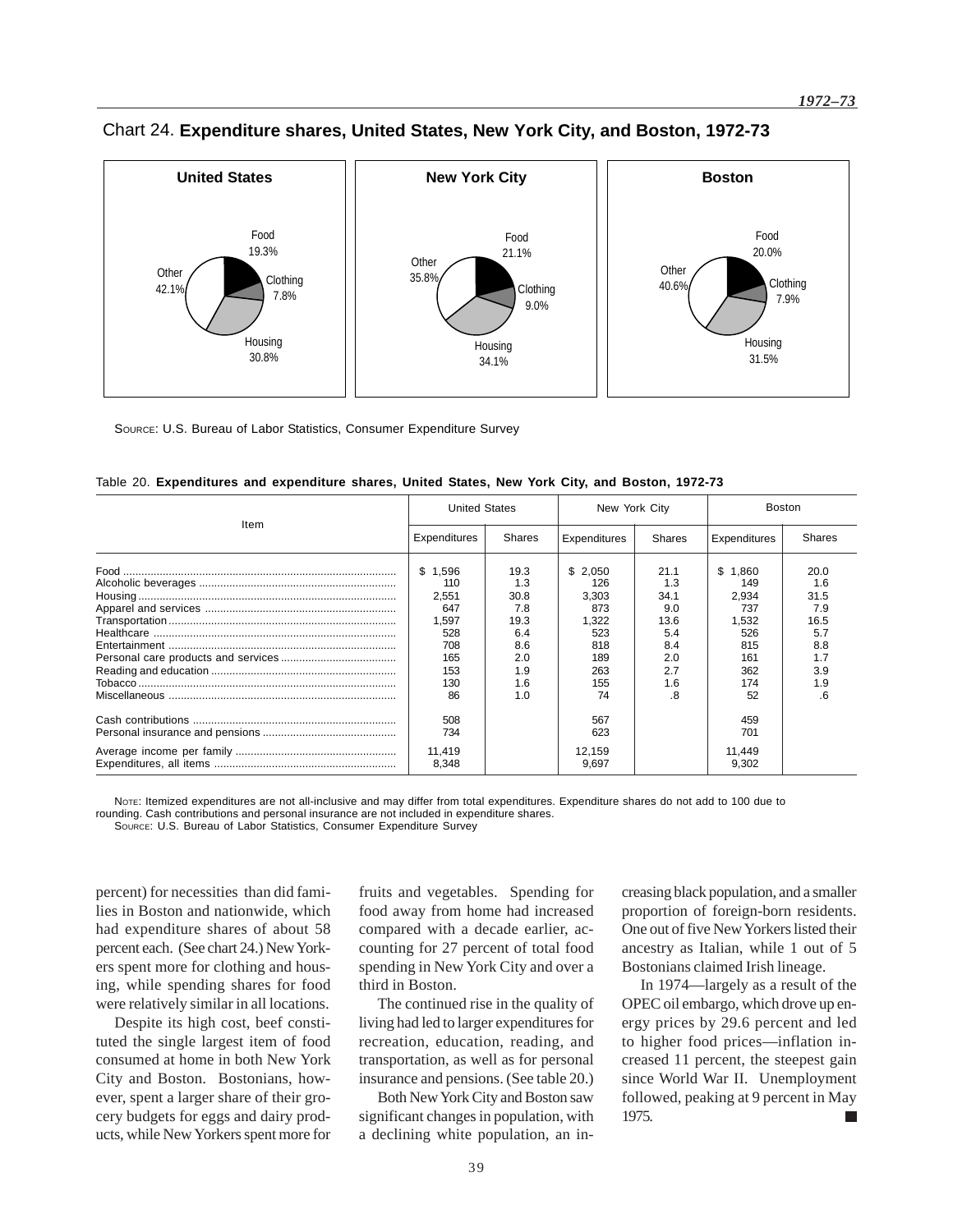# **1984-85**

# **United States**

By 1980, the U.S. population had exceeded 226 million, an increase of 11.5 percent from the previous decade. The median age in the country had increased almost 2 years to 30.0 (28.8 for men and 31.2 for women), countering the decline that had begun in 1960. The percentage of the population younger than 15 also had declined further, to 22.6. Population dynamics in the country had continued to shift: the percentage of Americans who were white had fallen further, to 83.1, and the male-to-female ratio had started to level off at 94.5 men for every 100 women.

The size of the average U.S. family had declined notably, to 2.6 people. (See chart 25.) More than a quarter of households (27.2 percent) consisted of only one person, 30.0 percent of two people, and 4.5 percent of six or more people. In statistical terms, the average household contained 0.7 children younger than 18; 0.3 people aged 65 or older; and 1.4 wage earners, whose ages

typically fall between those of the other two groups.

The average age of the reference person who owned or rented the home—the individual formally referred to as household head—was 46.7. In 43 percent of households, this individual had attended college; in 43 percent, he or she had attended high school; while in 13 percent, this individual had attended only elementary school. Reference persons held the following types of jobs: 21.3 percent were managers or professionals, 17.7 percent were in





SOURCES: U.S. Bureau of Labor Statistics, Consumer Expenditure Survey, and U.S. Census Bureau, *Statistical Abstract of the United States*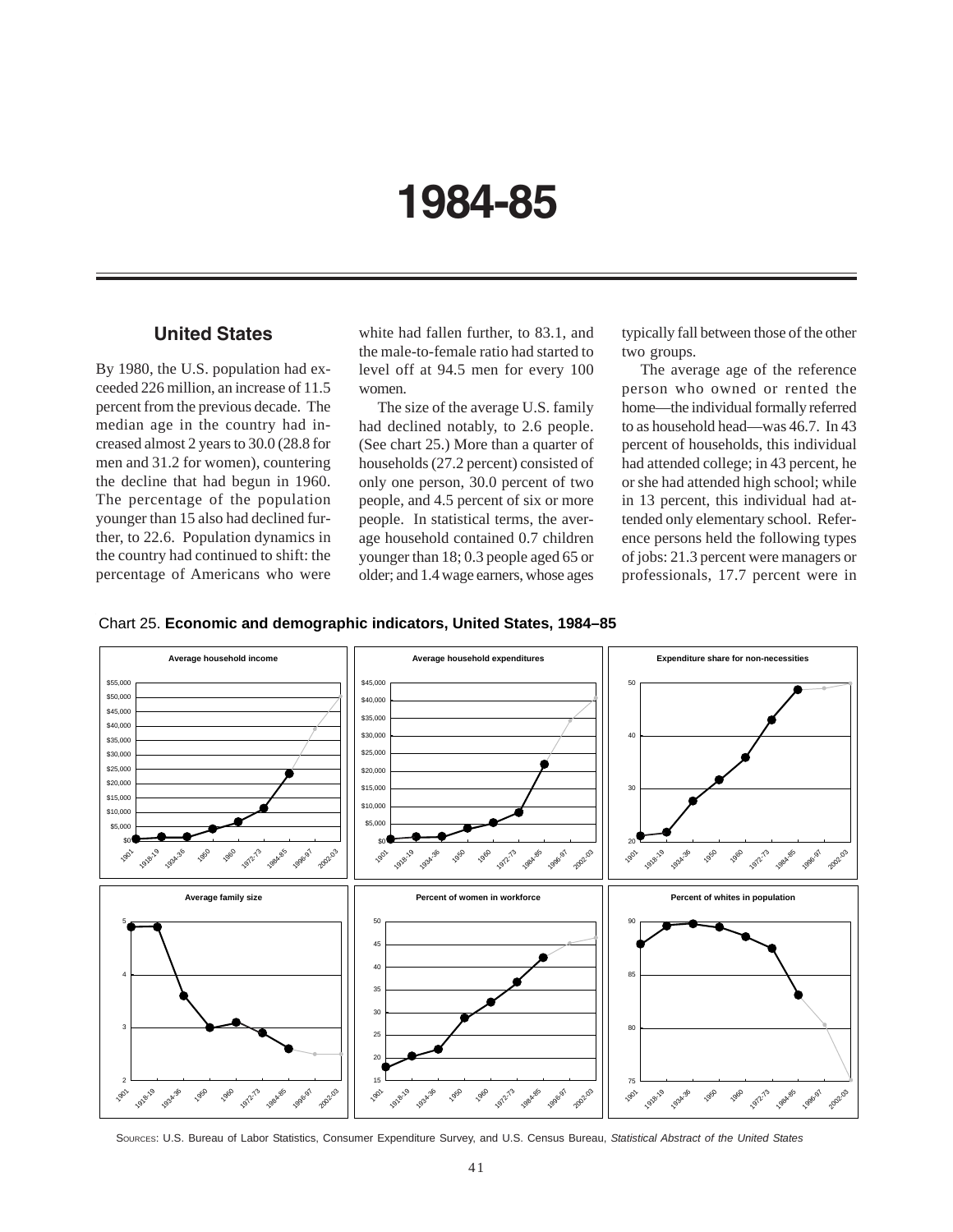sales or administrative positions, 7.1 percent held service jobs, 7.1 percent were in the crafts or repair fields, and 13.5 percent were laborers or operators. Some, 6.6 percent, were self-employed, and 16.0 percent were retired.

Nationally, the economy was expanding again in 1984, following a sharp, 16-month recession that had ended in November 1982 after unemployment had peaked at 10.8 percent. Male participation in the labor market had continued its slow decline and stood at 76.4 percent in 1984, but female participation had continued to edge up, reaching 53.6 percent. As a result, women made up 42.1 percent of the U.S. workforce. Prices had risen sharply from the previous decade: a market basket of consumer goods and services that had cost \$100 in 1972 cost \$249 in 1984. Wages had increased after 1970 but not at comparable rates. (See table 21 for 1979 wages.)

Average family income in the country had risen to \$23,464, an increase of 105.5 percent since 1972–73. The income of the average family came from several sources: 77.5 percent (\$18,158) from wages and salaries; 4.8 percent (\$1,123) from self-employment income; 10.3 percent (\$2,420) from Social Security and private and government retirement; 4.0 percent (\$938) from interest, dividends, rental income and other property income; 1.2 percent (\$282) from unemployment and workers' compensation and from veterans' benefits; 1.1 percent (\$252) from public assistance, Supplemental Security Income, and food stamps; 0.8 percent (\$191) from regular contributions of support; and 0.3 percent (\$81) from other sources.

The average U.S. family had an after-tax income of \$21,237, having allocated 9.5 percent of income for taxes: \$1,733 in Federal income taxes, \$431 in State and local income taxes, and \$63 for other taxes. Of all U.S. families, those in the lowest fifth of the income distribution had average yearly earnings of \$3,169, while those in the highest fifth earned \$56,426 on average.

Average household expenditures, \$21,975, had grown 165.7 percent. This amount would have purchased \$8,790 worth of goods and services in 1972 dollars.

Expenditures for food, clothing, and housing accounted for 51.4 percent of household spending, continuing the steady decline recorded over the previous 80 years in the share devoted to necessities. Compared with 1972–73, the share for food had decreased to 15.0 percent (\$3,290), while clothing had declined to 6.0 percent (\$1,319), and housing had held steady at 30.4 percent (\$6,674). Among U.S. families, 63 percent owned their own home (38 percent with a mortgage and 25 percent without a mortgage), while 38 percent were renters. The estimated market value of the average home was \$47,269, and its estimated monthly rental value was \$292.

In 85 percent of households, there was at least one automobile. Moreover, for the first time, the purchase of a vehicle accounted for a greater expenditure share than did total food at home

for the average family.

Of total spending on housing, the average U.S. family allotted 52.3 percent (\$3,489) for shelter; 24.5 percent (\$1,638) for utilities, fuel, and public services; 4.7 percent (\$315) for household operations; and 13.9 percent (\$926) for household furnishings and equipment.

Of the overall food bill, 59.9 percent (\$1,970) was for food at home, while 40.1 percent (\$1,320) was spent for food away from home. Alcoholic beverages took up 1.3 percent (\$275) of total spending. Of grocery money, 29.7 percent (\$586) was spent on meat, poultry, fish, and eggs; 15.9 percent (\$313) on fruits and vegetables; 13.3 percent (\$262) on cereals and bakery products; and 12.8 percent (\$253) on dairy products. (See table 22 for retail prices of selected foods.)

A breakdown of clothing expenditures showed that 39.7 percent (\$524) went for women's and girls' clothing, 26.5 percent (\$350) went for men's and boys' clothing, 3.8 percent (\$50) went for children's clothes, 14.0 percent (\$185) went for footwear, and 16.0 percent (\$211) was allotted for other clothing products and services.

As mentioned above, 85 percent of U.S. households owned at least one automobile, with the average household owning 1.9. Households allotted 19.6 percent of spending (\$4,304) for transportation: 8.3 percent (\$1,813) for auto purchases; 4.8 percent (\$1,058) for gasoline and motor oil; and 5.4 percent (\$1,178) for other vehicle expenses, including financing.

|  |  |  |  |  | Table 21. Hourly wages for selected industries, United States, 1979 |  |  |  |
|--|--|--|--|--|---------------------------------------------------------------------|--|--|--|
|--|--|--|--|--|---------------------------------------------------------------------|--|--|--|

| Year | Manu-<br>facturing | Mining | Con-<br>struction | Transpor-<br>tation | Communi-<br>cations<br>and public<br>utilities | Trade  | Finance,<br>insurance,<br>and real<br>estate | Services | Govern-<br>ment |
|------|--------------------|--------|-------------------|---------------------|------------------------------------------------|--------|----------------------------------------------|----------|-----------------|
|      | \$0.23             | \$0.26 | \$0.28            | \$0.24              | \$0.24                                         | \$0.25 | \$0.50                                       | \$0.17   | \$0.28          |
|      | .53                | .67    | .57               | .61                 | .42                                            | .45    | .69                                          | .31      | .49             |
|      | .58                | .55    | .49               | .72                 | .71                                            | .61    | .78                                          | .42      | .62             |
|      | 1.59               | 1.66   | 1.60              | 1.79                | 1.61                                           | 1.46   | 1.55                                         | 1.05     | 1.45            |
|      | 2.57               | 2.73   | 2.62              | 2.97                | 2.73                                           | 2.21   | 2.42                                         | 1.69     | 2.25            |
|      | 3.92               | 4.45   | 4.47              | 4.77                | 4.28                                           | 3.31   | 3.86                                         | 2.86     | 3.83            |
| 1979 | 6.69               | 6.16   | 9.26              | 8.18                | 7.85                                           | 5.06   | 5.28                                         | 5.36     | (n/a)           |

SOURCE: U.S. Bureau of Labor Statistics, Consumer Expenditure Survey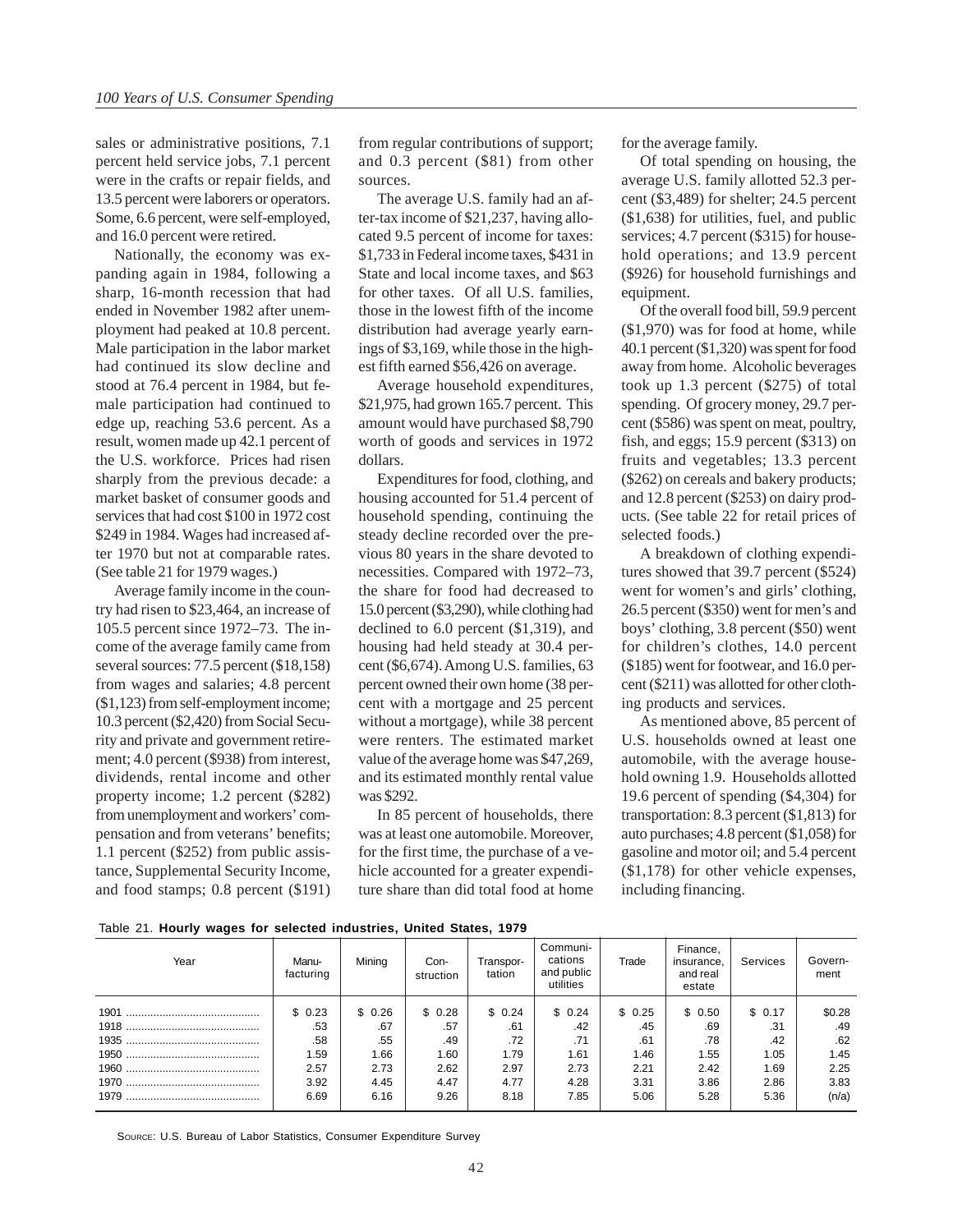| Year | Flour<br>5 lb. | Round steak | Pork chops | Bacon   | Butter | Eggs<br>dozen | Milk<br>1/2 gallon |
|------|----------------|-------------|------------|---------|--------|---------------|--------------------|
| 1901 | \$0.13         | \$ 0.14     | \$ 0.13    | \$ 0.16 | \$0.27 | \$ 0.22       | \$0.14             |
|      | .34            | .37         | .39        | .53     | .58    | .57           | .28                |
| 1934 | .25            | .28         | .26        | .29     | .32    | .33           | .22                |
|      | .49            | .94         | .75        | .64     | .73    | .60           | .41                |
|      | .55            | 1.06        | .86        | .66     | .75    | .57           | .52                |
|      | .59            | 1.30        | 1.16       | .95     | .87    | .61           | .66                |
| 1984 | l.O7           | 2.91        | 2.38       | 1.86    | 2.11   | 1.00          |                    |

Table 22. **Retail prices of selected foods in U.S. cities, 1984**

SOURCE: U.S. Bureau of Labor Statistics, Consumer Expenditure Survey

Additionally, the average U.S. household allocated 4.8 percent of spending (\$1,049) for healthcare (with 35.3 percent or \$370 allotted for health insurance), 4.8 percent (\$1,055) for entertainment, 1.3 percent (\$289) for personal care products and services, and 2.0 percent (\$435) for reading and education. Families gave \$706 to charities.

### **New York City**

Between 1970 and 1980, the population of New York State had declined 3.7 percent, and in 1980 it stood at 17.6 million. Within the State's borders resided 7.8 percent of the U.S. population. During the same period, the population of New York City had decreased 10.4 percent to 7.1 million, representing 40.3 percent of the State's population.

Demographically, the median age of the city's residents had remained constant at 32.7. Three-quarters of New Yorkers were 18 or older, with 6.7 percent younger than 5 and 13.5 percent 65 or older.

The percentage of New Yorkers who



### Chart 26. **Economic and demographic indicators, New York City, 1984–85**

SOURCES: U.S. Bureau of Labor Statistics, Consumer Expenditure Survey, and U.S. Census Bureau, *Statistical Abstract of the United States*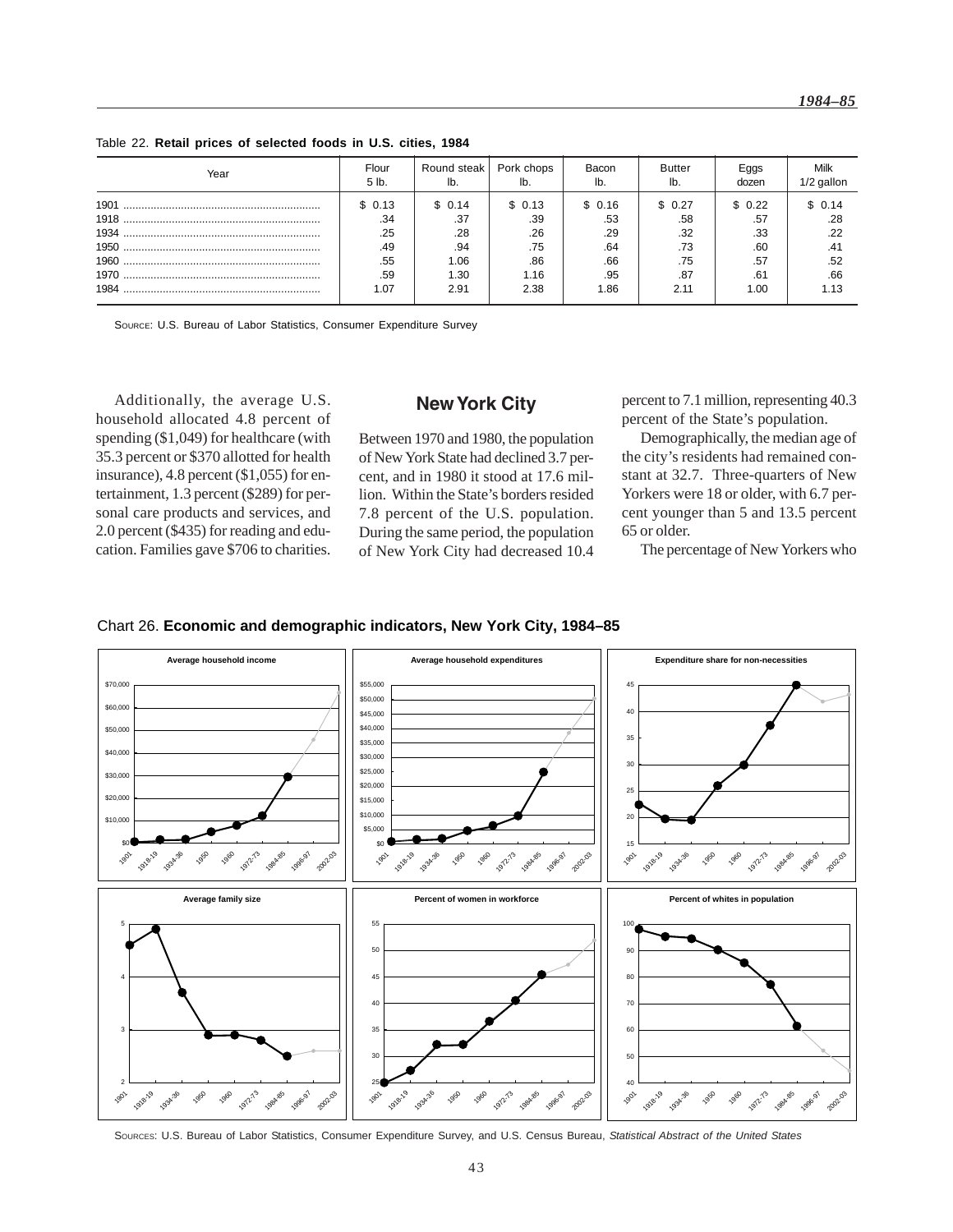were white had continued to decline and stood at 61.5. (See chart 26.) Blacks represented 25.3 percent of the population, and Hispanics—who could be of any race—19.9 percent. Approximately 44 percent of all city residents had been born beyond the borders of New York State.

Average family size was 2.5 people, a notable decline from the previous decade. Married couples made up 43.1 percent of households, female-headed families accounted for 16.6 percent, and one-person households constituted 32.7 percent. More than one-sixth of families (17.2 percent) lived below the poverty line.

During 1980 there were 103,000 live births in the city, a decline of 24.8 percent compared with births in 1970. There were 72,500 deaths.

In terms of education, 60.2 percent of New Yorkers had 12 or more years of schooling, and 17.3 percent had 16 years or more—a notable increase in the percentage of residents who had completed college.

The manufacturing sector continued to shed jobs and constituted just 17.4 percent of the city's job base. The professional and related sector had become the city's largest employer, with 23.1 percent of all jobs. Next came retail and wholesale trade at 18.1 percent; government at 17.6 percent; and finance, insurance, and real estate at 12.0 percent. In New York City, 4.8 percent of workers were self-employed.

Women made up 45.4 percent of the city's workforce. Although the overall city unemployment rate was 9.6 percent, the rate for women was only 7.7 percent. In terms of workers per household, 20.5 percent of families contained no employed persons, while in 43.4 percent of families two or more people were employed.

Only 6.2 percent of New York City residents worked outside the city. When they commuted to work, 20.1 percent drove alone, 9.9 percent were members of carpools, and 55.8 percent used public transportation.

Average family income had risen 141.3 percent since 1972–73 to \$29,339, 25.0 percent higher than the income of the average U.S. family. The average New York City family's income derived from numerous sources: 75.5 percent (\$22,144) from wages and salaries; 8.5 percent (\$2,494) from self-employment income; 9.2 percent (\$2,711) from Social Security and from private and government retirement; 4.8 percent (\$1,401) from interest, dividends, rental income, and other property income; 0.6 percent (\$176) from unemployment and workers' compensation and from veterans' benefits; 1.0 percent (\$290) from public assistance; and 0.2 percent (\$72) from other sources.

The average New York City household had an after-tax income of \$26,983, having allotted 8.0 percent of income for taxes: \$1,730 for Federal income taxes, \$587 for State and local income taxes, and \$39 for other taxes.

Average New York City family expenses were \$24,907, 13.3 percent greater than the expenditures of the average U.S. household and 156.9 percent more than New Yorkers had spent a decade earlier. The \$24,907 would have purchased \$10,710 worth of goods and services in 1972–73 dollars.

Expenditures for food, clothing, and housing accounted for 55.0 percent (\$13,704) of family spending, a notable decline from the 1972–73 level. The shares of housing (31.1 percent, \$7,753), food (16.4 percent, \$4,091), and clothing (7.5 percent, \$1,860) had all decreased.

There were 2.8 million housing units in the city. Of these, 11.7 percent were single-unit structures, and 64.5 percent contained five or more units. Fortynine percent owned their home (31 percent having a mortgage and 18 percent having no mortgage), while 51 percent rented. The median value of an owned home in the city was \$56,778, while the average monthly rent was \$398. Only 3.8 percent of units lacked complete plumbing facilities, while 46.3 percent had air-conditioning.

Of total spending on housing, the average city household allotted 57.2 percent (\$4,431) for shelter, a marked shift from the previous decade; 24.6 percent (\$1,904) for utilities and fuel; 7.9 percent (\$614) for operations and supplies; and 10.4 percent (\$803) for furnishings and equipment.

Food at home accounted for 54.8 percent (\$2,240) of food expenditures, a notable decline from the previous decade. Of this, the average city household allocated 31.3 percent (\$700) for meat, fish, poultry, and eggs; 18.4 percent (\$413) for fruits and vegetables; 13.8 percent (\$308) for cereals and baked goods; and 13.3 percent (\$297) for dairy products. Food away from home accounted for 45.2 percent (\$1,851) of total food spending; alcoholic beverages constituted 1.3 percent (\$331) of total expenditures.

Of total spending on clothing, 41.3 percent (\$768) was allocated for women's clothing, a notable decline from the previous decade; 22.2 percent (\$412) was for men's clothes; 3.2 percent (\$59) was for infants' clothing; 14.0 percent (\$260) was for footwear; and 19.4 percent (\$361) was for other products and services.

The average New York City household owned 1.2 automobiles, compared with 1.9 for the average U.S. household. City families allotted 15.8 percent (\$3,924) of their spending for transportation expenses—5.2 percent (\$1,297) for the purchase of automobiles and 3.3 percent (\$815) for gasoline and motor oil. Both the relative shares and the actual dollar outlays on these items were less than those of the average U.S. household. New Yorkers allotted 4.8 percent (\$1,192) for other vehicle expenses, including financing costs.

Additionally, New York City households allocated 4.1 percent (\$1,029) of total spending for healthcare (with 24.2 percent or \$249 of this spending allotted for health insurance), 4.5 percent (\$1,121) for entertainment, 1.3 percent (\$315) for personal care products, and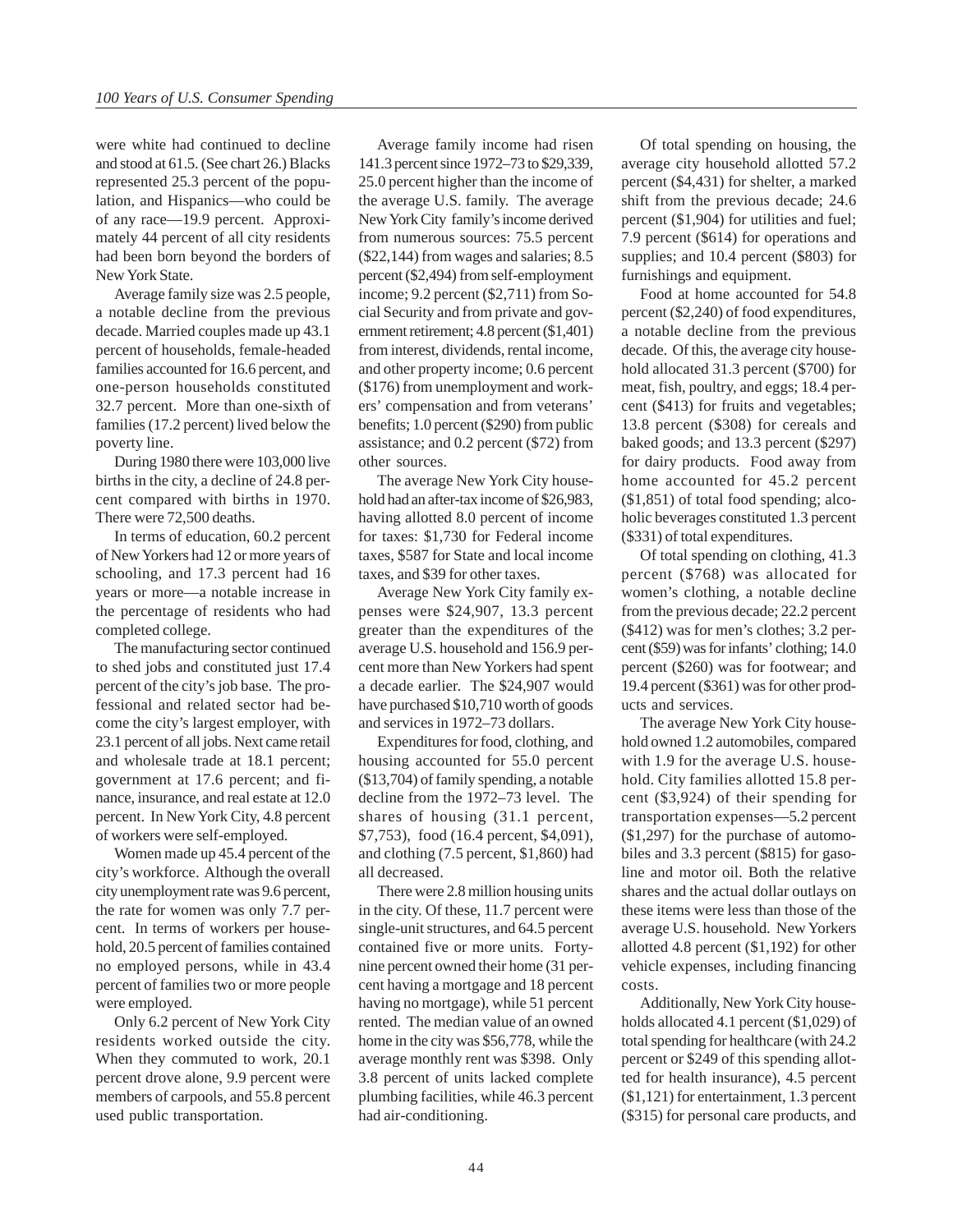2.3 percent (\$574) for reading and education. New York City households gave an average of \$945 in charitable contributions.

### **Boston**

By 1980, the population of Massachusetts had surpassed 5.7 million, a gain of less than 1 percent from 1970. The total represented 2.5 percent of the U.S. population. During the same timeframe, the population of Boston had declined 12.2 percent to 563,000, or 9.9 percent of the Commonwealth.

There were 218,000 households in Boston, with an average family size of 2.4—slightly smaller than that of New York City families. Married couples made up just 33.6 percent of these households, women-headed households accounted for 16.2 percent, and 36.8 percent consisted of just one person. One-sixth (16.7 percent) of families lived below the poverty level.

On average, Bostonians were younger than New Yorkers: the median age in Boston remained constant at 28.9. In terms of age groups, 78.4 percent of the population was 18 or older, with 5.3 percent younger than 5 and 12.7 percent aged 65 or older.

The percentage of Bostonians who were white had declined significantly to 70.5. Blacks made up 22.5 percent of the population, and Hispanics—who could be of any race—6.5 percent. Of Boston residents, 58 percent had been born in Massachusetts.

During 1980, there were 7,700 live births in the city, a decline of 33.6 percent compared with the number in 1970. There were 5,800 deaths.

More than two-thirds (68.4 percent) of Bostonians had 12 or more years of schooling, and 20.3 percent had at least 16 years. Both of these proportions were higher than those recorded in New York City.

There were approximately 240,000 housing units in the city, of which 15.6 percent were single-unit structures, and 42.8 percent contained 5 or more units. Among Boston households, 55 percent owned their home (37 percent having a mortgage and 18 percent living mortgage free), while 45 percent were renters. The median value of an owned home in the city was \$67,240, and the average monthly rent was \$444. Only 2.5 percent of units lacked complete plumbing services, while 30.5 percent had air-conditioning.

The decline in manufacturing employment continued, with other industries absorbing more workers. The manufacturing sector accounted for just 14.3 percent of all Boston jobs. As in New York City, the leading Boston employer was the professional and related sector, which represented almost a third (31.6 percent) of the city's job base. This was followed by government at 19.7 percent; retail and wholesale trade at 16.8 percent; and finance, insurance, and real estate at 9.0 percent. In Boston, 3.4 percent of workers were self-employed.

The unemployment rate in Boston was 9.1 percent, lower than that recorded in New York City. The unemployment rate for women, 6.1 percent, also was lower than the corresponding rate in New York City. Women made up almost half (47.6 percent) of Boston's workforce. (See chart 27.) In 19.1 percent of Boston's households, no one was employed, while in half (49.2 percent) of all households, two or more people were working.

One out of four Bostonians (25.2 percent) worked outside the city. When they commuted to work, 33.2 percent drove alone, 14.1 percent were members of carpools, and 33.7 percent used the public transit system.

In Boston, average family income had risen 138.6 percent to \$27,318, 16.4 percent higher than that of the average U.S. family. The average Boston household had an after-tax income of \$23,966, having allotted 12.3 percent of income for taxes: \$2,423 for Federal income taxes, \$755 for State and local income taxes, and \$175 for other taxes.

For the average family, 78.0 percent of income (\$21,304) came from wages and salaries; 8.4 percent (\$2,298) came

from Social Security and from private and government retirement; and 8.1 percent (\$2,217) came from interest, dividends, and rental income.

Over the previous decade, average family expenses had increased 158.1 percent to \$24,004, 9.2 percent greater than those for the average U.S. household. This amount of money would have purchased \$10,082 worth of goods and services in 1972 dollars.

Expenditures for food, clothing, and housing accounted for 53.2 percent (\$12,783) of spending, a decline from 1972–73. The shares for food (12.5 percent, \$3,006) and clothing (5.3 percent, \$1,280) had declined, while the share for housing (35.4 percent, \$8,497) had increased from 1972–73.

Of total spending on housing, the average Boston family allotted 60.2 percent (\$5,114) for shelter, 20.4 percent (\$1,732) for utilities and fuel, 8.3 percent (\$706) for household operations and supplies, and 11.1 percent (\$946) for furnishings and equipment.

Food at home accounted for 49.7 percent (\$1,493) of food expenditures, a significant decline from the previous decade. Of this spending, Boston families allocated 32.2 percent (\$480) for meat, poultry, fish, and eggs; 17.4 percent (\$260) for fruits and vegetables; 13.8 percent (\$206) for dairy products; and 13.6 percent (\$203) for cereals and baked goods. Food away from home accounted for 50.3 percent (\$1,513) of total food spending; purchases of alcoholic beverages amounted to 1.3 percent (\$305) of total expenditures.

Of spending on clothing, 38.4 percent (\$492) was for women's clothing, a notable decline from the previous decade; 26.9 percent (\$344) was for men's clothing, another decline; 3.8 percent (\$49) was for infants' clothes; 9.8 percent (\$125) was for footwear; and 20.9 percent (\$268) was for other apparel products and services.

The average Boston household owned 1.4 automobiles, less than the 1.9 owned by the average U.S. family. Families allocated 19.3 percent (\$4,637) of their total spending for transporta-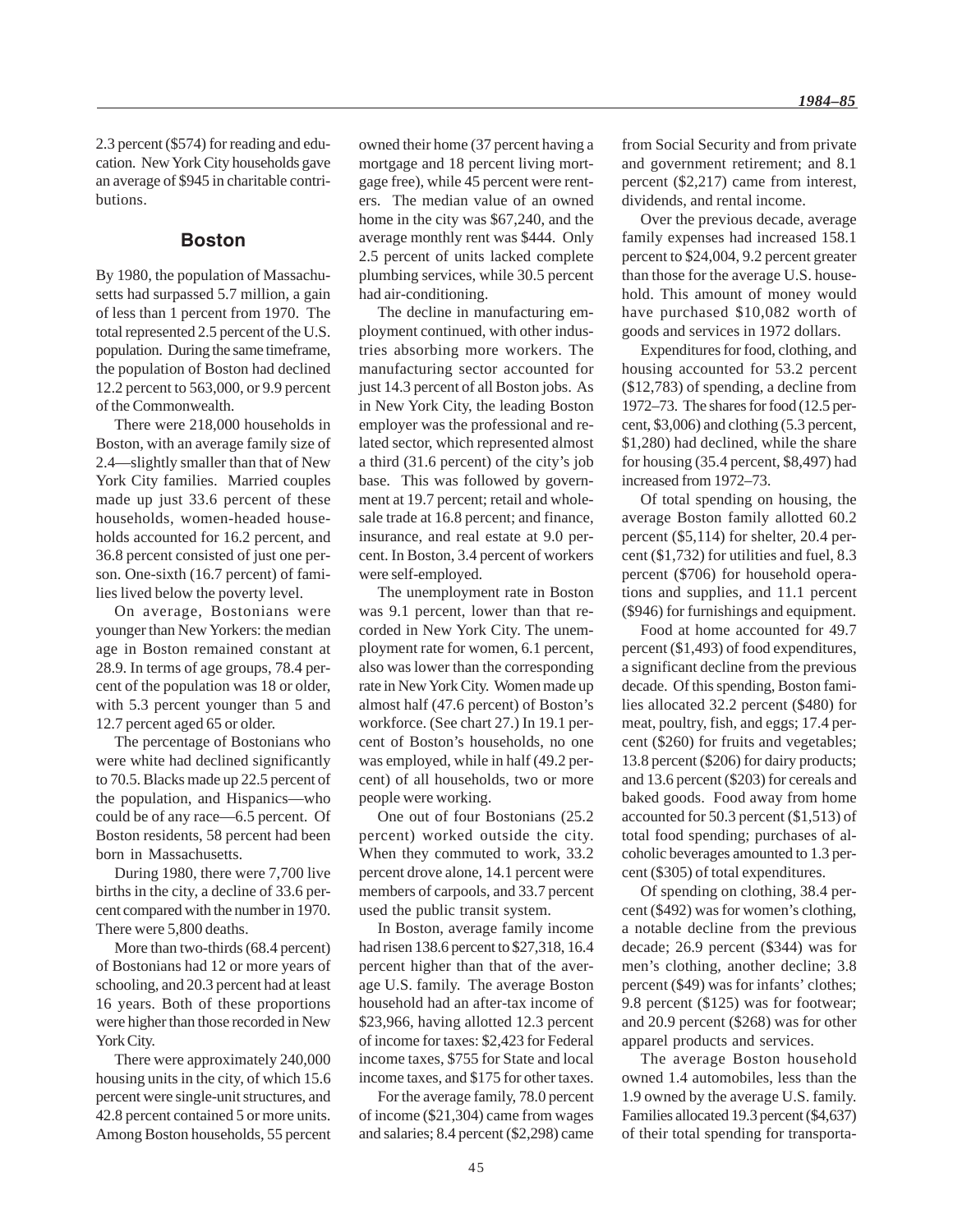

Chart 27. **Economic and demographic indicators, Boston, 1984–85**

SOURCES: U.S. Bureau of Labor Statistics, Consumer Expenditure Survey, and U.S. Census Bureau, *Statistical Abstract of the United States*

tion. Itemized expenses included 8.6 percent (\$2,071) for the purchase of automobiles; 3.7 percent (\$880) for gasoline and motor oils; and 5.1 percent (\$1,230) for other vehicle expenses, including financing costs.

Additionally, Boston households allotted 4.2 percent (\$1,013) of total spending for healthcare (with 31.8 percent or \$322 of this spending allocated for health insurance), 5.2 percent (\$1,252) for entertainment, 0.9 percent (\$227) for personal care products, and 3.7 percent (\$886) for reading and education. Boston households gave \$606 in charitable contributions.

### **Perspective**

By the mid-1980s, the U.S. economy was expanding, following a 16-month recession that had ended in late 1982. During the previous decade, both earnings and prices had increased sharply. For example, hourly earnings in the manufacturing sector had increased by 71 percent, while the cost of a pound of round steak had increased by 124 percent.

Demographically, the average age in the country had increased 2 full years to 30. However, the average New Yorker was 2.5 years older, while the average Bostonian was 1 year younger than 30. Average family size in the country had continued to decrease and was 2.6 people; New York City and Boston families were slightly smaller. Women made up 42 percent of the U.S. workforce.

Household income in New York City exceeded that in Boston by more than 7 percent, but spending in New York City was only 4 percent higher. New Yorkers spent about 92 percent of their after-tax income, while in Boston spending exceeded after-tax income by \$38. In contrast, the average

U.S. household spent 3.5 percent more than its after-tax income.

In total, New York City households allocated 55.0 percent of their spending for necessities, while Boston families allotted just 53.2 percent, and U.S. families spent even less: 51.4 percent.

Spending patterns indicate that, in terms of expenditure share (35.4 percent) and actual dollars, Boston families spent more for housing than did families in New York City (31.1 percent) and in the country as a whole (30.4 percent). (See chart 28 and table 23.) In Boston, 55 percent of families owned their home, while only 49 percent of New York City families were homeowners.

New Yorkers, though, allocated larger shares of spending for food (16.4 percent) and clothing (7.5 percent) than did families in Boston or in the country as a whole. Yet, Boston households spent more (50.3 percent)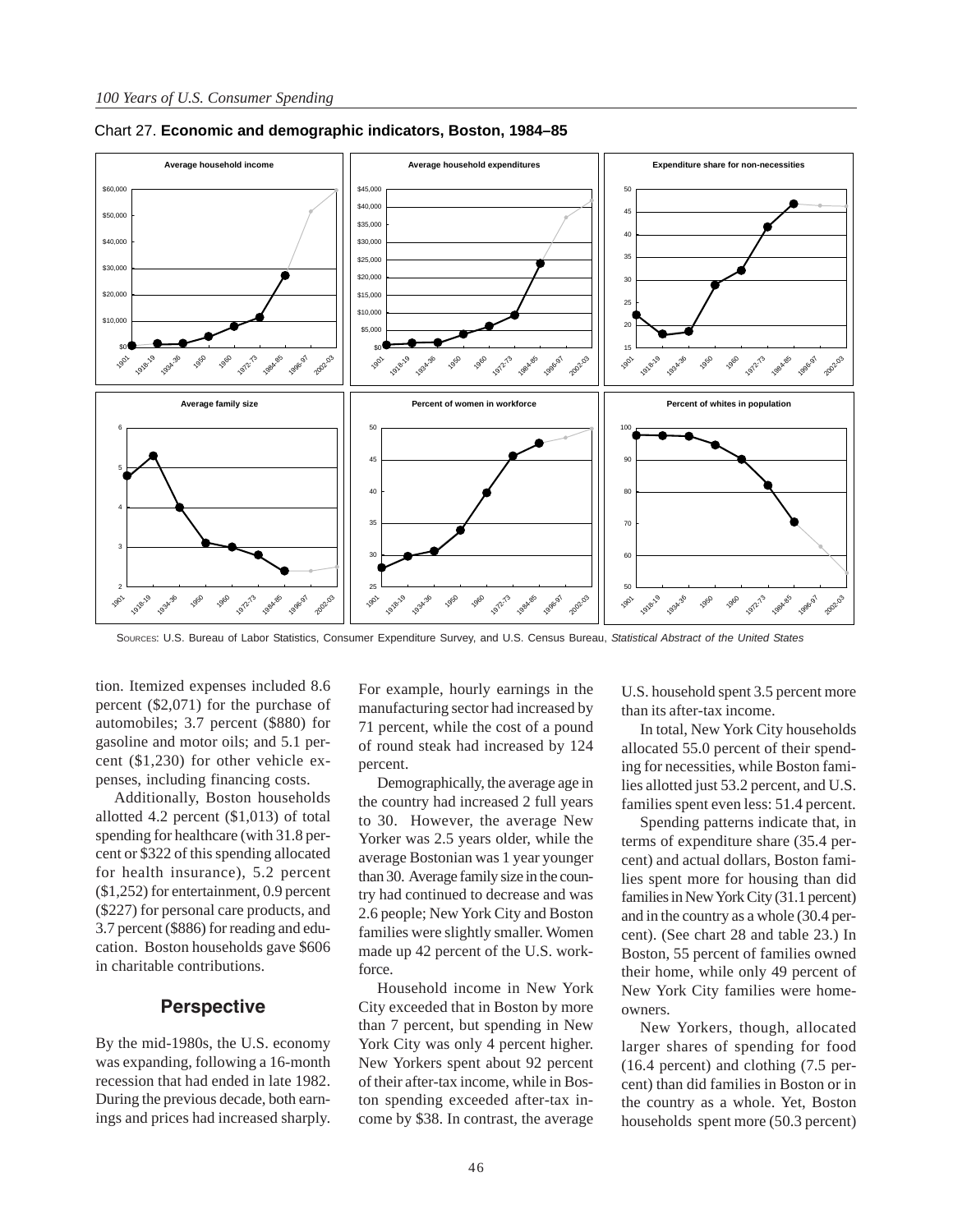

# Chart 28. **Expenditure shares, United States, New York City, and Boston, 1984-85**

SOURCE: U.S. Bureau of Labor Statistics, Consumer Expenditure Survey

| Table 23. Expenditures and expenditure shares, United States, New York City, and Boston, 1984-85 |  |  |  |  |  |
|--------------------------------------------------------------------------------------------------|--|--|--|--|--|
|                                                                                                  |  |  |  |  |  |
|                                                                                                  |  |  |  |  |  |

|      | <b>United States</b>                                                                           |                                                                                     | New York City                                                                                  |                                                                                     | <b>Boston</b>                                                                                  |                                                                                   |  |
|------|------------------------------------------------------------------------------------------------|-------------------------------------------------------------------------------------|------------------------------------------------------------------------------------------------|-------------------------------------------------------------------------------------|------------------------------------------------------------------------------------------------|-----------------------------------------------------------------------------------|--|
| Item | Expenditures                                                                                   | <b>Shares</b>                                                                       | Expenditures                                                                                   | Shares                                                                              | Expenditures                                                                                   | <b>Shares</b>                                                                     |  |
|      | \$3,290<br>275<br>6,674<br>1.319<br>4,304<br>1.049<br>1,055<br>289<br>435<br>228<br>451<br>706 | 15.0<br>1.3<br>30.4<br>6.0<br>19.6<br>4.8<br>4.8<br>1.3<br>2.0<br>1.0<br>2.1<br>3.2 | \$4,091<br>331<br>7,753<br>1.860<br>3,924<br>1.029<br>1,121<br>315<br>574<br>240<br>503<br>945 | 16.4<br>1.3<br>31.1<br>7.5<br>15.8<br>4.1<br>4.5<br>1.3<br>2.3<br>1.0<br>2.0<br>3.8 | \$3,006<br>305<br>8,497<br>1.280<br>4,637<br>1.013<br>1,252<br>227<br>886<br>214<br>514<br>606 | 12.5<br>1.3<br>35.4<br>5.3<br>19.3<br>4.2<br>5.2<br>.9<br>3.7<br>.9<br>2.1<br>2.5 |  |
|      | 1.897                                                                                          | 8.6                                                                                 | 2,220                                                                                          | 8.9                                                                                 | 1.567                                                                                          | 6.5                                                                               |  |
|      | 23.464<br>21,975                                                                               |                                                                                     | 29,339<br>24,907                                                                               |                                                                                     | 27,318<br>24,004                                                                               |                                                                                   |  |

NoTE: Itemized expenditures are not all-inclusive and may differ from total expenditures. Expenditure shares do not add to 100 due to rounding. SOURCE: U.S. Bureau of Labor Statistics, Consumer Expenditure Survey

of their food budget for meals away from home than did New Yorkers (45.2 percent).

In terms of food preferences, Boston households allocated larger shares of their grocery spending for meat, poultry, fish, eggs, and dairy products

and less for fruits and vegetables than did New York City families. Of clothing expenditures, New York City households allocated larger shares for women's clothing and footwear and smaller shares for men's clothing than did Boston families.

In other expenditure categories, Boston families allocated greater expenditure shares for transportation, entertainment, and reading and education, while New York City families allotted more for personal care products.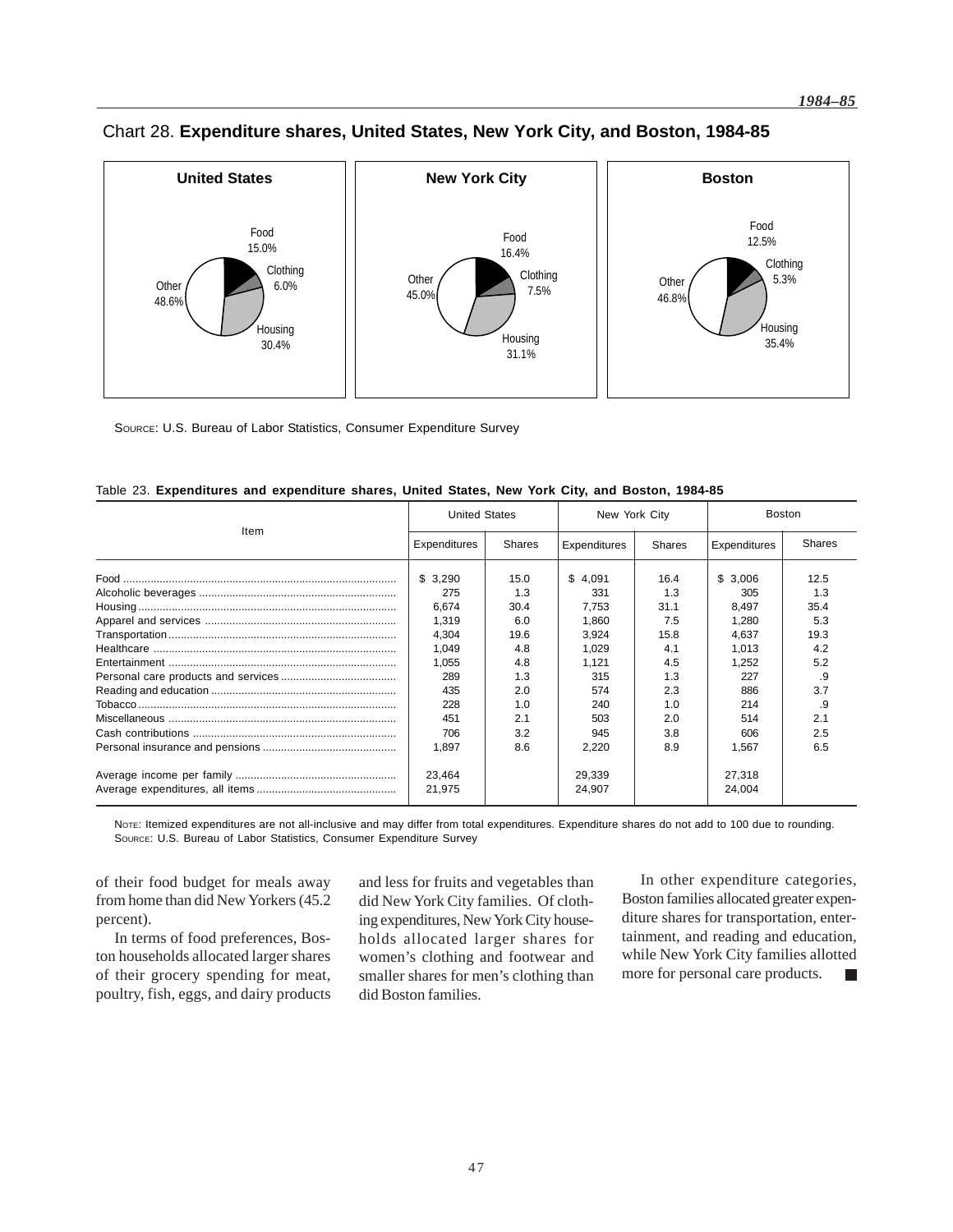# **1996-97**

# **United States**

By the 1990s, the U.S. population had reached 248.7 million, an increase of 9.8 percent over the previous decade. The median age in the country had increased 2.9 years to 32.9 (31.7 for men and 34.1 for women). The percentage of the population younger than 15 had continued to decline and stood at 21.5 percent. Population dynamics had shifted, with the percentage of Americans who were white declining to 80.3 percent and the male-to-female ratio

increasing to 95.1 men for every 100 women. (See chart 29.)

The size of the average U.S. household had declined slightly to 2.5 people. More than a quarter of households (28.3 percent) consisted of only one person; 31.1 percent of households were made up of two people; and 10.5 percent of households included five or more people. Statistically, this household contained 0.7 children younger than 18, 0.3 people aged 65 or older, and 1.3 wage earners.

The age of the reference person was

47.7. In 52 percent of households, this individual had attended college; in 40 percent, this individual had attended high school; and in 8 percent, this individual had, at most, an eighth grade education.

 Reference persons held the following jobs: 20.8 percent were managers or professionals; 18.0 percent were technical, sales, or clerical workers; 11.8 percent were operators, fabricators, or laborers; 8.6 percent were service workers; 6.0 percent were construction workers; 5.5 percent were self-employed;





SOURCES: U.S. Bureau of Labor Statistics, Consumer Expenditure Survey, and U.S. Census Bureau, *Statistical Abstract of the United States*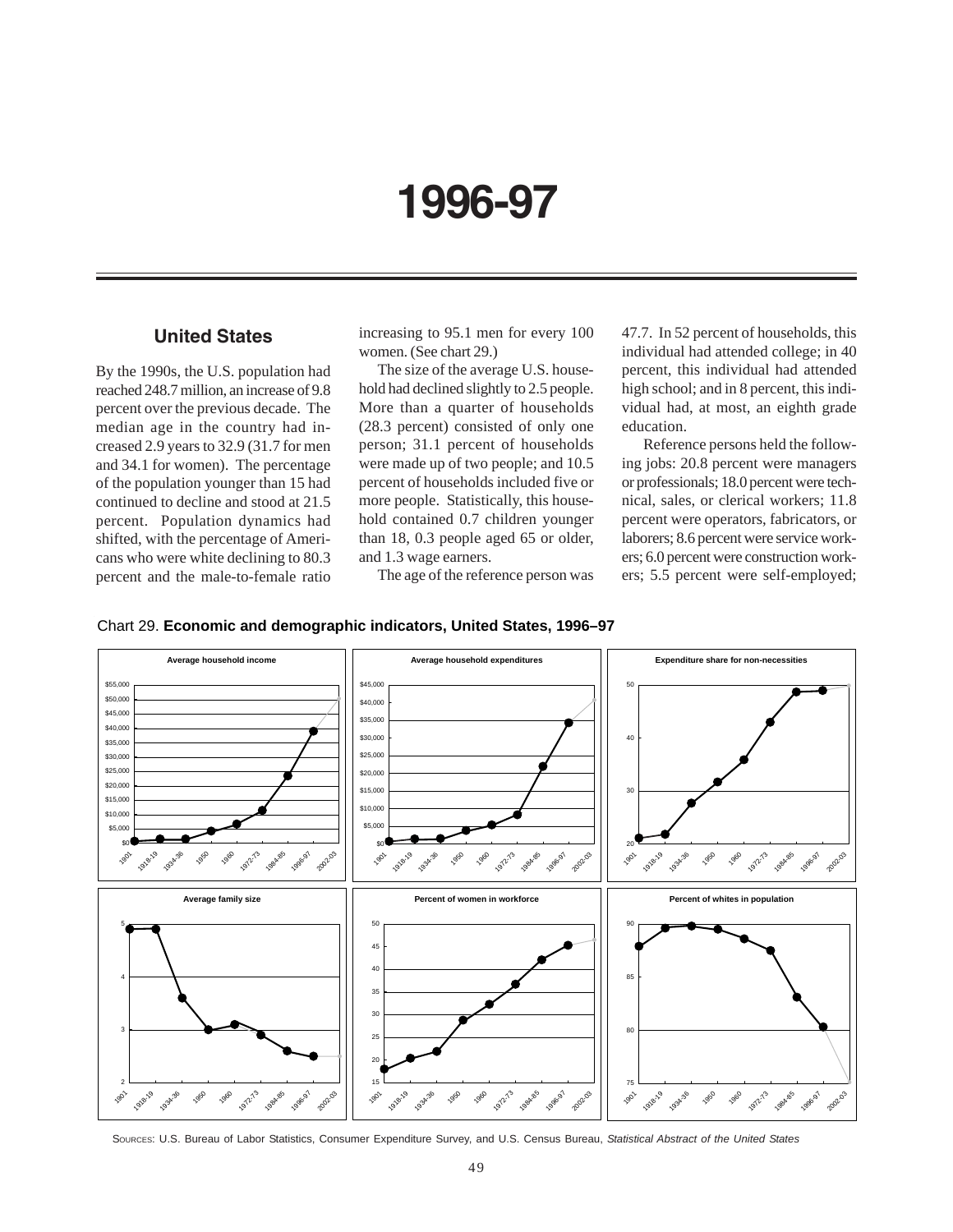18.4 percent were retired; and 11.0 percent were unclassified.

After the recession that ended in March 1991, the U.S. economy had continued to expand. Unemployment averaged 5.4 percent for 1996, well below the 7.3 percent recorded in 1984. The male labor force participation rate had continued to decline, to 74.9 percent in 1996, while the female rate had continued to rise, from 53.6 in 1984 to 59.3 in 1996. Women made up 45.3 percent of the U.S. workforce.

Average family income in the country had risen to \$38,983, an increase of 66.1 percent since 1984–85. The income of the average family came from the following sources: 78.4 percent (\$30,547) from wages and salaries; 5.5 percent (\$2,141) from self-employment income; 11.4 percent (\$4,434) from Social Security and from private and government retirement; 2.0 percent (\$792) from interest, dividends, and rental income; 0.5 percent (\$209) from unemployment and workers' compensation and from veterans' benefits; 1.0 percent (\$409) from public assistance; 0.7 percent (\$268) from gifts; and 0.5 percent (\$183) from other sources. (See table 24 for hourly wages in selected industries.)

The average U.S. family had an after-tax income of \$35,787, having allocated 8.2 percent of income for taxes: \$2,420 in Federal income taxes, \$655 in State and local income taxes, and \$121 for other taxes. Of all U.S. families, 5.6 percent earned less than \$5,000, 15.2 percent earned between \$20,000 and \$29,999, and 13.8 percent earned at least \$70,000.

Average household expenditures, at \$34,312, had grown by somewhat less, 56.1 percent, over the same period. This sum would have purchased \$22,646 worth of goods and services in 1984 dollars. Consumer prices had moderated during the early 1990s, rising 5.4 percent in 1990 and then to an average of only 3.0 percent during 1996.

Expenditures for food, clothing, and housing accounted for 51.0 percent of household spending. This share, equivalent to that in 1984–85, marked the end of the decline recorded during the previous 80 years in spending on necessities. The share for food had decreased to 13.8 percent of spending (\$4,750), and clothing's share had declined to 5.1 percent (\$1,741), while the share for housing had increased to 32.1 percent (\$11,011).

In terms of home ownership status, 64 percent of Americans owned their home (38 percent with a mortgage and 26 percent without a mortgage), while 36 percent of households were renters. The estimated market value of the average home was \$74,835, which translated into an estimated monthly rental value of \$521.

Of total spending on housing, the average U.S. family allotted 56.4 percent (\$6,205) for shelter, 21.6 percent (\$2,380) for utilities and fuel, 13.0 percent (\$1,432) for furnishings and equipment, and 4.2 percent (\$459) for household supplies.

As for household food expenditures, 60.6 percent (\$2,878) went for food at home, while 39.4 percent (\$1,872) went for food away from home. One percent (\$309) of total spending was allocated for alcoholic beverages. More than a fourth of grocery spending (25.7 percent, \$740) was for meat, poultry, fish, and eggs; 16.8 percent (\$483) was for fruits and vegetables; 15.6 percent (\$450) was for cereals and baked goods; and 10.9 percent (\$313) was for dairy products. (See table 25 for retail prices of selected food items.)

Of spending on clothing, 40.2 percent (\$699) went for women's and girls' clothes, 23.9 percent (\$415) for men's and boys' clothes, 4.6 percent (\$80) for infants' clothing, 17.6 percent (\$307) for footwear, and 13.8 percent (\$240) for other apparel products and services.

As previously noted, 85 percent of U.S. families owned at least one vehicle, the average family owning 1.9. These families allotted 18.7 percent (\$6,420) of their total spending for transportation, with 8.1 percent (\$2,775) for the purchase of vehicles; 3.2 percent (\$1,090) for gasoline and motor oil; and an additional 6.3 percent (\$2,145) on other vehicle expenses, including financing and maintenance costs.

Additionally, the average U.S. household allotted 5.3 percent (\$1,806) of total spending for healthcare (with 47.3 percent or \$854 going for health insurance premiums), 5.3 percent

|  |  |  |  |  | Table 24. Hourly wages for selected industries, United States, 1996 |  |  |  |
|--|--|--|--|--|---------------------------------------------------------------------|--|--|--|
|--|--|--|--|--|---------------------------------------------------------------------|--|--|--|

| Year | Manu-<br>facturing | Mining | Con-<br>struction | Transpor-<br>tation | Communi-<br>cations<br>and public<br>utilities | Trade  | Finance,<br>insurance,<br>and real<br>estate | Services | Govern-<br>ment |
|------|--------------------|--------|-------------------|---------------------|------------------------------------------------|--------|----------------------------------------------|----------|-----------------|
|      | \$0.23             | \$0.26 | \$0.28            | \$0.24              | \$0.24                                         | \$0.25 | \$ 0.50                                      | \$0.17   | \$0.28          |
|      | .53                | .67    | .57               | .61                 | .42                                            | .45    | .69                                          | .31      | .49             |
|      | .58                | .55    | .49               | .72                 | .71                                            | .61    | .78                                          | .42      | .62             |
|      | 1.59               | 1.66   | 1.60              | 1.79                | 1.61                                           | 1.46   | 1.55                                         | 1.05     | 1.45            |
|      | 2.57               | 2.73   | 2.62              | 2.97                | 2.73                                           | 2.21   | 2.42                                         | 1.69     | 2.25            |
|      | 3.92               | 4.45   | 4.47              | 4.77                | 4.28                                           | 3.31   | 3.86                                         | 2.86     | 3.83            |
|      | 6.69               | 6.16   | 9.26              | 8.18                | 7.85                                           | 5.06   | 5.28                                         | 5.36     | (n/a)           |
|      | 12.78              | 15.60  | 15.43             | 14.52               | 16.04                                          | 10.41  | 12.80                                        | 11.80    | 16.73           |

SOURCE: U.S. Bureau of Labor Statistics, Consumer Expenditure Survey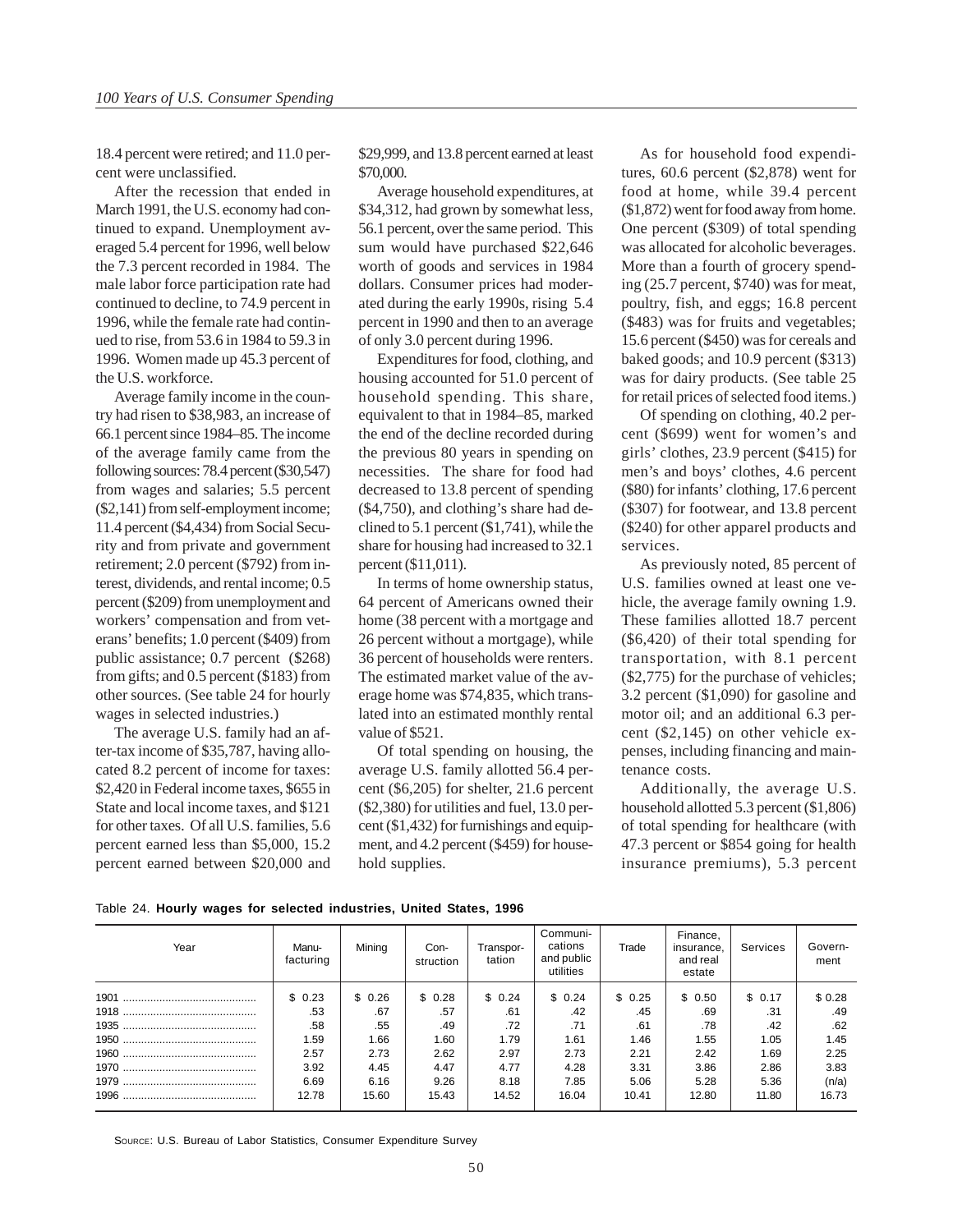Table 25. **Retail prices of selected foods in U.S. cities, 1996**

| Year | Flour<br>5 lb. | Round steak   Pork chops<br>lb. |         | Bacon<br>lb. | Butter<br>lb. | Eggs<br>dozen | Milk<br>1/2 gallon |
|------|----------------|---------------------------------|---------|--------------|---------------|---------------|--------------------|
| 1901 | \$0.13         | \$ 0.14                         | \$ 0.13 | \$ 0.16      | \$ 0.27       | \$0.22        | \$0.14             |
|      | .34            | .37                             | .39     | .53          | .58           | .57           | .28                |
|      | .25            | .28                             | .26     | .29          | .32           | .33           | .22                |
|      | .49            | .94                             | .75     | .64          | .73           | .60           | .41                |
|      | .55            | 1.06                            | .86     | .66          | .75           | .57           | .52                |
|      | .59            | 1.30                            | 1.16    | .95          | .87           | .61           | .66                |
|      | 1.07           | 2.91                            | 2.38    | 1.86         | 2.05          | 1.00          | 1.13               |
|      | 1.44           | 3.12                            | 3.41    | 2.47         | 2.11          | 1.11          | 1.56               |

SOURCE: U.S. Bureau of Labor Statistics, Consumer Expenditure Survey

(\$1,824) for entertainment, 1.5 percent (\$520) for personal care products, and 2.1 percent (\$708) for reading and education. On average, families made \$971 worth of charitable contributions.

### **New York City**

During the 1990s, the population of New York State increased 2.5 percent to 18.0 million, which was 7.3 percent of the U.S. population. During the same period, the population of New York City increased 3.4 percent to 7.3 million, accounting for 40.6 percent of the State's residents.

There were still 2.8 million households in the city, as there had been in 1980, but the average size of these households had increased slightly, to 2.6 people. Married couples with at least one child accounted for 44.5 percent of city households, while femaleheaded family households accounted for 18.0 percent, and one-person households made up 32.9 percent. Nearly one-sixth of families (16.3 percent) lived below the poverty line.

Demographically, the median age of the city's residents had increased a full year, to 33.7. Roughly three-quarters (76.9 percent) of the population was 18 or older, 7.0 percent was younger than 5, and 13.1 percent was at least age 65. The male-to-female ratio was 88.5 men for every 100 women.

The percentage of city residents who were white had continued to decline and was 52.3. Blacks represented 28.8 percent of the population, and Asians, 7.0 percent. Hispanics, who can be of any race, made up 24.4 percent. The foreign born made up 28.4 percent of residents, and 41.0 percent of the population spoke a language other than English at home.

During 1990, there were 127,000 live births in the city—an increase of 23.3 percent from 1980—and 78,000 deaths.

In terms of education, 68.3 percent of New Yorkers had 12 or more years of schooling, while 23.0 percent had earned at least a bachelor's degree both percentages higher than in 1980.

There were 3 million housing units in the city, of which 14.7 percent were single-unit structures, and 62.2 percent had 5 or more units. Of city households, half owned their home (32 percent having a mortgage and 18 percent living mortgage free), and half rented. The estimated market value of an owned home in the city was \$101,672; the estimated monthly rental value of this home was \$664. Condominiums constituted 7.2 percent of all housing units.

The economic sector with the greatest share of jobs (17.2 percent) was retail and wholesale trade. Manufacturing represented only 11.4 percent of the city's job base. Jobs in finance, insurance, and real estate accounted for 12.3 percent of employment; jobs in health services, 10.7 percent; and jobs in public administration, 4.9 percent.

Women constituted 47.3 percent of the New York City workforce. (See chart 30.) The city's unemployment rate was 8.6 percent, but, in a reversal from 1984- 85, the unemployment rate among women was higher, at 9.0 percent.

When commuting to work, 24.0 percent of city residents drove alone, 8.5 percent were in a carpool, and 53.4 percent used public transportation. A small percentage of New Yorkers (2.4) worked at home.

Average household income had increased 56.4 percent to \$45,877, 17.7 percent higher than the average U.S. family's income. There were many components of the average family's income: 80.8 percent (\$37,068) came from wages and salaries; 5.2 percent (\$2,396) came from self-employment; 9.7 percent (\$4,458) came from Social Security and from private and government retirement; 1.6 percent (\$713) came from interest, dividends, and rental income; 0.4 percent (\$186) came from unemployment and workers' compensation and from veterans' benefits; 1.4 percent (\$639) came from public assistance; 0.4 percent (\$201) came from gifts; and 0.4 percent (\$199) came from other sources.

The average New York City household had an after-tax income of \$42,621, having allotted 7.1 percent of income for taxes: \$2,410 for Federal income taxes, \$673 for State and local income taxes, and \$172 for other taxes.

Average household expenses had risen 54.5 percent over the decade to \$38,470, 12.1 percent greater than those of the average U.S. family. This sum would have purchased \$24,236 worth of goods and services in 1984 dollars.

Expenditures for food, clothing, and housing accounted for 58.1 percent (\$22,372) of family spending, an increase from 1984–85. The shares of food (15.4 percent, \$5,927) and cloth-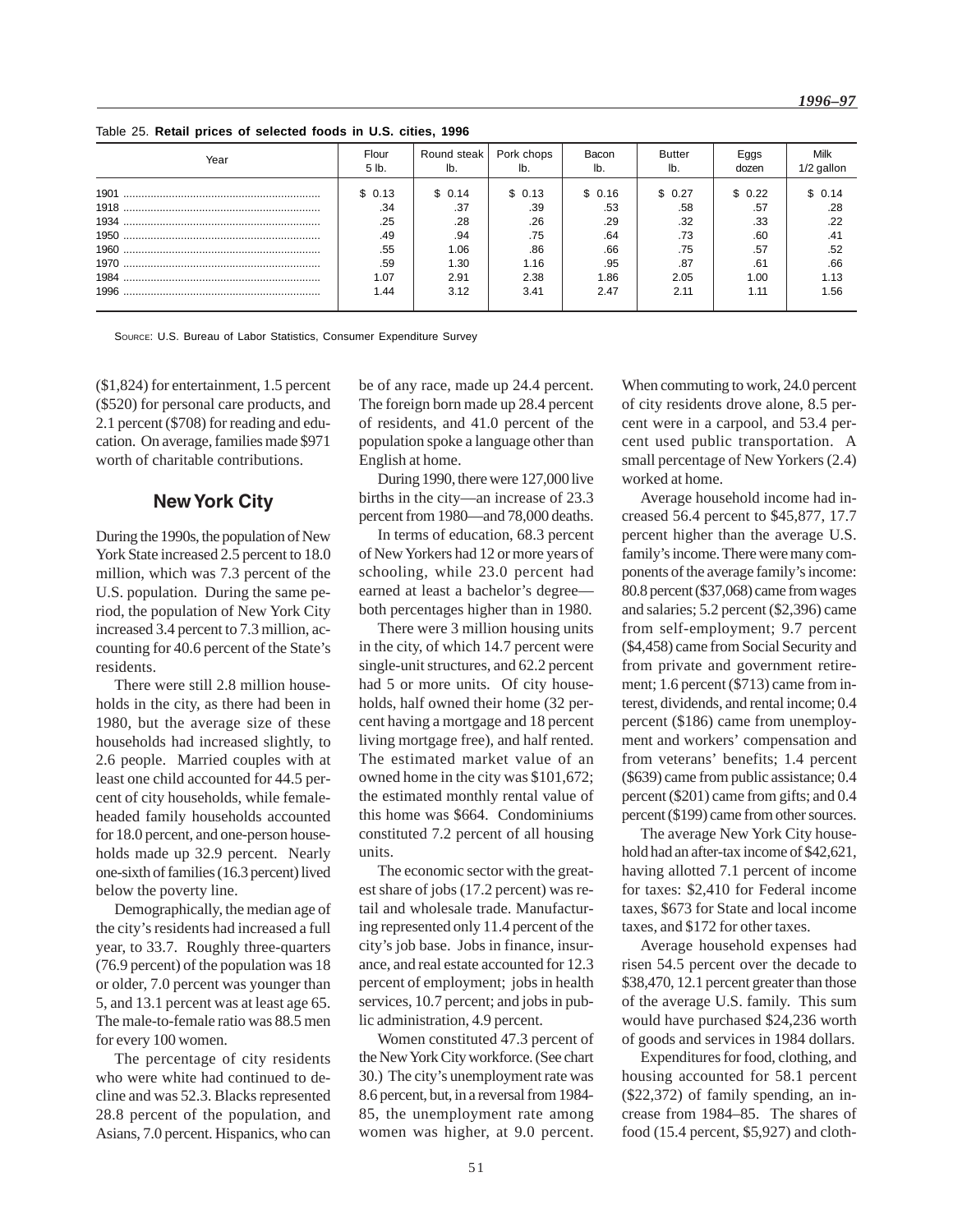

Chart 30. **Economic and demographic indicators, New York City, 1996–97**

SOURCES: U.S. Bureau of Labor Statistics, Consumer Expenditure Survey, and U.S. Census Bureau, *Statistical Abstract of the United States*

ing (5.7 percent, \$2,211) had decreased, while the share for housing (37.0 percent, \$14,234) had increased substantially, driving up the overall proportion of family spending on these three essential items.

Of overall spending on housing, the average city household allotted 65.1 percent (\$9,267) for shelter, another marked shift from the previous decade; 17.4 percent (\$2,470) for utilities and fuel; 10.4 percent (\$1,480) for furniture and equipment; and 3.2 percent (\$455) for supplies.

Food at home accounted for 57.5 percent (\$3,410) of food expenditures, an increase from the previous decade. Of this spending, city residents allotted 28.7 percent (\$977) for meat, poultry, fish, and eggs; 19.0 percent (\$648) for fruits and vegetables; 16.5 percent (\$563) for cereals and baked goods; and 10.8 percent (\$369) for dairy products. Food away from home accounted for 42.5 percent (\$2,517) of total food spending, while spending on alcoholic beverages amounted to 1.2 percent (\$443) of total expenditures.

Of spending for clothing, 38.4 percent (\$848) went for women's and girls' clothes, continuing the decline recorded in the previous decade; 23.4 percent (\$518) went for men's and boys' clothing; 4.3 percent (\$94) for infants' clothes; 19.0 percent (\$421) for footwear; and 14.9 percent (\$330) for other apparel products and services.

As previously noted, the average New York City family owned 1.2 vehicles, compared with 1.9 for the average U.S. household. City families allotted 13.5 percent of total spending (\$5,202) for transportation expenses, with 3.2 percent (\$1,225) allocated for the purchase of vehicles; 2.2 percent (\$847) for gasoline and motor oil; and 5.9 percent (\$2,269) for other vehicle expenses, including financing and

maintenance costs.

Additionally, New York City households allocated 4.5 percent (\$1,736) of total spending for healthcare (with 50.5 percent or \$876 of this spending allotted for health insurance), 4.7 percent (\$1,791) for entertainment, 1.6 percent (\$600) for personal care products, and 2.8 percent (\$1,066) for reading and education. New York City households gave \$923 in charitable contributions.

### **Boston**

By 1990, the population of Massachusetts had surpassed 6 million, gaining 4.9 percent during the preceding decade. Within the Commonwealth's borders resided 2.4 percent of the U.S. population. During the same timeframe, the population of Boston had increased 2.0 percent to 574,000—9.5 percent of Massachusetts residents.

Demographically, the median age of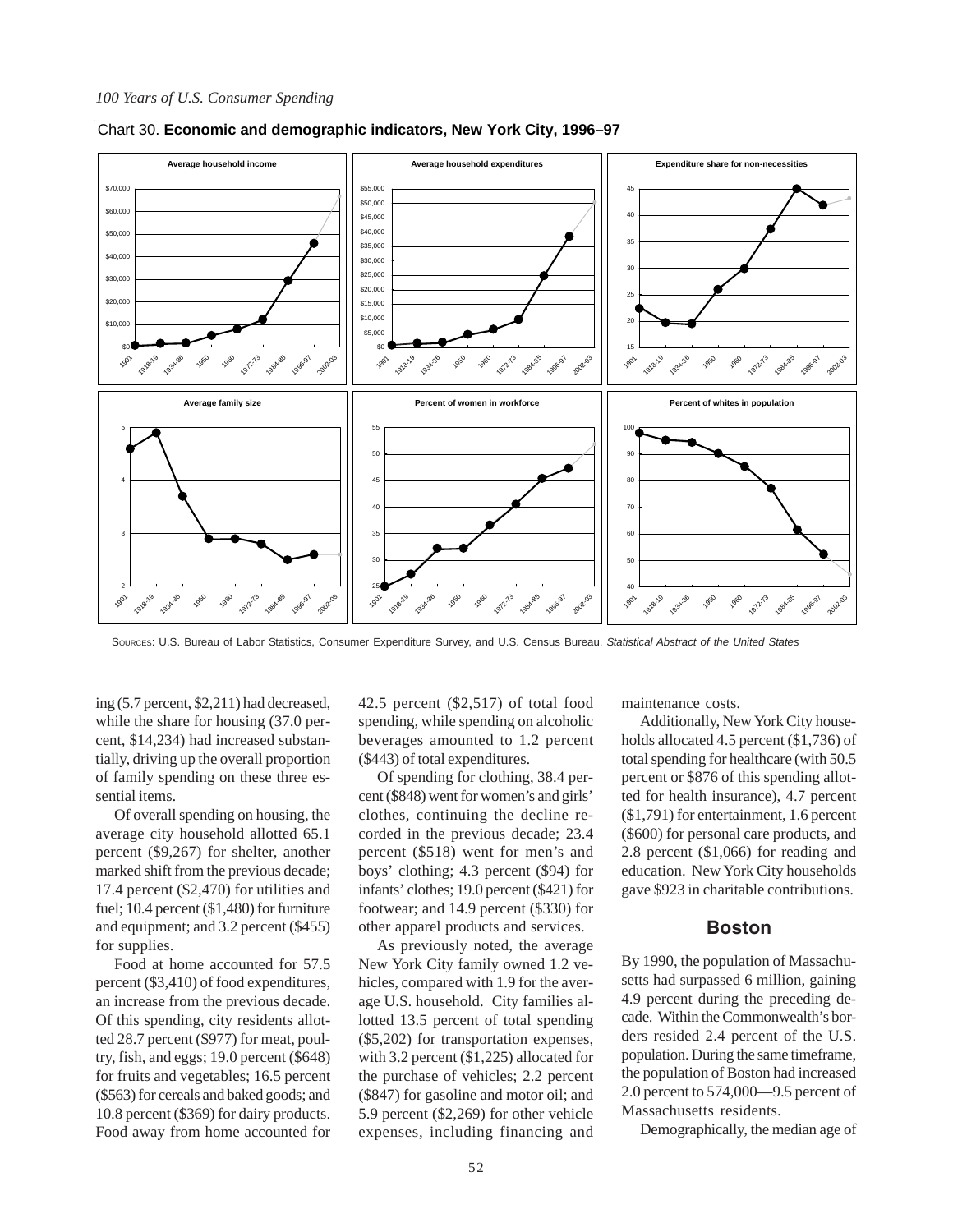Boston residents was 30.3 years, younger than that recorded for New York City residents but a 1.4-year increase from 1980. Eight out of ten Bostonians were at least 18 years of age, with 6.4 percent younger than 5 and 11.4 percent at least 65. The male-to-female ratio was 92.5 men for every 100 women.

In Boston, the decline in the percentage of the population that was white had continued and stood at 62.8. Blacks represented 25.6 percent; Asians, 5.3 percent; and Hispanics, who could be of any race, 10.8 percent. Among city residents, 20.0 percent were foreign born, and 25.6 percent spoke a language other than English at home.

There were 228,000 households in Boston, with an average size of 2.4 people—smaller than that reported for either New York City or the country as a whole. Married couples with at least one child constituted 42.3 percent of these households, female-headed families accounted for 16.5 percent of households, and one-person households made up 35.5 percent of the total. Roughly 1 in 7 families (15.0 percent) lived below the poverty line.

During 1990, there were 9,700 live births in the city—an increase of 26.0 percent from 1980—and 5,700 deaths.

In terms of education, 75.7 percent of Bostonians had at least a high school education, while 30.0 percent had earned at least an undergraduate degree. Both proportions were higher than those recorded in New York City.

There were 251,000 housing units in the city, of which 15.8 percent were single-unit structures, and 43.0 percent contained 5 or more units. Of all city households, 61 percent owned their home (40 percent having a mortgage and 20 percent living mortgage free), while 39 percent were renters. The estimated market value of an owned home was \$104,541, while the estimated monthly rental value of the average home was \$727. Condominiums represented 11.6 percent of all housing units.

As in New York City, the manufacturing sector had continued to contract and represented only 9.9 percent of Boston's job inventory. Of jobs in other sectors, 16.6 percent were in retail and wholesale trade; 13.3 percent were in health services; 10.8 percent were in finance, insurance, and real estate; and 5.6 percent were in public administration.

Women represented 48.5 percent of the workforce, and their unemployment rate at 8.3 percent was equivalent to the overall city unemployment rate of 8.4 percent. (See chart 31.) In commuting to work, 40.1 percent of residents drove by themselves, 10.5 percent were members of carpools, and 31.5 percent used public transportation. A small percentage of Bostonians (2.2) worked at home.

Average family income had increased 88.9 percent from a decade earlier, to \$51,616. This amount was 32.4 percent higher than average U.S. family income. The components of family income were the following: 82.7 percent (\$42,684) came from wages and salaries; 6.1 percent (\$3,130) came from self-employment income; 7.3 percent (\$3,780) came from Social Security and from private and government retirement; 1.8 percent (\$923) came from interest, dividends, and rental income; 0.4 percent (\$200) came from unemployment and workers' compensation and from veterans' benefits; 0.5 percent (\$245) came from public assistance; 1.0 percent (\$509) came from gifts; and 0.3 percent (\$145) came from other sources.

The average Boston household had an after-tax income of \$48,492, having allotted 6.1 percent of income for taxes: \$2,237 for Federal income taxes, \$855 for State and local income taxes, and \$32 for other taxes.

Average family expenses, \$37,069, had increased 54.4 percent over the preceding decade and were 8.0 percent greater than those of the average U.S. household. This amount would have purchased \$23,724 worth of goods and services in 1984 dollars.

Expenditures for food, clothing, and housing accounted for 53.6 percent (\$19,869) of spending, a proportion equal to that allocated in 1984–85. The share for food (11.6 percent, \$4,297) had decreased over the decade, while the share for clothing (5.3 percent, \$1,956) had remained level, and the share for housing (36.7 percent, \$13,616) had increased.

For housing, the average Boston family devoted 61.5 percent (\$8,377) of expenditures to shelter, 18.5 percent (\$2,514) to utilities and fuel, 7.3 percent (\$999) to household operations and supplies, and 12.7 percent (\$1,727) to household furnishings and equipment.

Of total spending for food, food at home accounted for 54.1 percent (\$2,325), an increase from the previous decade. Boston families allocated 25.5 percent (\$594) of grocery purchases for meat, poultry, fish, and eggs; 18.7 percent (\$435) for fruits and vegetables; 17.1 percent (\$397) for cereals and baked goods; and 12.1 percent (\$281) for dairy products. Food away from home accounted for 45.9 percent (\$1,972) of total food spending, a decrease from 1984–85, while 1.2 percent (\$427) of total expenditures went for alcoholic beverages.

Because of falling apparel prices, expenditure shares on clothing in both New York City and Boston had declined, although overall spending on clothing had increased from 1984 levels. Of clothing spending, 40.5 percent (\$793) went for women's and girls' clothes, 21.2 percent (\$414) went for men's and boys' clothing, 5.8 percent (\$114) for infants' clothes, 10.6 percent (\$207) for footwear, and 21.9 percent (\$428) went for other apparel products and services.

The average Boston household owned 1.8 vehicles, more than the average for New York City families, but less than the average for all U.S. households. Families allocated 18.1 percent (\$6,698) of their total spending for transportation, with 7.2 percent (\$2,656) going to the purchase of vehicles; 2.8 percent (\$1,056) to gasoline and motor oil; and 6.3 percent (\$2,334) to other vehicle expenses,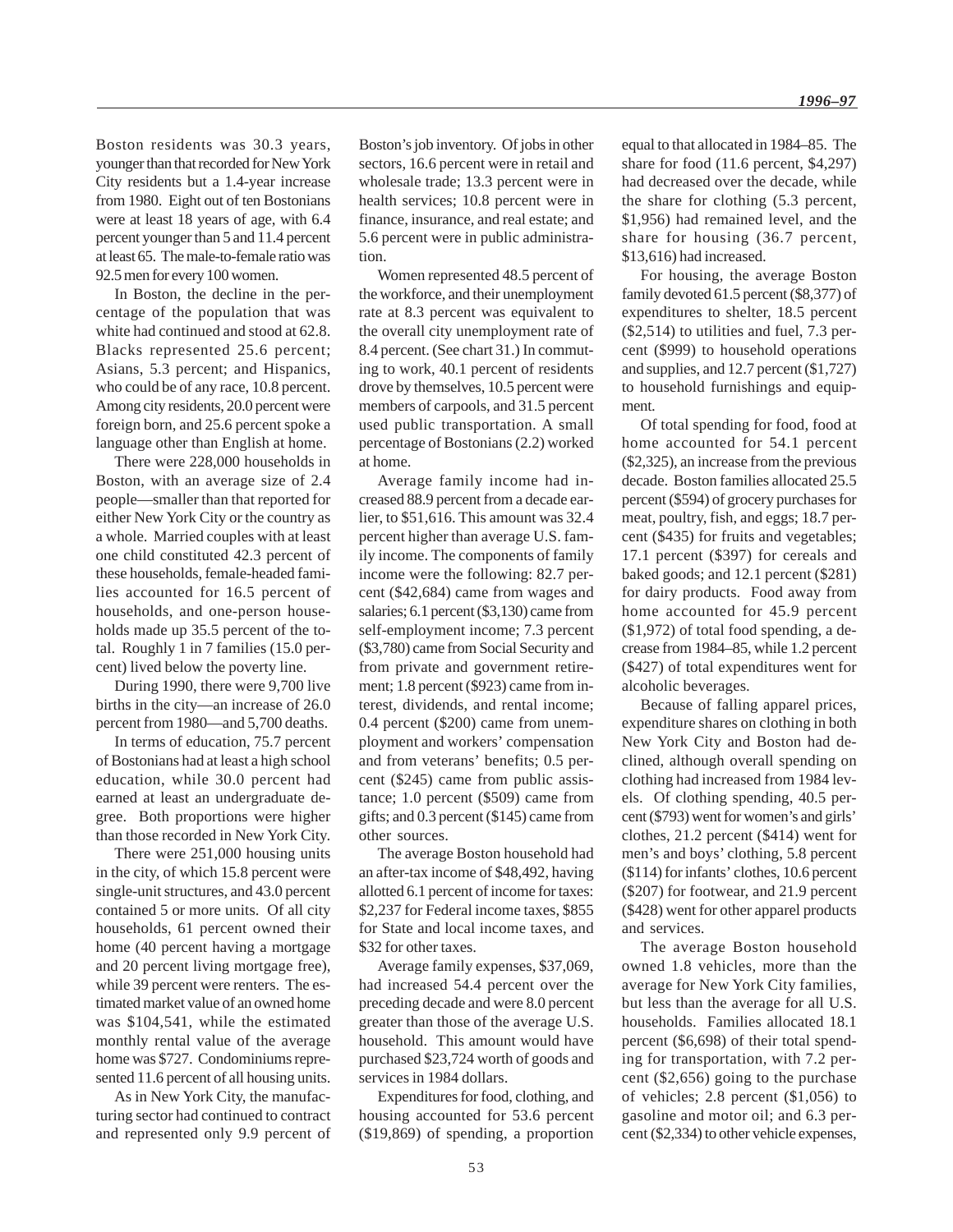

Chart 31. **Economic and demographic indicators, Boston, 1996–97**

SOURCES: U.S. Bureau of Labor Statistics, Consumer Expenditure Survey, and U.S. Census Bureau, *Statistical Abstract of the United States*

including financing and maintenance costs.

Additionally, Boston households allotted 4.7 percent (\$1,753) of total spending for healthcare (with 57.2 percent or \$1,002 of this spending allotted for health insurance), 5.4 percent (\$1,995) for entertainment, 1.2 percent (\$461) for personal care products, and 2.3 percent (\$862) for reading and education. Boston households gave \$581 in charitable contributions.

### **Perspective**

By the mid-1990s, the U.S. economy was in an expansionary cycle, fueled by the dot-com stock market bubble. During the previous decade, household incomes had increased by 66 percent nationwide, but by only 56 percent in New York City and by 89 percent in Boston. Family incomes in Boston were 12.5 percent higher than in New York City, a shift from previous decades, but New Yorkers spent 4 percent more than did Boston families.

On average, U.S. families spent 96 percent of their after-tax incomes, and New York City families spent 90 percent, while Boston families spent only 76 percent.

Compared with incomes, prices throughout the country had exhibited a more moderate increase. For example, during the previous decade, the cost of 5 pounds of flour had increased 35 percent and the cost of a dozen eggs had risen 11 percent, while the cost of butter had decreased 3 percent.

Families in the country as a whole and in Boston found that the share they spent on necessities equaled what they had spent in the previous decade; New York City families, however, were able to allocate slightly less (3 percent). Distinct shifts took place in the composition of spending for necessities.

New York City families allocated a greater share of their spending for food (15 percent) than did Boston families (12 percent). (See chart 32 and table 26.) New Yorkers also spent more for food at home, while Bostonians had higher expenditure shares for restaurant meals.

Of grocery store purchases, New York City households allocated greater shares for meat, poultry, fish, and eggs than did Boston families, but smaller shares for dairy products and for cereals and baked goods.

Although households in New York City and in Boston allocated equivalent shares of their expenditures for housing, New Yorkers allotted a greater share of their housing budget for shelter. More New York City families rented than did their Boston counterparts.

Expenditure shares for apparel were similar between New York City and Boston. New Yorkers, however, allot-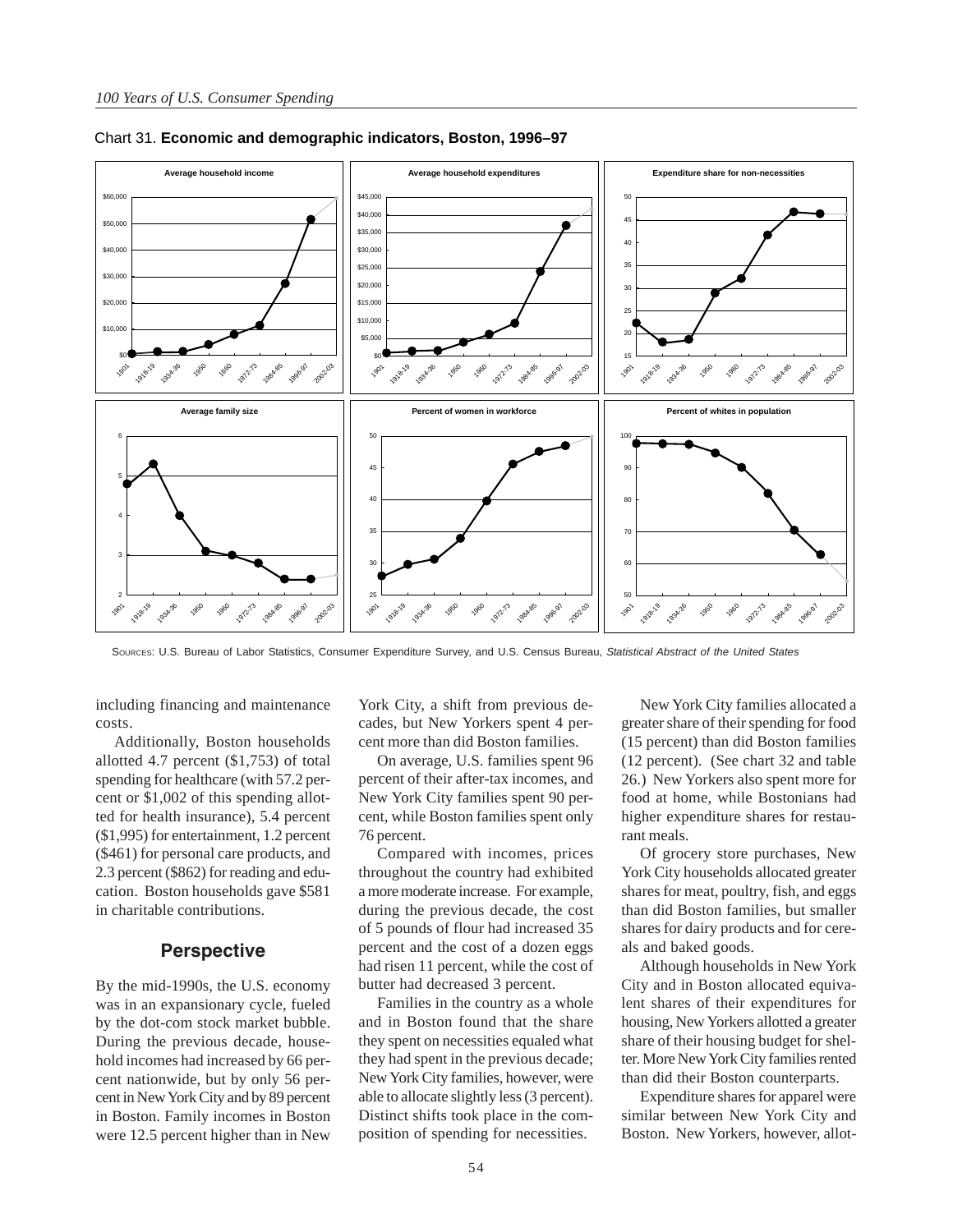

# Chart 32. **Expenditure shares, United States, New York City, and Boston, 1996-97**

SOURCE: U.S. Bureau of Labor Statistics, Consumer Expenditure Survey

|  | Table 26. Expenditures and expenditure shares, United States, New York City, and Boston, 1996-97 |
|--|--------------------------------------------------------------------------------------------------|
|  |                                                                                                  |

|      | <b>United States</b> |               | New York City |               | <b>Boston</b> |               |
|------|----------------------|---------------|---------------|---------------|---------------|---------------|
| Item | Expenditures         | <b>Shares</b> | Expenditures  | <b>Shares</b> | Expenditures  | <b>Shares</b> |
|      | \$4.750              | 13.8          | \$5,927       | 15.4          | \$4,297       | 11.6          |
|      | 309                  | .9            | 443           | 1.2           | 427           | 1.2           |
|      | 11,011               | 32.1          | 14.234        | 37.0          | 13,616        | 36.7          |
|      | 1,741                | 5.1           | 2,211         | 5.7           | 1,956         | 5.3           |
|      | 6,420                | 18.7          | 5,202         | 13.5          | 6,698         | 18.1          |
|      | 1.806                | 5.3           | 1.736         | 4.5           | 1.753         | 4.7           |
|      | 1,824                | 5.3           | 1.791         | 4.7           | 1.995         | 5.4           |
|      | 520                  | 1.5           | 600           | 1.6           | 461           | 1.2           |
|      | 708                  | 2.1           | 1.066         | 2.8           | 862           | 2.3           |
|      | 259                  | .8            | 224           | .6            | 259           | .7            |
|      | 851                  | 2.5           | 822           | 2.1           | 719           | 1.9           |
|      | 971                  | 2.8           | 923           | 2.4           | 581           | 1.6           |
|      | 3,142                | 9.2           | 3,291         | 8.6           | 3,444         | 9.3           |
|      | 38,983               |               | 45,877        |               | 51,616        |               |
|      | 34.312               |               | 38,470        |               | 37,069        |               |
|      |                      |               |               |               |               |               |

NoTE: Itemized expenditures are not all-inclusive and may differ from total expenditures. Expenditure shares do not add to 100 due to rounding. SOURCE: U.S. Bureau of Labor Statistics, Consumer Expenditure Survey

ted a smaller share of their clothing spending for women's clothing and more for men's clothing than did Bostonians.

Again, increases in standards of living permitted families throughout the country and in New York City and Boston to spend more than in previous decades for entertainment, recreation, education, reading, and personal care.

Besides the economic changes noted above, demographic changes were underway. The country was aging, with the median age in the United States having increased to 32.9, in New York City to 33.7, and in Boston to 30.3 years. Women represented 45 percent of the U.S. workforce, and average family size continued to decline, as did the percentage of whites in the population.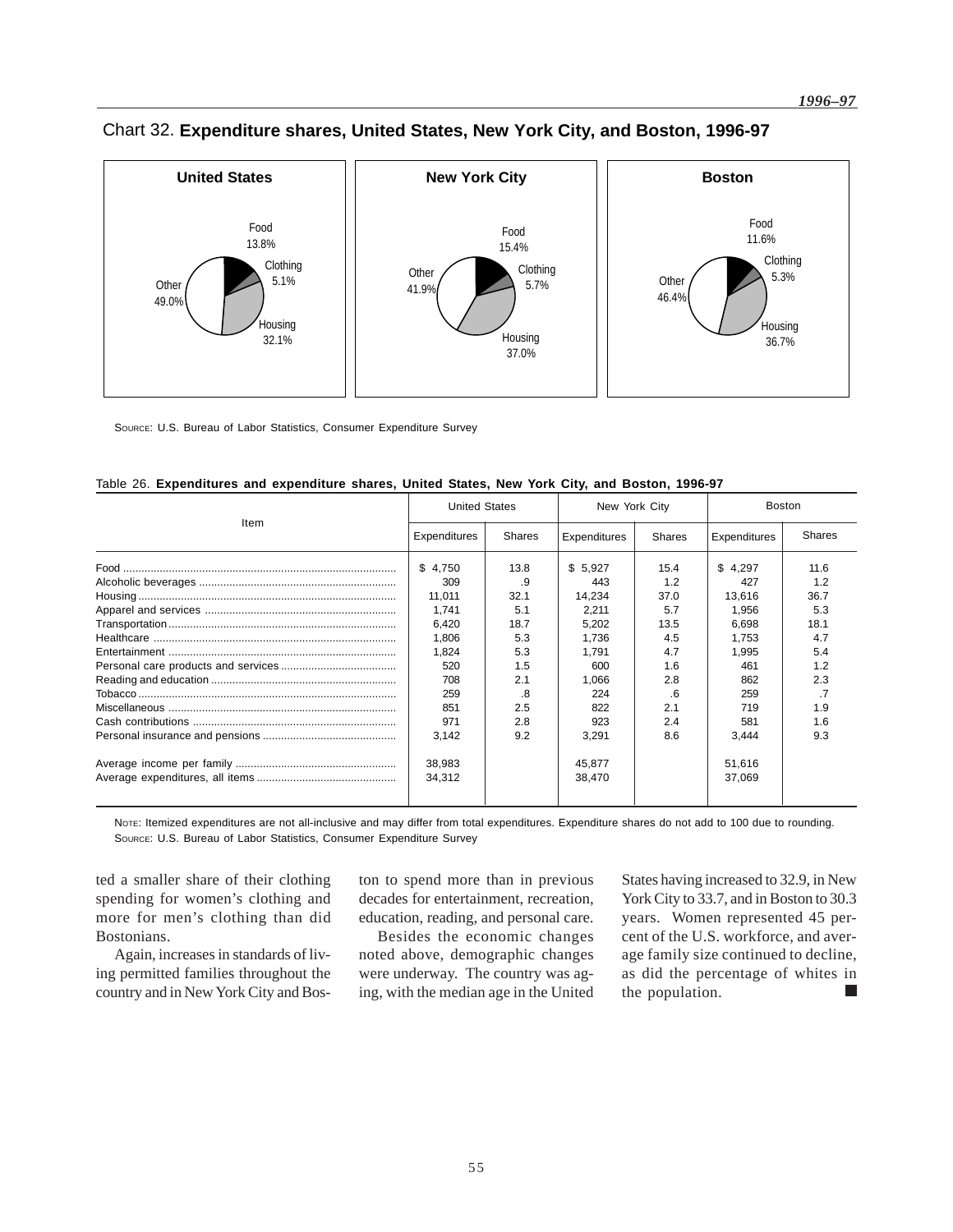# **2002-03**

# **United States**

By the 21st century, the U.S. population had exceeded 281 million, a gain of 13.2 percent from the previous decade. Not only had the population grown, but it also had aged: the median age in the country had increased to 35.3 years (36.5 for women and 34.0 for men) the highest in 100 years.

The percentage of the population younger than 15 had held steady at 21.4. The percentage of Americans who were white was 75.1, a notable drop from the

previous decade. (See chart 33.) The male-to-female ratio had increased to 96.3 men for every 100 women.

The size of the average U.S. household had remained 2.5 people, with 29.5 percent of households consisting of only one person, 26.2 percent made up of two people, and 9.9 percent consisting of five or more people. Statistically, the average household contained 0.6 children under 18 and 0.3 people aged 65 or older. The average number of earners was 1.3.

The age of the reference person was

48.2. In 57 percent of households, this individual had attended college; in 37 percent, he or she had attended high school; and in 6 percent, the person had at most an eighth grade education. The highest concentration of reference persons (24.3 percent) was in managerial or professional occupations. After that came technical, sales, or clerical workers (19.2 percent); operators, fabricators, or laborers (9.8 percent); service workers (9.3 percent); construction workers (4.6 percent); and the self-employed (4.4 percent). The share



### Chart 33. **Economic and demographic indicators, United States, 2002–03**

SOURCES: U.S. Bureau of Labor Statistics, Consumer Expenditure Survey, and U.S. Census Bureau, *Statistical Abstract of the United States*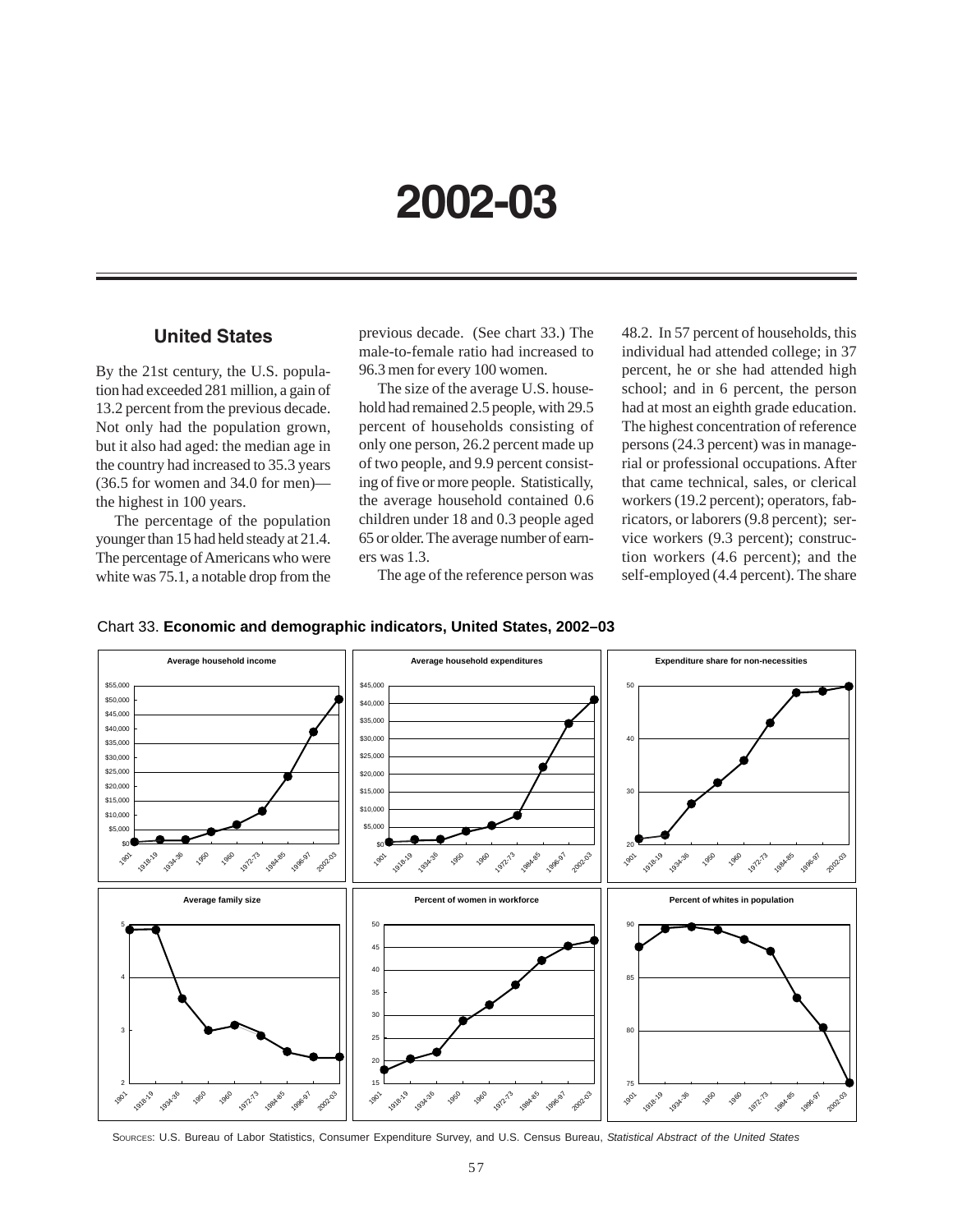of reference persons who were retired was 17.5 percent, and those who were not noted made up 11.0 percent.

Following 10 years of expansion, from March 1991 to March 2001, the country had slipped into an 8-month downturn ending in November 2001. The terrorist attacks on September 11 of that year aggravated the recession, further slowing both the national and regional economies.

Unemployment had risen from 4.0 percent in 2000 to 4.7 percent in 2001, and to 5.8 percent in 2002. Female labor force participation, after peaking in 1991 at 60 percent, had drifted downward to 59.6 percent in 2002. Male labor force participation had declined slightly from 74.8 percent in 2000 to 74.1 percent in 2002. Women made up 46.5 percent of the U.S. workforce. Wages also had increased, especially in services. (See table 27.)

Average family income in the country was \$50,302, an increase of 29.0 percent from the mid-1990s. Sources of family income were varied. For the average family, 80.6 percent (\$40,550) of income came from wages and salaries; 4.3 percent (\$2,186) came from self-employment income; 10.8 percent (\$5,422) came from Social Security and from private and government retirement; 2.0 percent (\$1,013) came from interest, dividends, and rental income; 0.5 percent (\$252) came from unemployment and workers' compensation and from veterans' benefits; 0.7 percent (\$333) came from public assistance; 0.7 percent (\$377) came from gifts; while 0.3 percent (\$169) came from other sources.

The average U.S. family had an after-tax income of \$47,787, having allocated 5.0 percent of income for taxes: \$1,843 for Federal income taxes, \$504 for State and local income taxes, and \$168 for other taxes. Of all U.S. families, 3.7 percent earned less than \$5,000, 10.9 percent earned between \$20,000 and \$29,999, and 17.1 percent earned \$70,000 or more.

Average household expenses, \$40,748, had grown by 18.8 percent from the mid-1990s. This amount would have purchased \$35,827 worth of goods and services in 1996 dollars. Consumer prices, after averaging a gain of 3.4 percent in 2000, had increased at a rate of 2.8 percent in 2001 and 1.6 percent in 2002.

Expenditures for food, clothing, and housing accounted for 50.1 percent of household spending, a slightly lower share than that recorded during the mid-1990s. The share for food had declined from 13.8 percent in 1996-97 to 13.1 percent (\$5,357); the share for clothing had decreased notably, to 4.2 percent (\$1,694); and the share for housing had increased slightly, to 32.8 percent (\$13,359).

Of total spending on housing, the average U.S. family allotted 58.8 percent (\$7,859) for shelter, 20.6 percent (\$2,749) for fuels and utilities, 9.3 percent (\$1,243) for household operations and supplies, and 11.2 percent for furnishings and equipment. Two-thirds of U.S. households (67 percent) owned

their home (41 percent with a mortgage and 26 percent without a mortgage), while 33 percent rented. The estimated market value of the average home was \$114,522, and its estimated monthly rental value was \$735.

Of spending on food, 58.1 percent (\$3,114) of the average household's expenditures went for food at home, while 41.9 percent (\$2,243) went for food away from home. Less than 1 percent of total spending was allocated for alcoholic beverages. Grocery spending was divided as follows: 26.0 percent (\$812) was for meat, poultry, fish, and eggs; 17.5 percent (\$544) was for fruits and vegetables; 14.3 percent (\$446) was for cereals and baked goods; and 10.5 percent (\$328) was for dairy products. Table 28 provides retail prices for selected food items.

Of family spending on clothing, 39.0 percent (\$669) was for women's and girls' clothing, 23.0 percent (\$390) was for men's and boys' apparel, 4.8 percent (\$82) was for infants' clothing, 17.9 percent (\$303) was for footwear, and 14.7 percent (\$249) was for other apparel products and services.

To get around, 88 percent of U.S. families owned at least one motor vehicle, with the average family owning 2.0. These households allotted 19.1 percent (\$7,770) of their total spending for transportation expenses, with 9.1 percent (\$3,699) for the purchase of vehicles; 3.2 percent (\$1,285) for gasoline and motor oil; and 5.9 percent (\$2,400) for other vehicle expenses, including

|  |  |  |  |  | Table 27. Hourly wages for selected industries, United States, 2002 |  |  |  |
|--|--|--|--|--|---------------------------------------------------------------------|--|--|--|
|--|--|--|--|--|---------------------------------------------------------------------|--|--|--|

| Year | Manu-<br>facturing | Mining | Con-<br>struction | Transpor-<br>tation | Communi-<br>cations<br>and public<br>utilities | Trade  | Finance,<br>insurance.<br>and real<br>estate | Services | Govern-<br>ment |
|------|--------------------|--------|-------------------|---------------------|------------------------------------------------|--------|----------------------------------------------|----------|-----------------|
| 1901 | \$0.23             | \$0.26 | \$0.28            | \$0.24              | \$0.24                                         | \$0.25 | \$ 0.50                                      | \$ 0.17  | \$ 0.28         |
|      | .53                | .67    | .57               | .61                 | .42                                            | .45    | .69                                          | .31      | .49             |
|      | .58                | .55    | .49               | .72                 | .71                                            | .61    | .78                                          | .42      | .62             |
|      | 1.59               | 1.66   | 1.60              | 1.79                | 1.61                                           | 1.46   | 1.55                                         | 1.05     | 1.45            |
|      | 2.57               | 2.73   | 2.62              | 2.97                | 2.73                                           | 2.21   | 2.42                                         | 1.69     | 2.25            |
|      | 3.92               | 4.45   | 4.47              | 4.77                | 4.28                                           | 3.31   | 3.86                                         | 2.86     | 3.83            |
|      | 6.69               | 6.16   | 9.26              | 8.18                | 7.85                                           | 5.06   | 5.28                                         | 5.36     | (n/a)           |
|      | 12.78              | 15.60  | 15.43             | 14.52               | 16.04                                          | 10.41  | 12.80                                        | 11.80    | 16.73           |
|      | 15.30              | 17.77  | 18.87             | 17.29               | (n/a)                                          | 13.13  | 16.35                                        | 15.24    | 18.80           |

SOURCES: U.S. Bureau of Labor Statistics, Consumer Expenditure Survey and Quarterly Census of Employment and Wages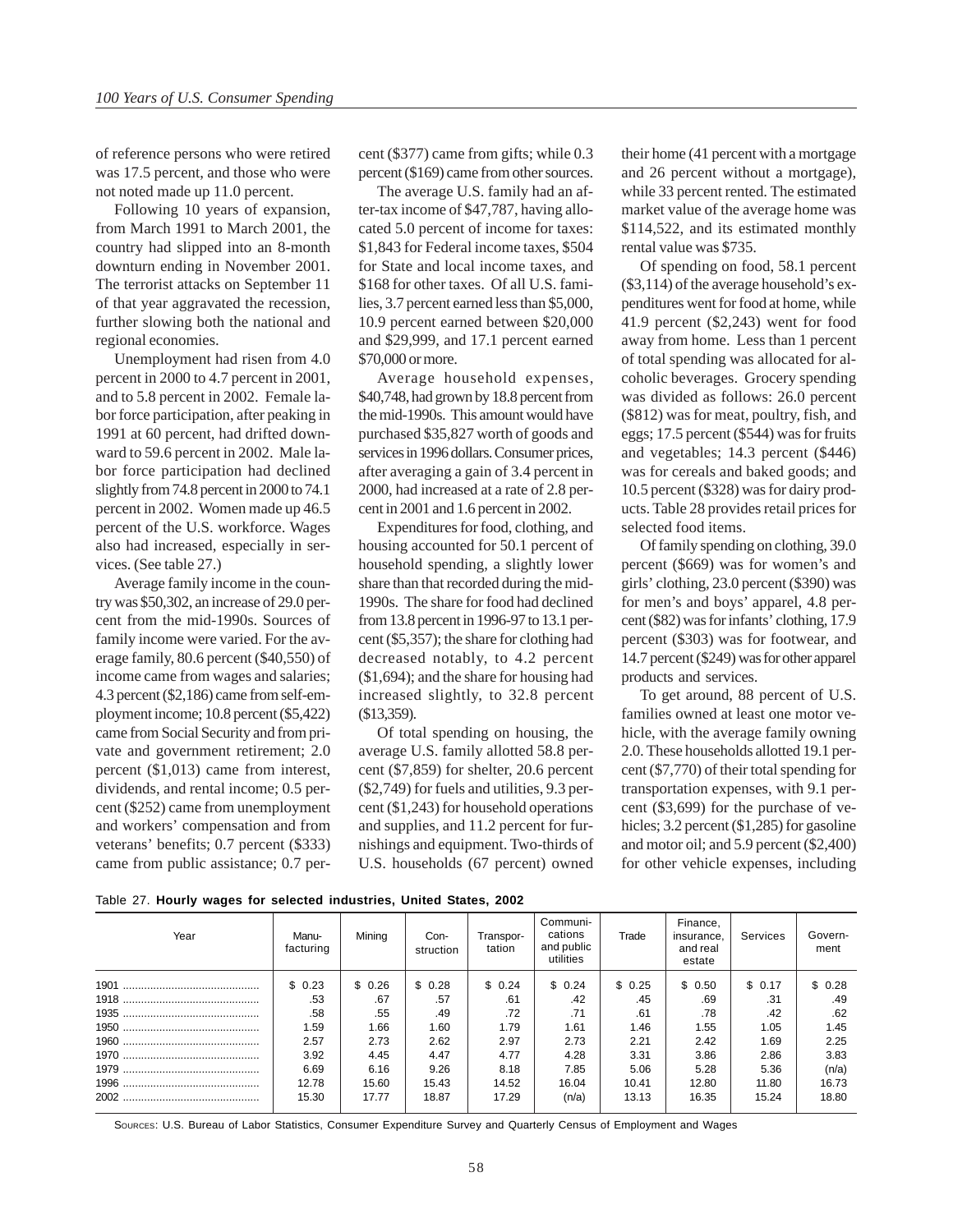#### Table 28. **Retail prices of selected foods in U.S. cities, 2003**

| Year | Flour<br>5 lb. | Round steak<br>lb. | Pork chops | Bacon<br>lb. | Butter<br>lb. | Eggs<br>dozen | Milk<br>1/2 gallon |
|------|----------------|--------------------|------------|--------------|---------------|---------------|--------------------|
| 1901 | \$ 0.13        | \$ 0.14            | \$0.13     | \$ 0.16      | \$ 0.27       | \$0.22        | \$0.14             |
|      | .34            | .37                | .39        | .53          | .58           | .57           | .28                |
| 1934 | .25            | .28                | .26        | .29          | .32           | .33           | .22                |
|      | .49            | .94                | .75        | .64          | .73           | .60           | .41                |
|      | .55            | 1.06               | .86        | .66          | .75           | .57           | .52                |
|      | .59            | 1.30               | 1.16       | .95          | .87           | .61           | .66                |
|      | 1.07           | 2.91               | 2.38       | 1.86         | 2.11          | 1.00          | 1.13               |
|      | 1.44           | 3.12               | 3.41       | 2.47         | 2.05          | 1.11          | 1.56               |
|      | 1.56           | 3.84               | 3.13       | 3.20         | 2.81          | 1.24          | n/a                |

SOURCE: U.S. Bureau of Labor Statistics, Consumer Expenditure Survey

financing and maintenance costs.

Additionally, the average U.S. household allotted 5.9 percent (\$2,384) of total spending for healthcare, with 50.8 percent (\$1,210) going for health insurance premiums; 5.1 percent (\$2,069) for entertainment; 1.3 percent (\$526) for personal care products; and 2.2 percent (\$901) for reading and education. Families donated \$1,324 in charitable contributions.

### **New York City**

At the beginning of this century, the population of New York State had reached 19.0 million, an increase of 5.5 percent over the decade. New York residents made up 6.7 percent of the U.S. population. Meanwhile, New York

City's population had increased 9.4 percent, surpassing 8.0 million and accounting for 42.2 percent of the State's total.

There were 3.0 million households in New York City, with an average size of 2.6 people, slightly larger than the average for the United States. (See chart 34.) Married couples with at least one child accounted for 47.4 percent of





SOURCES: U.S. Bureau of Labor Statistics, Consumer Expenditure Survey, and U.S. Census Bureau, *Statistical Abstract of the United States*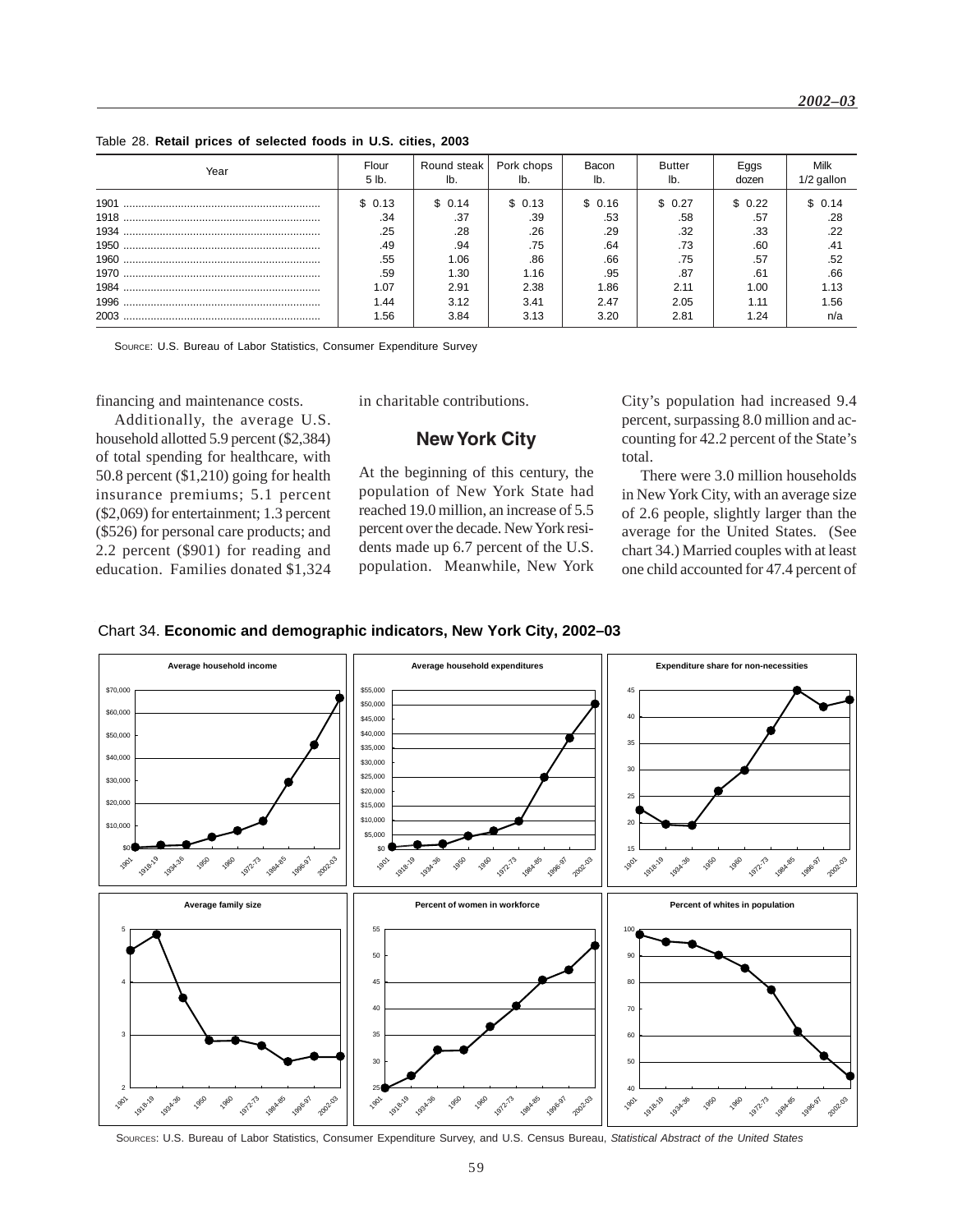these households, female-headed families made up 19.1 percent of households, and one-person households constituted 31.9 percent of the total. Slightly less than one-fifth (18.5 percent) of households lived below the poverty level.

Demographically, the city was aging: the median age had risen slightly to 34.2. Three-quarters of the population was 18 or older, with 6.8 percent younger than 5 and 11.7 percent aged 65 or older. The male-to-female ratio was 90.0 men for every 100 women.

The percentage of residents who were white had dwindled to less than half (44.7 percent), while blacks made up 26.6 percent of the population; Asians, 9.8 percent; and Hispanics, who may be of any race, 27.0 percent. Of all city residents, 35.9 percent were foreign born, 52.6 percent of them from Latin America. In 47.6 percent of city households, a language other than English was spoken.

During 2000, there were 121,000 live births in the city—a decline of 4.7 percent from 1990—and 60,000 deaths.

In terms of educational attainment, 72.3 of all New Yorkers had graduated from high school, and 27.4 percent had earned at least a bachelor's degree both higher percentages than in 1990.

In a sign that the population had become slightly less mobile than in the 1970s, 61.0 percent of residents had lived in the same dwelling for the last 5 years.

Occupationally, 36.8 percent of New Yorkers held managerial or professional positions, 27.4 percent worked in sales or office positions, 18.6 percent held service positions, 10.9 percent were employed in production or transportation, and 6.4 percent worked in construction or maintenance.

As for the city's job base, 23.4 percent of jobs were in education, healthcare, or social services; 12.1 percent in retail or wholesale trade; 11.9 percent in professional, scientific, and managerial fields; 11.4 percent in finance, insurance, and real estate; 8.3 percent in the arts, entertainment, recreation, food, and accommodations sectors; 6.6 percent in manufacturing; 6.5 percent in transportation, warehousing, or utilities; 5.3 percent in information; 4.5 percent in public administration; and 4.3 percent in construction.

For the first time, women represented more than half of the New York City workforce (51.9 percent). The overall unemployment rate was 5.5 percent. In commuting to work, 24.9 percent of city residents drove alone, 8.0 percent were in carpools, and 52.8 percent used public transportation.

Average household income had risen 45.3 percent from 1996–97 to \$66,643, 32.5 percent higher than average U.S. family income. Of family income, 86.6 percent (\$57,741) came from wages and salaries; 3.4 percent (\$2,248) came from self-employment income; 6.8 percent (\$4,503) came from Social Security and from private and government retirement; 1.7 percent (\$1,122) came from interest, dividends, and rental income; 0.4 percent (\$262) came from unemployment and workers' compensation and from veterans' benefits; 0.6 percent (\$406) came from public assistance; 0.4 percent (\$262) came from gifts; and 0.1 percent (\$99) came from other sources.

The average New York City family had an after-tax income of \$63,884, having allotted 4.1 percent of income for taxes: \$1,969 for Federal income taxes, \$641 for State and local income taxes, and \$148 for other taxes.

Average household expenses, \$50,319, had risen 30.8 percent during the same period and were 23.5 percent greater than those of the average U.S. family. This sum would have purchased \$42,267 worth of goods and services in 1996 dollars.

Expenditures for food, clothing, and housing accounted for 56.7 percent (\$28,562) of family spending, a decrease from the 1996–97 level. The shares for food (13.9 percent, \$7,005) and clothing (5.2 percent, \$2,638) had decreased, while the share for housing had risen slightly (37.6 percent, \$18,919).

There were 3.2 million housing units in the city, of which 16.7 percent were single-unit structures, and 60.8 percent contained 5 or more units. The size of the average unit was 3.8 rooms. Of total households, 55 percent were homeowners (35 percent having a mortgage and 21 percent living mortgage free), and 45 percent were renters. The estimated market value of a home was \$178,654, which translated into a monthly rental value of \$1,061.

Of total spending on housing, the average city household allotted 65.6 percent (\$12,402) for shelter, 16.1 percent (\$3,055) for utilities and fuel, 9.5 percent (\$1,796) for furniture and equipment, and 5.9 percent (\$1,113) for household operations.

Food at home accounted for 54.4 percent (\$3,808) of food expenditures. Of this spending, New Yorkers allotted 28.3 percent (\$1,079) for meat, poultry, fish, and eggs; 19.2 percent (\$732) for fruits and vegetables; 15.0 percent (\$570) for cereals and bakery products; and 10.4 percent (\$396) for dairy products. Food away from home accounted for 45.6 percent (\$3,197) of total food spending. Alcoholic beverages claimed 0.9 percent (\$469) of total spending.

Of spending for clothing, 38.2 percent (\$1,008) went for women's and girls' clothes, 22.3 percent (\$587) for men's and boys' clothes, 3.8 percent (\$101) for infants' apparel, 19.0 percent (\$502) for footwear, and 16.6 percent (\$439) for other apparel products and services.

The average New York City household owned 1.4 vehicles, compared with 2.0 for the average U.S. family. City families allotted 15.4 percent (\$7,729) of their total spending for transportation expenses, with 5.8 percent (\$2,928) for the purchase of vehicles; 2.2 percent (\$1,101) for gasoline and motor oil; and 5.3 percent (\$2,658) for other vehicle expenses, including financing and maintenance costs.

Additionally, New York City households allotted 4.4 percent (\$2,235) of total spending for healthcare (with 55.8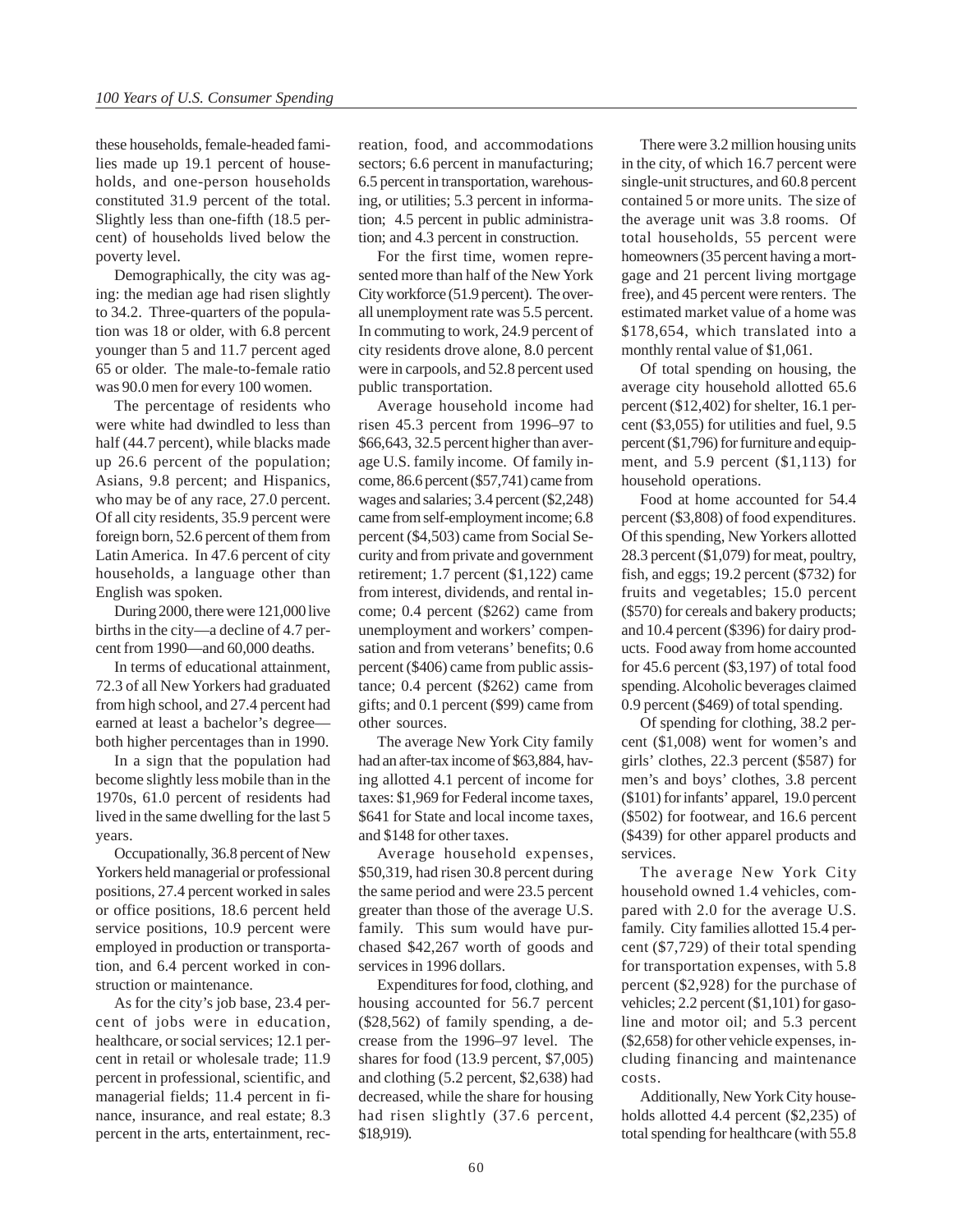percent or \$1,208 of this amount allotted for health insurance), 4.7 percent (\$2,350) for entertainment, 1.3 percent (\$643) for personal care products, and 2.8 percent (\$1,426) for reading and education. New Yorkers gave \$949 in charitable contributions.

### **Boston**

By 2000, the population of Massachusetts had reached 6.3 million—a gain of 5.5 percent over the decade—and accounted for 2.3 percent of the U.S. population. During the same period, the population of Boston had risen to 590,000, a gain of 2.6 percent, and represented 9.3 percent of the Commonwealth's residents.

In the city there were 240,000 households, with an average size of 2.5 people, slightly smaller than the average New York City household. (See chart 35.) Married couples with at least one child accounted for just 42.9 percent of Boston households, while female-headed families made up 16.4 percent and one-person households were 37.1 percent of the total. Roughly 1 in 7 families (15.3 percent) lived below the poverty level.

Demographically, Boston's population was aging. The median age had increased to 31.1 but still was younger than that recorded in New York City. Four out of five Bostonians were at least 18 years of age, 5.4 percent were younger than 5, and 10.4 percent were 65 or older. The male-to-female ratio was 92.8 men for every 100 women.

Whites represented 54.5 percent of the city's residents, while blacks accounted for 25.3 percent and Asians 7.5 percent. Hispanics, who may be of any race, made up 14.4 percent of the population. One-fourth (25.8 percent) of the residents were foreign born, and in 33.4 percent of households, a language other than English was spoken.

During 2000, there were 8,100 live births in the city—a decline of 16.5 percent from 1990—and 4,500 deaths.

In terms of education, 78.9 percent of Bostonians had graduated from high school, and 35.6 percent had earned at least a bachelor's degree.

Nearly half (47.8 percent) of residents had lived in the same dwelling for the past 5 years. This percentage was lower than it had been in the early 1970s (49.9 percent).

Occupationally, 43.3 percent of Bostonians worked in management or in the professions, 25.6 percent in sales or office positions, 17.8 percent in service jobs, 8.3 percent in production or transportation, and 4.9 percent in construction or maintenance.

Boston workers were employed in numerous sectors, with the highest concentration (26.8 percent) in education, healthcare, and social services.

#### Chart 35. **Economic and demographic indicators, Boston, 2002–03**



SOURCES: U.S. Bureau of Labor Statistics, Consumer Expenditure Survey, and U.S. Census Bureau, *Statistical Abstract of the United States*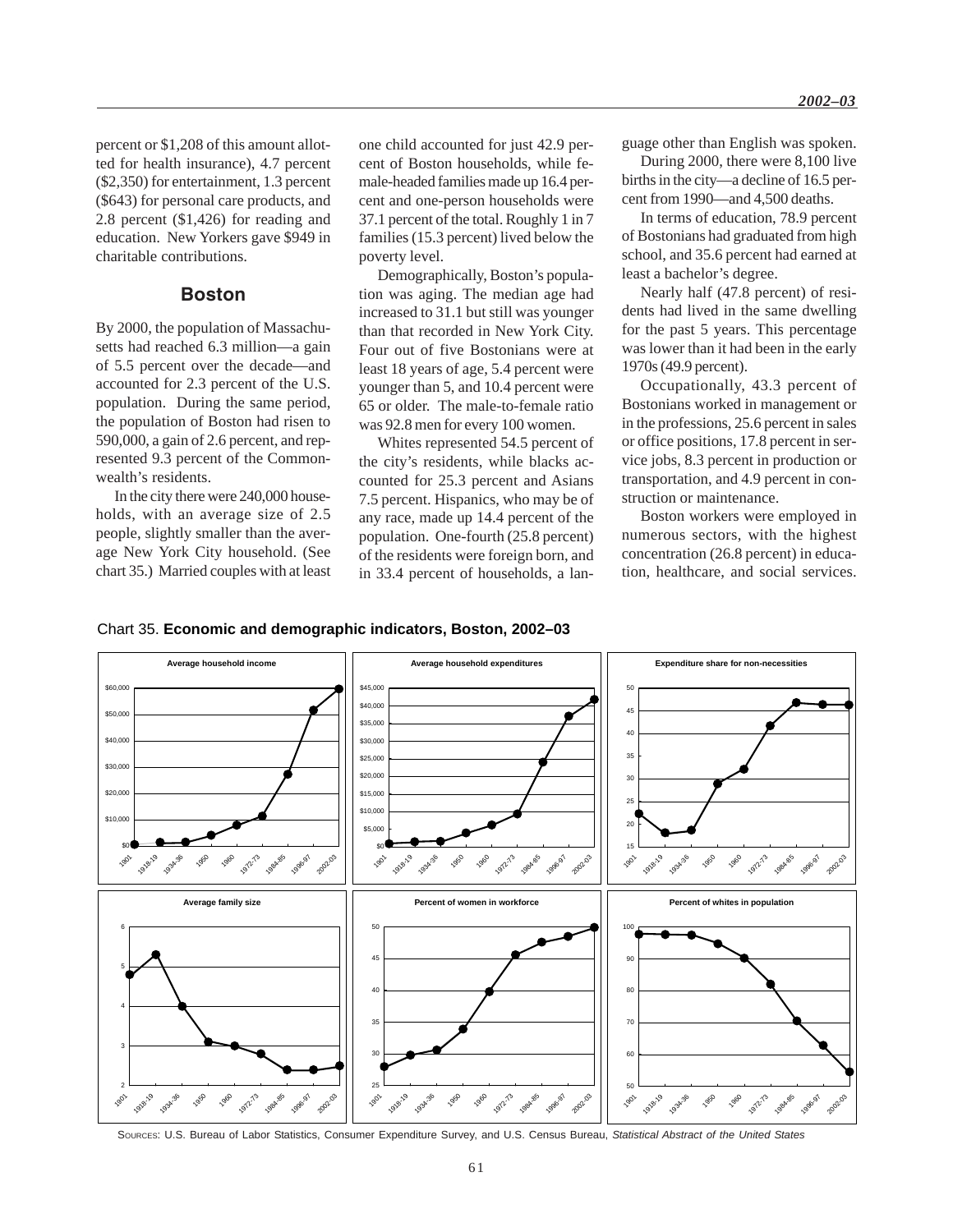After that, 14.9 percent were in professional, scientific, or management fields; 10.4 percent were in finance, insurance, or real estate; 10.4 percent were in retail or wholesale trade; 9.2 percent were in the arts, entertainment, recreation, food service, or accommodations sectors; 6.1 percent were in manufacturing; 5.1 percent were in public administration; 4.4 percent were in information; 4.1 percent were in transportation, warehousing, or utilities; and 3.8 percent were in construction.

Women represented 49.9 percent of Boston's workforce. The unemployment rate in the city was 4.6 percent. In commuting to work, 41.5 percent of residents drove alone, while 9.2 percent participated in carpools, and 32.3 percent used public transportation.

Average family income in Boston was \$59,648, 18.6 percent higher than the income of the average U.S. family and 15.6 percent more than that reported for Bostonians in the mid-1990s. The portion of the average family income that came from wages and salaries was up to 86.5 percent (\$51,614) from 82.7 percent (\$37,068) in 1996–97. As for the other components, 2.8 percent (\$1,647) came from self-employment income; 6.6 percent (\$3,957) came from Social Security and from private and government insurance; 2.1 percent (\$1,227) came from interest, dividends, and rental income; 0.4 percent (\$239) came from unemployment and workers' compensation and from veterans' benefits; and 0.7 percent came from public assistance.

The average Boston household had an after-tax income of \$57,252, having allotted 4.0 percent of income for taxes: \$1,726 for Federal income taxes, \$587 for State and local income taxes, and \$83 for other taxes.

Average household expenses, \$41,814, had increased 12.8 percent from the mid-1990s and were 2.6 percent more than the expenditures of the average U.S. household. This amount would have purchased \$33,451 worth of goods and services in 1996 dollars.

Expenditures for food, clothing, and

housing accounted for 53.8 percent (\$22,448) of spending, an increase from 1996. The share for food (13.5 percent, \$5,627) had increased, the share for clothing (3.9 percent, \$1,610) had decreased, and the share for housing (36.4 percent, \$15,211) had remained constant.

There were 252,000 housing units in the city, of which 16.6 percent were single-unit structures, and 42.6 percent contained 5 or more units. The average size of these units was 4.2 rooms. Among Boston households, 59 percent were homeowners (37 percent having a mortgage and 22 percent living mortgage free), while 41 percent were renters. The estimated market value of a home was \$183,467, which translated into a monthly rental value of \$1,051.

Of total spending on housing, the average Boston family allotted 66.7 percent (\$10,145) for shelter, 17.6 percent (\$2,676) for utilities and fuels, 8.0 percent (\$1,212) for furniture and equipment, and 7.8 percent (\$1,179) for household operations and supplies.

Food at home accounted for 58.7 percent (\$3,303) of food expenditures, an increase from the mid-1990s. Of this spending, Boston families allocated 27.2 percent (\$897) for meat, poultry, fish, and eggs; 17.0 percent (\$557) for fruits and vegetables; 15.0 percent (\$495) for cereals and bakery products; and 10.8 percent (\$356) for dairy products. Food away from home accounted for 41.3 percent (\$2,324) of total food spending, a decrease from 1996, while 1.0 percent (\$389) of total expenditures went for alcoholic beverages.

Women's and girls' clothing accounted for the largest share of spending on clothing, 38.7 percent (\$623). Beyond that, 20.4 percent (\$329) went for men's and boys' clothing, 5.9 percent (\$95) for infants' clothes, 20.6 percent (\$332) for footwear, and 14.5 percent (\$233) for other apparel products and services.

The average Boston household owned 1.6 vehicles, more than the average for New York City, but less than the average for the United States. Households allocated 17.2 percent (\$7,175) of their spending on transportation, the bulk of it distributed as follows: 8.4 percent (\$3,518) on the purchase of vehicles; 2.8 percent (\$1,159) on gasoline and motor oil; and 5.0 percent (\$2,074) for other vehicle expenses, including financing and maintenance costs.

Additionally, Boston households allotted 4.8 percent (\$2,007) of total spending for healthcare (with 63.7 percent or \$1,278 of this spending allotted for health insurance), 4.8 percent (\$2,019) for entertainment, 1.2 percent (\$496) for personal care products, and 3.1 percent (\$1,281) for reading and education. Boston households gave \$1,016 in charitable contributions. (See chart 36 and table 29.)

### **Perspective**

As the 21st century began, the U.S. economy, which had been expanding for a decade, stalled and entered a recession that was aggravated by the tragedy of 9/11. Nonetheless, household incomes continued to increase, having risen over the decade by 29 percent nationwide, 45 percent in New York City, and 16 percent in Boston. By 2002–03, average family income in New York City exceeded that in Boston by 12 percent.

The average U.S. family spent 85 percent of its after-tax income, while New York City families spent 79 percent, and Boston families spent 73 percent. Total expenditures of New York City households exceeded those of Boston households by 20 percent.

Prices throughout the country had increased at a more moderate rate since 1996 than during the previous decade. The cost of a pound of round steak, for example, had risen 23 percent; the cost of a dozen eggs was up 12 percent; and the price of a pound of butter had increased 37 percent.

Demographic change had continued to alter U.S. households, including those in New York City and Boston. The median age in the country had risen to 35.3, the oldest in a cen-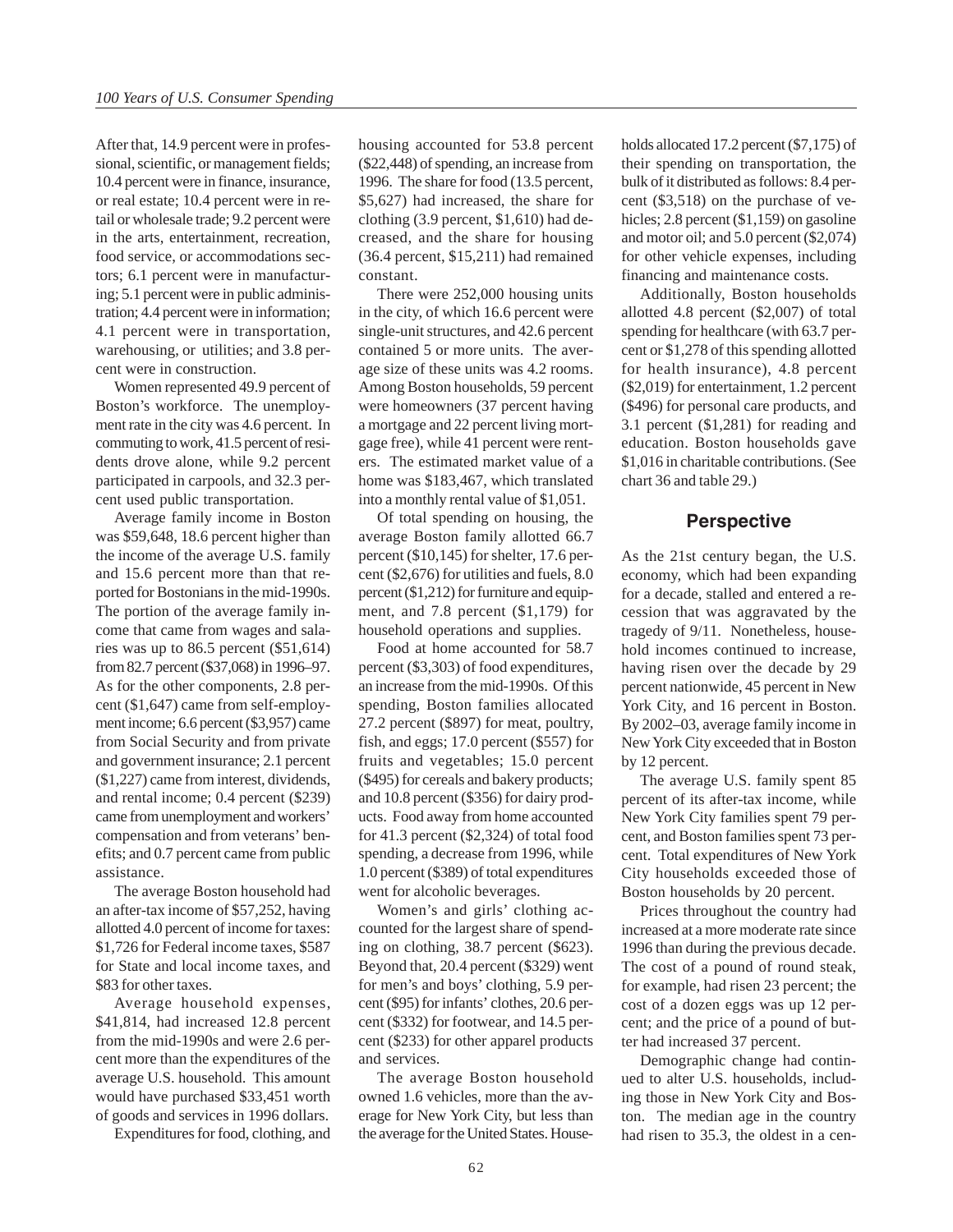

### Chart 36. **Expenditure shares, United States, New York City, and Boston, 2002-03**

SOURCE: U.S. Bureau of Labor Statistics, Consumer Expenditure Survey

|      | <b>United States</b> |        | New York City    |               | <b>Boston</b>    |               |
|------|----------------------|--------|------------------|---------------|------------------|---------------|
| Item | Expenditures         | Shares | Expenditures     | <b>Shares</b> | Expenditures     | <b>Shares</b> |
|      | \$5,357              | 13.1   | \$7,005          | 13.9          | \$5,627          | 13.5          |
|      | 384                  | .9     | 469              | .9            | 504              | 1.2           |
|      | 13,359               | 32.8   | 18,919           | 37.6          | 15,211           | 36.4          |
|      | 1,694                | 4.2    | 2,638            | 5.2           | 1,610            | 3.9           |
|      | 7.770                | 19.1   | 7.729            | 15.4          | 7.175            | 17.2          |
|      | 2,384                | 5.9    | 2,235            | 4.4           | 2,007            | 4.8           |
|      | 2,069                | 5.1    | 2,350            | 4.7           | 2,019            | 4.8           |
|      | 526                  | 1.3    | 643              | 1.3           | 496              | 1.2           |
|      | 901                  | 2.1    | 1,426            | 2.8           | 1,281            | 3.1           |
|      | 305                  | .7     | 266              | .5            | 273              |               |
|      | 698                  | 1.7    | 771              | 1.5           | 473              | 1.1           |
|      | 1,324                | 3.2    | 949              | 1.9           | 1,016            | 2.4           |
|      | 3.978                | 9.8    | 4,918            | 9.8           | 4,121            | 9.9           |
|      | 50,302<br>40.748     |        | 66,643<br>50,319 |               | 59,648<br>41,814 |               |
|      |                      |        |                  |               |                  |               |

Table 29. **Expenditures and expenditure shares, United States, New York City, and Boston, 2002-03**

NOTE: Itemized expenditures are not all-inclusive and may differ from total expenditures. Expenditure shares do not add to 100 due to rounding. SOURCE: U.S. Bureau of Labor Statistics, Consumer Expenditure Survey

tury, while in New York City it was 34.2 and in Boston, 31.1.

Average family size in the country had held steady at 2.5, the same figure recorded for Boston. New York City households were slightly larger, with 2.6 people.

For the first time, women constituted the majority (52 percent) of New York City's workforce, while women's share of the workforce approached 50 percent in Boston and was less for the country as a whole.

Two-thirds of Americans owned their home, while the percentages in New York City and Boston were lower—55 and 57, respectively.

On average, U.S. families devoted 50 percent of their budget to spending for necessities, while households in New York City and Boston allotted higher shares—57 percent and 54 percent, respectively.

Housing expenditure shares, particularly those for shelter, were equivalent in New York City and Boston. Boston families, however, allotted larger shares of their housing spending for utilities and fuel and less for household operations than did their New York City counterparts.

Expenditure shares for food also were similar in the two cities, although New York City families spent slightly

more for food at home. In buying groceries, New Yorkers allocated more for meat, poultry, fish, eggs, fruits, vegetables, cereal, and baked goods than did Bostonians, who spent more on dairy products.

New York City households allocated greater expenditure shares for clothing overall and for women's apparel than did households in Boston, which spent more on men's clothing.

Spending for transportation, reading and education, healthcare, and personal care continued to represent important components of family expenditures throughout the country and in New York City and Boston.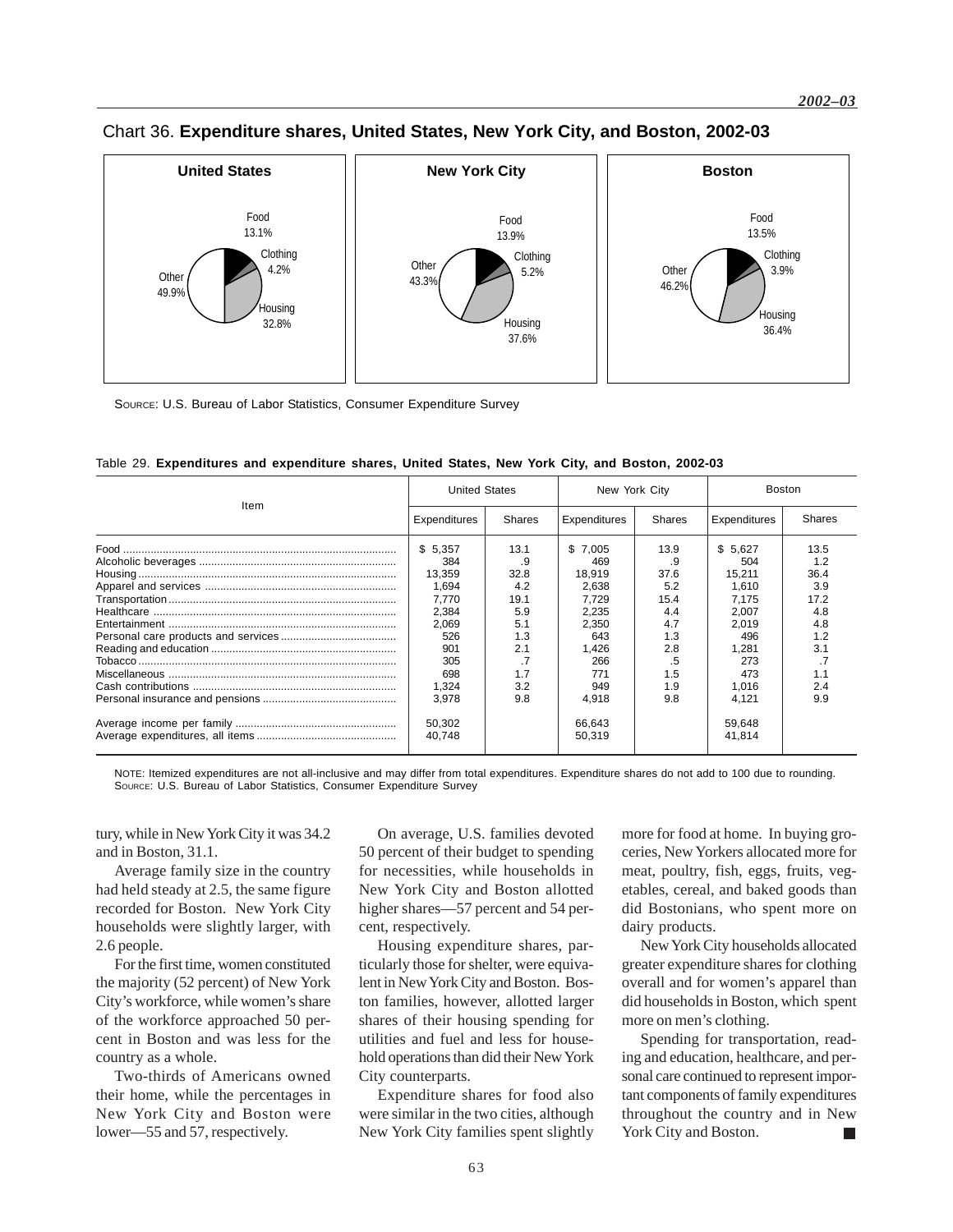# **Reflections**

**OVERTUAN SET UP:** The past 100 years, the economic and demographic profiles of households in the United States including these in New economic and demographic United States, including those in New York City and in Boston, have changed significantly. These shifts, largely positive, have been both dramatic and gradual. They are manifested not only in income and expenditure patterns, but also in family structure and social transformation. In many ways, the only thread of commonality between U.S. households in 1901 and in 2002–03 is their geographic location.

Family characteristics were transformed. In 1901, the size of the average U.S. family was 4.9 people; by 2002– 03, it had been reduced to 2.5, the average family size in New York City to 2.7, and the average family size in Boston to 2.3.

Women entered the workforce in large numbers. In 1901, women made up 25.0 percent of New York City's labor force and 28 percent of Boston's. By 2000, 51.9 percent of the people working in New York City were women, while in Boston women constituted 49.9 percent of all workers.

Standards of living rose, and nowhere was the effect more apparent than in household incomes over the 100-year period. In 1901, the average U.S. family earned \$750. By 2002–03, family incomes in the United States had increased 67 fold, to \$50,302. (See chart 37.)

Significantly, this increase in incomes was real, as can be seen when incomes are adjusted for inflation. (See chart 38.) As noted, in 1901 the average U.S. family's income was \$750. In 2002–03, this family's real income, expressed in 1901 dollars, would have increased threefold, to \$2,282. The increase for New York City families was by a factor of 4.5, to \$3,023; the increase for Boston families was fourfold, to \$2,706.

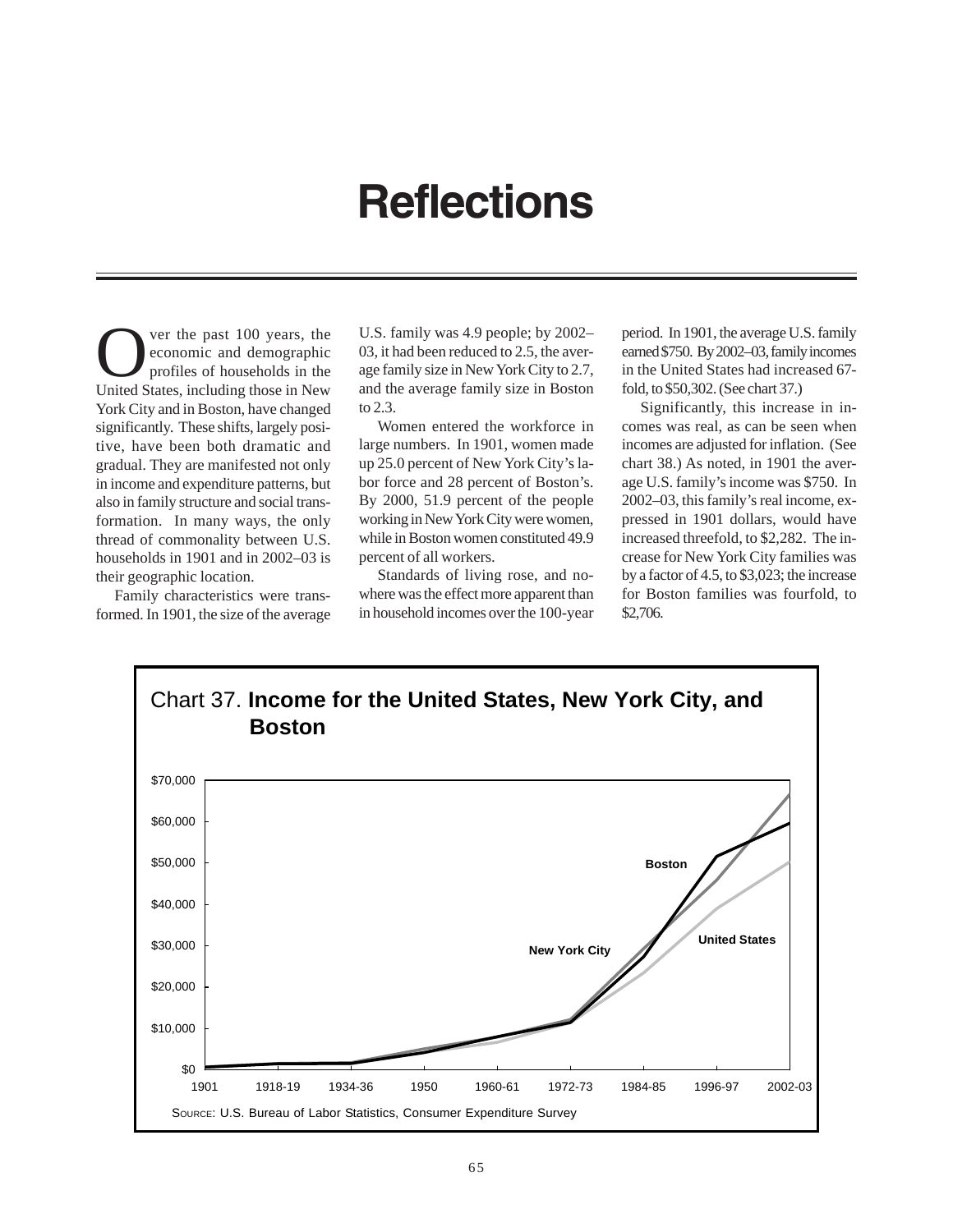

The sources of incomes changed, too. In 1901, the average U.S. family received 90.5 percent of its income from the earnings of family members, with 9.5 percent of these earnings contributed by children. By the 21st century, only 80.7 percent of family income came from the direct earnings of family members. Interestingly, in 2002-03 in New York City and Boston, family earnings constituted a greater proportion of household income than they did in the country as a whole. In New York City, family members' earnings contributed 85.0 percent to total household income; in Boston, family earnings contributed 89.0 percent.

During the 100-year period, household expenditure patterns also demonstrated great variability. In 1901, the average U.S. household had \$769 in expenditures. By 2002–03, these expenditures had increased 53-fold, to \$40,748. Over the same period, expenditures in New York City had increased 62-fold, from \$814 to \$50,319, while in Boston, the increase was 48-fold, from \$880 to \$41,814. (See chart 39.)

In real dollars, calculated with 1901 as the base, expenditures also demonstrated a notable increase. In 1901, as noted, the average U.S. family had \$769 in expenditures. By 2002–03, that family's expenditures would have risen to \$1,848, a 2.4-fold increase. In New York City the increase would have been 2.8-fold, from \$814 to \$2,283; in Boston the increase would have been 2.2-fold, from \$880 to \$1,897. (See chart 40.)

The material well-being of families in the United States improved dramatically, as demonstrated by the change over time in the percentage of expenditures allocated for food, clothing, and housing. In 1901, the average U.S. family devoted 79.8 percent of its spending to these necessities, while families in New York City spent 80.3 percent, and families in Boston allocated 86.0 percent. By 2002–03, allocations on necessities had been reduced substantially, for U.S. families to 50.1 percent of spending, for New York City families to 56.7 percent, and for Boston families to 53.8 percent. (See chart 41.)

The continued and significant decline over the century in the share of expenditures allocated for food also reflected improved living standards. In 1901, U.S. households allotted 42.5 percent of their expenditures for food; by 2002–03, food's share of spending had dropped to just 13.2 percent. For New York City households, the expenditure share had declined from 43.7 percent to 13.9 percent; for Boston households, the decline was from 41.7 percent to 13.5 percent. (See chart 42.)

Beginning in the 1970s, another trend emerged in spending for food. At the time, the average U.S. family allocated 72.4 percent of food expenditures for food eaten at home and 26.4 percent for food eaten away from home. In New York City, a similar pattern held: households allocated 72.2 percent of their food spending for food eaten at home and 26.7 percent for food eaten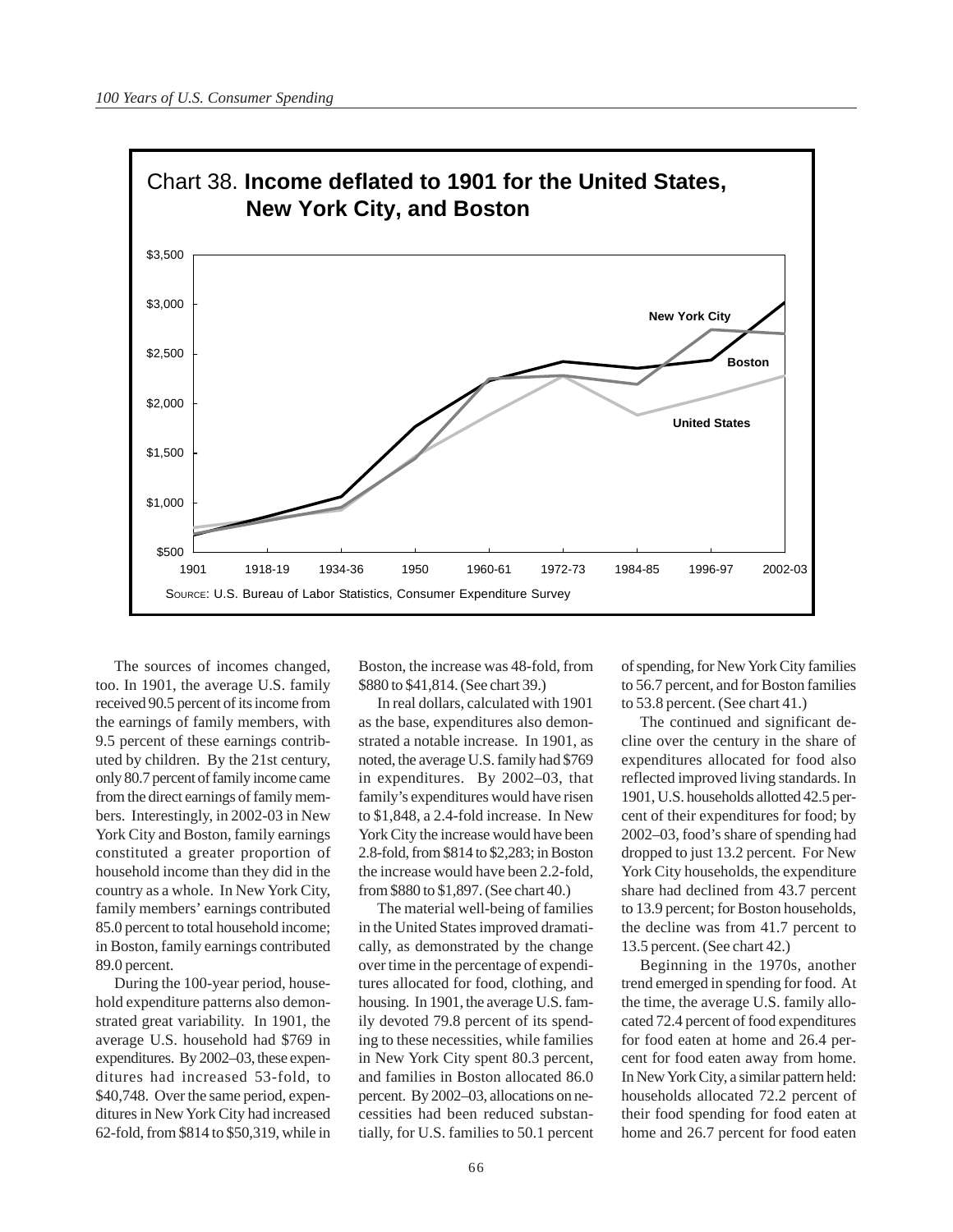

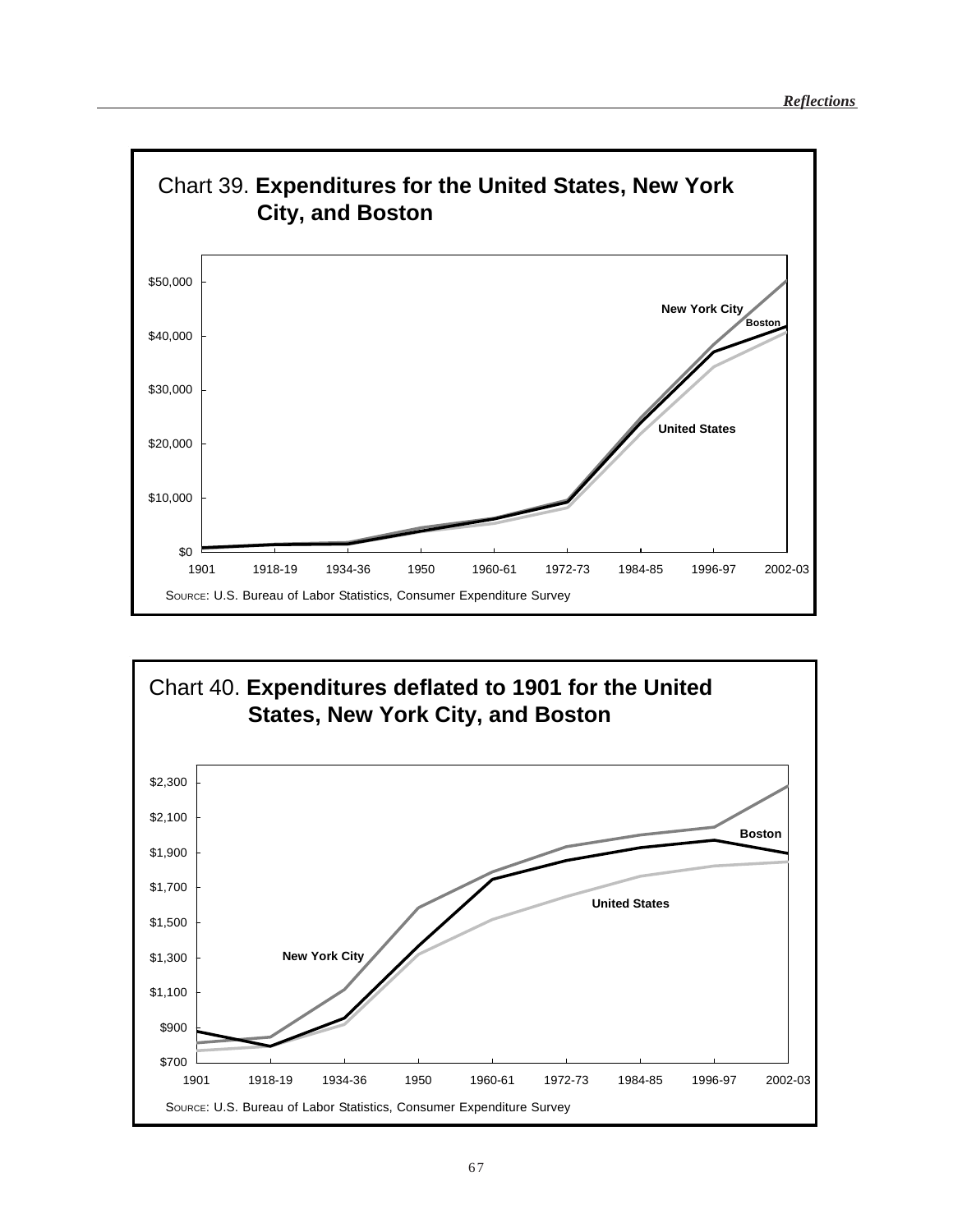

away from home. Boston family food expenditure patterns were different, with 66.1 percent of food spending allocated for food at home and 33.5 percent allocated for food eaten away from home.

By the 21st century, however, the average U.S. family allocated just 58.1 percent of food spending for food eaten at home and 41.9 percent for food eaten away from home. Similar patterns existed in New York City and in Boston: the allocations in New York City were 54.4 percent and 45.6 percent, respectively; in Boston, they were 58.7 percent and 41.3 percent.

Changes in diets also occurred over the 100-year period. In 1901, New York City families allocated 40.4 percent of their grocery expenditures for meat, poultry, fish, and eggs; 16.3 percent for dairy products; 14.5 percent for fruits and vegetables; and 11.0 percent for cereals and bakery products. Among Boston families, the allocations for these four categories of items were 48.4

percent, 17.5 percent, 8.3 percent, and 9.2 percent, respectively.

By 2002–03, grocery expenditure shares for meat, poultry, fish, and eggs had decreased to 28.3 percent in New York City and to 27.2 percent in Boston. Shares for dairy products had decreased to 10.4 percent in New York City and 10.8 percent in Boston; shares for fruits and vegetables had increased to 19.2 percent in New York City and 17.0 percent in Boston; and shares for cereals and bakery products had increased to 15.0 percent in both cities.

Home ownership shifted markedly. In 1901, 19 percent of Americans owned their home, while in 2002–03, 67 percent of U.S. families did. In 2002–03, 56 percent of New York City households owned their home, while in Boston, the share was greater: 59 percent.

With greater home ownership and higher housing costs, in the 1960s family spending for housing became the most significant item in household budgets, displacing spending on food. Spending for shelter constituted the single largest segment of the average family's housing expenditures: 62.5 percent in the country as a whole, 62.7 percent in New York City, and 66.8 percent in Boston.

Forty years later, in 2002–03, shelter costs represented 19.3 percent of total household expenditures in the country as a whole, 24.6 percent in New York City, and 24.3 percent in Boston. In other words, 1 out of every 4 dollars spent by New York City and Boston families went for shelter.

With the rise in expenditures for shelter came an increase in spending for utilities. In the 1970s, the average U.S. family allotted 4.9 percent of total spending for utilities; the average New York City family, 3.8 percent; and the average Boston household, 4.9 percent. By 2002–03, shares of total spending for utility costs were 6.7 percent, 6.1 percent, and 6.4 percent.

Over the 100-year period, expenditure shares for clothing steadily de-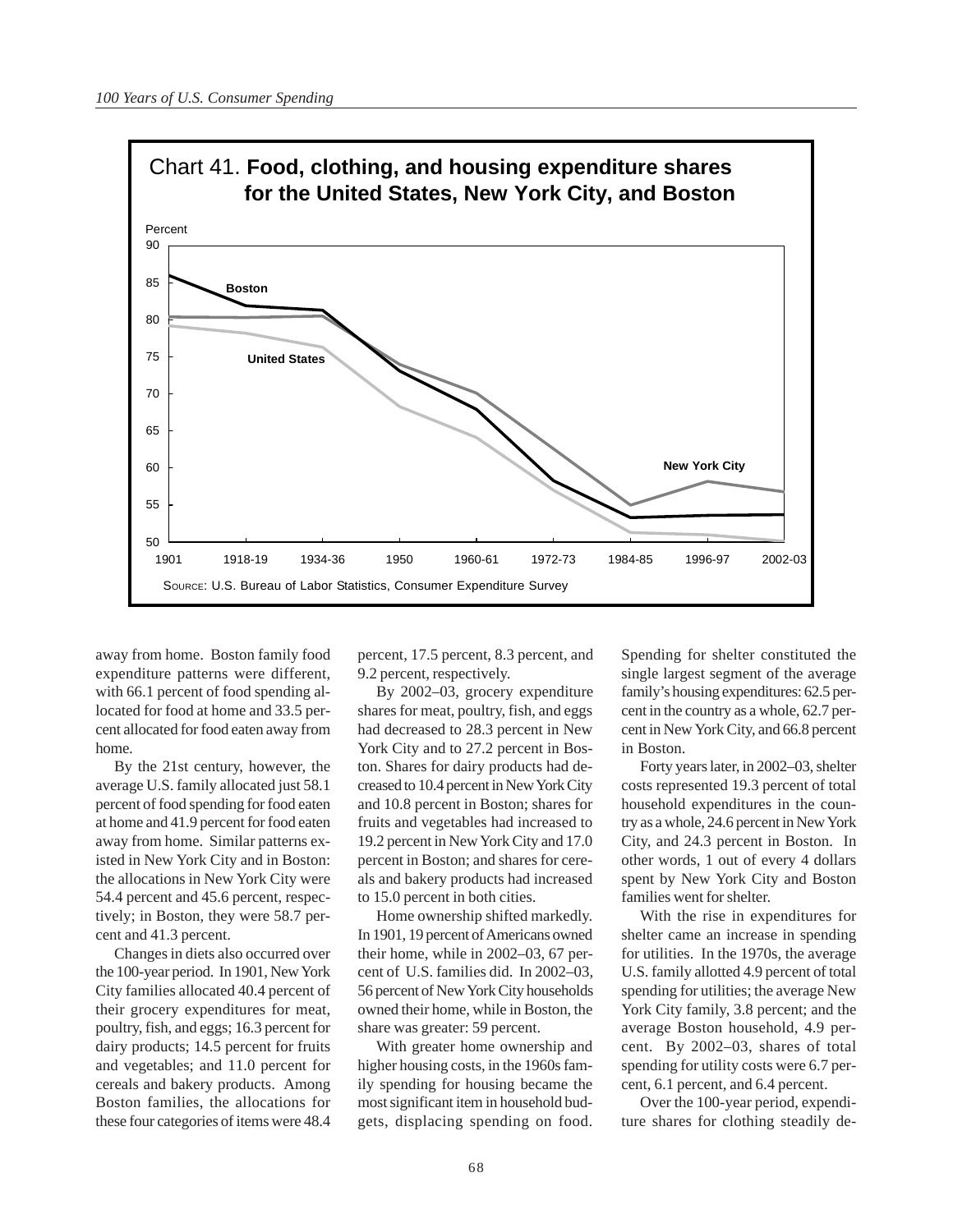

clined. In 1901, the average U.S. household allocated 14.0 percent of total spending for apparel, while households in New York City allocated 13.0 percent on average, and households in Boston, 14.4 percent. By 2002–03, spending shares for clothing had decreased to 4.2 percent in the country as a whole, 5.2 percent in New York City, and 3.9 percent in Boston.

In the clothing category, in 1901 New York City families allocated 6.3 percent of total spending for children's clothing, 3.9 percent for men's clothes, and 3.6 percent for women's apparel. In Boston, the corresponding allocations were 5.6 percent, 4.8 percent, and 5.0 percent, respectively. By 2002–03, women's clothing had become the single largest component of the clothing budget in both cities, at 2.0 percent of total spending in New York City and 1.5 percent in Boston.

In 2002–03, the average U.S. family could allocate 49.9 percent (\$20,333) of total expenditures for a variety of discretionary consumer goods and services, while the average family in 1901 could allocate only 20.2 percent, or \$155, for discretionary spending. (See chart 43.) In 2002–03, New York City families had 43.3 percent (\$21,738) and Boston families had 46.2 percent (\$19,360) of income left to spend on non-necessities, compared with 19.8 percent (\$161) and 14.0 percent (\$124), respectively, in 1901. (However, families in 2003 had to pay Federal, State, and local taxes, which did not exist for 1901 families.)

The ability to buy more discretionary goods and services also improved the U.S. standard of living. The emergence of the family car was one example. In 1934–36, 44.4 percent of U.S. households owned an automobile, while the percentages were significantly less in New York City and in Boston—14.8 and 14.1, respectively where well-developed public transportation was available. By the 21st century, there was at least one vehicle

in 88 percent of U.S. households, with the average family owning 2.0. In New York City, the average household owned 1.4 vehicles; in Boston, 1.6.

Besides big-ticket items, items such as reading and education became integral components of daily life throughout the country, while items such as personal care products became relatively less expensive. In 1901, New York City families allocated 1.1 percent of spending for reading and education; for Boston families, the share was 1.3 percent. One hundred years later, these items accounted for 2.8 percent and 3.1 percent, respectively, of all spending by New York City and Boston families. Nationwide, the average family allocated 2.1 percent of spending for reading and education.

From 1950 to 2002–03, spending shares for personal care products decreased. In 1950, the average U.S. family allotted 2.2 percent of total spending for such products; New Yorkers and Bostonians allotted 2.1 percent and 2.3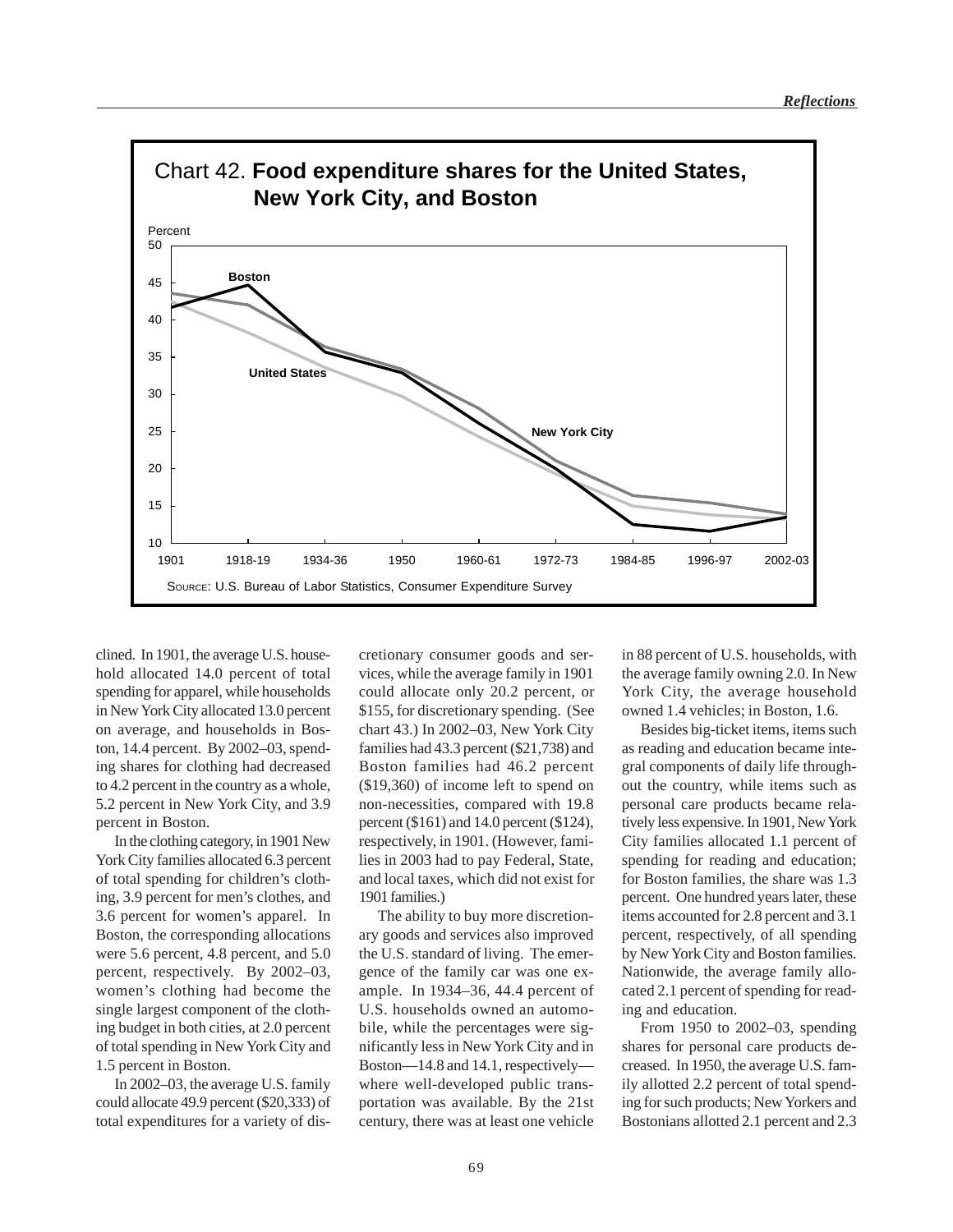

percent, respectively. By 2002–03, all these shares had fallen to around 1.3 percent.

Entertainment has remained an important component of the U.S. lifestyle. According to the survey done during the Depression (1934–36), U.S. households allotted 5.4 percent of their expenditures for entertainment, on average. The expenditure shares in New York City and Boston were 6.2 percent and 4.6 percent. By 2002–03, expenditure shares for entertainment were 5.1 percent nationwide, 4.7 percent in New York City, and 4.8 percent in Boston.

Spending for healthcare always has been an important part of household budgets. In 1901, the average New York City family allotted 2.1 percent of spending for healthcare, while the average Boston family allotted 2.6 percent. By 2002–03, these shares had

shifted to 4.4 percent and 4.8 percent, respectively.

No clear pattern emerges in spending on alcoholic beverages. In 1901, New York City families allotted 2.9 percent of their spending for alcohol, while in Boston the share was 0.7 percent. Interestingly, by 2002–03, the expenditure shares had declined in New York City to 0.9 percent, and risen in Boston to 1.2 percent.

Charitable giving always has been part of the expenditure patterns in both New York City and Boston. In 1901, New York City families allocated the equivalent of 1.1 percent of their spending for charitable contributions, while Boston families donated 1.5 percent. By 2002-03, these percentages had increased to 1.9 in New York City and 2.4 in Boston.

Perhaps as revealing as the shift in consumer expenditure shares over the

past 100 years is the wide variety of consumer items that had not been invented during the early decades of the 20th century but are commonplace today. In the 21st century, households throughout the country have purchased computers, televisions, iPods, DVD players, vacation homes, boats, planes, and recreational vehicles. They have sent their children to summer camps; contributed to retirement and pension funds; attended theatrical and musical performances and sporting events; joined health, country, and yacht clubs; and taken domestic and foreign vacation excursions. These items, which were unknown and undreamt of a century ago, are tangible proof that U.S. households today enjoy a higher standard of living.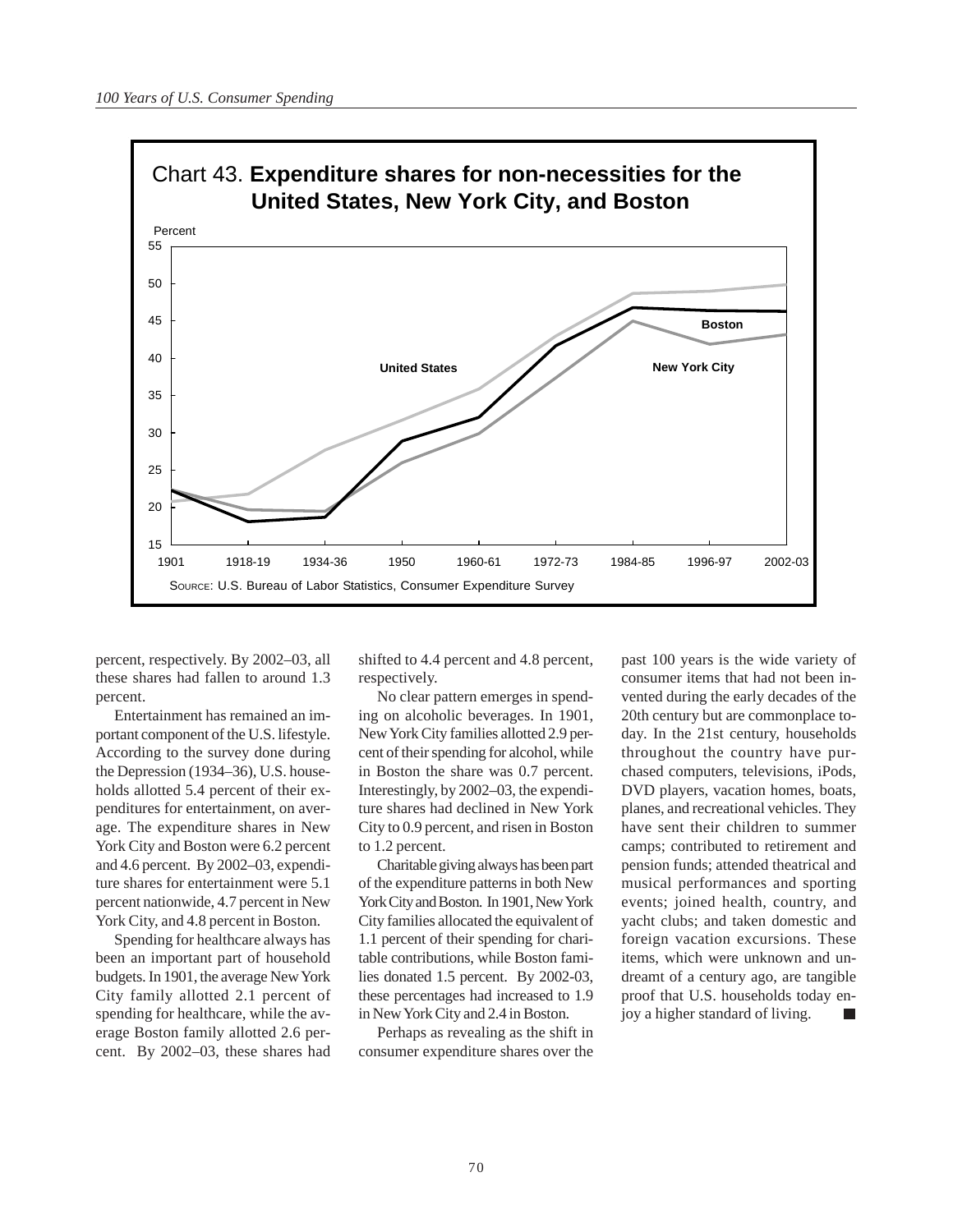# **References**

## **Primary Sources**

### **1901**

U.S. Commissioner of Labor, *Eighteenth Annual Report 1903: Cost of Living and Retail Prices of Food.* Washington, Government Printing Office, 1904.

#### **1918–19**

- *Cost of Living in the United States*, Bulletin 357. Washington, Bureau of Labor Statistics, 1924.
- *Fourteenth census of the United States taken in the year 1920: Population*. Washington, U.S. Department of Commerce, Bureau of the Census, 1921.

### **1934-36**

- *Money Disbursements of Wage Earners and Clerical Workers in the North Atlantic Region*, *1934-36*, Bulletin 637, vols. I and II. Washington, Bureau of Labor Statistics, 1939.
- *Money Disbursements of Wage Earners and Clerical Workers, 1934-36*, Bulletin 638. Washington, Bureau of Labor Statistics, 1941.
- *Family Income and Expenditure in New York City, 1935-36*, Bulletin 643, vol. II. Washington, Bureau of Labor Statistics, 1939.
- *Fifteenth census of the United States, 1930.* Washington, U.S. Department of Commerce, Bureau of the Census, 1933.

### **1950**

- *Family Income, Expenditures, and Savings in 1950*, Bulletin 1097. Washington, Bureau of Labor Statistics, 1953.
- *1950 Census of Population, Volume II, Characteristics of the Population, Part 1 United States Summary*. Washington, U.S. Department of Commerce, Bureau of the Census, 1952–57.

### **1960-61**

- *Consumer Expenditures and Income, Urban United States, 1960-61*, Report 237–38. Washington, Bureau of Labor Statistics, 1964.
- *Consumer Expenditures and Income, New York, NY, 1960-61*, Report 237–54. Washington, Bureau of Labor Statistics, 1963.
- *Consumer Expenditures and Income, Boston, Mass., 1960-61*, Report 237–57. Washington, Bureau of Labor Statistics, 1964.
- *1962 County and City Data Book.* Washington, U.S. Department of Commerce, Bureau of the Census.

### **1972-73**

*Consumer Expenditure Survey, Integrated Diary and Interview Survey Data, 1972-73*, Bulletin 1992. Washington, Bureau of Labor Statistics, 1978.

- *Statistical Abstract of the United States, Bicentennial Edition: Historical Statistics of the United States, Colonial Times to 1970, Part 2.* Washington, U.S. Department of Commerce, Bureau of the Census, 1975.
- *1972 County and City Data Book*. Washington, U.S. Department of Commerce, Bureau of the Census.

#### **1984-86**

- *Consumer Expenditure Survey: Integrated Survey Data, 1984-1986*, Bulletin 2333. Washington, Bureau of Labor Statistics, 1989.
- *1983 County and City Data Book.* Washington, U.S. Department of Commerce, Bureau of the Census.

#### **1996-97**

- *Consumer Expenditure Survey, 1996– 97*, Report 935. Washington, Bureau of Labor Statistics, 1999.
- *1994 County and City Data Book.* Washington, U.S. Department of Commerce, Census Bureau.

#### **2002-03**

- *Unpublished data, Bureau of Labor Statistics.*
- *2000 County and City Data Book*, U.S. Department of Commerce, Census Bureau, on the Internet at www.census.gov/prod/www/ ccdb.html (visited May 12, 2005).